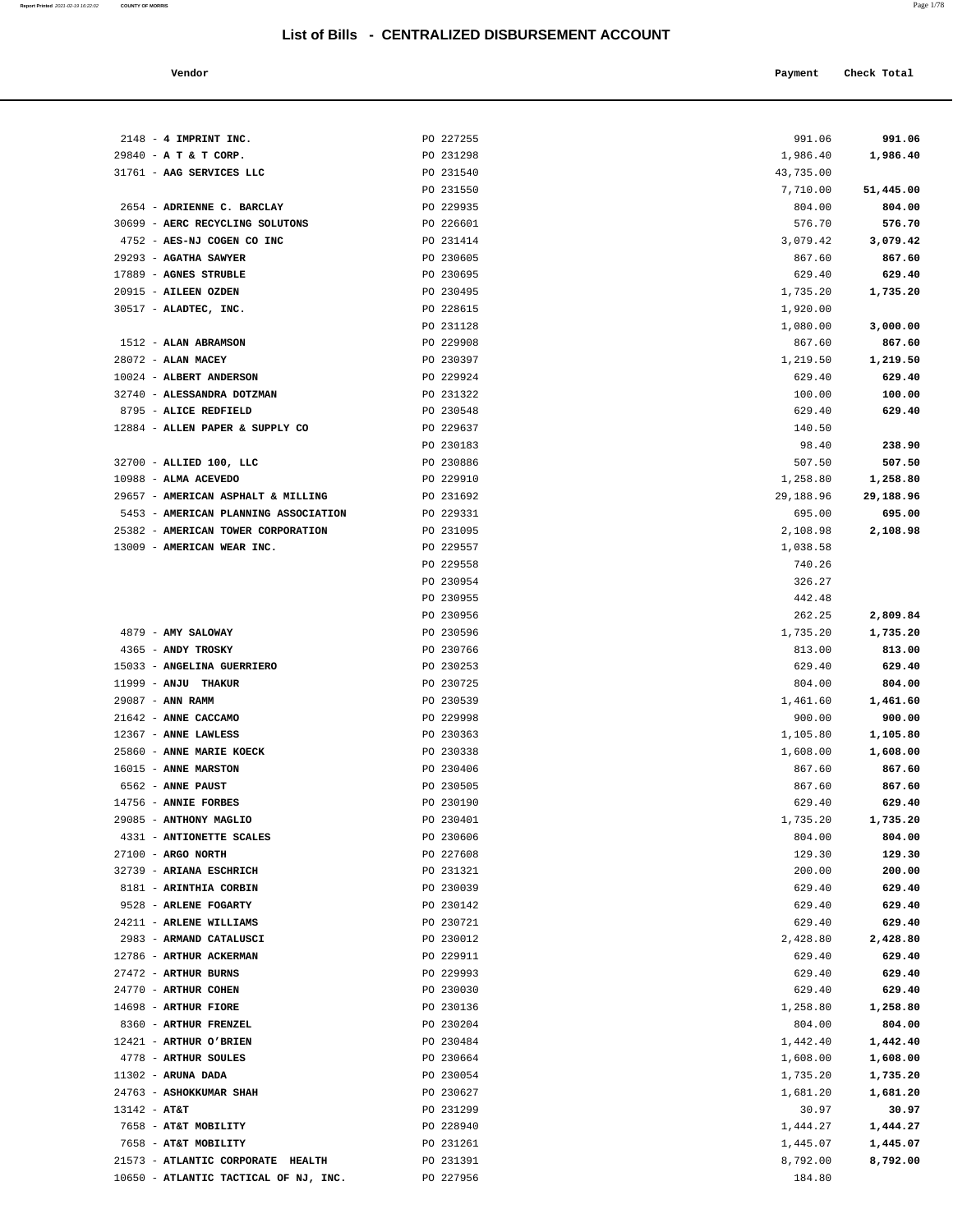#### **Vendor Check Total Payment** Check Total **Payment Check Total Payment**

| Report Printed 2021-02-19 16:22:02 | <b>COUNTY OF MORRIS</b> | Page 2/78 |
|------------------------------------|-------------------------|-----------|
|                                    |                         |           |

| 11713 - ATLANTIC TRAINING CENTER                             | PO 229228<br>PO 229242 | 193.98<br>100.00    | 378.78             |
|--------------------------------------------------------------|------------------------|---------------------|--------------------|
|                                                              | PO 231001              | 120.00              | 220.00             |
| 27023 - AUGUSTUS PETTI                                       | PO 230518              | 629.40              | 629.40             |
| 5375 - AUTOMATED BUILDING CONTROLS                           | PO 230953              | 700.00              | 700.00             |
| 32489 - AUTOMATIC DOOR SYSTEMS, LLC                          | PO 231706              | 5,092.50            | 5,092.50           |
| 13835 - AVIS MCINTOSH                                        | PO 230428              | 629.40              | 629.40             |
| 3899 - AVTECH INSTITUTE                                      | PO 231510              | 800.00              |                    |
|                                                              | PO 231516              | 1,360.00            |                    |
|                                                              | PO 231517              | 2,030.00            | 4,190.00           |
| 1332 - B & G RESTORATION INC.                                | PO 231011              | 1,200.00            | 1,200.00           |
| 5364 - BARBARA POBURSKI                                      | PO 230525              | 629.40              | 629.40             |
| 21489 - BARBARA A GIBSON                                     | PO 230224              | 804.00              | 804.00             |
| 7507 - BARBARA MCLAUGHLIN                                    | PO 230431              | 2,428.80            | 2,428.80           |
| 9377 - BARBARA MUELLER<br>20141 - BARBARA SANGSTER           | PO 230461<br>PO 230598 | 1,258.80<br>813.00  | 1,258.80<br>813.00 |
| 32687 - BARBARA WESTENBERGER                                 | PO 230742              | 578.40              | 578.40             |
| 28422 - BARNWELL HOUSE OF TIRES, INC.                        | PO 230942              | 2,157.52            |                    |
|                                                              | PO 231018              | 1,895.48            |                    |
|                                                              | PO 231020              | 2,391.88            | 6,444.88           |
| 24172 - BASE POWER SERVICES                                  | PO 230862              | 440.00              | 440.00             |
| 8986 - BETTY ANN DERCO                                       | PO 229542              | 176.10              | 176.10             |
| 1353 - BETTY DIXON                                           | PO 230080              | 629.40              | 629.40             |
| 28372 - BETTY KITCHENS                                       | PO 230328              | 634.80              | 634.80             |
| 9988 - BETTY MCBURNEY                                        | PO 230417              | 1,258.80            | 1,258.80           |
| 9378 - BEVERLY FANOK                                         | PO 230127              | 1,525.40            | 1,525.40           |
| 23983 - BEYER FORD                                           | PO 229574              | 194.64              | 194.64             |
| 29494 - BI INC.<br>32625 - BIBLIOTHECA, LLC                  | PO 228726<br>PO 227586 | 57.00<br>22,923.38  | 57.00<br>22,923.38 |
| 9476 - BINSKY SERVICE LLC                                    | PO 227414              | 7,662.00            |                    |
|                                                              | PO 229470              | 21,020.40           |                    |
|                                                              | PO 231232              | 1,129.25            |                    |
|                                                              | PO 231498              | 819.10              | 30,630.75          |
| 5292 - BLOOMFIELD COLLEGE                                    | PO 231508              | 800.00              | 800.00             |
| 13239 - BOB BARKER COMPANY                                   | PO 228670              | 67.94               | 67.94              |
| 13239 - BOB BARKER COMPANY                                   | PO 228685              | 715.19              | 715.19             |
| 13239 - BOB BARKER COMPANY                                   | PO 229105              | 168.03              | 168.03             |
| 8801 - BOBCAT OF NORTH JERSEY-EAST                           | PO 229725              | 920.51              | 920.51             |
| 2485 - BOROUGH OF BUTLER                                     | PO 226635              | 250.00              | 250.00             |
| 7538 - BOROUGH OF KINNELON<br>32364 - BOUND TREE MEDICAL LLC | PO 231116<br>PO 225137 | 12,045.00<br>244.05 | 12,045.00          |
|                                                              | PO 229591              | 1,400.15            | 1,644.20           |
| 21432 - BRENDA BOWMAN                                        | PO 229964              | 813.00              | 813.00             |
| $12538$ - BRENDA FOX                                         | PO 230195              | 931.20              | 931.20             |
| 27001 - BRENDA MILLER                                        | PO 230448              | 1,214.40            | 1,214.40           |
| 9035 - BRIAN SHUBERT                                         | PO 230637              | 867.60              | 867.60             |
| 26568 - BRIAN STANTON                                        | PO 231315              | 1,576.00            | 1,576.00           |
| 3145 - BRISTOL DONALD CO., INC.                              | PO 231024              | 775.86              | 775.86             |
| 28971 - BRITTNEY FLOYD                                       | PO 231147              | 373.10              | 373.10             |
| 13490 - BRODART CO                                           | PO 214292              | 340.21              | 340.21             |
| 24321 - BROWN TRUCK GROUP                                    | PO 230945              | 1,198.86            | 1,198.86           |
| 24321 - BROWN TRUCK GROUP<br>24321 - BROWN TRUCK GROUP       | PO 230946<br>PO 230985 | 928.10<br>3,528.79  | 928.10<br>3,528.79 |
| 24321 - BROWN TRUCK GROUP                                    | PO 231025              | 636.85              | 636.85             |
| 11101 - BROWNELLS INC                                        | PO 231336              | 49.41               | 49.41              |
| 30691 - BUY WISE AUTO PARTS                                  | PO 229577              | 499.99              |                    |
|                                                              | PO 231027              | 77.85               | 577.84             |
| 29247 - CABLEVISION LIGHTPATH NJ LLC                         | PO 231295              | 568.37              | 568.37             |
| 437 - CARL GROSS                                             | PO 230246              | 1,258.80            | 1,258.80           |
| 6030 - CARL LANGE                                            | PO 230355              | 1,258.80            | 1,258.80           |
| 32623 - CARLEY PARROTT                                       | PO 231148              | 35.70               | 35.70              |
| 157 - CARMELLA WILLIAMS                                      | PO 230716              | 867.60              | 867.60             |
| 25848 - CARMEN FRANKLIN                                      | PO 230201              | 1,258.80            | 1,258.80           |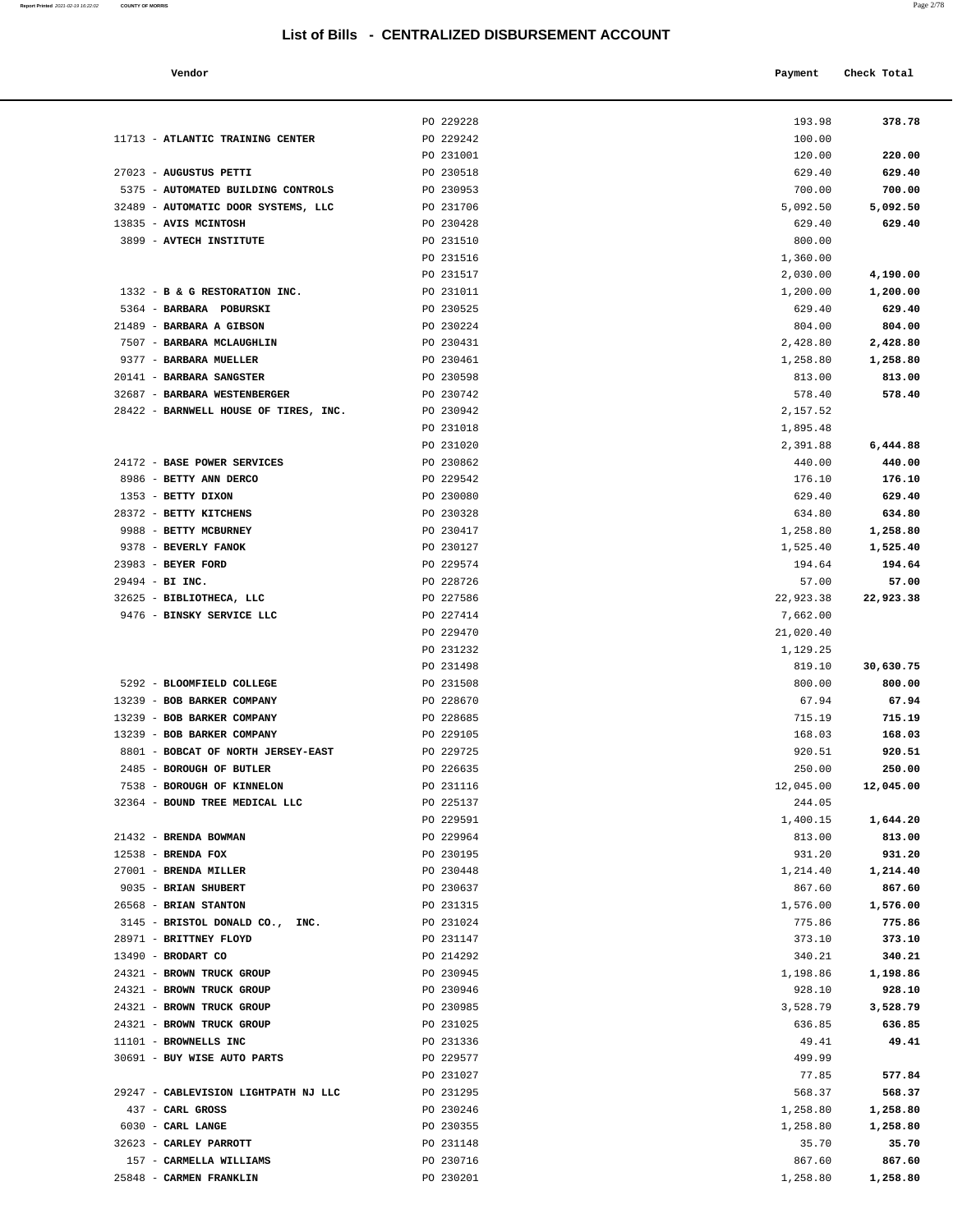| Report Printed 2021-02-19 16:22:02 | <b>COUNTY OF MORRIS</b> | Page 3/78 |
|------------------------------------|-------------------------|-----------|
|                                    |                         |           |

| Vendor |  | Payment Check Total |
|--------|--|---------------------|
|--------|--|---------------------|

| 13194 - CARMEN N. AYALA                                           | PO 229932              | 867.60                | 867.60               |
|-------------------------------------------------------------------|------------------------|-----------------------|----------------------|
| 6056 - CARMINE PARRILLO                                           | PO 230502              | 1,735.20              | 1,735.20             |
| 29694 - CAROL BROWN                                               | PO 229978              | 867.60                | 867.60               |
| 7352 - CAROL CAREY                                                | PO 230006              | 804.00                | 804.00               |
| 9536 - CAROL CLEMMER                                              | PO 230028              | 867.60                | 867.60               |
| 29928 - CAROL FRIEDMAN                                            | PO 230205              | 1,735.20              | 1,735.20             |
| 6323 - CAROL JACOBS                                               | PO 230288              | 813.00                | 813.00               |
| 21362 - CAROLANN ROBERTO                                          | PO 230567              | 629.40                | 629.40               |
| 32430 - CAROLE A. HUDSON                                          | PO 231135              | 2,730.00              | 2,730.00             |
| 5253 - CAROLINE GREENE                                            | PO 230244              | 1,258.80              | 1,258.80             |
| 8196 - CAROLYN JENNINGS                                           | PO 230297              | 867.60                | 867.60               |
| 24193 - CAROLYN JOY                                               | PO 230308              | 629.40                | 629.40               |
| 26506 - CAROLYN O'GRADY                                           | PO 230489              | 867.60                | 867.60               |
| 25478 - CAROUSEL INDUSTRIES                                       | PO 229117              | 747.30                | 747.30               |
| 24450 - CATHY GADDIS                                              | PO 230211              | 1,735.20              | 1,735.20             |
| 4598 - CDW GOVERNMENT                                             | PO 227980              | 2,192.89              | 2,192.89             |
| 20487 - CENTURYLINK                                               | PO 229765              | 263.96                | 263.96               |
| 31717 - CHAMPION ENERGY                                           | PO 231241              | 26,568.74             | 26,568.74            |
| 21404 - CHANNIE RAMSOONDAR<br>26287 - CHARLES BRIGHT              | PO 230540<br>PO 229974 | 867.60<br>629.40      | 867.60<br>629.40     |
| 27530 - CHARLES KOPP                                              | PO 230341              | 629.40                | 629.40               |
| 10993 - CHARLOTTE SIMANDY                                         | PO 230640              | 1,258.80              | 1,258.80             |
| 29904 - CHARM-TEX, INC.                                           | PO 229238              | 1,236.00              | 1,236.00             |
| 32223 - CHARMAYNE BOWIE                                           | PO 229963              | 1,214.40              | 1,214.40             |
| 13803 - CHILD & FAMILY RESOURCES, INC.                            | PO 231292              | 25,410.00             | 25,410.00            |
| 21424 - CHILRAKHA JAIRAM                                          | PO 230291              | 867.60                | 867.60               |
| $28373 - CHLIC$                                                   | PO 231270              | 380,728.15            | 380,728.15           |
| 28281 - CHRISTINA BRINO                                           | PO 229976              | 629.40                | 629.40               |
| 11985 - CHRISTINE BOTSKO                                          | PO 229961              | 804.00                | 804.00               |
| 10030 - CHRISTINE MAAS                                            | PO 230392              | 804.00                | 804.00               |
| 28436 - CHRISTOPHER SCHELLHORN                                    | PO 229452              | 175.00                | 175.00               |
| 21857 - CITYSIDE ARCHIVES, LLC                                    | PO 231438              | 4,624.44              | 4,624.44             |
| 13478 - CLARENCE BRICKMAN                                         | PO 229972              | 629.40                | 629.40               |
| 12000 - CLARIS BERNARD                                            | PO 229949              | 629.40                | 629.40               |
| 27150 - CLAUDETTE JENNINGS                                        | PO 230298              | 1,258.80              | 1,258.80             |
| 25388 - CLAUDIA BROWN                                             | PO 229982              | 629.40                | 629.40               |
| 25571 - CLEARY GIACOBBE ALFIERI &                                 | PO 231104              | 25,053.40             | 25,053.40            |
| 12856 - CLEMENCE ALEONG                                           | PO 229917              | 629.40                | 629.40               |
| 18519 - CLIFF WOLFE<br>13857 - CLIFFSIDE BODY CORP                | PO 230700<br>PO 225336 | 1,735.20<br>10,985.91 | 1,735.20             |
|                                                                   | PO 228718              | 184.99                |                      |
|                                                                   | PO 228731              | 85.10                 | 11,256.00            |
| 8454 - CLIFTON ELEVATOR SERVICE CO INC                            | PO 230880              | 1,848.00              |                      |
|                                                                   | PO 231306              | 9,723.00              | 11,571.00            |
| 4605 - COACH & EQUIPMENT MANUFACTURING CO.                        | PO 229559              | 194.91                |                      |
|                                                                   | PO 229578              | 198.06                | 392.97               |
| 7354 - COLLEEN MCINERNEY                                          | PO 230425              | 730.80                | 730.80               |
| $12043$ - COMCAST                                                 | PO 231263              | 1,531.66              | 1,531.66             |
| 32656 - COMPUTER SYSTEMS AND METHODS LLC                          | PO 226651              | 235.00                | 235.00               |
| 15556 - CONNIE KATSAKOS                                           | PO 230315              | 629.40                | 629.40               |
| 27936 - CONTINENTAL TRADING &                                     | PO 231231              | 6,564.20              |                      |
|                                                                   | PO 231415              | 769.99                |                      |
|                                                                   | PO 231496              | 4,110.00              |                      |
|                                                                   | PO 231497              | 8,699.99              | 20,144.18            |
| 26101 - COOPER ELECTRIC SUPPLY CO.                                | PO 229239              | 1,387.10              | 1,387.10             |
| 26101 - COOPER ELECTRIC SUPPLY CO.                                | PO 231242              | 5,895.27              | 5,895.27             |
| 26101 - COOPER ELECTRIC SUPPLY CO.                                | PO 231434              | 4,044.79              | 4,044.79             |
| 32738 - CORNER EVERETT                                            | PO 231323              | 500.00                | 500.00<br>570,340.08 |
| 14022 - COUNTY COLLEGE OF MORRIS<br>14031 - COUNTY CONCRETE CORP. | PO 231769<br>PO 229388 | 570,340.08<br>349.25  | 349.25               |
| 13 - COUNTY OF MORRIS                                             | PO 231756              | 114,552.14            | 114,552.14           |
|                                                                   |                        |                       |                      |
| 13 - COUNTY OF MORRIS                                             | PO 231788              | 70.96                 | 70.96                |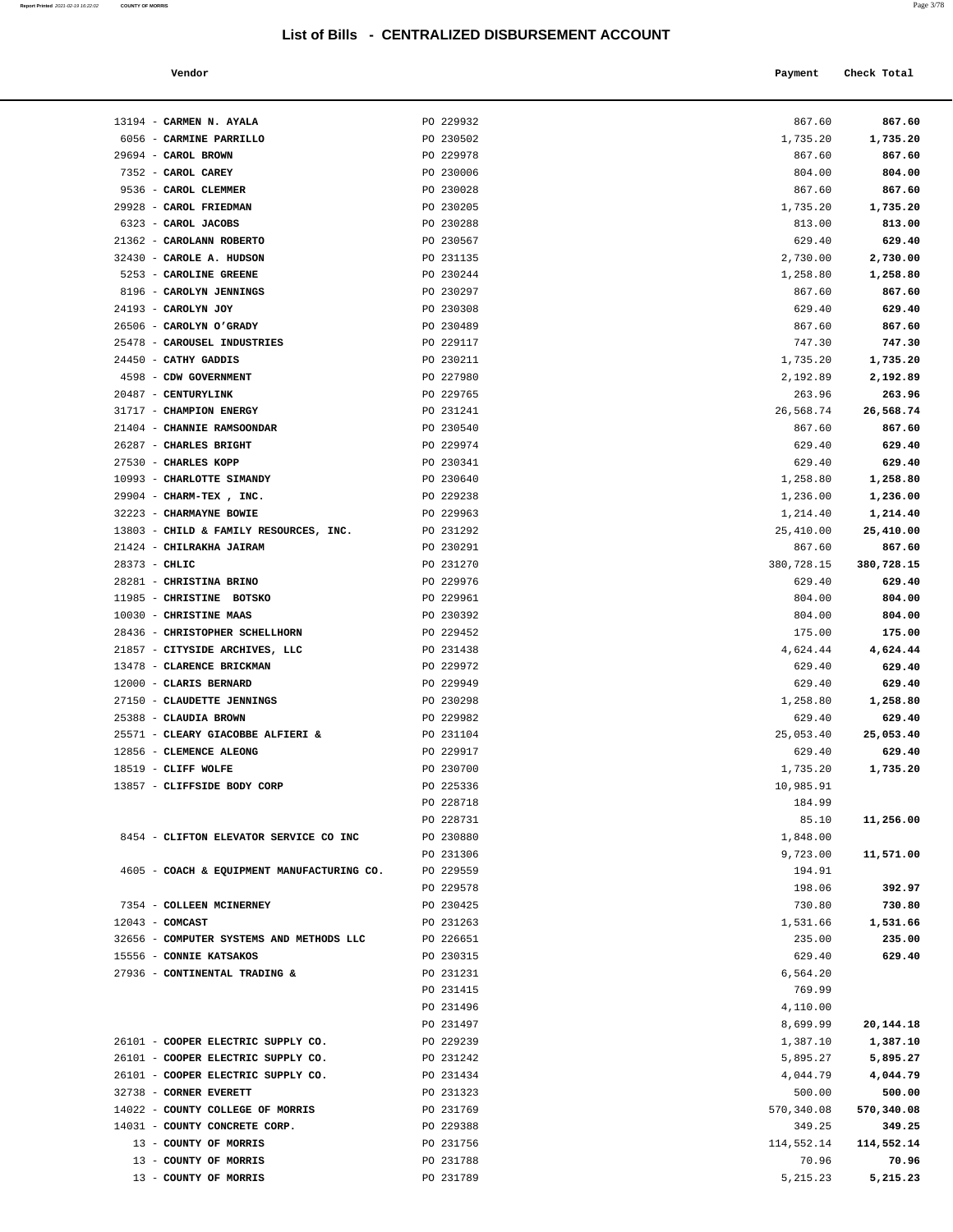#### **Vendor Check Total**   $\blacksquare$  **Payment** Check Total **Payment** Check Total **Payment**

| Report Printed 2021-02-19 16:22:02 | <b>COUNTY OF MORRIS</b> | Page 4/78 |
|------------------------------------|-------------------------|-----------|
|                                    |                         |           |

| 67.34     |           |
|-----------|-----------|
| 38.35     | 105.69    |
| 1,475.39  | 1,475.39  |
| 3,771.04  | 3,771.04  |
| 630.00    |           |
| 185.00    | 815.00    |
| 629.40    | 629.40    |
| 867.60    | 867.60    |
|           | 4,284.50  |
| 4,284.50  |           |
| 2,663.22  |           |
| 97.44     |           |
| 2,143.07  | 4,903.73  |
| 49.62     | 49.62     |
| 1,258.80  | 1,258.80  |
| 2,169.00  | 2,169.00  |
| 1,735.20  | 1,735.20  |
| 80.00     |           |
| 80.00     |           |
| 160.00    | 320.00    |
| 1,258.80  | 1,258.80  |
|           |           |
| 1,608.00  | 1,608.00  |
| 629.40    | 629.40    |
| 1,735.20  | 1,735.20  |
| 867.60    | 867.60    |
| 1,111.25  | 1,111.25  |
| 433.80    | 433.80    |
| 1,735.20  | 1,735.20  |
| 289.20    | 289.20    |
| 629.40    | 629.40    |
| 3,765.90  |           |
| 12,916.51 | 16,682.41 |
| 1,453.80  | 1,453.80  |
| 19,087.11 | 19,087.11 |
| 203.80    | 203.80    |
|           |           |
| 867.60    | 867.60    |
| 1,735.20  | 1,735.20  |
| 2,485.00  | 2,485.00  |
| 11,900.00 | 11,900.00 |
| 12,451.00 | 12,451.00 |
| 1,735.20  | 1,735.20  |
| 804.00    | 804.00    |
| 10,835.05 | 10,835.05 |
| 1,332.64  | 1,332.64  |
| 27,793.42 | 27,793.42 |
| 10,955.48 | 10,955.48 |
| 102.21    | 102.21    |
| 42,558.32 | 42,558.32 |
| 3,464.72  | 3,464.72  |
| 3,821.85  | 3,821.85  |
| 629.40    | 629.40    |
|           |           |
| 1,258.80  | 1,258.80  |
| 2,256.00  | 2,256.00  |
| 730.88    | 730.88    |
| 1,735.20  | 1,735.20  |
| 867.60    | 867.60    |
| 813.00    | 813.00    |
| 867.60    | 867.60    |
| 867.60    | 867.60    |
| 867.60    | 867.60    |
| 629.40    | 629.40    |

| 14041 - COUNTY WELDING SUPPLY CO                                                     | PO 229389              | 67.34                  |                     |
|--------------------------------------------------------------------------------------|------------------------|------------------------|---------------------|
|                                                                                      | PO 229881              | 38.35                  | 105.69              |
| 29633 - CRANE ASSOCIATES, P.C.                                                       | PO 229102              | 1,475.39               | 1,475.39            |
| 24342 - CROSSTOWN PLUMBING SUPPLY INC.                                               | PO 231437              | 3,771.04               | 3,771.04            |
| 32691 - CROWN TROPHY OF GREEN BROOK                                                  | PO 230863              | 630.00                 |                     |
|                                                                                      | PO 230866              | 185.00                 | 815.00              |
| 11976 - CYNTHIA MILLER                                                               | PO 230450              | 629.40                 | 629.40              |
| 31608 - CYNTHIA TROWBRIDGE<br>27941 - D & M AUTO BODY                                | PO 230780<br>PO 230937 | 867.60                 | 867.60<br>4,284.50  |
| 12523 - D&B AUTO SUPPLY                                                              | PO 230947              | 4,284.50<br>2,663.22   |                     |
|                                                                                      | PO 231028              | 97.44                  |                     |
|                                                                                      | PO 231029              | 2,143.07               | 4,903.73            |
| 24337 - DAILY RECORD                                                                 | PO 231392              | 49.62                  | 49.62               |
| $10992$ - DAISY WATSON                                                               | PO 230761              | 1,258.80               | 1,258.80            |
| 32121 - DANIEL MILLER                                                                | PO 230447              | 2,169.00               | 2,169.00            |
| 27025 - DANIEL RICE                                                                  | PO 230559              | 1,735.20               | 1,735.20            |
| 32394 - DANIELLE MARIE SECOLA                                                        | PO 230148              | 80.00                  |                     |
|                                                                                      | PO 231224              | 80.00                  |                     |
|                                                                                      | PO 231316              | 160.00                 | 320.00              |
| 27013 - DARLENE CRINCOLI                                                             | PO 230049              | 1,258.80               | 1,258.80            |
| $10104$ - DAVE KOBRICK                                                               | PO 230337              | 1,608.00               | 1,608.00            |
| 12376 - DAVID HORUTZ                                                                 | PO 230280              | 629.40                 | 629.40              |
| 16091 - DAVID MCKIM                                                                  | PO 230429              | 1,735.20               | 1,735.20            |
| 32304 - DAVID W. MOHR                                                                | PO 230456              | 867.60                 | 867.60              |
| 18414 - DAVID WEBER OIL COMPANY                                                      | PO 230936              | 1,111.25               | 1,111.25            |
| 32468 - DEBORAH J WHITESELL                                                          | PO 230735              | 433.80                 | 433.80              |
| 24051 - DEBORAH VANDERHOOF<br>21200 - DEBRA VAN FLEET                                | PO 230792<br>PO 230789 | 1,735.20<br>289.20     | 1,735.20<br>289.20  |
| 8224 - DELIA SPARKES                                                                 | PO 230665              | 629.40                 | 629.40              |
| 28719 - DELTA DENTAL INSURANCE COMPANY                                               | PO 230904              | 3,765.90               |                     |
|                                                                                      | PO 231171              | 12,916.51              | 16,682.41           |
| 28637 - DELTA DENTAL OF NEW JERSEY, INC.                                             | PO 230906              | 1,453.80               | 1,453.80            |
| 28637 - DELTA DENTAL OF NEW JERSEY, INC.                                             | PO 231170              | 19,087.11              | 19,087.11           |
| 1511 - DENES HEIDINGER                                                               | PO 231277              | 203.80                 | 203.80              |
| 32119 - DENISE STOOPS                                                                | PO 230689              | 867.60                 | 867.60              |
| 11211 - DENUNZIO AGNES                                                               | PO 230074              | 1,735.20               | 1,735.20            |
| 10267 - DEWBERRY ENGINEERS, INC                                                      | PO 231010              | 2,485.00               | 2,485.00            |
| 10267 - DEWBERRY ENGINEERS, INC                                                      | PO 231093              | 11,900.00              | 11,900.00           |
| 10267 - DEWBERRY ENGINEERS, INC                                                      | PO 231476              | 12,451.00              | 12,451.00           |
| 12371 - DIANE STRECKFUSS                                                             | PO 230692              | 1,735.20               | 1,735.20            |
| 10593 - DIANE WOOD                                                                   | PO 230699              | 804.00                 | 804.00              |
| 24349 - DIRECT ENERGY BUSINESS MARKETING                                             | PO 231082              | 10,835.05              | 10,835.05           |
| 24349 - DIRECT ENERGY BUSINESS MARKETING                                             | PO 231083              | 1,332.64               | 1,332.64            |
| 24349 - DIRECT ENERGY BUSINESS MARKETING                                             | PO 231085              | 27,793.42<br>10,955.48 | 27,793.42           |
| 24349 - DIRECT ENERGY BUSINESS MARKETING<br>24349 - DIRECT ENERGY BUSINESS MARKETING | PO 231376<br>PO 231386 | 102.21                 | 10,955.48<br>102.21 |
| 24349 - DIRECT ENERGY BUSINESS MARKETING                                             | PO 231423              | 42,558.32              | 42,558.32           |
| 24349 - DIRECT ENERGY BUSINESS MARKETING                                             | PO 231424              | 3,464.72               | 3,464.72            |
| 24349 - DIRECT ENERGY BUSINESS MARKETING                                             | PO 231443              | 3,821.85               | 3,821.85            |
| 27007 - DOMENIC ROBERTAZZI                                                           | PO 230565              | 629.40                 | 629.40              |
| 1175 - DONALD BERLIN                                                                 | PO 229948              | 1,258.80               | 1,258.80            |
| 32447 - DONALD DANGLER                                                               | PO 230056              | 2,256.00               | 2,256.00            |
| 28496 - DONNA FEUERZEIG                                                              | PO 230133              | 730.88                 | 730.88              |
| 20139 - DONNIS ZIESSE                                                                | PO 230808              | 1,735.20               | 1,735.20            |
| 25201 - DOREEN B MCBEAN                                                              | PO 230415              | 867.60                 | 867.60              |
| 21748 - DORIS A LOMOTEY                                                              | PO 230378              | 813.00                 | 813.00              |
| 8170 - DOROTHY BARON                                                                 | PO 229937              | 867.60                 | 867.60              |
| 12369 - DOROTHY COLQUHOUN                                                            | PO 230033              | 867.60                 | 867.60              |
| 27041 - DOROTHY HARRSCH                                                              | PO 230264              | 867.60                 | 867.60              |
| 4652 - DOROTHY MCCORMICK                                                             | PO 230419              | 629.40                 | 629.40              |
| 20611 - DOROTHY RETTBERG                                                             | PO 230555              | 1,258.80               | 1,258.80            |
| 8178 - DOROTHY STEPHENS                                                              | PO 230683              | 629.40                 | 629.40              |
| 14379 - DOVER BRAKE & CLUTCH CO INC                                                  | PO 230948              | 316.00                 |                     |
|                                                                                      |                        |                        |                     |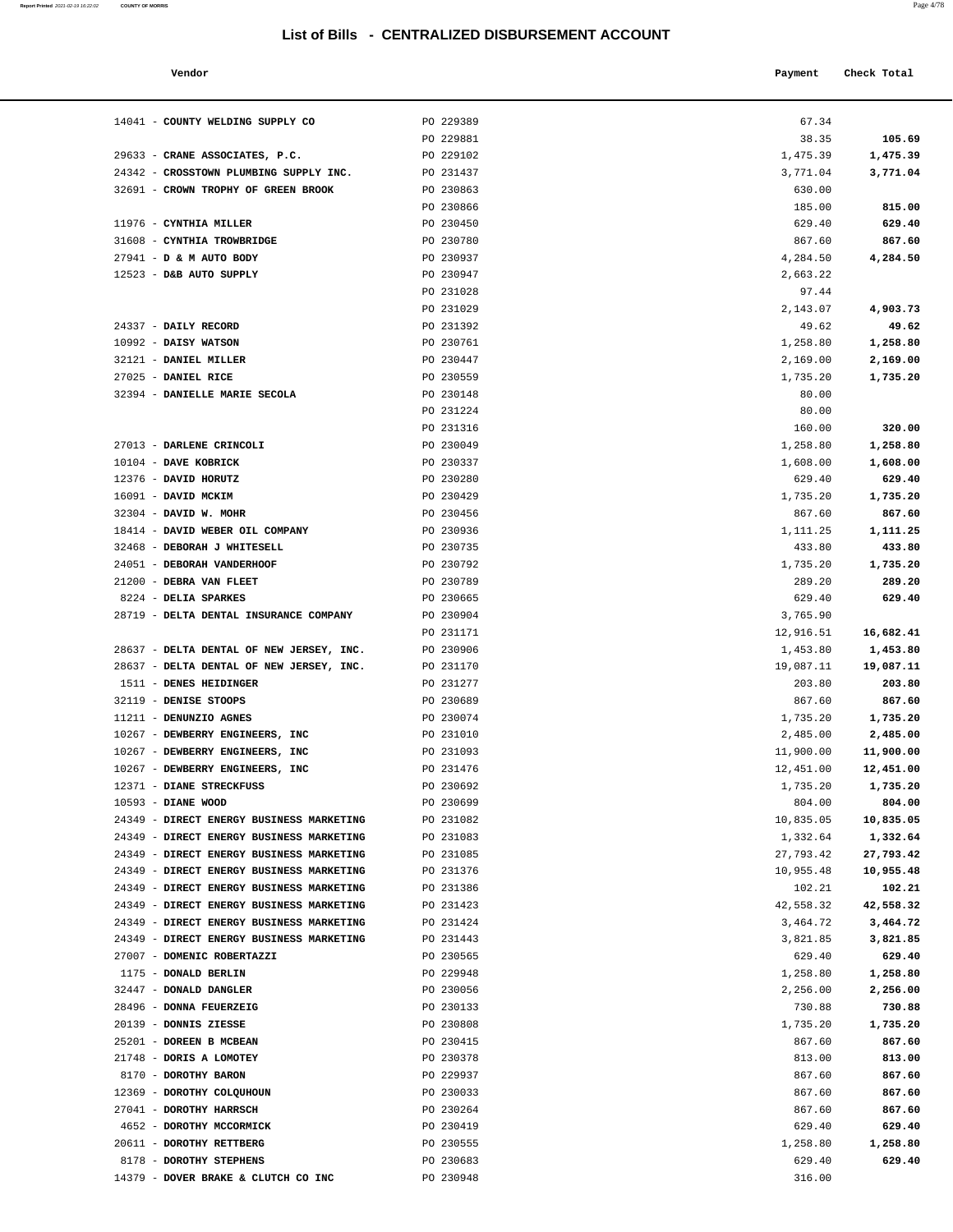**Report Printed** 2021-02-19 16:22:02 **COUNTY OF MORRIS** Page 5/78

| Vendor                                                     |                        | Payment            | Check Total        |
|------------------------------------------------------------|------------------------|--------------------|--------------------|
|                                                            |                        |                    |                    |
|                                                            |                        |                    |                    |
|                                                            | PO 230949              | 572.70             |                    |
|                                                            | PO 231031              | 338.20             | 1,226.90           |
| 14393 - DOVER WATER COMMISSIONERS                          | PO 231283<br>PO 223441 | 32.69              | 32.69<br>456.71    |
| 14394 - DOVER/VG MUNICIPAL ALLIANCE<br>32380 - DREW LUTTON | PO 230388              | 456.71<br>867.60   | 867.60             |
| $14438$ - E.A. MORSE & CO. INC.                            | PO 227714              | 6,462.40           |                    |
|                                                            | PO 229042              | 2,425.85           | 8,888.25           |
| 9394 - EARL NIELSEN                                        | PO 230474              | 1,258.80           | 1,258.80           |
| 27736 - EDDIE RAYFORD                                      | PO 230545              | 629.40             | 629.40             |
| 13838 - EDITH ALDERTON                                     | PO 229916              | 867.60             | 867.60             |
| 7292 - EDUARDO VARGAS                                      | PO 230795              | 629.40             | 629.40             |
| 13310 - EDWARD BENNETT                                     | PO 229947              | 3,285.60           | 3,285.60           |
| 14806 - EDWARD FRONZUTO                                    | PO 230206              | 1,608.00           | 1,608.00           |
| 20153 - EDWARD KLINGENER                                   | PO 230331              | 804.00             | 804.00             |
| 32125 - EDWARD POLI                                        | PO 230526              | 1,214.40           | 1,214.40           |
| 27906 - EDWIN SANTANA                                      | PO 231318              | 61.85              | 61.85              |
| 12378 - EILEEN BONFANTI                                    | PO 229959              | 1,735.20           | 1,735.20           |
| 17942 - EILEEN SWEEDY                                      | PO 230710              | 629.40             | 629.40             |
| 20917 - EILEEN TRONCONE                                    | PO 230764              | 1,258.80           | 1,258.80           |
| 4433 - ELAINE COOPER                                       | PO 230037              | 867.60             | 867.60             |
| 14779 - ELAINE FRANCHI                                     | PO 230198              | 867.60             | 867.60             |
| 32386 - ELBA RUIZ                                          | PO 230585              | 1,735.20           | 1,735.20           |
| 20614 - ELBERITA DELABASTIDE                               | PO 230066              | 1,735.20           | 1,735.20           |
| 28875 - ELEANOR ACKERMAN                                   | PO 229912              | 867.60             | 867.60             |
| 21649 - ELEANOR CARROLL                                    | PO 230008              | 629.40             | 629.40             |
| 10560 - ELEANOR SHANN                                      | PO 230629              | 629.40             | 629.40             |
| 11904 - ELENA COLLINS                                      | PO 230032              | 813.00             | 813.00             |
| 11241 - ELISABETH LUTZ                                     | PO 230389              | 1,735.20           | 1,735.20           |
| 21722 - ELITE TRANSCRIPTS INC.                             | PO 229500              | 93.60              | 93.60              |
| 17613 - ELIZABETH SHANKLIN                                 | PO 230628              | 629.40             | 629.40             |
| 14343 - ELIZABETH DONEGAN                                  | PO 230085              | 1,258.80           | 1,258.80           |
| 26566 - ELIZABETH JOHNSON                                  | PO 230300              | 629.40             | 629.40             |
| 10982 - ELIZABETH KING                                     | PO 230325              | 1,258.80           | 1,258.80           |
| 24768 - ELIZABETH LEHMANN<br>17681 - ELLEN L SLEETER       | PO 230369              | 629.40             | 629.40             |
| 2054 - ELSIE BOWEN                                         | PO 230646              | 1,735.20           | 1,735.20           |
| 7419 - ELSIE PATTERSON                                     | PO 229962<br>PO 230504 | 1,258.80<br>629.40 | 1,258.80<br>629.40 |
| 25853 - ELTON WALLACE                                      | PO 230772              | 1,524.00           | 1,524.00           |
| 5245 - EMELDA WALCOTT                                      | PO 230773              | 629.40             | 629.40             |
| 21093 - EMERGENCY PEST CONTROL                             | PO 231477              | 220.00             | 220.00             |
| 25417 - EMILY O'GORMAN                                     | PO 230488              | 1,258.80           | 1,258.80           |
| 2047 - EMPLOYMENT HORIZONS ENTERPRISES INC                 | PO 229515              | 2,805.00           |                    |
|                                                            | PO 231687              | 70,941.00          | 73,746.00          |
| 6140 - ENVELOPES & PRINTED PROD. INC.                      | PO 229759              | 486.00             | 486.00             |
| 4498 - ERNEST GARAY                                        | PO 230218              | 768.00             | 768.00             |
| 26495 - ERNEST H FITZHERBERT JR                            | PO 230138              | 1,626.00           | 1,626.00           |
| 27678 - ESSEX TRAVEL SERVICE                               | PO 229508              | 1,960.00           | 1,960.00           |
| 21666 - ETHEL HAWKINS                                      | PO 230265              | 1,105.80           | 1,105.80           |
| 8771 - ETHEL WEISSMANN                                     | PO 230749              | 629.40             | 629.40             |
| 26876 - EUGENE RANDAZZO                                    | PO 230542              | 922.20             | 922.20             |
| 440 - EUNICE A REYNOLDS                                    | PO 230557              | 629.40             | 629.40             |
| $24195$ - EVA DAVIS                                        | PO 230062              | 804.00             | 804.00             |
| 26562 - EVADNE ELLIOTT                                     | PO 230104              | 813.00             | 813.00             |
| 12366 - EVELYN CAFFREY                                     | PO 229999              | 1,735.20           | 1,735.20           |
| 6053 - EVELYN LOPEZ                                        | PO 230383              | 804.00             | 804.00             |
| 10525 - EVERETTE SOLOMON                                   | PO 230661              | 1,497.00           | 1,497.00           |
| 3549 - EZ WHEELS DRIVING SCHOOL                            | PO 231502              | 799.80             |                    |
|                                                            | PO 231503              | 799.80             |                    |
|                                                            | PO 231504              | 799.80             |                    |
|                                                            | PO 231506              | 799.80             |                    |
|                                                            | PO 231507              | 799.80             |                    |
|                                                            | PO 231509              | 1,599.60           |                    |
|                                                            | PO 231536              | 714.00             |                    |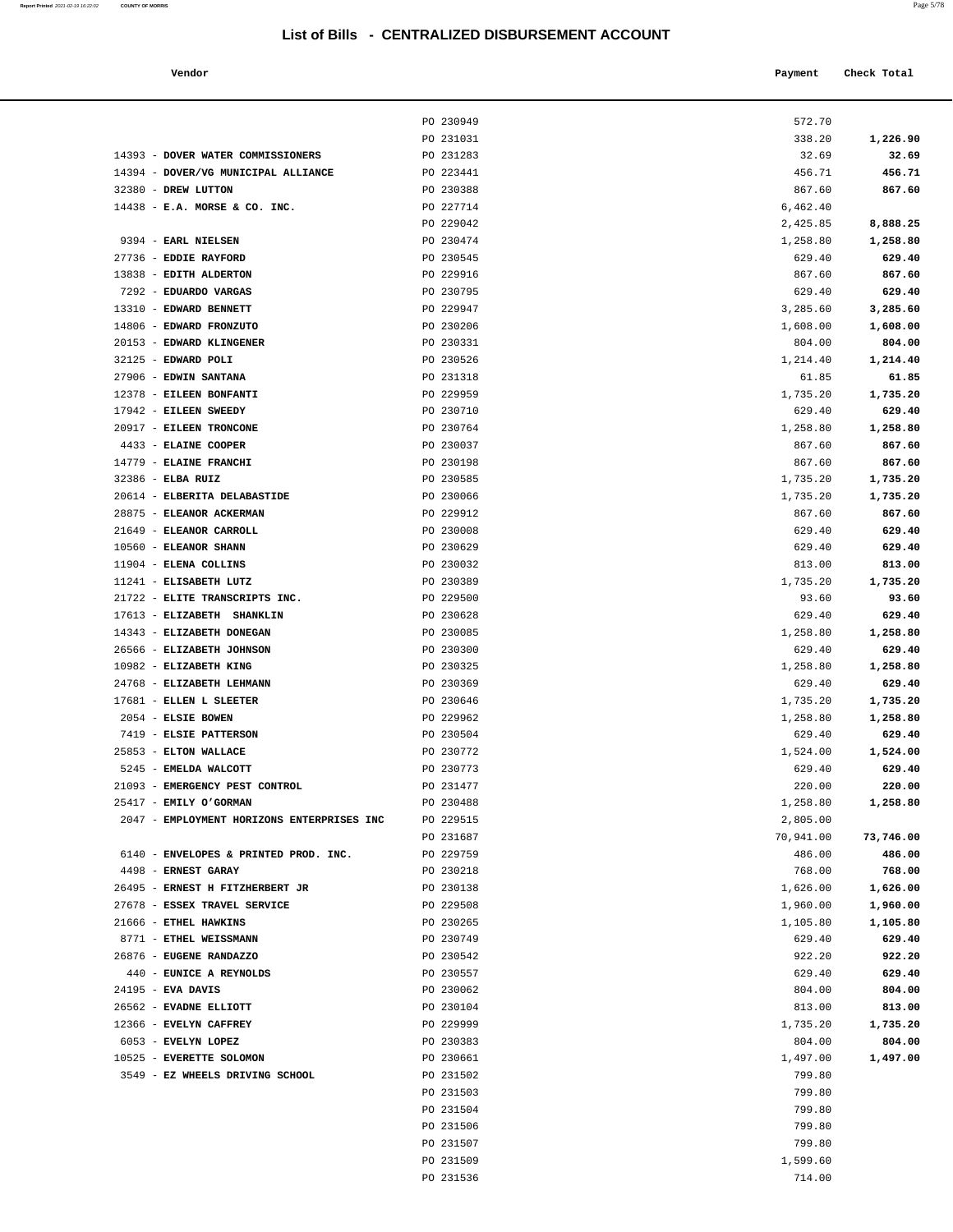| Report Printed 2021-02-19 16:22:02<br>the contract of the contract of the contract of the contract of the contract of the contract of the contract of | <b>COUNTY OF MORRIS</b> | Page 6/78 |
|-------------------------------------------------------------------------------------------------------------------------------------------------------|-------------------------|-----------|
|                                                                                                                                                       |                         |           |

| Vendor | Payment | Check Total |
|--------|---------|-------------|
|        |         |             |

|                                                       | PO 231537              | 799.80            | 7,112.40           |
|-------------------------------------------------------|------------------------|-------------------|--------------------|
| 417 - EZRA BUCHWALD                                   | PO 229987              | 1,735.20          | 1,735.20           |
| 12515 - FASTENAL COMPANY                              | PO 231240              | 548.58            |                    |
|                                                       | PO 231491              | 1,719.10          | 2,267.68           |
| $10515$ - FAYE STEELE                                 | PO 230679              | 660.00            | 660.00             |
| 28666 - FLAGSHIP HEALTH SYSTEMS, INC.                 | PO 230899              | 451.50            |                    |
|                                                       | PO 231169              | 2,534.40          | 2,985.90           |
| 27167 - FLEMINGTON CHRYSLER                           | PO 231033              | 35.72             | 35.72              |
| 32060 - FLOORMAT MANAGEMENT, INC.                     | PO 231435              | 125.01            | 125.01             |
| 11444 - FLORENCE GRAMIGNANO                           | PO 230240              | 1,258.80          | 1,258.80           |
| $14749$ - FOLEY, INC.<br>13313 - FORTIS INSTITUTE     | PO 231084<br>PO 231518 | 815.76<br>409.85  | 815.76             |
|                                                       | PO 231519              | 86.65             | 496.50             |
| 10980 - FRANCES DUFF                                  | PO 230093              | 1,258.80          | 1,258.80           |
| 16249 - FRANCES MOGIELNICKI                           | PO 230455              | 629.40            | 629.40             |
| 16981 - FRANCES PERKALIS                              | PO 230514              | 629.40            | 629.40             |
| 13205 - FRANCES SPICER                                | PO 230668              | 629.40            | 629.40             |
| 13282 - FRANCIS DASCOLL                               | PO 230058              | 629.40            | 629.40             |
| 12325 - FRANK BRODEEN OLC                             | PO 231043              | 800.00            | 800.00             |
| 12325 - FRANK BRODEEN OLC                             | PO 231538              | 3,280.00          | 3,280.00           |
| 10971 - FRANK DRUETZLER                               | PO 230090              | 629.40            | 629.40             |
| 17295 - FRANK REILLY                                  | PO 230550              | 1,608.00          | 1,608.00           |
| 29914 - FRANK STALTER                                 | PO 230674              | 804.00            | 804.00             |
| 9589 - FRANK TROSKY                                   | PO 230768              | 813.00            | 813.00             |
| 24212 - FRANKIE SATCHER<br>27809 - FRED PLECHATA      | PO 230601              | 1,258.80          | 1,258.80           |
| 28530 - FREDERICK NUBER JR.                           | PO 230524<br>PO 230482 | 629.40<br>867.60  | 629.40<br>867.60   |
| 14795 - FRENCH & PARRELLO ASSOCIATES                  | PO 228634              | 481.80            | 481.80             |
| 17778 - GAETANO SPINELLA                              | PO 230669              | 1,258.80          | 1,258.80           |
| 15712 - GAIL LAWRENCE                                 | PO 230365              | 629.40            | 629.40             |
| 14841 - GALETON GLOVES                                | PO 229623              | 435.74            | 435.74             |
| $714$ - GALLS, LLC                                    | PO 229176              | 83.20             |                    |
|                                                       | PO 229178              | 171.56            |                    |
|                                                       | PO 229181              | 126.00            |                    |
|                                                       | PO 229685              | 78.99             |                    |
|                                                       | PO 229689              | 454.92            |                    |
|                                                       | PO 229867              | 199.95            |                    |
|                                                       | PO 229902              | 9.99              |                    |
|                                                       | PO 230834              | 683.78            | 1,808.39           |
| $714$ - GALLS, LLC                                    | PO 230998              | 2,071.41<br>70.00 |                    |
| $714$ - GALLS, LLC                                    | PO 231188<br>PO 231383 | 186.64            | 2,141.41<br>186.64 |
| 14123 - GANNETT NJ NEWSPAPERS                         | PO 231204              | 66.22             | 66.22              |
| 14123 - GANNETT NJ NEWSPAPERS                         | PO 231214              | 272.36            | 272.36             |
| 14123 - GANNETT NJ NEWSPAPERS                         | PO 231217              | 99.50             | 99.50              |
| 14123 - GANNETT NJ NEWSPAPERS                         | PO 231713              | 42.31             | 42.31              |
| 14857 - GARDEN STATE HIGHWAY                          | PO 229809              | 17,020.89         | 17,020.89          |
| 24185 - GARY COLBURN                                  | PO 230031              | 629.40            | 629.40             |
| $21652$ - GARY RIETH                                  | PO 230561              | 1,626.00          | 1,626.00           |
| 8167 - GENEVA JACKSON                                 | PO 230287              | 629.40            | 629.40             |
| 20599 - GERALD NEWELL                                 | PO 230471              | 1,258.80          | 1,258.80           |
| 9380 - GERALD STARK SR.                               | PO 230676              | 1,258.80          | 1,258.80           |
| 15106 - GERALDINE HARRIS                              | PO 230263              | 629.40            | 629.40             |
| 26504 - GERALDINE KITZEROW<br>29916 - GERALDINE VOGEL | PO 230329              | 1,735.20          | 1,735.20           |
| 32735 - GILBERTO COMAYAGUA                            | PO 230779<br>PO 231237 | 1,608.00<br>5.00  | 1,608.00<br>5.00   |
| 21585 - GIOVANNA ALVES                                | PO 231144              | 295.75            | 295.75             |
| 26994 - GISELA HARPELL                                | PO 230261              | 1,735.20          | 1,735.20           |
| 13278 - GLENN BEEKMAN                                 | PO 229944              | 629.40            | 629.40             |
| 31607 - GLENN SCHWEIZER                               | PO 230617              | 1,626.00          | 1,626.00           |
| 32118 - GLENN TREIER                                  | PO 230755              | 1,735.20          | 1,735.20           |
| 16566 - GLORIA NIEC                                   | PO 230473              | 629.40            | 629.40             |
| 32702 - GLOVES FOR TATTOO LLC                         | PO 231142              | 13,000.00         | 13,000.00          |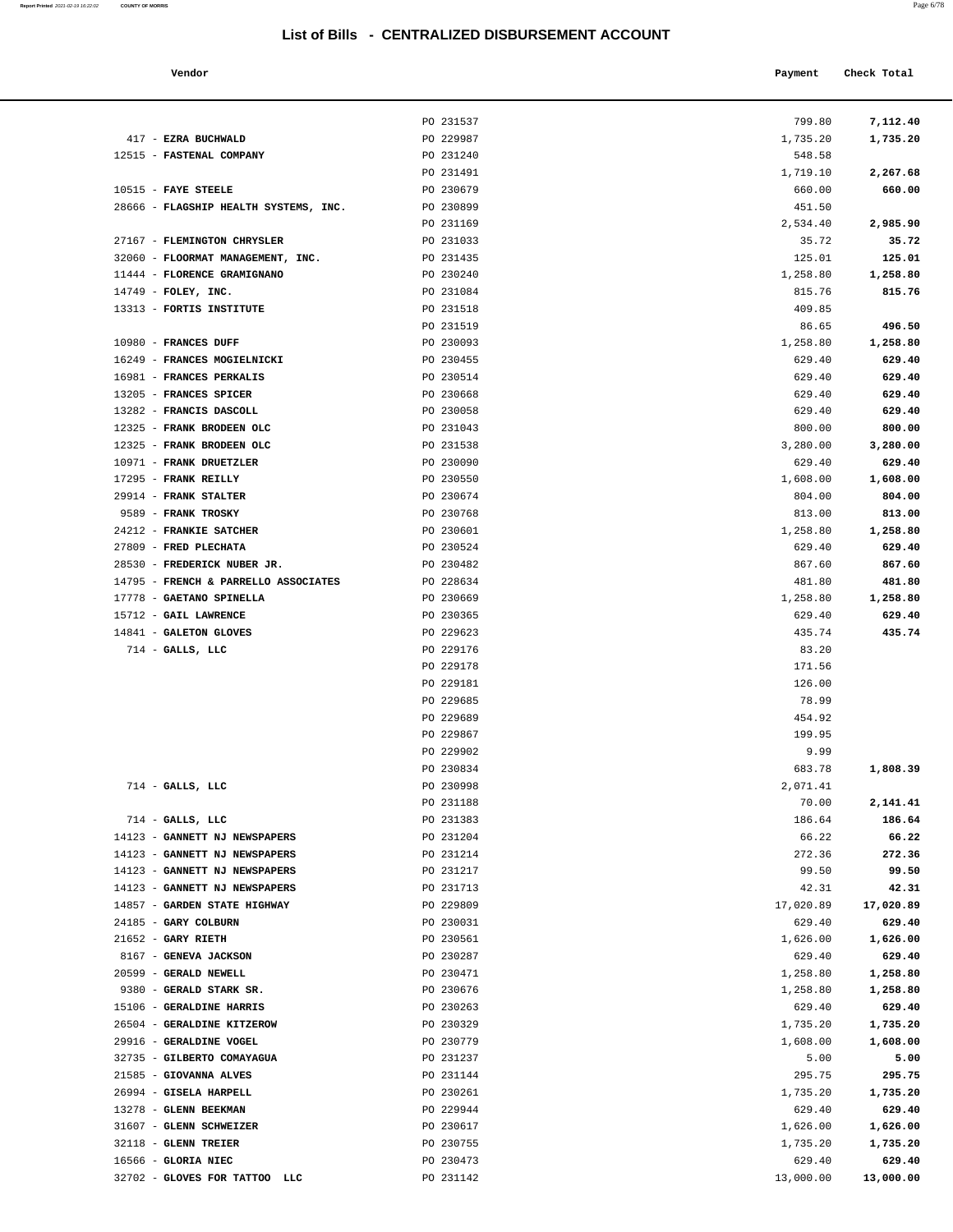| Vendor                |           | Payment  | Check Total |          |
|-----------------------|-----------|----------|-------------|----------|
| <b>GRACE LA BARRE</b> | PO 229942 | 867.60   |             | 867.60   |
| <b>GRACE WINTERS</b>  | PO 230707 | 1,258.80 |             | 1,258.80 |

|                | 27486 - GRACE LA BARRE                     | PO 229942              | 867.60             | 867.60              |
|----------------|--------------------------------------------|------------------------|--------------------|---------------------|
|                | 9766 - GRACE WINTERS                       | PO 230707              | 1,258.80           | 1,258.80            |
|                | $14984$ - GRAINGER                         | PO 229262              | 80.92              |                     |
|                |                                            | PO 229267              | 56.27              |                     |
|                |                                            | PO 229272              | 79.17              |                     |
|                |                                            | PO 229274              | 307.86             |                     |
|                |                                            | PO 229275              | 55.86              |                     |
|                |                                            | PO 229367              | 138.69             |                     |
|                |                                            | PO 231314              | 2,008.67           | 2,727.44            |
|                | $14983$ - GRAINGER                         | PO 229529              | 744.80             |                     |
|                |                                            | PO 229643              | 274.85             | 1,019.65            |
|                | $14984$ - GRAINGER                         | PO 231489              | 8,679.55           | 8,679.55            |
|                | 32260 - GREATLAND CORPORATION              | PO 229517              | 99.00              | 99.00               |
|                | 26326 - GREEN OUTLOOK LANDSCAPING &        | PO 231048              | 24,706.50          | 24,706.50           |
|                | 15051 - GRETCHEN HAAS                      | PO 230257              | 1,258.80           | 1,258.80            |
|                | 32215 - GROFF TRACTOR MID ATLANTIC LLC     | PO 229694              | 1,138.08           | 1,138.08            |
|                | 10972 - GUY DEODATO                        | PO 230075              | 1,258.80           | 1,258.80            |
|                | 20320 - HANNON FLOOR COVERING CORPORATION  | PO 226271              |                    |                     |
|                |                                            |                        | 14,168.00          | 14,168.00           |
|                | 16713 - HAROLD NOONAN                      | PO 230479              | 629.40             | 629.40              |
|                | 12377 - HAROLD WHITE                       | PO 230740              | 629.40             | 629.40              |
|                | 25522 - HARRY L. SCHWARZ & CO.             | PO 229326              | 1,147.50           | 1,147.50            |
|                | 8197 - HATEF QUAZI                         | PO 230534              | 1,735.20           | 1,735.20            |
|                | 444 - HATTIE GREEN                         | PO 230243              | 629.40             | 629.40              |
|                | 11991 - HAYWARD HARRELL                    | PO 230262              | 1,258.80           | 1,258.80            |
|                | 15691 - HELEN LARSON                       | PO 230357              | 629.40             | 629.40              |
|                | 29038 - HELEN PETERSON                     | PO 230517              | 1,214.40           | 1,214.40            |
|                | 21423 - HELEN S BURNS-PRIMUS               | PO 229995              | 867.60             | 867.60              |
|                | 18194 - HELEN TYCZKOWSKI                   | PO 230786              | 629.40             | 629.40              |
|                | 25845 - HELEN WILKENS                      | PO 230726              | 629.40             | 629.40              |
|                | 2880 - HENRY MASKER JR.                    | PO 230410              | 867.60             | 867.60              |
|                | 8685 - HENRY SCHEIN INC                    | PO 230110              | 1,078.36           |                     |
|                |                                            | PO 231379              | 168.97             | 1,247.33            |
|                | 20922 - HERBERT ROSA                       | PO 230575              | 629.40             | 629.40              |
|                | 28456 - HERBST-MUSCIANO, LLC               | PO 231744              | 960.00             | 960.00              |
|                | 25160 - HERMA I. MCNAB                     | PO 230433              | 867.60             | 867.60              |
|                | 8173 - HERMAN HOOPES                       | PO 230277              | 867.60             | 867.60              |
|                | 32480 - HERMINIA GRAJO-FUDOT               | PO 230239              | 1,608.00           | 1,608.00            |
|                | 29333 - HILDA PRIVOTT                      | PO 230532              | 804.00             | 804.00              |
|                | 5622 - HOFFMAN SERVICES INC.               | PO 230987              | 870.00             | 870.00              |
|                | 27558 - HOIMARK & LEMBO PAVING, LLC        | PO 229593              | 42,023.75          |                     |
|                |                                            |                        |                    |                     |
|                | 28404 - HOME DEPOT CREDIT SERVICES         | PO 230186<br>PO 231087 | 1,275.00<br>782.77 | 43,298.75<br>782.77 |
|                |                                            |                        |                    |                     |
|                | 28404 - HOME DEPOT CREDIT SERVICES         | PO 231688              | 766.78             | 766.78              |
|                | 31914 - HOME DEPOT USA, INC.               | PO 231333              | 5,233.84           | 5,233.84            |
|                | 1177 - HOPE HOLLENBECK                     | PO 230275              | 804.00             | 804.00              |
|                | 15139 - HPI SCHOOL OF ALLIED HEALTH        | PO 229444              | 2,000.00           | 2,000.00            |
|                | 15260 - HUDSON COUNTY COMMUNITY COLLEGE    | PO 231758              | 239.88             | 239.88              |
| $19223 - IACP$ |                                            | PO 230969              | 190.00             |                     |
|                |                                            | PO 231014              | 190.00             |                     |
|                |                                            | PO 231016              | 190.00             | 570.00              |
|                | 19236 - INSTITUTE FOR FORENSIC PSYCHOLOGY  | PO 230635              | 4,000.00           | 4,000.00            |
|                | 19235 - INSTITUTE FOR PROF.DEVELOPMENT     | PO 231771              | 50.00              | 50.00               |
|                | 30036 - INTAPOL INDUSTRIES, INC.           | PO 228328              | 2,083.90           | 2,083.90            |
|                | 32732 - INTERNET NETWORX INCORPORATED      | PO 231243              | 194.00             | 194.00              |
|                | 30135 - INVESTIGATIVE FORENSICS CONSULTING | PO 230115              | 665.00             |                     |
|                |                                            | PO 231266              | 1,235.00           | 1,900.00            |
|                | 21372 - ISLIN JOHNSON                      | PO 230301              | 813.00             | 813.00              |
|                | 8969 - IVERY KEYS                          | PO 230322              | 804.00             | 804.00              |
|                | 29583 - J.A. ALEXANDER INC.                | PO 231113              | 91,029.51          |                     |
|                |                                            | PO 231117              | 77,260.45          |                     |
|                |                                            | PO 231117              | 6,738.45           | 175,028.41          |
|                | 21345 - JACQUELINE LIVERPOOL               | PO 230376              | 730.80             | 730.80              |
|                | 31541 - JACQUELINE OLIVER                  | PO 230491              | 813.00             | 813.00              |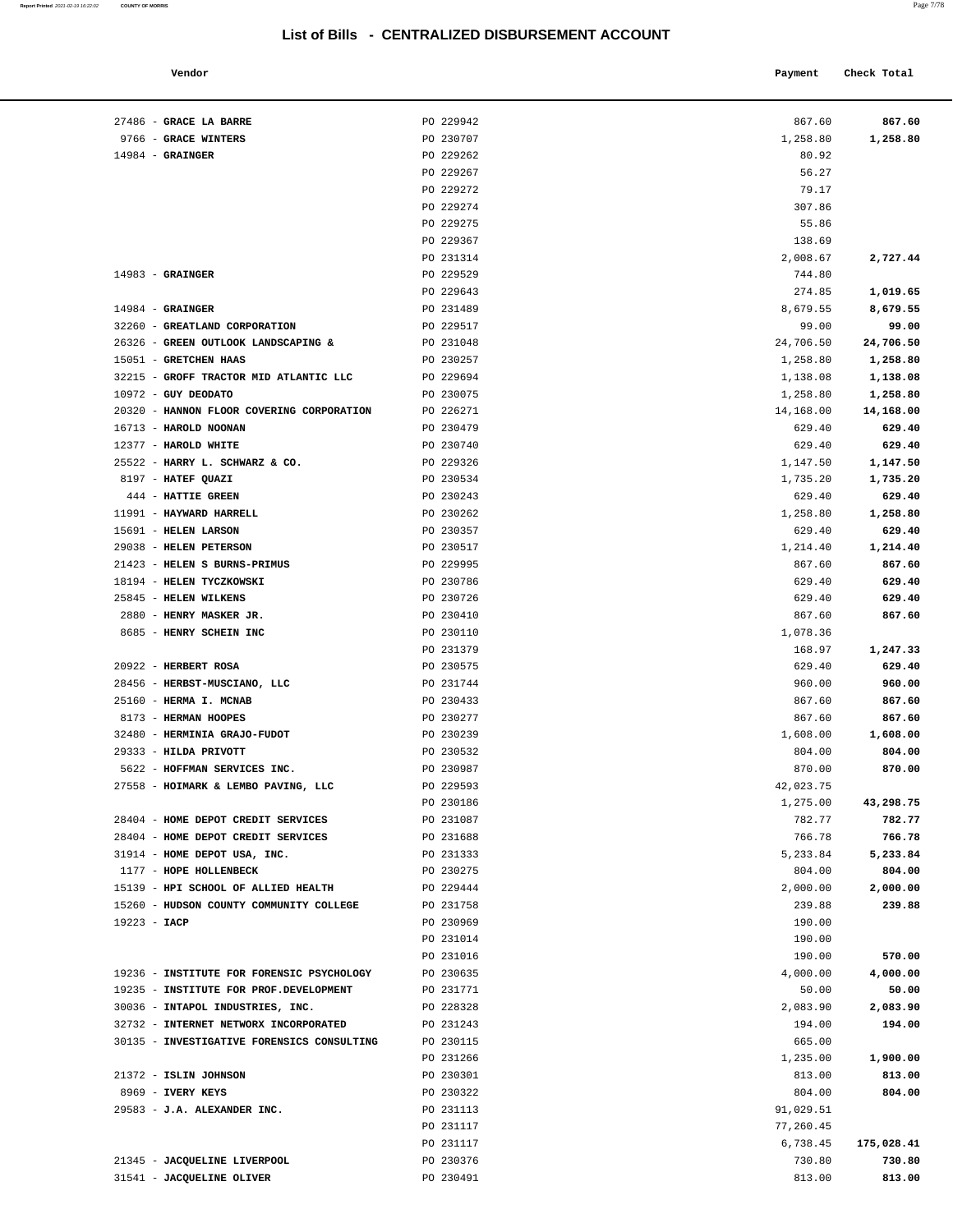| Vendor | Payment Check Total |
|--------|---------------------|
|        |                     |

| 4432 - JACQUELYN BARRY             | PO 229939 | 804.00    | 804.00    |
|------------------------------------|-----------|-----------|-----------|
| 730 - JACQUELYN M. DONNELLEY       | PO 230086 | 922.20    | 922.20    |
| 27446 - JAIME SHANAPHY             | PO 229540 | 132.10    | 132.10    |
| 29913 - JAMES CANNON               | PO 230005 | 804.00    | 804.00    |
| 21369 - JAMES DEACON               | PO 230064 | 1,258.80  | 1,258.80  |
| $12197$ - JAMES H WOLF             | PO 230702 | 5,552.40  |           |
|                                    |           |           | 5,552.40  |
| 1479 - JAMES MCDANIEL              | PO 230421 | 1,617.00  | 1,617.00  |
| 16064 - JAMES MCKINLEY             | PO 230430 | 1,735.20  | 1,735.20  |
| 9489 - JAMES MURRAY                | PO 230467 | 1,258.80  | 1,258.80  |
| 2890 - JAMES RETEMIAH              | PO 230553 | 973.20    | 973.20    |
| 10989 - JAMES VOELKER JR           | PO 230806 | 1,214.40  | 1,214.40  |
| 7382 - JAMES WOODRUFF              | PO 230698 | 1,258.80  | 1,258.80  |
| 11247 - JAMIE KLENETSKY FAY        | PO 231222 | 150.00    | 150.00    |
| 8649 - JANE GILLIES                | PO 230227 | 804.00    | 804.00    |
| $17228$ - JANE RAE                 | PO 230538 | 629.40    | 629.40    |
| 21341 - JANEITA RANDALL            | PO 230541 | 629.40    | 629.40    |
| 30834 - JANET BONE                 | PO 229958 | 867.60    | 867.60    |
| 3749 - JANET NIENSTADT             | PO 230475 | 629.40    | 629.40    |
| 25395 - JANET SEEBOHM              | PO 230620 | 1,735.20  | 1,735.20  |
| 2442 - JANET TRIGGS                | PO 230760 | 629.40    | 629.40    |
| 1477 - JANICE TRUSZ                | PO 230783 | 1,258.80  | 1,258.80  |
| 11467 - JASCINTH MCINTOSH          | PO 230427 | 1,258.80  | 1,258.80  |
| $10165$ - JAY BUERGER              | PO 229989 | 1,735.20  | 1,735.20  |
| 32319 - JAY HILL REPAIRS           | PO 229583 | 665.00    |           |
|                                    | PO 230837 | 3,941.00  | 4,606.00  |
| $27012$ - JEAN BRAGG               | PO 229966 | 804.00    | 804.00    |
| $10862$ - JEAN FRANCIS             | PO 230199 | 792.00    | 792.00    |
| $20612$ - JEAN VIZZA               | PO 230804 | 1,258.80  | 1,258.80  |
| 26995 - JEANNE HEIBER              | PO 230267 | 3,122.40  | 3,122.40  |
| 17400 - JEANNE ROSENBERG           | PO 230578 | 867.60    | 867.60    |
| 26499 - JEFFREY C MCLEAR           | PO 230432 | 629.40    | 629.40    |
| 27529 - JEFFREY ENDEAN             | PO 230105 | 629.40    | 629.40    |
| 31547 - JEFFREY SIEGFRIED          | PO 230638 | 813.00    | 813.00    |
| 24187 - JENNIFER SHELL             | PO 230633 | 629.40    | 629.40    |
| 457 - JEROME THIEL                 | PO 230729 | 4,512.00  | 4,512.00  |
| 27860 - JERRY DAVENPORT            | PO 230060 | 1,023.00  | 1,023.00  |
| 960 - JERSEY CENTRAL POWER & LIGHT | PO 230843 | 38.09     | 38.09     |
| 960 - JERSEY CENTRAL POWER & LIGHT | PO 230869 | 3,141.05  | 3,141.05  |
| 960 - JERSEY CENTRAL POWER & LIGHT | PO 230905 | 311.77    | 311.77    |
| 960 - JERSEY CENTRAL POWER & LIGHT | PO 231094 | 1,230.12  | 1,230.12  |
| 960 - JERSEY CENTRAL POWER & LIGHT | PO 231238 | 98.42     | 98.42     |
| 960 - JERSEY CENTRAL POWER & LIGHT | PO 231279 | 297.28    | 297.28    |
| 960 - JERSEY CENTRAL POWER & LIGHT | PO 231358 | 16.16     | 16.16     |
| 960 - JERSEY CENTRAL POWER & LIGHT | PO 231427 | 9,317.21  | 9,317.21  |
| 960 - JERSEY CENTRAL POWER & LIGHT | PO 231428 | 29,268.45 | 29,268.45 |
| 960 - JERSEY CENTRAL POWER & LIGHT | PO 231716 | 957.83    | 957.83    |
| 960 - JERSEY CENTRAL POWER & LIGHT | PO 231717 | 2,318.92  | 2,318.92  |
| 26156 - JJS SERVICES, INC.         | PO 231090 | 70,140.00 | 70,140.00 |
| 29911 - JO ANN FANELLI             | PO 230126 | 804.00    | 804.00    |
| 32429 - JOAN A. SEERY              | PO 231138 | 735.00    | 735.00    |
| 26493 - JOAN CARUSO                | PO 230010 | 1,584.00  | 1,584.00  |
| 1201 - JOAN CHRISTIANSEN           | PO 230020 | 1,258.80  | 1,258.80  |
| 14288 - JOAN DIBLASI               | PO 230077 | 867.60    | 867.60    |
| $10061$ - JOAN WULFF               | PO 230696 | 1,258.80  | 1,258.80  |
| 20916 - JOANN DAMELIO              | PO 230055 | 1,258.80  | 1,258.80  |
| 21183 - JOANNE YOUNG               | PO 231269 | 72.00     | 72.00     |
| 5928 - JOHN ALI                    | PO 229918 | 1,735.20  | 1,735.20  |
| 20914 - JOHN BERNI JR              | PO 229950 | 1,735.20  | 1,735.20  |
| 26992 - JOHN CICCHETTI             | PO 230022 | 629.40    | 629.40    |
| 32381 - JOHN DAWDY                 | PO 230063 | 954.60    | 954.60    |
| $14425$ - JOHN DUNNE               | PO 230096 | 1,258.80  | 1,258.80  |
| 5599 - JOHN E CRAIGHEAD            | PO 230042 | 813.00    | 813.00    |
| 14532 - JOHN ENRIGHT               | PO 230120 | 629.40    | 629.40    |
|                                    |           |           |           |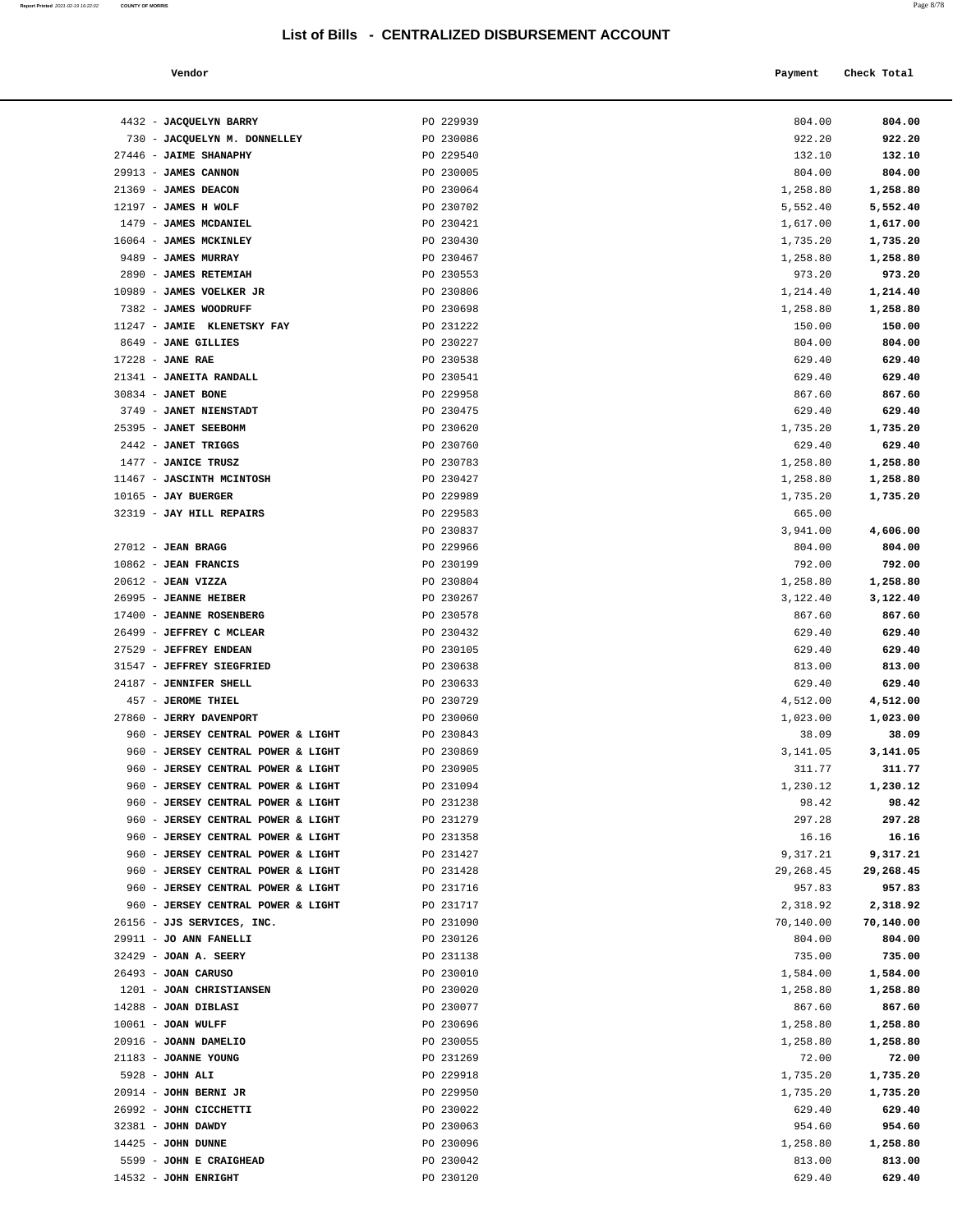**Report Printed**  2021-02-19 16:22:02 **COUNTY OF MORRIS** 

| . . |  |
|-----|--|
|-----|--|

| Vendor | Payment Check Total |
|--------|---------------------|
|        |                     |

| 14261 - JOHN F. DEMPSEY                                  | PO 230071              | 1,214.40             | 1,214.40         |
|----------------------------------------------------------|------------------------|----------------------|------------------|
| 11982 - JOHN GIORDANO                                    | PO 230229              | 1,258.80             | 1,258.80         |
| 25685 - JOHN J DELANEY                                   | PO 230067              | 1,433.40             | 1,433.40         |
| $17848$ - JOHN J. STEELE                                 | PO 230680              | 1,214.40             | 1,214.40         |
| 26561 - JOHN JACKSON                                     | PO 230286              | 1,379.40             | 1,379.40         |
| 1256 - JOHN LANZARA                                      | PO 230356              | 629.40               | 629.40           |
| 27016 - JOHN M KNIGHT                                    | PO 230334              | 629.40               | 629.40           |
| 11124 - JOHN MACLEAN                                     | PO 230399              | 867.60               | 867.60           |
| 16956 - JOHN PECORARO                                    | PO 230508              | 2,428.80             | 2,428.80         |
| 32152 - JOHN SALAKI                                      | PO 230595              | 2,428.80             | 2,428.80         |
| 29291 - JOHN SCARMOZZA                                   | PO 230608              | 804.00               | 804.00           |
| $17604$ - JOHN SETTE                                     | PO 230625              | 4,512.00             | 4,512.00         |
| 17946 - JOHN SYLVESTER                                   | PO 230711              | 438.00               | 438.00           |
| 4650 - JOHN THOMPSON                                     | PO 230734              | 1,735.20             | 1,735.20         |
| 13008 - JOHN WILLS STUDIOS INC                           | PO 230853              | 140.29               | 140.29           |
| 6071 - JOHN ZEEK                                         | PO 230659              | 1,360.20             | 1,360.20         |
| 12452 - JOHNSON & JOHNSON, ESQS                          | PO 231109              | 5,211.95             |                  |
| 26888 - JOHNSON CONTROLS INC.                            | PO 231281<br>PO 229204 | 2,247.50<br>1,202.40 | 7,459.45         |
|                                                          | PO 229205              | 5,783.20             |                  |
|                                                          | PO 230991              | 375.75               | 7,361.35         |
| 8131 - JOHNSTONE SUPPLY                                  | PO 229236              | 397.97               | 397.97           |
| 2695 - JOHNSTONE SUPPLY                                  | PO 231499              | 662.45               | 662.45           |
| 7384 - JOSEPH BRENDLE                                    | PO 229971              | 1,608.00             | 1,608.00         |
| 13539 - JOSEPH BURNS                                     | PO 229994              | 629.40               | 629.40           |
| 6235 - JOSEPH CONNOR JR.                                 | PO 230034              | 867.60               | 867.60           |
| 14334 - JOSEPH DOLAN                                     | PO 230083              | 629.40               | 629.40           |
| 12395 - JOSEPH ELLIOTT                                   | PO 230102              | 1,626.00             | 1,626.00         |
| 14867 - JOSEPH GARTLAND INC                              | PO 229704              | 147.36               | 147.36           |
| 24386 - JOSEPH NAPURANO                                  | PO 230652              | 175.00               | 175.00           |
| 5319 - JOSEPH NOTOWICZ                                   | PO 230481              | 629.40               | 629.40           |
| 27068 - JOSEPH O'BRIEN                                   | PO 230483              | 881.40               | 881.40           |
| 27047 - JOSEPH PIRRELLO                                  | PO 230521              | 1,723.20             | 1,723.20         |
| $25420$ - JOSEPH RYAN                                    | PO 230588              | 1,497.00             | 1,497.00         |
| 27050 - JOSEPH SHERWOOD                                  | PO 230636              | 813.00               | 813.00           |
| 5251 - JOSEPHINE ABRUZZO<br>30234 - JOSEPHINE FATTORUSSO | PO 229909              | 629.40               | 629.40           |
| 28768 - JOYCE CROMWELL                                   | PO 230128<br>PO 230050 | 804.00<br>629.40     | 804.00<br>629.40 |
| 2884 - JOYCE MOONEY                                      | PO 230458              | 629.40               | 629.40           |
| 11543 - JUAN MULERO                                      | PO 230464              | 629.40               | 629.40           |
| 10974 - JUDITH CLIFF                                     | PO 230029              | 629.40               | 629.40           |
| 16135 - JUDITH MERCERON                                  | PO 230444              | 804.00               | 804.00           |
| 9396 - JULENE NORTHAN                                    | PO 230480              | 1,258.80             | 1,258.80         |
| 20662 - JULIA POPOVITCH                                  | PO 230529              | 804.00               | 804.00           |
| 25068 - JULIAN PEDRO                                     | PO 230509              | 730.80               | 730.80           |
| 677 - JULIO PORRAO                                       | PO 230897              | 72.00                | 72.00            |
| 11239 - KAREN WEBSTER                                    | PO 230757              | 813.00               | 813.00           |
| 6308 - KARIN KELLY-WEISERT                               | PO 230318              | 3,470.40             | 3,470.40         |
| 2656 - KATHERINE STRINGER                                | PO 230694              | 1,608.00             | 1,608.00         |
| 32684 - KATHLEEN FAIRLAMB                                | PO 230393              | 3,470.40             | 3,470.40         |
| 10025 - KATHLEEN HALL                                    | PO 230258              | 629.40               | 629.40           |
| 5252 - KATHLEEN SCANLON                                  | PO 230607              | 1,258.80             | 1,258.80         |
| 24213 - KATHLEEN WILLIS<br>29345 - KATHRYN CARROLL       | PO 230715<br>PO 230009 | 629.40<br>867.60     | 629.40<br>867.60 |
| 3511 - KATHY CRATE                                       | PO 230047              | 1,258.80             | 1,258.80         |
| 16400 - KATHY MURARIK                                    | PO 230466              | 1,735.20             | 1,735.20         |
| 27752 - KENNETH ARMSTRONG                                | PO 229926              | 867.60               | 867.60           |
| 15574 - KENVIL POWER EQUIPMENT, INC.                     | PO 229779              | 133.52               | 133.52           |
| 28842 - KEVIN LOUGHMAN                                   | PO 230384              | 730.80               | 730.80           |
| 30232 - KEVIN TURNER                                     | PO 230785              | 1,735.20             | 1,735.20         |
| $24924 - KEY-TECH$                                       | PO 222384              | 108.00               | 108.00           |
| 24924 - KEY-TECH                                         | PO 226795              | 108.00               | 108.00           |
| 15587 - KEYSTONE PUBLIC SAFETY INC.                      | PO 229491              | 300.00               |                  |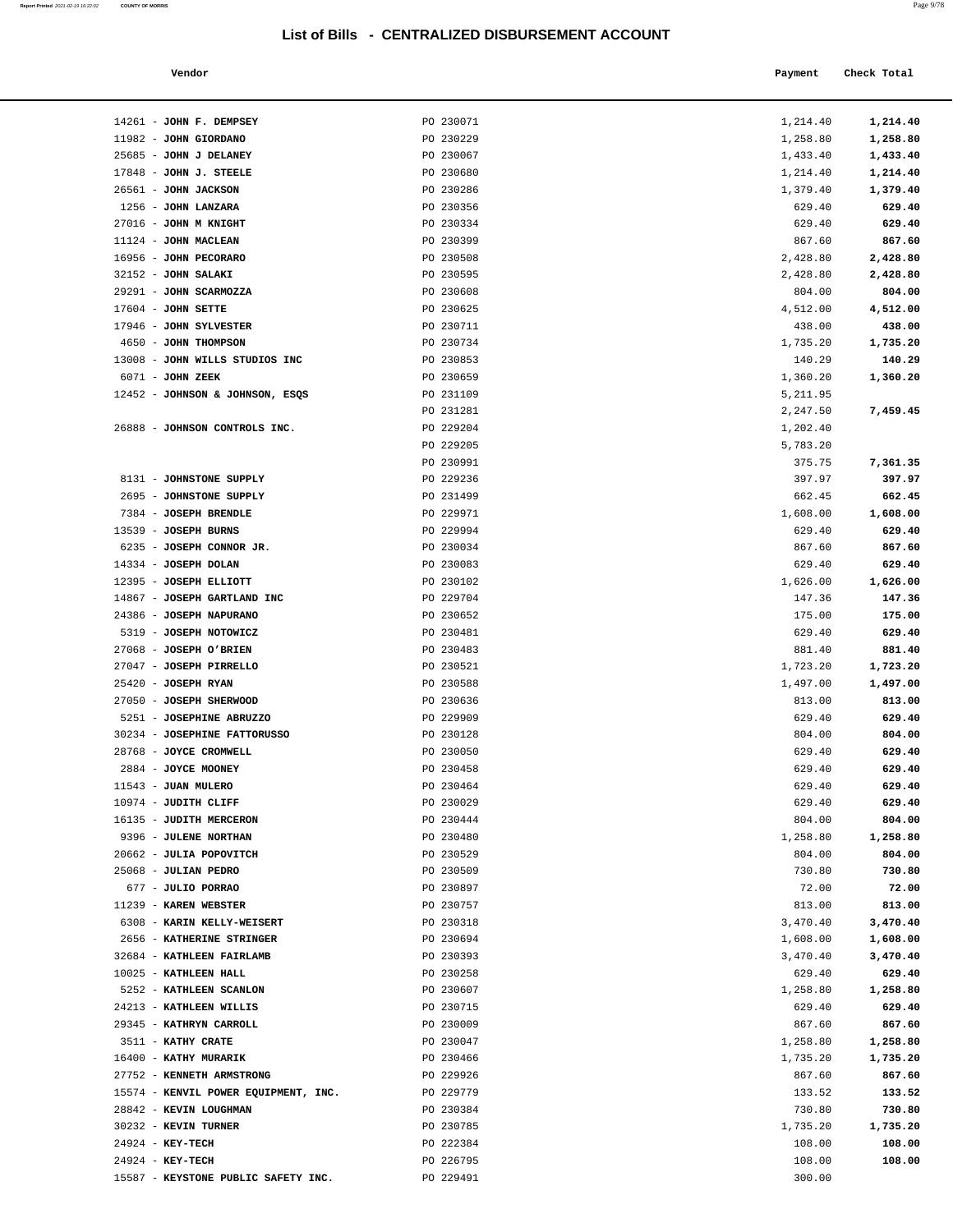| Payment Check Total |
|---------------------|
|                     |

|                                            | PO 229497 | 300.00    |           |
|--------------------------------------------|-----------|-----------|-----------|
|                                            | PO 230875 | 91,530.00 | 92,130.00 |
| 7566 - KING TRANSCRIPTION                  | PO 229544 | 540.54    | 540.54    |
| 32533 - KINGS III EMERGENCY COMMUNICATIONS | PO 228941 | 1,687.20  |           |
|                                            | PO 231259 | 804.00    | 2,491.20  |
| 15607 - KINNELON MUNICIPAL ALLIANCE        | PO 223620 | 699.83    |           |
|                                            | PO 223624 | 800.00    |           |
|                                            | PO 224437 | 1,076.98  | 2,576.81  |
| 12726 - LANGUAGE LINE SERVICES             | PO 231276 | 1,817.30  | 1,817.30  |
| 28359 - LARRY BRIGHT                       | PO 229973 | 813.00    | 813.00    |
| 8461 - LARRY SHAW                          | PO 230631 | 813.00    | 813.00    |
| 689 - LAURA GARUBO                         | PO 230221 | 629.40    | 629.40    |
| 13272 - LAURIE BECKER                      | PO 229941 | 2,428.80  | 2,428.80  |
| 30485 - LAURIE LITT                        | PO 229457 | 450.00    | 450.00    |
| 8182 - LAWRENCE BROWN                      | PO 229980 | 1,258.80  | 1,258.80  |
| 5244 - LAWRENCE VAN RIPER JR.              | PO 230790 | 1,735.20  | 1,735.20  |
| 30390 - LEANNE CRONIN                      | PO 231151 | 7,400.00  | 7,400.00  |
| 21265 - LEDGEWOOD POWER SPORTS INC         | PO 229695 | 142.92    | 142.92    |
| 29587 - LEE M MONDAY, PHD                  | PO 230152 | 1,700.00  | 1,700.00  |
| 21750 - LEE P MINGO ALLICOCK               | PO 230452 | 1,442.40  | 1,442.40  |
| 20653 - LEGAL SERVICES OF NORTHWEST        | PO 231291 | 9,450.00  | 9,450.00  |
| 9379 - LEONA GAMINO                        | PO 230217 | 629.40    | 629.40    |
| 32022 - LEVATO & SONS, INC.                | PO 231044 | 11,480.00 |           |
|                                            | PO 231541 | 47,320.00 |           |
|                                            | PO 231551 | 12,180.00 | 70,980.00 |
| 5855 - LEXIS NEXIS                         | PO 229207 | 58.00     | 58.00     |
| 5855 - LEXIS NEXIS                         | PO 229458 | 58.00     | 58.00     |
| 15775 - LIFESAVERS INC                     | PO 230989 | 975.00    | 975.00    |
| 10983 - LILLIAN MUELLER                    | PO 230462 | 1,258.80  | 1,258.80  |
| 1483 - LINDA CARUTH                        | PO 230011 | 1,608.00  | 1,608.00  |
| 412 - LINDA CSENGETO                       | PO 230051 | 1,844.40  | 1,844.40  |
| $20601$ - LINDA FLATT                      | PO 230139 | 629.00    | 629.00    |
| 8099 - LINDA HOMSCHEK                      | PO 230276 | 867.60    | 867.60    |
| 29536 - LINDA INTILI                       | PO 230283 | 1,671.60  | 1,671.60  |
| $28468$ - LINDA ROSA                       | PO 230576 | 867.60    | 867.60    |
| 6110 - LINDA ZEGLIN                        | PO 230807 | 629.40    | 629.40    |
| 26725 - LINVAL SENIOR                      | PO 230622 | 1,258.80  | 1,258.80  |
| 32694 - LOKAMATHA VENKATARAMU              | PO 230798 | 4,916.00  | 4,916.00  |
| 5808 - LONGO, PHIL                         | PO 230380 | 1,388.40  | 1,388.40  |
| 31187 - LORA K RAYNER                      | PO 231149 | 680.00    | 680.00    |
| 13630 - LORENZO CAMPOLI                    | PO 230002 | 1,258.80  | 1,258.80  |
| 15609 - LORI L. KINTNER                    | PO 230327 | 867.60    | 867.60    |
| 8786 - LORI TRAETTINO                      | PO 230748 | 867.60    | 867.60    |
| 31590 - LORRAINE BRATTOLI                  | PO 229967 | 867.60    | 867.60    |
| $27620$ - LOUIS SACCO                      | PO 230593 | 804.00    | 804.00    |
| 53 - LOVEYS PIZZA & GRILL                  | PO 229616 | 241.50    | 241.50    |
| 29100 - LTC SCRIPTS INC.                   | PO 229882 | 180.10    | 180.10    |
| 9984 - LUBA ROSE                           | PO 230577 | 1,258.80  | 1,258.80  |
| 20453 - LUCIA BEHRENS                      | PO 229945 | 1,360.20  | 1,360.20  |
| 14412 - LUCILLE DUETSCH                    | PO 230092 | 1,608.00  | 1,608.00  |
| 26514 - LUCILLE DWYER                      | PO 230098 | 1,735.20  | 1,735.20  |
| 13206 - LUCILLE SCERBO                     | PO 230611 | 629.40    | 629.40    |
| 666 - LUCY CANNIZZO                        | PO 230004 | 1,735.20  | 1,735.20  |
| 2030 - LUCY CHARLES                        | PO 230015 | 629.40    | 629.40    |
| $26505$ - LUZ GOMEZ                        | PO 230232 | 804.00    | 804.00    |
| 7361 - LYNN WILLIAMS                       | PO 230718 | 867.60    | 867.60    |
| 28911 - M-TEC CONSTRUCTION SERVICE LLC     | PO 231656 | 16,000.00 | 16,000.00 |
| 15885 - M.C. CHAMBER OF COMMERCE           | PO 228697 | 110.00    | 110.00    |
| 15919 - M.C. PROSECUTOR'S EMERGENT         | PO 230645 | 2,648.00  |           |
|                                            | PO 231070 | 50.00     | 2,698.00  |
| 28251 - MAGIC TOUCH CONSTRUCTION CO., INC. | PO 229587 | 1,402.70  |           |
|                                            | PO 231007 | 2,894.22  |           |
|                                            | PO 231190 | 1,444.14  | 5,741.06  |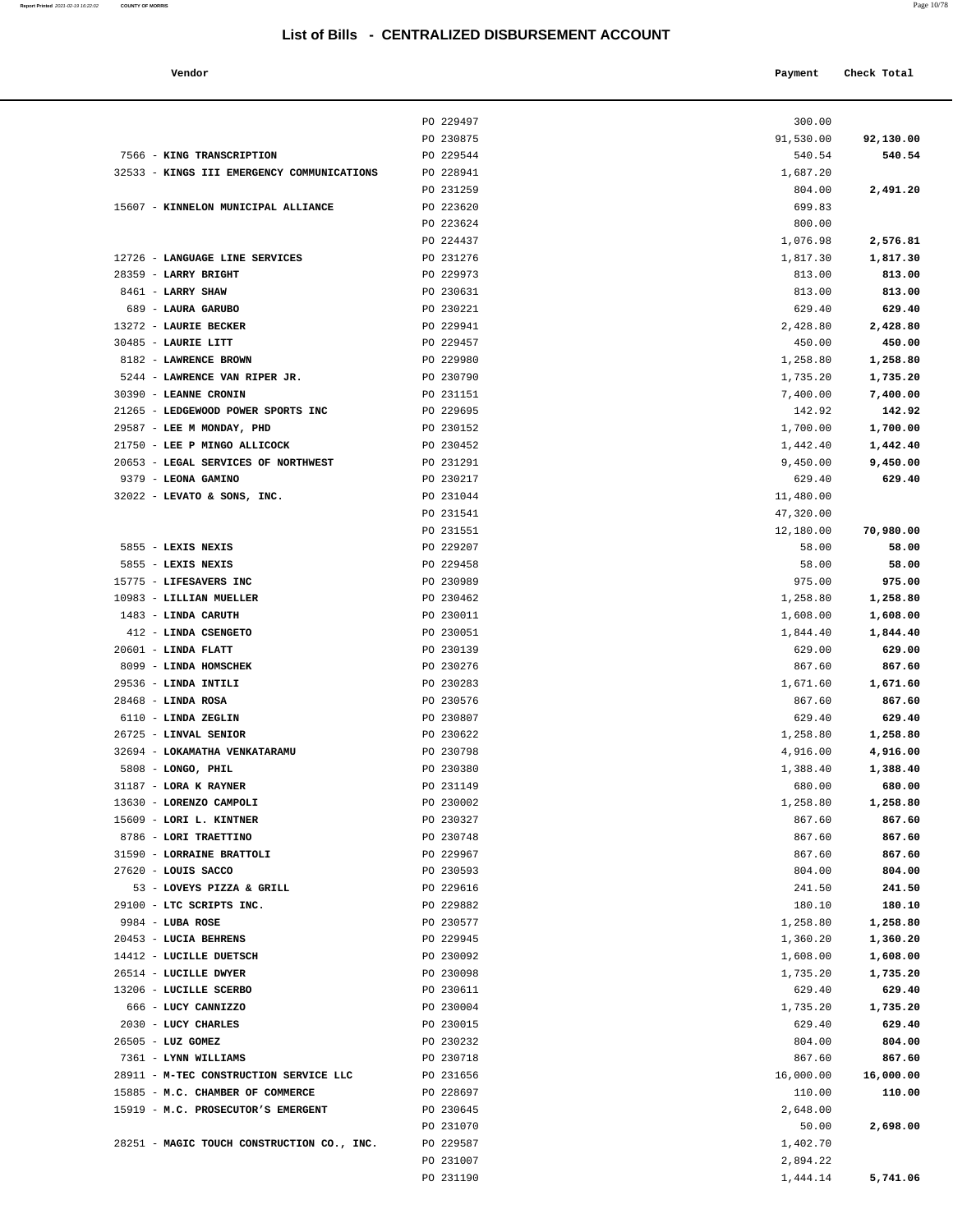| Vendor              |           | Payment | Check Total          |
|---------------------|-----------|---------|----------------------|
| אז יש המסיסטים דוגש | DO 219149 |         | $0.262021$ $0.20221$ |

| 25472 - MALL CHEVROLET INC.                  | PO 219149              | 92,628.34          | 92,628.34        |
|----------------------------------------------|------------------------|--------------------|------------------|
| 15996 - MARBRO INC                           | PO 231115              | 18,922.92          |                  |
|                                              | PO 231115              | 110,249.64         | 129,172.56       |
| 26656 - MARC E. SLAFF                        | PO 230643              | 867.60             | 867.60           |
| 21371 - MARGARET BREE                        | PO 229969              | 629.40             | 629.40           |
| 25396 - MARGARITA PONZANO                    | PO 230527              | 629.40             | 629.40           |
| 32157 - MARIA E BANZON                       | PO 229933              | 1,214.40           | 1,214.40         |
| 32112 - MARIA FODALI                         | PO 230898              | 144.00             | 144.00           |
| $11468$ - MARIA PLA                          | PO 230523              | 1,602.00           | 1,602.00         |
| $11437$ - MARIA QUILES                       | PO 230536              | 629.40             | 629.40           |
| 27830 - MARIA RODRIGUEZ                      | PO 230571              | 629.40             | 629.40           |
| 6404 - MARIA XOCOY                           | PO 230693              | 813.00             | 813.00           |
| 25393 - MARIANNE KRANZ                       | PO 230345              | 629.40             | 629.40           |
| 8222 - MARIE ALBERT                          | PO 229914              | 867.60             | 867.60           |
| 30708 - MARIE JEAN                           | PO 230294              | 804.00             | 804.00           |
| 25389 - MARIE LINDOR                         | PO 230371              | 780.00             | 780.00           |
| $21667$ - MARIE REMY                         | PO 230552              | 1,258.80           | 1,258.80         |
| 7549 - MARIE ROZAN                           | PO 230582              | 867.60             | 867.60           |
| 21782 - MARIE Y THOMAS                       | PO 230732              | 1,735.20           | 1,735.20         |
| 20609 - MARILYN CRANDON                      | PO 230045              | 629.40             | 629.40           |
| 21905 - MARILYN L CIOFFI                     | PO 230023              | 1,303.80           | 1,303.80         |
| 18512 - MARILYN WIRTZ                        | PO 230705              | 804.00             | 804.00           |
| 26982 - MARION BROWN                         | PO 229984              | 629.40             | 629.40           |
| 27031 - MARION G WILDER                      | PO 230728              | 629.40             | 629.40           |
| 3690 - MARJORIE SANDERS                      | PO 230597              | 1,258.80           | 1,258.80         |
| 31586 - MARK ANDERSON                        | PO 229923              | 1,626.00           | 1,626.00         |
| 27866 - MARK CARTER                          | PO 231398              | 624.00             | 624.00           |
| 8774 - MARTHA PORTILLA                       | PO 230530              | 804.00             | 804.00           |
| 26497 - MARY A MONGEY                        | PO 230457              | 1,735.20           | 1,735.20         |
| 27081 - MARY ANN HEMPHILL                    | PO 230269              | 1,735.20           | 1,735.20         |
| 29088 - MARY BARKER                          | PO 229936              | 804.00             | 804.00           |
| 18075 - MARY ELAINE TODD                     | PO 230741              | 629.40             | 629.40           |
| 411 - MARY LWOWSKI                           | PO 230390              | 1,735.20           | 1,735.20         |
| 21323 - MARY NORA KOLLER                     | PO 230339              | 629.40             | 629.40           |
| 10995 - MARY ROLIO                           | PO 230572              | 629.40             | 629.40           |
| 5467 - MARY VEDDER                           | PO 230797              | 1,258.80           | 1,258.80         |
| 10801 - MARY WILLIAMS<br>10998 - MARY WILSON | PO 230722<br>PO 230709 | 804.00             | 804.00<br>629.40 |
| $10520$ - MARYANN FOX                        | PO 230196              | 629.40<br>1,214.40 | 1,214.40         |
| 32403 - MARYLOU MENCONI                      | PO 230442              | 867.00             | 867.00           |
| 11472 - MATILDE GARCERAN                     | PO 230219              | 1,735.20           | 1,735.20         |
| 20661 - MAUREEN BURIAN                       | PO 229990              | 629.40             | 629.40           |
| 9986 - MAVIS BROWN                           | PO 229981              | 1,258.80           | 1,258.80         |
| 25792 - MCGRATH MUNICIPAL EQUIPMENT, LLC     | PO 228951              | 72.00              | 72.00            |
| 16096 - MCMASTER-CARR SUPPLY CO              | PO 230939              | 33.41              | 33.41            |
| 21365 - MERITSUM WHITE                       | PO 230738              | 629.40             | 629.40           |
| 11509 - MICHAEL BLASKO                       | PO 229954              | 1,608.00           | 1,608.00         |
| 14250 - MICHAEL DELVECCHIO                   | PO 230070              | 804.00             | 804.00           |
| 4640 - MICHAEL DRURY                         | PO 231726              | 90.00              | 90.00            |
| 32701 - MICHAEL FLORA                        | PO 231139              | 61.82              | 61.82            |
| 12173 - MICHAEL GUADAGNO                     | PO 230251              | 1,735.20           | 1,735.20         |
| 31995 - MICHAEL HERBERT                      | PO 230271              | 1,735.20           | 1,735.20         |
| 20600 - MICHAEL LOWE                         | PO 230385              | 792.00             | 792.00           |
| 30163 - MICHAEL O'GRADY                      | PO 231355              | 90.00              | 90.00            |
| 5243 - MICHAEL RIPATRAZONE                   | PO 230563              | 1,542.00           | 1,542.00         |
| 20858 - MIKE FITZPATRICK CONTRACTORS INC.    | PO 231114              | 26,423.47          |                  |
|                                              | PO 231114              | 63,625.00          | 90,048.47        |
| 10999 - MILDRED BYRD                         | PO 229997              | 629.40             | 629.40           |
| 9373 - MILDRED JOLLY                         | PO 230304              | 629.40             | 629.40           |
| 25466 - MILLENNIUM COMMUNICATIONS GROUP      | PO 231076              | 1,160.00           | 1,160.00         |
| 25466 - MILLENNIUM COMMUNICATIONS GROUP      | PO 231260              | 1,160.00           | 1,160.00         |
| 5658 - MIRIAM KORNBLATT                      | PO 230342              | 804.00             | 804.00           |

6213 - **MORRIS COUNTY ENGRAVING LLC** PO 229299 288.90 **288.90**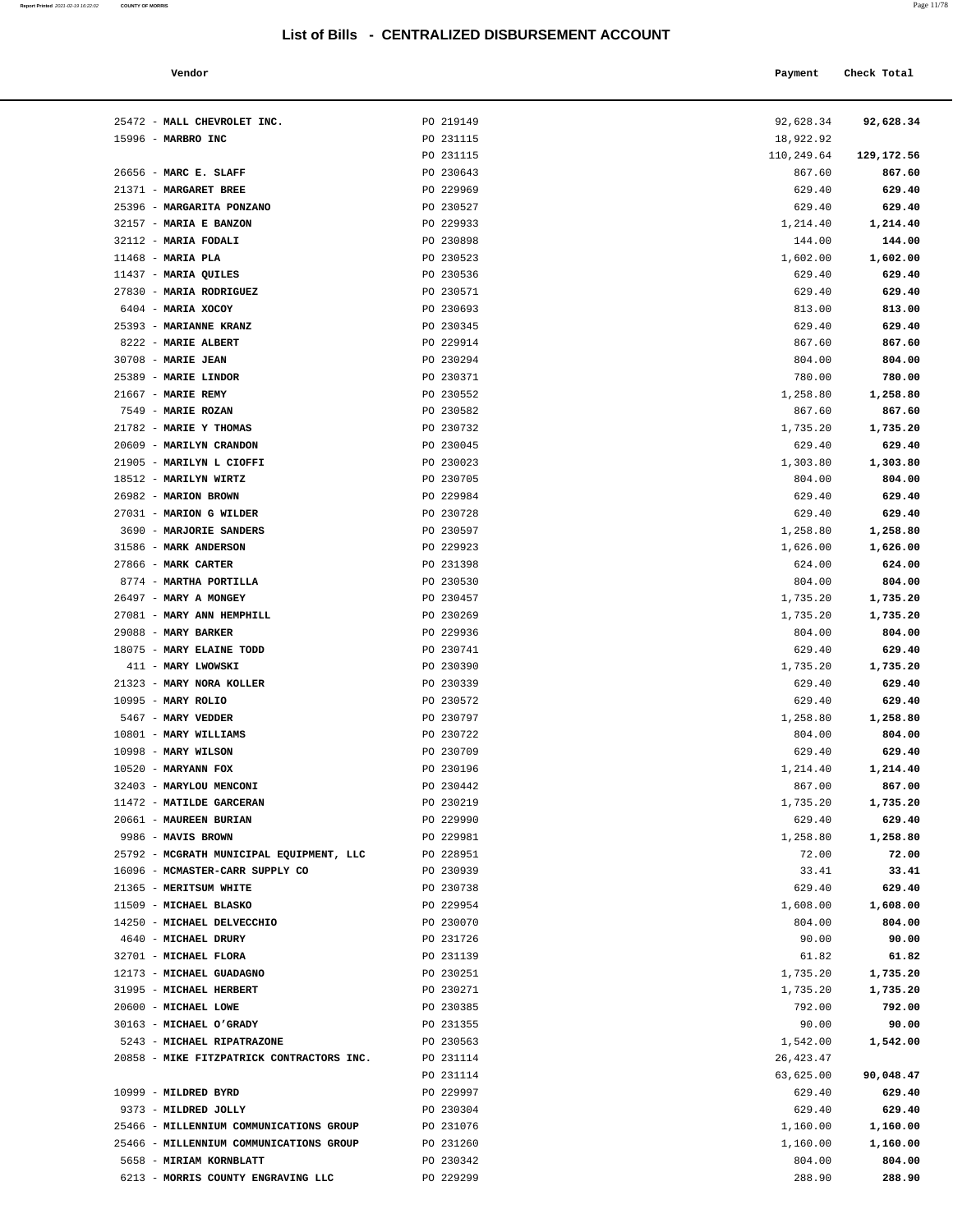#### **Report Printed** 2021-02-19 16:22:02 **COUNTY OF MORRIS** Page 12/78

## **List of Bills - CENTRALIZED DISBURSEMENT ACCOUNT**

| Vendor | Payment Check Total |
|--------|---------------------|
|        |                     |

| 5526 - MORRIS COUNTY HEALTH OFFICER ASSO. | PO 231132              | 100.00                    | 100.00     |
|-------------------------------------------|------------------------|---------------------------|------------|
| 12819 - MORRIS COUNTY MUA                 | PO 229510              | 3,380.79                  | 3,380.79   |
| 1800 - MORRIS COUNTY PARK COMMISSION      | PO 231317              | 3,000,000.00 3,000,000.00 |            |
| 16298 - MORRIS PLAINS MUNICIPAL ALL.      | PO 224756              | 2,000.00                  | 2,000.00   |
| 16321 - MORRISTOWN LUMBER &               | PO 229523              | 43.37                     |            |
|                                           | PO 230835              | 151.95                    |            |
|                                           | PO 230838              | 354.37                    |            |
|                                           | PO 231161              | 55.15                     |            |
|                                           | PO 231162              | 104.98                    | 709.82     |
| 16340 - MORRISTOWN PARKING AUTHORITY      | PO 231091              | 5,774.00                  |            |
|                                           | PO 231092              | 3,630.48                  | 9,404.48   |
| 19523 - N.J. NATURAL GAS COMPANY          | PO 231282              | 834.67                    |            |
|                                           | PO 231429              | 1,423.88                  |            |
|                                           | PO 231430              | 37.24                     |            |
|                                           | PO 231431              | 363.36                    |            |
|                                           | PO 231432<br>PO 231433 | 2,264.11                  |            |
|                                           | PO 231690              | 618.86<br>476.30          | 6,018.42   |
| 20657 - NANCY MEEKER                      | PO 230437              | 629.40                    | 629.40     |
| 410 - NANCY WALTER                        | PO 230769              | 1,608.00                  | 1,608.00   |
| 28785 - NAPA OF ROCKAWAY                  | PO 230970              | 201.65                    |            |
|                                           | PO 230978              | 171.62                    |            |
|                                           | PO 230979              | 45.90                     | 419.17     |
| 21122 - NATIONAL FUEL OIL INC.            | PO 228964              | 18,914.23                 | 18,914.23  |
| 21122 - NATIONAL FUEL OIL INC.            | PO 229278              | 26,886.65                 | 26,886.65  |
| 21122 - NATIONAL FUEL OIL INC.            | PO 231987              | 29, 141.42                |            |
|                                           | PO 231987              | 3,696.80                  | 32,838.22  |
| 32393 - NDP CONSTRUCTION LLC              | PO 231707              | 45,682.59                 | 45,682.59  |
| 8496 - NELLIE THOMPSON                    | PO 230737              | 1,680.60                  | 1,680.60   |
| $9504 - NENA$                             | PO 230874              | 556.00                    | 556.00     |
| 5525 - NEW JERSEY ASSOCIATION OF          | PO 231136              | 250.00                    | 250.00     |
| 28348 - NEW JERSEY OVERHEAD DOOR LLC      | PO 231008              | 330.00                    | 330.00     |
| 16552 - NEWBRIDGE SERVICES INC            | PO 231524              | 2,330.00                  |            |
|                                           | PO 231525              | 1,666.00                  |            |
|                                           | PO 231526              | 1,440.00                  |            |
|                                           | PO 231527              | 714.00                    |            |
|                                           | PO 231528              | 3,136.75                  |            |
|                                           | PO 231529              | 3,726.75                  |            |
|                                           | PO 231530<br>PO 231531 | 2,033.50<br>5,450.00      | 20,497.00  |
| 16552 - NEWBRIDGE SERVICES INC            | PO 231532              | 5,775.00                  | 5,775.00   |
| 4784 - NFPA INTERNATIONAL                 | PO 231110              | 1,495.00                  | 1,495.00   |
| 9068 - NICHELLE ORANGE                    | PO 231387              | 8.52                      | 8.52       |
| 23981 - NIELSEN DODGE - C-J-R             | PO 230966              | 156.75                    | 156.75     |
| 23981 - NIELSEN DODGE - C-J-R             | PO 230967              | 31.20                     | 31.20      |
| 23981 - NIELSEN DODGE - C-J-R             | PO 230976              | 315.00                    | 315.00     |
| 23981 - NIELSEN DODGE - C-J-R             | PO 230977              | 112.35                    | 112.35     |
| 2290 - NJ SECTION AWRA                    | PO 229687              | 120.00                    |            |
|                                           | PO 231369              | 40.00                     | 160.00     |
| 10594 - NJ STATE ASSOCIATION OF           | PO 231017              | 50.00                     | 50.00      |
| 6458 - NJAEO                              | PO 231129              | 1,350.00                  | 1,350.00   |
| $11181 - NJAFM$                           | PO 229333              | 20.00                     | 20.00      |
| 9397 - NORA SERVICE                       | PO 230623              | 1,258.80                  | 1,258.80   |
| 26357 - NORTHEAST COMMUNICATIONS, INC.    | PO 229513              | 90.00                     | 90.00      |
| 26357 - NORTHEAST COMMUNICATIONS, INC.    | PO 230940              | 90.00                     | 90.00      |
| 16738 - NORTHEASTERN HARDWARE CO INC      | PO 229627              | 290.60                    | 290.60     |
| 16742 - NORTHERN SAFETY CO. INC.          | PO 229628              | 214.00                    | 214.00     |
| 16742 - NORTHERN SAFETY CO. INC.          | PO 231215              | 22.25                     | 22.25      |
| 16764 - NU-WAY CONCESSIONAIRES INC        | PO 231616              | 112,894.73                |            |
|                                           | PO 231633<br>PO 231634 | 5,355.98<br>5,332.53      |            |
|                                           | PO 231635              | 5,341.91                  |            |
|                                           | PO 231636              | 11,388.30                 | 140,313.45 |
|                                           |                        |                           |            |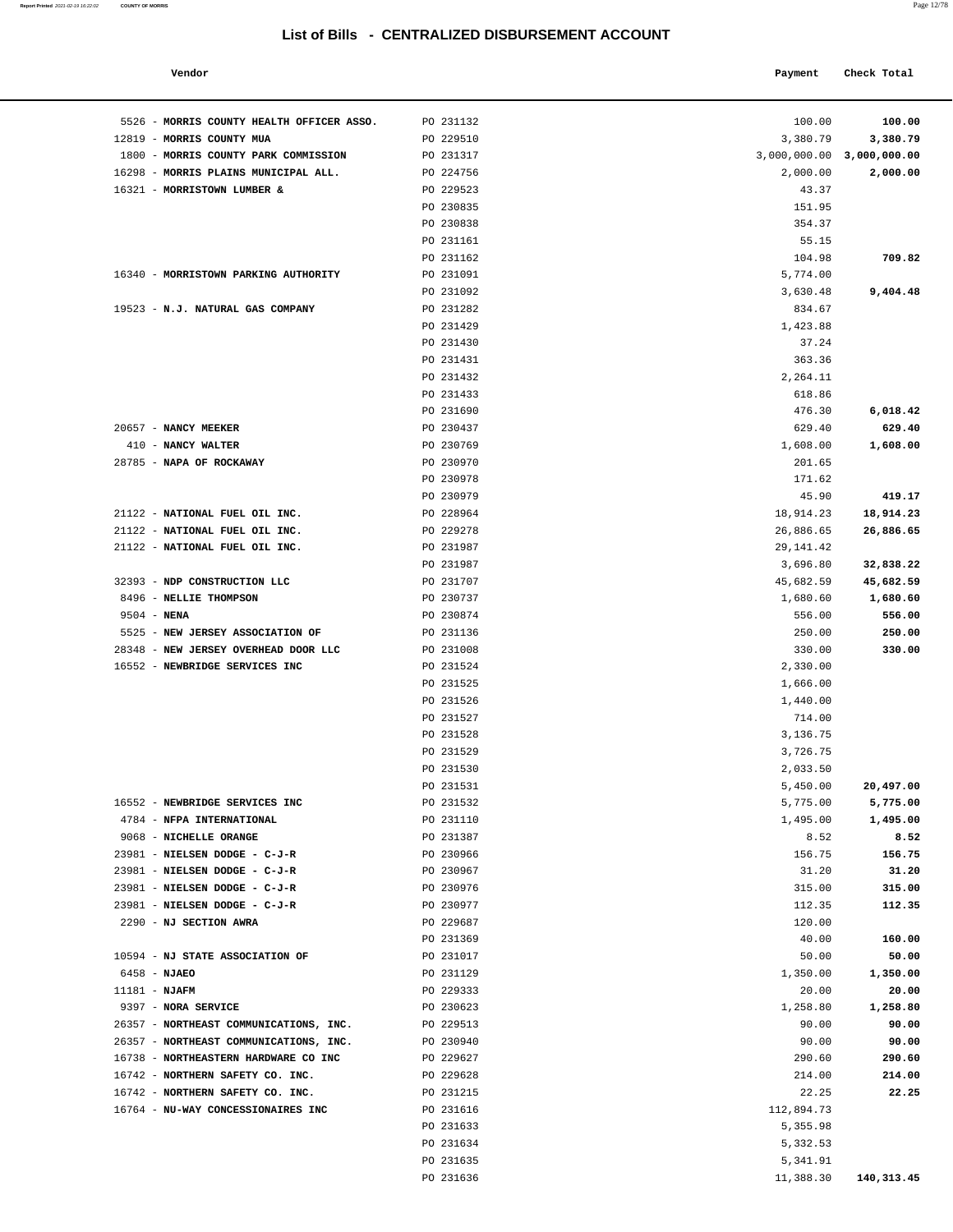| Vendor | Payment Check Total |
|--------|---------------------|
|        |                     |

| 2887 - ODESSA PRIVOTT                                      | PO 230531              | 629.40               | 629.40               |
|------------------------------------------------------------|------------------------|----------------------|----------------------|
| 26726 - OFFICE CONCEPTS GROUP, INC.                        | PO 230176              | 36.85                | 36.85                |
| 26726 - OFFICE CONCEPTS GROUP, INC.                        | PO 231213              | 48.90                | 48.90                |
| 26726 - OFFICE CONCEPTS GROUP, INC.                        | PO 231216              | 127.08               | 127.08               |
| 26726 - OFFICE CONCEPTS GROUP, INC.                        | PO 231218              | 295.76               | 295.76               |
| 26726 - OFFICE CONCEPTS GROUP, INC.                        | PO 231364              | 326.23               | 326.23               |
| 10248 - OKCHIN MEERBERGEN                                  | PO 230438              | 804.00               | 804.00               |
| 8772 - OMAR BETANCOURT                                     | PO 230106              | 629.40               | 629.40               |
| 25021 - ONE SOURCE OF NEW JERSEY LLC                       | PO 229604              | 94.38                | 94.38                |
| 25021 - ONE SOURCE OF NEW JERSEY LLC                       | PO 229696              | 346.77               | 346.77               |
| 9292 - OPEN SYSTEMS INTEGRATORS, INC.                      | PO 227696              | 1,221.00             | 1,221.00             |
| $13856 - OPTIMUM$                                          | PO 228972              | 91.23                | 91.23                |
| 13856 - OPTIMUM                                            | PO 229561              | 91.23                | 91.23                |
| 8451 - OPTIMUM                                             | PO 231119              | 336.67               | 336.67               |
| 8451 - <b>OPTIMUM</b>                                      | PO 231262              | 1,016.96             | 1,016.96             |
| 8451 - <b>OPTIMUM</b>                                      | PO 231296              | 932.64               | 932.64               |
| 8451 - OPTIMUM                                             | PO 231297              | 1,709.28             | 1,709.28             |
| 30058 - OXFORD ELECTRICAL CONTRACTORS INC.                 | PO 229512              | 5,185.60             |                      |
|                                                            | PO 229586              | 1,976.24             | 7,161.84             |
| 10287 - PANCIELLO CONSTRUCTION LLC                         | PO 231081              | 12,800.00            |                      |
|                                                            | PO 231475              | 12,800.00            | 25,600.00            |
| 16887 - PAPER MART INC                                     | PO 230971              | 460.20               | 460.20               |
| 2811 - PATRICA SCHRAFT<br>28688 - PATRICIA ARCI            | PO 230614<br>PO 229925 | 629.40               | 629.40<br>1,561.80   |
| 7929 - PATRICIA BIZZARO                                    | PO 229953              | 1,561.80<br>931.20   | 931.20               |
| 94 - PATRICIA BONGIORNO                                    | PO 229960              | 629.40               | 629.40               |
| 13842 - PATRICIA CLARK                                     | PO 230025              | 629.40               | 629.40               |
| 30703 - PATRICIA COZZARELLI                                | PO 230041              | 2,314.05             | 2,314.05             |
| 2031 - PATRICIA GALLAGHER                                  | PO 230214              | 629.40               | 629.40               |
| 742 - PATRICIA GEPPERT                                     | PO 230223              | 629.40               | 629.40               |
| 11448 - PATRICIA LYNCH                                     | PO 230302              | 629.40               | 629.40               |
| 21688 - PATRICIA MASTERBONE                                | PO 230412              | 730.80               | 730.80               |
| 21367 - PATRICIA MIGLIORINO                                | PO 230446              | 1,735.20             | 1,735.20             |
| 12380 - PATRICIA SCHWARTZ                                  | PO 230616              | 921.90               | 921.90               |
| 26029 - PATRICIA SHERRER                                   | PO 230634              | 1,258.80             | 1,258.80             |
| 2748 - PATRICIA STEWART                                    | PO 230685              | 867.60               | 867.60               |
| 25411 - PATRICIA W. GIBBONS                                | PO 231278              | 207.48               | 207.48               |
| 21343 - PATRICK O'CONNOR                                   | PO 230486              | 629.40               | 629.40               |
| 11450 - PAUL CARIFI                                        | PO 230007              | 629.40               | 629.40               |
| 21370 - PAUL DATTOLO                                       | PO 230059              | 1,608.00             | 1,608.00             |
| 29544 - PAUL J. BRANDLEY                                   | PO 229550              | 550.00               | 550.00               |
| 27008 - PAULA SCERBO                                       | PO 230610              | 1,137.60             | 1,137.60             |
| 525 - PAULS DINER                                          | PO 230842              | 80.50                | 80.50                |
| 11975 - PEARL SAVAGE                                       | PO 230602              | 1,258.80             | 1,258.80             |
| 27140 - PENNY JONES                                        | PO 230305              | 867.60               | 867.60               |
| 18102 - PEQUANNOCK TOWNSHIP<br>18102 - PEQUANNOCK TOWNSHIP | PO 223622<br>PO 231185 | 1,988.16<br>2,250.00 | 1,988.16<br>2,250.00 |
| 32675 - PERSONAL DEVELOPMENT SOLUTIONS, INC.               | PO 229768              | 400.00               | 400.00               |
| 7632 - PESI INC.                                           | PO 229683              | 299.99               | 299.99               |
| 1917 - PETER KEEFE                                         | PO 230316              | 629.40               | 629.40               |
| 6031 - PHINNIA KOSTKA                                      | PO 230343              | 813.00               | 813.00               |
| 4934 - PHYLLIS COPPOLA                                     | PO 230038              | 1,461.60             | 1,461.60             |
| 17069 - PLANNED RETIREMENT CONSULTANTS                     | PO 229764              | 1,057.50             |                      |
|                                                            | PO 230858              | 1,400.00             | 2,457.50             |
| 6553 - PORTASOFT OF MORRIS COUNTY INC                      | PO 231478              | 524.88               | 524.88               |
| 17117 - POWER PLACE INC                                    | PO 229629              | 64.88                | 64.88                |
| 24970 - POWERDMS, INC.                                     | PO 231189              | 6,275.52             | 6,275.52             |
| 26363 - PRAXAIR DISTRIBUTION                               | PO 228982              | 315.90               | 315.90               |
| 26363 - PRAXAIR DISTRIBUTION                               | PO 229562              | 335.01               | 335.01               |
| 27929 - PREMIER GLOBAL SERVICES                            | PO 230960              | 446.78               | 446.78               |
| 4812 - PREVENTION IS KEY                                   | PO 231120              | 24, 434. 25          | 24,434.25            |
| 4812 - PREVENTION IS KEY                                   | PO 231130              | 8,956.00             | 8,956.00             |
| 24196 - PRISCILLA CONOVER                                  | PO 230035              | 629.40               | 629.40               |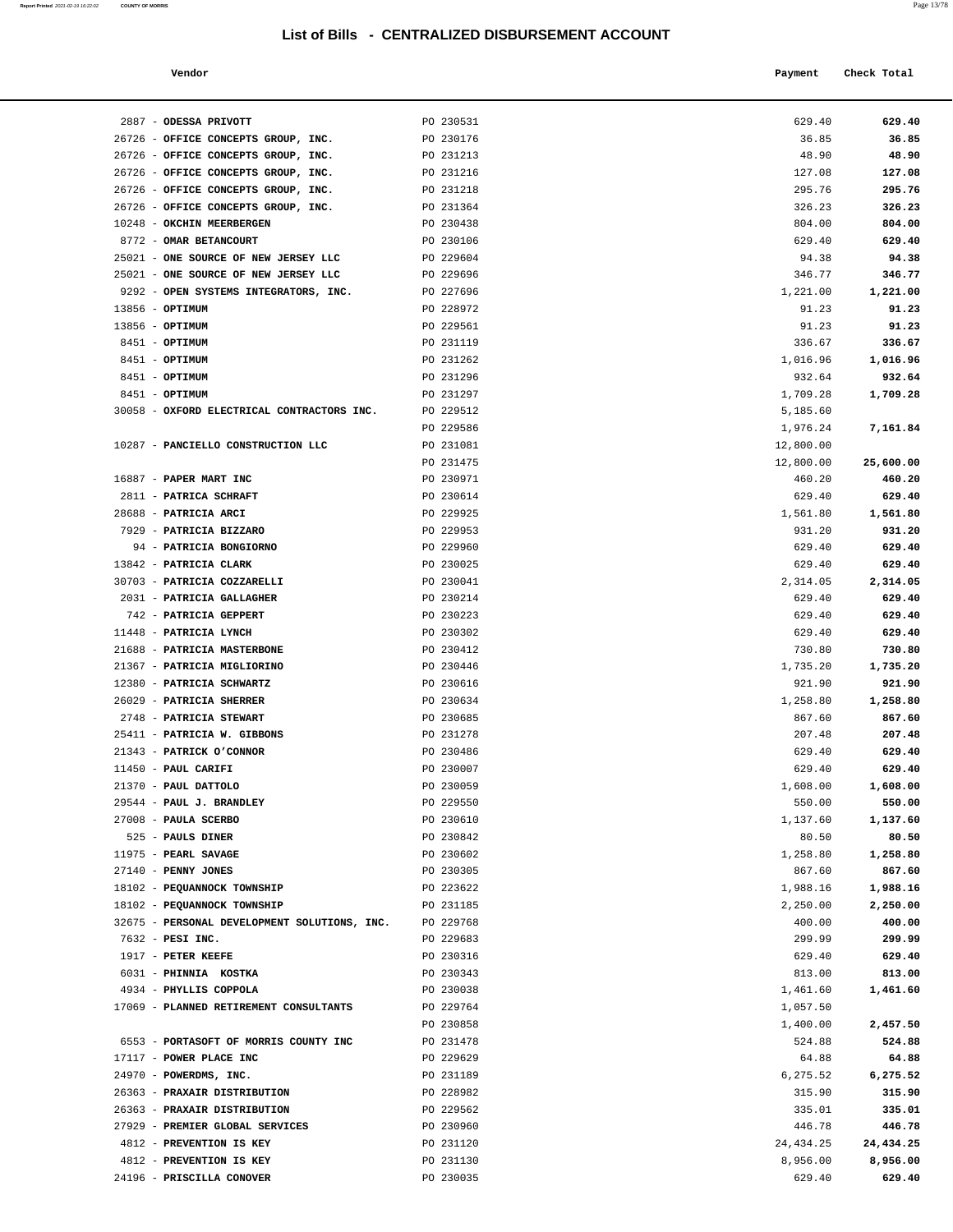### **List of Bills - CENTRALIZED DISBU**

28741 - **RICOH USA, INC.** PO 231223 214.77 **214.77** 

| List of Bills - CENTRALIZED DISBURSEMENT ACCOUNT |           |           |             |  |
|--------------------------------------------------|-----------|-----------|-------------|--|
| Vendor                                           |           | Payment   | Check Total |  |
| 17189 - PSE&G CO                                 | PO 231235 | 1,648.74  | 1,648.74    |  |
| 1005 - PUBLIC WORKS ASSOC. OF NJ                 | PO 229566 | 135.00    | 135.00      |  |
| 19681 - PURCHASE POWER                           | PO 228655 | 525.00    | 525.00      |  |
| 7872 - QUENCH USA, INC.                          | PO 231097 | 207.00    |             |  |
|                                                  | PO 231111 | 49.44     | 256.44      |  |
| 264 - R & J CONTROL, INC.                        | PO 231193 | 310.00    |             |  |
|                                                  | PO 231492 | 255.00    | 565.00      |  |
| 264 - R & J CONTROL, INC.                        | PO 231493 | 3,410.00  | 3,410.00    |  |
| 264 - R & J CONTROL, INC.                        | PO 231493 | 155.00    | 155.00      |  |
| 12473 - R.D. SALES DOOR & HARDWARE LLC           | PO 231494 | 2,472.00  | 2,472.00    |  |
| 17215 - R.S. KNAPP CO. INC.                      | PO 229770 | 75.00     | 75.00       |  |
| 20927 - RAILROAD CONSTRUCTION CO, INC.           | PO 231126 | 62,103.72 |             |  |
|                                                  | PO 231126 | 6,900.41  | 69,004.13   |  |
| 4945 - RALPH BROWN                               | PO 229977 | 1,290.00  | 1,290.00    |  |
| 930 - RALPH MCGRANE                              | PO 230424 | 3,475.20  | 3,475.20    |  |
| 24823 - RAMAPO COLLEGE OF NJ                     | PO 231501 | 800.00    | 800.00      |  |
| 13545 - RANDALL W. BUSH                          | PO 229996 | 1,735.20  | 1,735.20    |  |
| 31651 - RAPID PUMP & METER SERVICES CO.          | PO 231236 | 750.10    | 750.10      |  |
| 11723 - RAYMOND TERWILLIGER                      | PO 230724 | 1,608.00  | 1,608.00    |  |
| 26223 - RE-TRON TECHNOLOGIES INC.                | PO 230995 | 387.40    | 387.40      |  |
| 7422 - RENE AXELROD                              | PO 229931 | 813.00    | 813.00      |  |
| 13774 - RHODA CHASE                              | PO 230016 | 1,258.80  | 1,258.80    |  |
| 29466 - RICCIARDI BROTHERS, INC                  | PO 229524 | 97.97     |             |  |
|                                                  | PO 231192 | 216.64    | 314.61      |  |
| 31741 - RICHARD A COOK                           | PO 231609 | 45.96     | 45.96       |  |
| 1189 - RICHARD CRAMOND                           | PO 230044 | 867.60    | 867.60      |  |
| 216 - RICHARD DRAKE                              | PO 230089 | 867.60    | 867.60      |  |
| 4651 - RICHARD KASK                              | PO 230314 | 804.00    | 804.00      |  |
| 8139 - RICHARD LONGO                             | PO 230381 | 1,626.00  | 1,626.00    |  |
| 24774 - RICHARD LOOCK                            | PO 230382 | 1,735.20  | 1,735.20    |  |
| 21344 - RICHARD PERINO                           | PO 230513 | 1,258.80  | 1,258.80    |  |
| 10985 - RICHARD RILEY                            | PO 230562 | 1,476.00  | 1,476.00    |  |
| 19765 - RICOH AMERICAS CORPORATION               | PO 230592 | 138.95    |             |  |
|                                                  | PO 231225 | 1,141.54  | 1,280.49    |  |
| 28741 - RICOH USA, INC.                          | PO 228933 | 637.78    | 637.78      |  |
| 28741 - RICOH USA, INC.                          | PO 229767 | 1,144.46  | 1,144.46    |  |
| 28741 - RICOH USA, INC.                          | PO 230151 | 1,123.88  | 1,123.88    |  |
| 28741 - RICOH USA, INC.                          | PO 230154 | 166.46    | 166.46      |  |
| 28741 - RICOH USA, INC.                          | PO 230161 | 6,225.04  | 6,225.04    |  |
| 28741 - RICOH USA, INC.                          | PO 230162 | 17.85     | 17.85       |  |
| 28741 - RICOH USA, INC.                          | PO 230165 | 29.19     | 29.19       |  |
| 28741 - RICOH USA, INC.                          | PO 230169 | 2,826.22  | 2,826.22    |  |
| 28741 - RICOH USA, INC.                          | PO 230844 | 12.67     | 12.67       |  |
| 28741 - RICOH USA, INC.                          | PO 230845 | 12.60     | 12.60       |  |
| 28741 - RICOH USA, INC.                          | PO 230852 | 808.29    | 808.29      |  |
| 28741 - RICOH USA, INC.                          | PO 230857 | 2,285.15  | 2,285.15    |  |
| 28741 - RICOH USA, INC.                          | PO 230907 | 1,630.82  | 1,630.82    |  |
| 28741 - RICOH USA, INC.                          | PO 230973 | 80.50     | 80.50       |  |
| 28741 - RICOH USA, INC.                          | PO 230996 | 66.08     | 66.08       |  |
| 28741 - RICOH USA, INC.                          | PO 230997 | 311.85    | 311.85      |  |
| 28741 - RICOH USA, INC.                          | PO 231006 | 316.40    | 316.40      |  |
| 28741 - RICOH USA, INC.                          | PO 231075 | 73.43     | 73.43       |  |
| 28741 - RICOH USA, INC.                          | PO 231080 | 817.29    | 817.29      |  |
| 28741 - RICOH USA, INC.                          | PO 231086 | 817.29    | 817.29      |  |
| 28741 - RICOH USA, INC.                          | PO 231127 | 1,734.71  | 1,734.71    |  |
| 28741 - RICOH USA, INC.                          | PO 231137 | 255.08    | 255.08      |  |
| 28741 - RICOH USA, INC.                          | PO 231159 | 153.72    | 153.72      |  |
| 28741 - RICOH USA, INC.                          | PO 231160 | 58.73     | 58.73       |  |

| 1005 - PUBLIC WORKS ASSOC. OF NJ        | PO 229566 | 135.00    | 135.00    |
|-----------------------------------------|-----------|-----------|-----------|
| 19681 - PURCHASE POWER                  | PO 228655 | 525.00    | 525.00    |
| 7872 - QUENCH USA, INC.                 | PO 231097 | 207.00    |           |
|                                         | PO 231111 | 49.44     | 256.44    |
| 264 - R & J CONTROL, INC.               | PO 231193 | 310.00    |           |
|                                         | PO 231492 | 255.00    | 565.00    |
| 264 - R & J CONTROL, INC.               | PO 231493 | 3,410.00  | 3,410.00  |
| 264 - R & J CONTROL, INC.               | PO 231493 | 155.00    | 155.00    |
|                                         |           |           |           |
| 12473 - R.D. SALES DOOR & HARDWARE LLC  | PO 231494 | 2,472.00  | 2,472.00  |
| 17215 - R.S. KNAPP CO. INC.             | PO 229770 | 75.00     | 75.00     |
| 20927 - RAILROAD CONSTRUCTION CO, INC.  | PO 231126 | 62,103.72 |           |
|                                         | PO 231126 | 6,900.41  | 69,004.13 |
| 4945 - RALPH BROWN                      | PO 229977 | 1,290.00  | 1,290.00  |
| 930 - RALPH MCGRANE                     | PO 230424 | 3,475.20  | 3,475.20  |
| 24823 - RAMAPO COLLEGE OF NJ            | PO 231501 | 800.00    | 800.00    |
| 13545 - RANDALL W. BUSH                 | PO 229996 | 1,735.20  | 1,735.20  |
| 31651 - RAPID PUMP & METER SERVICES CO. | PO 231236 | 750.10    | 750.10    |
| 11723 - RAYMOND TERWILLIGER             | PO 230724 | 1,608.00  | 1,608.00  |
| 26223 - RE-TRON TECHNOLOGIES INC.       | PO 230995 | 387.40    | 387.40    |
| 7422 - RENE AXELROD                     | PO 229931 | 813.00    | 813.00    |
| 13774 - RHODA CHASE                     |           |           |           |
|                                         | PO 230016 | 1,258.80  | 1,258.80  |
| 29466 - RICCIARDI BROTHERS, INC         | PO 229524 | 97.97     |           |
|                                         | PO 231192 | 216.64    | 314.61    |
| 31741 - RICHARD A COOK                  | PO 231609 | 45.96     | 45.96     |
| 1189 - RICHARD CRAMOND                  | PO 230044 | 867.60    | 867.60    |
| 216 - RICHARD DRAKE                     | PO 230089 | 867.60    | 867.60    |
| 4651 - RICHARD KASK                     | PO 230314 | 804.00    | 804.00    |
| 8139 - RICHARD LONGO                    | PO 230381 | 1,626.00  | 1,626.00  |
| 24774 - RICHARD LOOCK                   | PO 230382 | 1,735.20  | 1,735.20  |
| 21344 - RICHARD PERINO                  | PO 230513 | 1,258.80  | 1,258.80  |
| 10985 - RICHARD RILEY                   | PO 230562 | 1,476.00  | 1,476.00  |
| 19765 - RICOH AMERICAS CORPORATION      | PO 230592 | 138.95    |           |
|                                         | PO 231225 | 1,141.54  | 1,280.49  |
| 28741 - RICOH USA, INC.                 | PO 228933 | 637.78    | 637.78    |
| 28741 - RICOH USA, INC.                 | PO 229767 | 1,144.46  | 1,144.46  |
|                                         |           |           |           |
| 28741 - RICOH USA, INC.                 | PO 230151 | 1,123.88  | 1,123.88  |
| 28741 - RICOH USA, INC.                 | PO 230154 | 166.46    | 166.46    |
| 28741 - RICOH USA, INC.                 | PO 230161 | 6,225.04  | 6,225.04  |
| 28741 - RICOH USA, INC.                 | PO 230162 | 17.85     | 17.85     |
| 28741 - RICOH USA, INC.                 | PO 230165 | 29.19     | 29.19     |
| 28741 - RICOH USA, INC.                 | PO 230169 | 2,826.22  | 2,826.22  |
| 28741 - RICOH USA, INC.                 | PO 230844 | 12.67     | 12.67     |
| 28741 - RICOH USA, INC.                 | PO 230845 | 12.60     | 12.60     |
| 28741 - RICOH USA, INC.                 | PO 230852 | 808.29    | 808.29    |
| 28741 - RICOH USA, INC.                 | PO 230857 | 2,285.15  | 2,285.15  |
| 28741 - RICOH USA, INC.                 | PO 230907 | 1,630.82  | 1,630.82  |
| 28741 - RICOH USA, INC.                 | PO 230973 | 80.50     | 80.50     |
| 28741 - RICOH USA, INC.                 | PO 230996 | 66.08     | 66.08     |
| 28741 - RICOH USA, INC.                 | PO 230997 | 311.85    | 311.85    |
|                                         |           |           | 316.40    |
| 28741 - RICOH USA, INC.                 | PO 231006 | 316.40    |           |
| 28741 - RICOH USA, INC.                 | PO 231075 | 73.43     | 73.43     |
| 28741 - RICOH USA, INC.                 | PO 231080 | 817.29    | 817.29    |
| 28741 - RICOH USA, INC.                 | PO 231086 | 817.29    | 817.29    |
| 28741 - RICOH USA, INC.                 | PO 231127 | 1,734.71  | 1,734.71  |
| 28741 - RICOH USA, INC.                 | PO 231137 | 255.08    | 255.08    |
| 28741 - RICOH USA, INC.                 | PO 231159 | 153.72    | 153.72    |
| 28741 - RICOH USA, INC.                 | PO 231160 | 58.73     | 58.73     |
| 28741 - RICOH USA, INC.                 | PO 231179 | 939.75    | 939.75    |
| 28741 - RICOH USA, INC.                 | PO 231207 | 129.01    | 129.01    |
| 28741 - RICOH USA, INC.                 | PO 231209 | 6,418.38  | 6,418.38  |
| 28741 - RICOH USA, INC.                 | PO 231212 | 559.72    | 559.72    |
|                                         |           |           |           |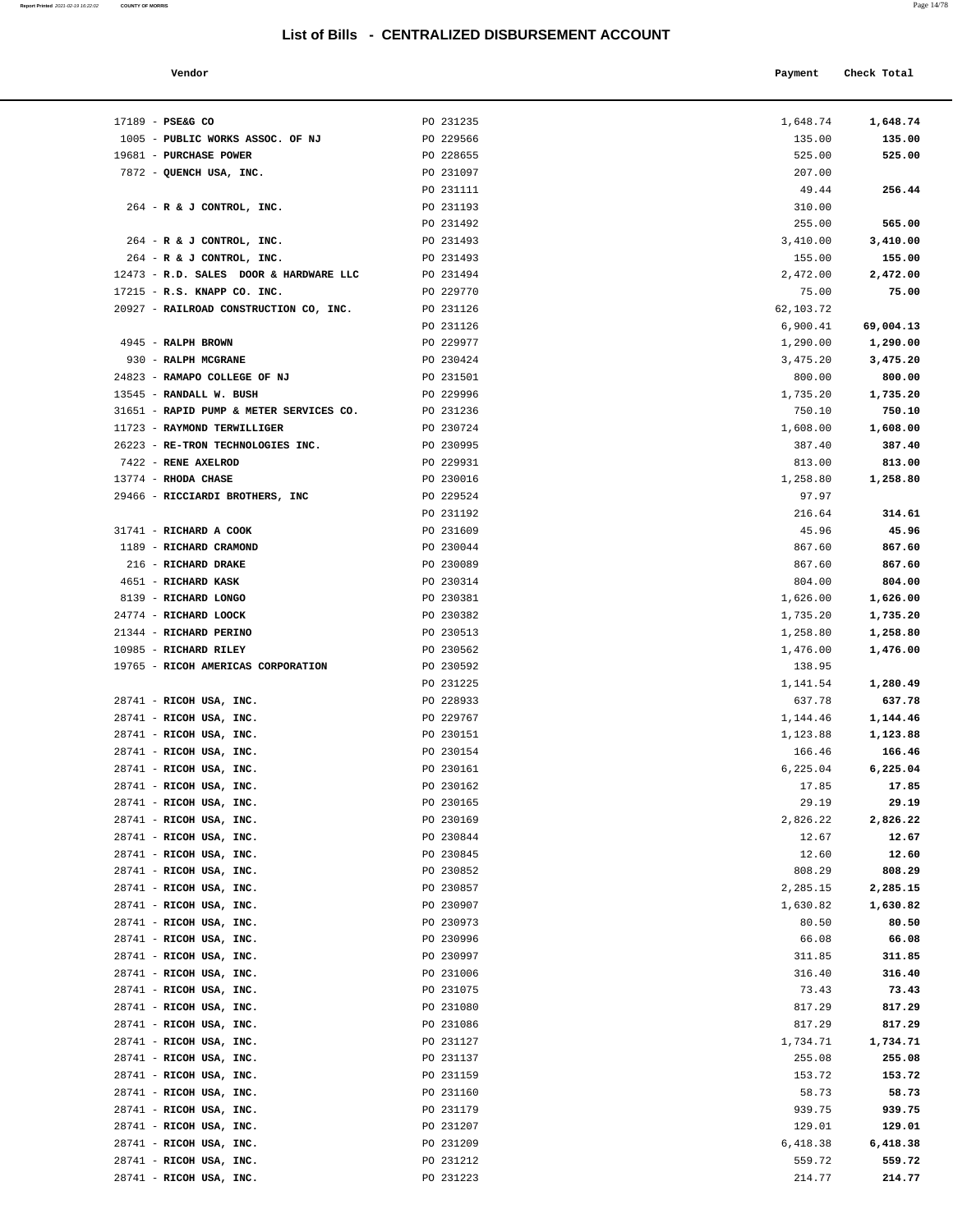| Report Printed 2021-02-19 16:22:02 | <b>COUNTY OF MORRIS</b> |  |  | Page 15/78 |
|------------------------------------|-------------------------|--|--|------------|
|                                    |                         |  |  |            |

| Vendor |  | Payment Check Total |
|--------|--|---------------------|
|--------|--|---------------------|

| 28741 - RICOH USA, INC.                           | PO 231233              | 613.79             | 613.79             |
|---------------------------------------------------|------------------------|--------------------|--------------------|
| 28741 - RICOH USA, INC.                           | PO 231234              | 306.89             | 306.89             |
| 28741 - RICOH USA, INC.                           | PO 231303              | 96.95              | 96.95              |
| 28741 - RICOH USA, INC.                           | PO 231304              | 173.18             | 173.18             |
| 28741 - RICOH USA, INC.                           | PO 231341              | 1,421.91           | 1,421.91           |
| 28741 - RICOH USA, INC.                           | PO 231354              | 1,050.59           | 1,050.59           |
| 31716 - RIGHT ANGLE SOLUTIONS, INC.               | PO 229319              | 69,439.00          | 69,439.00          |
| 28455 - ROBERT & SON, INC.                        | PO 229796              | 285.00             | 285.00             |
| 28455 - ROBERT & SON, INC.                        | PO 230968              | 700.00             | 700.00             |
| 24839 - ROBERT ALVES                              | PO 231145              | 68.60              | 68.60              |
| 1395 - ROBERT ALVIENE                             | PO 229922              | 1,735.20           | 1,735.20           |
| 1614 - ROBERT BECKMANN<br>8041 - ROBERT COOK      | PO 229943<br>PO 230036 | 804.00<br>1,735.20 | 804.00<br>1,735.20 |
| 4642 - ROBERT GREGOVICH                           | PO 230245              | 1,258.80           | 1,258.80           |
| 32239 - ROBERT H GORDON                           | PO 230235              | 867.60             | 867.60             |
| 31600 - ROBERT LANCE                              | PO 230353              | 1,735.20           | 1,735.20           |
| 21324 - ROBERT PECK                               | PO 230507              | 804.00             | 804.00             |
| 10996 - ROBERT ROSSI                              | PO 230580              | 804.00             | 804.00             |
| 22161 - ROBERT SCHMIDT                            | PO 230613              | 5,552.40           | 5,552.40           |
| 17622 - ROBERT SHEEHAN                            | PO 230632              | 629.40             | 629.40             |
| 31601 - ROBERTA STRATER                           | PO 230691              | 1,735.20           | 1,735.20           |
| 20142 - ROBOTECH CAD SOLUTIONS                    | PO 231511              | 1,600.00           | 1,600.00           |
| 17369 - ROCKAWAY BOROUGH                          | PO 223621              | 2,000.00           | 2,000.00           |
| 2544 - ROCKAWAY TOWNSHIP POLICE DEPT              | PO 230814              | 540.00             | 540.00             |
| 27166 - ROGER BISHOP                              | PO 229952              | 1,554.00           | 1,554.00           |
| $29915$ - ROMAN PEREZ                             | PO 230511              | 867.60             | 867.60             |
| 18583 - ROMAN ZABIHACH                            | PO 230671              | 1,433.40           | 1,433.40           |
| 20912 - RONALD CIUFFREDA<br>26515 - RONALD FOSTER | PO 230024<br>PO 230194 | 1,735.20           | 1,735.20           |
| 5906 - ROSALIE DELLI SANTI                        | PO 230068              | 730.80<br>629.40   | 730.80<br>629.40   |
| 13157 - ROSALIE ZABITA                            | PO 230667              | 804.00             | 804.00             |
| 27149 - ROSALIND LEBLANC                          | PO 230367              | 629.40             | 629.40             |
| 1178 - ROSE FERRARA                               | PO 230132              | 867.60             | 867.60             |
| $15758$ - ROSE LIVA                               | PO 230375              | 629.40             | 629.40             |
| 25124 - ROSELIND A. CUDJOE                        | PO 230052              | 629.40             | 629.40             |
| 2561 - ROSEMARIE BURKE                            | PO 229991              | 1,258.80           | 1,258.80           |
| 29926 - ROSEMARY BARCLAY                          | PO 229934              | 867.60             | 867.60             |
| 28817 - ROSEMARY GYURE                            | PO 230256              | 433.80             | 433.80             |
| 31604 - ROSEMARY LAVALLEY                         | PO 230361              | 813.00             | 813.00             |
| 20498 - ROSETTA STONE LTD                         | PO 230859              | 667.90             | 667.90             |
| 29688 - RUBENA CHEEK                              | PO 230018              | 804.00             | 804.00             |
| 9938 - RUTGERS CENTER FOR CONTINUING              | PO 231064              | 2,995.00           |                    |
|                                                   | PO 231505<br>PO 231512 | 754.00<br>800.00   |                    |
|                                                   | PO 231514              | 2,492.00           |                    |
|                                                   | PO 231521              | 2,700.00           |                    |
|                                                   | PO 231522              | 3,200.00           |                    |
|                                                   | PO 231523              | 2,492.00           |                    |
|                                                   | PO 231534              | 3,164.00           | 18,597.00          |
| 9938 - RUTGERS CENTER FOR CONTINUING              | PO 231535              | 2,492.00           | 2,492.00           |
| 9325 - RUTGERS SCHOOL OF BUSINESS                 | PO 231513              | 670.00             | 670.00             |
| 14059 - RUTH CRANE                                | PO 230046              | 629.40             | 629.40             |
| 9990 - RUTH SCHULTZ                               | PO 230615              | 629.40             | 629.40             |
| 30189 - RYAN RUSSO                                | PO 231134              | 63.92              | 63.92              |
| 19814 - SAFETY- KLEEN SYSTEMS, INC.               | PO 229563              | 516.77             | 516.77             |
| 32410 - SALLY COOKE                               | PO 231146              | 593.95             | 593.95             |
| 9506 - SALLY VANORSKI                             | PO 230793              | 629.40             | 629.40             |
| 32218 - SALVATORE TOTO                            | PO 230747              | 867.60             | 867.60             |
| 31598 - SANCHEZ ENGRAVING LLC                     | PO 229501              | 259.00             | 259.00             |
| 14681 - SANDILLO FICO<br>10044 - SANDRA BOLAN     | PO 230134<br>PO 229957 | 1,524.00<br>629.40 | 1,524.00<br>629.40 |
| 27026 - SANDRA SHAW                               | PO 230630              | 867.60             | 867.60             |
| 1073 - SHARI BOEHM                                | PO 229956              | 2,342.00           | 2,342.00           |
|                                                   |                        |                    |                    |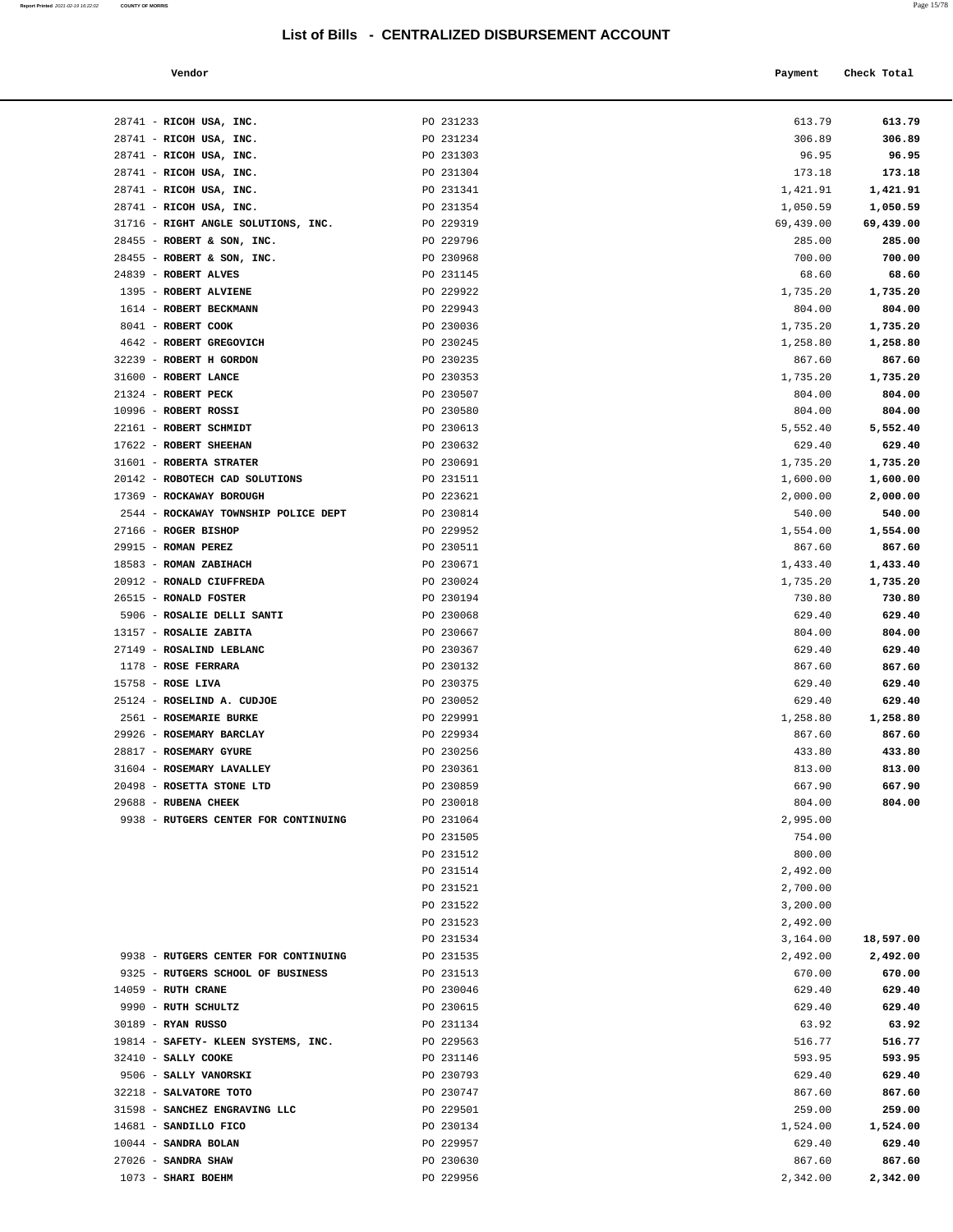**Report Printed 2021-02-19 16:22:02 COUNTY OF MORRIS** 

| a. | ۰<br>I<br>I |  |
|----|-------------|--|
|    |             |  |

| Ś                                 |                                                  |                      | Page 16/             |
|-----------------------------------|--------------------------------------------------|----------------------|----------------------|
|                                   | List of Bills - CENTRALIZED DISBURSEMENT ACCOUNT |                      |                      |
| Vendor                            |                                                  | Payment              | Check Total          |
| SHAU-YING LIU                     | PO 230374                                        | 1,258.80             | 1,258.80             |
| SHEAFFER SUPPLY, INC.             | PO 229794                                        | 68.95                | 68.95                |
| <b>SHEILA KARNER</b>              | PO 230313                                        | 1,608.00             | 1,608.00             |
| SHELLEY REINER                    | PO 230551                                        | 804.00               | 804.00               |
| SHERWIN WILLIAMS                  | PO 231194                                        | 27.18                | 27.18                |
| <b>SHI INTERNATIONAL CORP</b>     | PO 231140                                        | 34,807.70            | 34,807.70            |
| SHIRLEY M CAMPBELL                | PO 230001                                        | 629.40               | 629.40               |
| <b>SIGN A RAMA LEDGEWOOD</b>      | PO 231444                                        | 444.00               | 444.00               |
| SMITH MOTOR CO., INC.             | PO 229701                                        | 936.75               |                      |
|                                   | PO 229793                                        | 359.13               | 1,295.88             |
| SOME'S WORLDWIDE UNIFORMS INC.    | PO 231198                                        | 48.00                | 48.00                |
| SOPHIE DYER                       | PO 230099                                        | 1,626.00             | 1,626.00             |
| SOUTHEAST MORRIS COUNTY           | PO 231439                                        | 7,683.41             | 7,683.41             |
| SPARWICK CONTRACTING, INC.        | PO 231118                                        | 117,791.80           |                      |
|                                   | PO 231118                                        | 32, 134.44           |                      |
|                                   | PO 231646                                        | 49,802.13            | 199,728.37           |
| STATE TOXICOLOGY LABORATORY       | PO 231181                                        | 315.00               |                      |
|                                   | PO 231226                                        | 45.00                | 360.00               |
| <b>STEPHEN HAMMOND</b>            | PO 230259                                        | 3,470.40             | 3,470.40             |
| STEPHEN KUKAN                     | PO 230350                                        | 804.00               | 804.00               |
| STEPHEN P. FOLEY                  | PO 230146                                        | 1,012.00             | 1,012.00             |
| <b>STEVE J MACIAG</b>             | PO 230398                                        | 1,258.80             | 1,258.80             |
| <b>STEVE TOLAND</b>               | PO 230743                                        | 1,735.20             | 1,735.20             |
| STEVEN A. TOTH                    | PO 231268                                        | 72.00                | 72.00                |
| STONEGATE ASSOCIATES, LLC         | PO 230881                                        | 2,205.00             | 2,205.00             |
| <b>SUBHAG KUMAR</b>               | PO 230351                                        | 867.60               | 867.60               |
| <b>SUBURBAN PROPANE -2347</b>     | PO 231163                                        | 725.65               |                      |
|                                   | PO 231173                                        | 1,388.21             |                      |
|                                   | PO 231175                                        | 667.26               | 2,781.12             |
| <b>SUDESH MEHTA</b>               | PO 230439                                        | 1,735.20             | 1,735.20             |
| SUDHIR BHENDE                     | PO 229951                                        | 1,497.00             | 1,497.00             |
| SUE O'CONNOR                      | PO 230485                                        | 1,735.20             | 1,735.20             |
| SULLIVAN AND GRABER               | PO 231105                                        | 604.50               | 604.50               |
| SUMITA SAKPAL                     | PO 230594                                        | 1,735.20             | 1,735.20             |
| SUSAN ALLARD                      | PO 229919<br>PO 230778                           | 1,214.40             | 1,214.40             |
| <b>SUZANNE VOGLER</b>             |                                                  | 1,735.20             | 1,735.20             |
| SYLVIA MIDLER<br>SYSTEM ONE ALARM | PO 230445                                        | 804.00               | 804.00<br>26,550.00  |
| TAD R SIMS                        | PO 230893                                        | 26,550.00            |                      |
| <b>TARA CHOMINSKY</b>             | PO 230641                                        | 867.60<br>222.90     | 867.60<br>222.90     |
| TAX COLLECTOR                     | PO 229543<br>PO 231425                           | 43,174.88            | 43,174.88            |
| TEAM ONE REPAIR, INC.             | PO 225663                                        | 155.16               | 155.16               |
| <b>TELESEARCH INC</b>             | PO 229728                                        |                      |                      |
| <b>TERESA BURKE</b>               | PO 229992                                        | 1,357.39<br>1,258.80 | 1,357.39<br>1,258.80 |
| <b>TERESA GALLAGHER</b>           | PO 230215                                        | 1,258.80             | 1,258.80             |
| <b>TERESA PANNULLO</b>            | PO 230499                                        | 1,258.80             | 1,258.80             |
| THE GODFATHER OF MORRISTOWN       | PO 231555                                        | 128.02               | 128.02               |
| THE PORTASOFT COMPANY INC         | PO 230888                                        | 516.25               | 516.25               |
| THE TAB GROUP                     | PO 229153                                        | 4,557.62             |                      |
|                                   | PO 229729                                        | 54.25                | 4,611.87             |
| <b>THELMA EVANS-KNIGHT</b>        | PO 230123                                        | 867.60               | 867.60               |
|                                   |                                                  |                      |                      |

| 740 - SHAU-YING LIU                          | PO 230374              | 1,258.80           | 1,258.80           |
|----------------------------------------------|------------------------|--------------------|--------------------|
| 17621 - SHEAFFER SUPPLY, INC.                | PO 229794              | 68.95              | 68.95              |
| 8193 - SHEILA KARNER                         | PO 230313              | 1,608.00           | 1,608.00           |
| 27853 - SHELLEY REINER                       | PO 230551              | 804.00             | 804.00             |
| 19858 - SHERWIN WILLIAMS                     | PO 231194              | 27.18              | 27.18              |
| 17726 - SHI INTERNATIONAL CORP               | PO 231140              | 34,807.70          | 34,807.70          |
| 24112 - SHIRLEY M CAMPBELL                   | PO 230001              | 629.40             | 629.40             |
| 29041 - SIGN A RAMA LEDGEWOOD                | PO 231444              | 444.00             | 444.00             |
| 17699 - SMITH MOTOR CO., INC.                | PO 229701              | 936.75             |                    |
|                                              | PO 229793              | 359.13             | 1,295.88           |
| 17738 - SOME'S WORLDWIDE UNIFORMS INC.       | PO 231198              | 48.00              | 48.00              |
| 14433 - SOPHIE DYER                          | PO 230099              | 1,626.00           | 1,626.00           |
| 17755 - SOUTHEAST MORRIS COUNTY              | PO 231439              | 7,683.41           | 7,683.41           |
| 17762 - SPARWICK CONTRACTING, INC.           | PO 231118              | 117,791.80         |                    |
|                                              | PO 231118              | 32, 134.44         |                    |
|                                              | PO 231646              | 49,802.13          | 199,728.37         |
| 16675 - STATE TOXICOLOGY LABORATORY          | PO 231181              | 315.00             |                    |
|                                              | PO 231226              | 45.00              | 360.00             |
| 15070 - STEPHEN HAMMOND                      | PO 230259              | 3,470.40           | 3,470.40           |
| 21007 - STEPHEN KUKAN                        | PO 230350              | 804.00             | 804.00             |
| 21787 - STEPHEN P. FOLEY                     | PO 230146              | 1,012.00           | 1,012.00           |
| 27020 - STEVE J MACIAG                       | PO 230398              | 1,258.80           | 1,258.80           |
| 12372 - STEVE TOLAND<br>702 - STEVEN A. TOTH | PO 230743<br>PO 231268 | 1,735.20<br>72.00  | 1,735.20<br>72.00  |
| 29129 - STONEGATE ASSOCIATES, LLC            | PO 230881              | 2,205.00           | 2,205.00           |
| 1481 - SUBHAG KUMAR                          | PO 230351              | 867.60             | 867.60             |
| 8621 - SUBURBAN PROPANE -2347                | PO 231163              | 725.65             |                    |
|                                              | PO 231173              | 1,388.21           |                    |
|                                              | PO 231175              | 667.26             | 2,781.12           |
| 549 - SUDESH MEHTA                           | PO 230439              | 1,735.20           | 1,735.20           |
| 11445 - SUDHIR BHENDE                        | PO 229951              | 1,497.00           | 1,497.00           |
| $24452$ - SUE O'CONNOR                       | PO 230485              | 1,735.20           | 1,735.20           |
| 28733 - SULLIVAN AND GRABER                  | PO 231105              | 604.50             | 604.50             |
| 11950 - SUMITA SAKPAL                        | PO 230594              | 1,735.20           | 1,735.20           |
| 20356 - SUSAN ALLARD                         | PO 229919              | 1,214.40           | 1,214.40           |
| 1459 - SUZANNE VOGLER                        | PO 230778              | 1,735.20           | 1,735.20           |
| 3901 - SYLVIA MIDLER                         | PO 230445              | 804.00             | 804.00             |
| 21364 - SYSTEM ONE ALARM                     | PO 230893              | 26,550.00          | 26,550.00          |
| $27027$ - TAD R SIMS                         | PO 230641              | 867.60             | 867.60             |
| 28779 - TARA CHOMINSKY                       | PO 229543              | 222.90             | 222.90             |
| 18096 - TAX COLLECTOR                        | PO 231425              | 43,174.88          | 43,174.88          |
| 32452 - TEAM ONE REPAIR, INC.                | PO 225663              | 155.16             | 155.16             |
| 17990 - TELESEARCH INC                       | PO 229728              | 1,357.39           | 1,357.39           |
| 1163 - TERESA BURKE                          | PO 229992              | 1,258.80           | 1,258.80           |
| 14846 - TERESA GALLAGHER                     | PO 230215              | 1,258.80           | 1,258.80           |
| 24184 - TERESA PANNULLO                      | PO 230499              | 1,258.80           | 1,258.80           |
| 27366 - THE GODFATHER OF MORRISTOWN          | PO 231555              | 128.02             | 128.02             |
| 2447 - THE PORTASOFT COMPANY INC             | PO 230888              | 516.25             | 516.25             |
| 5711 - THE TAB GROUP                         | PO 229153              | 4,557.62           |                    |
|                                              | PO 229729              | 54.25              | 4,611.87           |
| 26501 - THELMA EVANS-KNIGHT                  | PO 230123              | 867.60             | 867.60             |
| 18003 - THERESE TERRERI                      | PO 230723              | 629.40             | 629.40             |
| 6048 - THOMAS GALANTE                        | PO 230212              | 1,735.20           | 1,735.20           |
| 8778 - THOMAS JANKE                          | PO 230292              | 629.40             | 629.40             |
| 17474 - THOMAS SACCO<br>32689 - THOMAS WEBER | PO 230589<br>PO 230758 | 1,735.20<br>289.20 | 1,735.20<br>289.20 |
| 10812 - THOMSON REUTER-WEST                  | PO 229147              | 3,468.00           | 3,468.00           |
| 10812 - THOMSON REUTER-WEST                  | PO 229208              | 2,118.24           | 2,118.24           |
| 10812 - THOMSON REUTER-WEST                  | PO 229209              | 824.56             | 824.56             |
| 10812 - THOMSON REUTER-WEST                  | PO 229210              | 867.00             | 867.00             |
| 18437 - THOMSON REUTERS-WEST                 | PO 228739              | 1,907.74           | 1,907.74           |
| 122 - TILCON NEW YORK INC.                   | PO 229632              | 1,790.07           | 1,790.07           |
| 122 - TILCON NEW YORK INC.                   | PO 229632              | 2,437.01           |                    |
|                                              |                        |                    |                    |
|                                              |                        |                    |                    |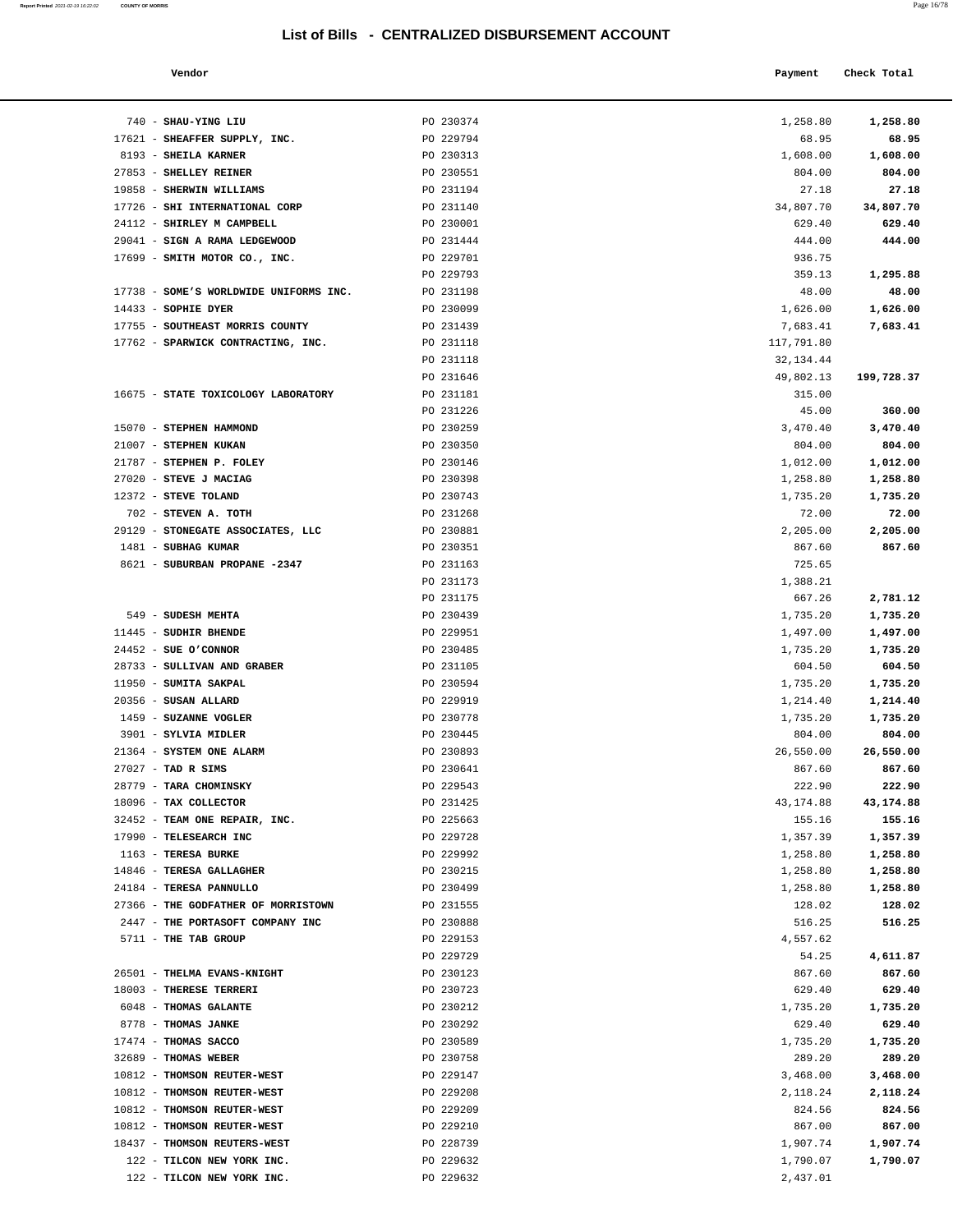122 - **TILCON NEW YORK INC.** PO 230910 6572 - **TILLIE CHOLLETTE** PO 230019

**Report Printed** 2021-02-19 16:22:02 **COUNTY OF MORRIS** 

|  | ۰ |
|--|---|
|--|---|

|                                 | List of Bills - CENTRALIZED DISBURSEMENT ACCOUNT |           |             |  |
|---------------------------------|--------------------------------------------------|-----------|-------------|--|
| Vendor                          |                                                  | Payment   | Check Total |  |
|                                 | PO 229773                                        | 1,620.74  | 4,057.75    |  |
| TILCON NEW YORK INC.            | PO 230910                                        | 966.97    | 966.97      |  |
| TILLIE CHOLLETTE                | PO 230019                                        | 867.60    | 867.60      |  |
| <b>TIMOTHY CARROLL</b>          | PO 230394                                        | 2,082.00  | 2,082.00    |  |
| TIOGA SOLAR MORRIS COUNTY 1 LLC | PO 231422                                        | 880.20    | 880.20      |  |
| TOM ZACCONE                     | PO 230663                                        | 1,735.20  | 1,735.20    |  |
| TOMAR INDUSTRIES INC            | PO 231078                                        | 1,341.30  | 1,341.30    |  |
| <b>TONY SANCHEZ LTD</b>         | PO 230980                                        | 204.21    | 204.21      |  |
| TOSHIBA BUSINESS SOLUTIONS USA  | PO 228368                                        | 166.00    | 166.00      |  |
| <b>TOWNSHIP OF CHESTER</b>      | PO 223793                                        | 4,821.67  |             |  |
|                                 | PO 223794                                        | 972.69    |             |  |
|                                 | PO 223796                                        | 350.00    |             |  |
|                                 | PO 226636                                        | 175.00    | 6,319.36    |  |
| <b>TOWNSHIP OF DENVILLE</b>     | PO 223553                                        | 7,769.63  | 7,769.63    |  |
| TOWNSHIP OF MENDHAM             | PO 223295                                        | 5,850.85  | 5,850.85    |  |
| <b>TOWNSHIP OF MONTVILLE</b>    | PO 223552                                        | 2,000.00  |             |  |
|                                 | PO 223554                                        | 3,623.57  | 5,623.57    |  |
| <b>TOWNSHIP OF MORRIS</b>       | PO 227094                                        | 1,487.41  | 1,487.41    |  |
| <b>TOWNSHIP OF MORRIS</b>       | PO 231077                                        | 75,800.11 | 75,800.11   |  |
| TOWNSHIP OF RANDOLPH            | PO 226634                                        | 451.00    | 451.00      |  |
| TPS SUPPLY LLC                  | PO 229584                                        | 227.88    | 227.88      |  |
| TREASURER. ST OF NJ             | PO 230894                                        | 54.00     | 54.00       |  |
| <b>TREASURER. ST OF NJ</b>      | PO 230895                                        | 7,273.71  | 7,273.71    |  |
| TREE KING INC                   | PO 231049                                        | 7,995.00  | 7,995.00    |  |
|                                 |                                                  |           |             |  |

PO 228719 345.30 PO 230108 853.93

| 32685 - TIMOTHY CARROLL                 | PO 230394 | 2,082.00  | 2,082.00  |
|-----------------------------------------|-----------|-----------|-----------|
| 21479 - TIOGA SOLAR MORRIS COUNTY 1 LLC | PO 231422 | 880.20    | 880.20    |
| 1752 - TOM ZACCONE                      | PO 230663 | 1,735.20  | 1,735.20  |
| 281 - TOMAR INDUSTRIES INC              | PO 231078 | 1,341.30  | 1,341.30  |
| 9099 - TONY SANCHEZ LTD                 | PO 230980 | 204.21    | 204.21    |
| 7555 - TOSHIBA BUSINESS SOLUTIONS USA   | PO 228368 | 166.00    | 166.00    |
| 13793 - TOWNSHIP OF CHESTER             | PO 223793 | 4,821.67  |           |
|                                         | PO 223794 | 972.69    |           |
|                                         | PO 223796 | 350.00    |           |
|                                         | PO 226636 | 175.00    | 6,319.36  |
| 14268 - TOWNSHIP OF DENVILLE            | PO 223553 | 7,769.63  | 7,769.63  |
| 18099 - TOWNSHIP OF MENDHAM             | PO 223295 | 5,850.85  | 5,850.85  |
| 18100 - TOWNSHIP OF MONTVILLE           | PO 223552 | 2,000.00  |           |
|                                         | PO 223554 | 3,623.57  | 5,623.57  |
| 1122 - TOWNSHIP OF MORRIS               | PO 227094 | 1,487.41  | 1,487.41  |
| 1122 - TOWNSHIP OF MORRIS               | PO 231077 | 75,800.11 | 75,800.11 |
| 17247 - TOWNSHIP OF RANDOLPH            | PO 226634 | 451.00    | 451.00    |
| 4953 - TPS SUPPLY LLC                   | PO 229584 | 227.88    | 227.88    |
| 11781 - TREASURER. ST OF NJ             | PO 230894 | 54.00     | 54.00     |
| 11781 - TREASURER. ST OF NJ             | PO 230895 | 7,273.71  | 7,273.71  |
| 18144 - TREE KING INC                   | PO 231049 | 7,995.00  | 7,995.00  |
| 12333 - TRIMBOLI & PRUSINOWSKI, LLC     | PO 231661 | 4,836.00  | 4,836.00  |
| $2181$ - TRIUS, INC.                    | PO 230941 | 434.25    | 434.25    |
| 25390 - TRUCHSIA HANABERGH              | PO 230260 | 1,258.80  | 1,258.80  |
| 30877 - TUNSTEAD LANDSCAPE SERVICES     | PO 229432 | 50.00     | 50.00     |
| 25209 - TURN OUT UNIFORMS, INC.         | PO 231019 | 11.99     | 11.99     |
| 29540 - U.S. BANK OPERATIONS CENTER     | PO 231373 | 7,151.71  | 7,151.71  |
| 31502 - U.S. SECURITY ASSOCIATES        | PO 230896 | 6,949.66  | 6,949.66  |
| 18232 - UNITED PARCEL SERVICE           | PO 231131 | 5.80      |           |
|                                         | PO 231352 | 128.00    | 133.80    |
| 20989 - USA ARCHITECTS PLANNERS &       | PO 181601 | 4,896.48  | 4,896.48  |
| 20989 - USA ARCHITECTS PLANNERS &       | PO 224328 | 1,283.11  | 1,283.11  |
| 18285 - VAN CLEEF ENGINEERING ASSOC     | PO 222429 | 600.00    |           |
|                                         | PO 222429 | 3,157.00  | 3,757.00  |
| 1855 - VERA BLOSSOM                     | PO 229955 | 867.60    | 867.60    |
| $1286$ - VERIZON                        | PO 228939 | 1,325.16  | 1,325.16  |
| $1286$ - VERIZON                        | PO 230870 | 5,770.87  | 5,770.87  |
| $1286$ - VERIZON                        | PO 230961 | 386.45    | 386.45    |
| $1286$ - VERIZON                        | PO 231300 | 1,273.15  | 1,273.15  |
| 32704 - VERIZON -RPC                    | PO 230958 | 6,405.63  | 6,405.63  |
| 1348 - VERIZON WIRELESS                 | PO 230167 | 80.04     | 80.04     |
| 32126 - VERONICA DENIS                  | PO 230072 | 1,214.40  | 1,214.40  |
| 32124 - VERONICA ELLERMAN               | PO 230101 | 867.60    | 867.60    |
| 24183 - VICTORIA BRYANT                 | PO 229986 | 629.40    | 629.40    |
| 32686 - VICTORIA NOONAN                 | PO 230478 | 578.40    | 578.40    |
| 7037 - VILLAGE SUPER MARKET, INC.       | PO 229533 | 259.60    | 259.60    |
| 29917 - VINCENT DIRUGGIERO              | PO 230079 | 1,608.00  | 1,608.00  |
| 21650 - VIOLET FORBES                   | PO 230189 | 867.60    | 867.60    |
| 9116 - VIOLETA VASILAS                  | PO 230796 | 768.00    | 768.00    |
| 14173 - VIRGINIA DAVIS                  | PO 230061 | 867.60    | 867.60    |
| 14319 - VISITING NURSE ASSOC. OF        | PO 231293 | 73,123.00 |           |
|                                         | PO 231294 | 2,342.00  | 75,465.00 |
| 16784 - VIVIAN O'KEEFE                  | PO 230490 | 804.00    | 804.00    |
| 6146 - W.B. MASON COMPANY INC           | PO 219716 | 839.76    |           |
|                                         | PO 227924 | 1,140.74  |           |
|                                         | PO 227958 | 590.53    |           |
|                                         | PO 228394 | 384.48    |           |
|                                         | PO 228578 | 15.11     |           |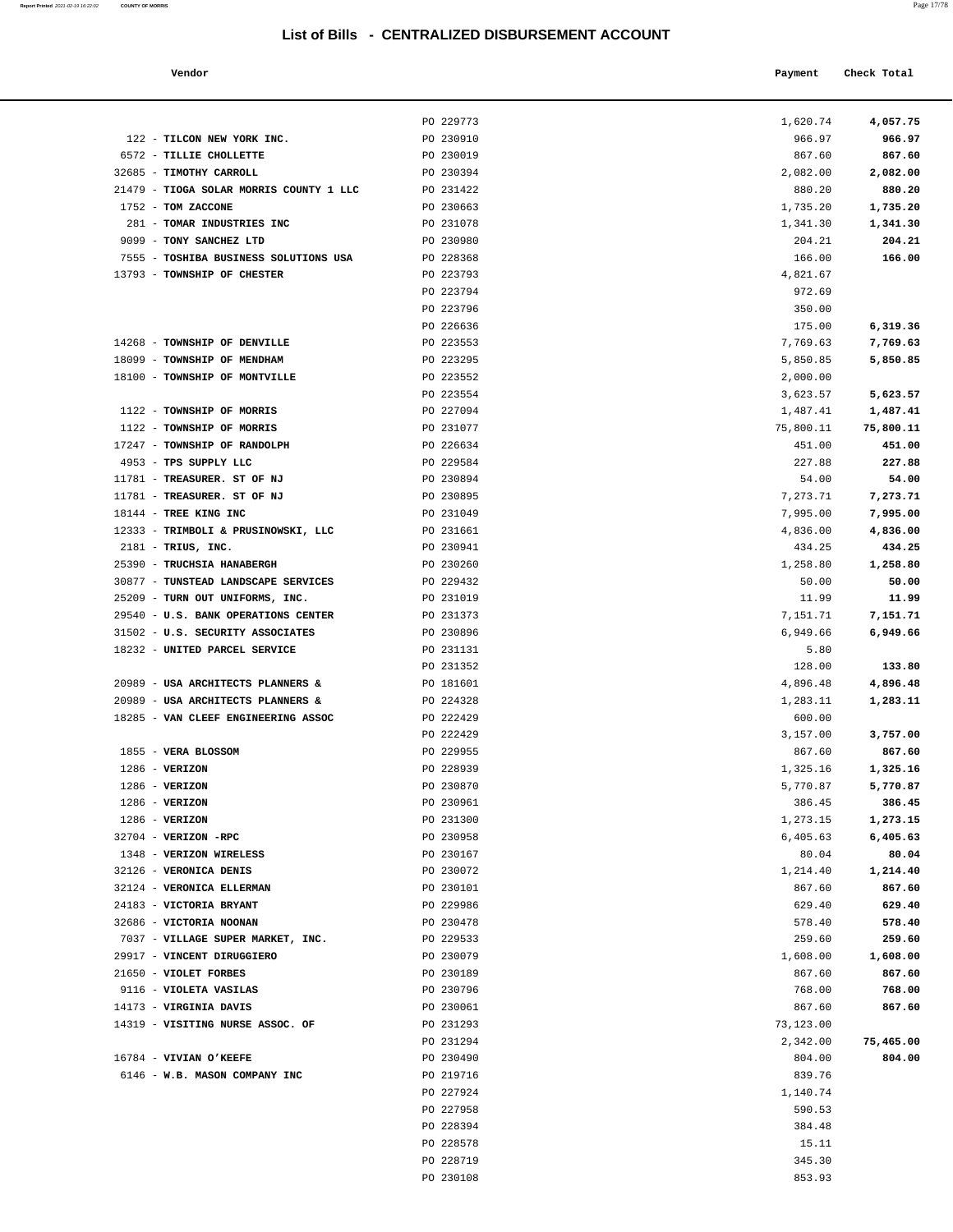**Vendor Payment** Check Total **Payment** Check Total **Payment** PO 230109 24.25 **4,194.10** 6146 - **W.B. MASON COMPANY INC** PO 230184 40.28 PO 230187 47.55 PO 230566 782.25 PO 230812 265.58 PO 230817 8.94 **1,144.60** 6146 - **W.B. MASON COMPANY INC** PO 230850 **183.55** PO 230868 40.28 PO 230890 **533.49** 309.66 **533.49**  6146 - **W.B. MASON COMPANY INC** PO 230892 192.10 PO 230931 47.83 PO 230932 43.28 PO 230933 49.62 PO 230934 95.08 PO 230962 1,942.58 PO 230963 780.53 **3,151.02** 6146 - **W.B. MASON COMPANY INC** PO 231002 838.15 PO 231079 24.95 PO 231107 146.02 PO 231143 102.79 PO 231153 49.42 PO 231154 79.96 PO 231156 24.95 PO 231157 45.94 **1,312.18** 6146 - **W.B. MASON COMPANY INC** PO 231158 41.75 PO 231167 13.41 PO 231211 32.24 PO 231220 1,182.74 **1,270.14**  6146 - **W.B. MASON COMPANY INC** PO 231221 210.37 PO 231239 405.60 PO 231245 245.69 PO 231324 40.54 PO 231327 54.81 957.01 6146 - **W.B. MASON COMPANY INC** PO 231372 89.40 PO 231420 378.55 PO 231421 53.60 PO 231436 34.14 PO 231490 19.11 PO 231612 **944.51**  20598 - **WALTER PETERSON** PO 230516 1,258.80 **1,258.80** 18388 - **WARREN COUNTY COMMUNITY COLL.** PO 231533 1,299.00 **1,299.00** 24231 - **WATERS, MCPHERSON, MCNEILL, P.C.** PO 231202 422.00 **422.00** 30095 - **WAYNE JACKSON** PO 231150 203.44 **203.44** 32263 - **WEINER LAW GROUP LLP** PO 231106 527.00 **527.00** 24510 - **WESTERN SHELTER SYSTEMS** PO 227004 321,424.78 **321,424.78** 18453 - **WHARTON WATER DEPARTMENT** PO 231426 221.50 **221.50** 13246 - **WILLIAM F. BARNISH** PO 231088 2,895.48 **2,895.48** 13246 - **WILLIAM F. BARNISH** PO 231089 9,290.85 **9,290.85** 13246 - **WILLIAM F. BARNISH** PO 231274 5,779.15 **5,779.15** 1885 - **WILLIAM HIBLER** PO 230273 1,735.20 **1,735.20** 15625 - **WILLIAM KNIGHT** PO 230333 629.40 **629.40** 20941 - **WILLIAM OSA** PO 230494 629.40 **629.40** 8335 - **WILLIAM PATERSON UNIVERSITY** PO 231515 368.49 PO 231520 674.15 30024 - **WILLIAM TROWBRIDGE** PO 230830 867.60 **867.60** 29324 - **WILLIAM WALMSLEY** PO 231112 407.38 **407.38** 25391 - **WILLIE CHAVIS** PO 230017 1,258.80 **1,258.80** 10817 - **WINFRED SUE ROWE** PO 230581 804.00 **804.00** 3793 - **WOODRUFF ENERGY PO 231191 PO 231191 PO 231191** 3,126.93 PO 231715 30,037.35 **33,164.28** 889 - **WORK N WEAR STORE** PO 229237 270.00 PO 229246 135.00 PO 231004 300.00 **705.00**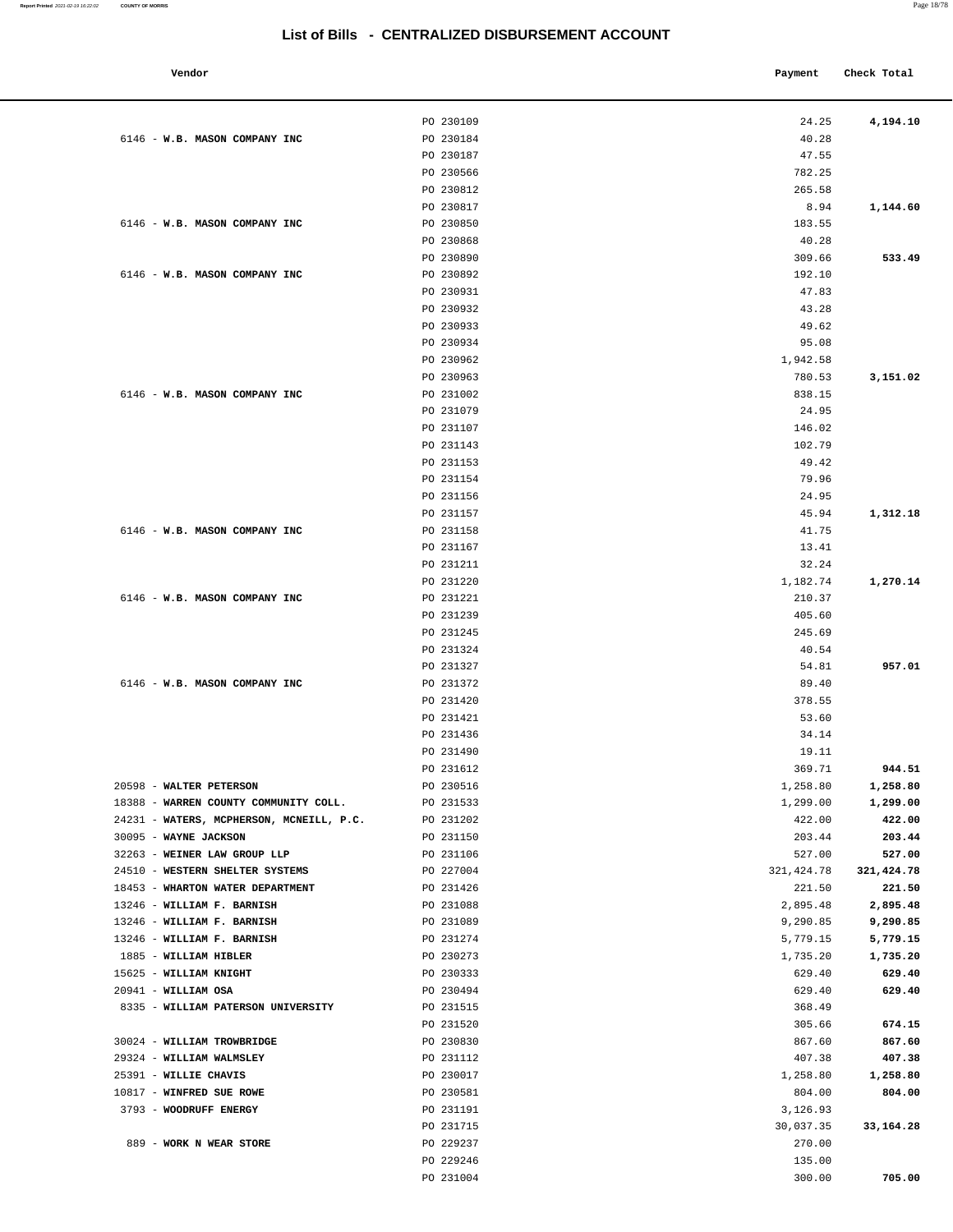| Vendor                                        |               | Payment  | Check Total  |
|-----------------------------------------------|---------------|----------|--------------|
| 32640 - WORKING FIRE FURNITURE &              | PO 227826     | 2,787.00 | 2,787.00     |
| 29685 - WURTH USA INC.                        | PO 231183     | 281.31   |              |
|                                               | PO 231184     | 319.80   |              |
|                                               | PO 231186     | 299.80   | 900.91       |
| $20820 - Y - PERS$ INC                        | PO 229790     | 59.90    | 59.90        |
| 20820 - Y-PERS INC                            | PO 229791     | 170.00   | 170.00       |
| 20820 - Y-PERS INC                            | PO 230982     | 59.90    | 59.90        |
| 28286 - YOLANDA DOL                           | PO 230082     | 1,360.20 | 1,360.20     |
| TOTAL                                         |               |          | 7,894,841.12 |
| Total to be paid from Fund 01 Current Fund    | 6,176,101.08  |          |              |
| Total to be paid from Fund 02 Grant Fund      | 692,501.98    |          |              |
| Total to be paid from Fund 04 County Capital  | 770,639.42    |          |              |
| Total to be paid from Fund 13 Dedicated Trust | 255,598.64    |          |              |
|                                               | ------------- |          |              |

**7,894,841.12**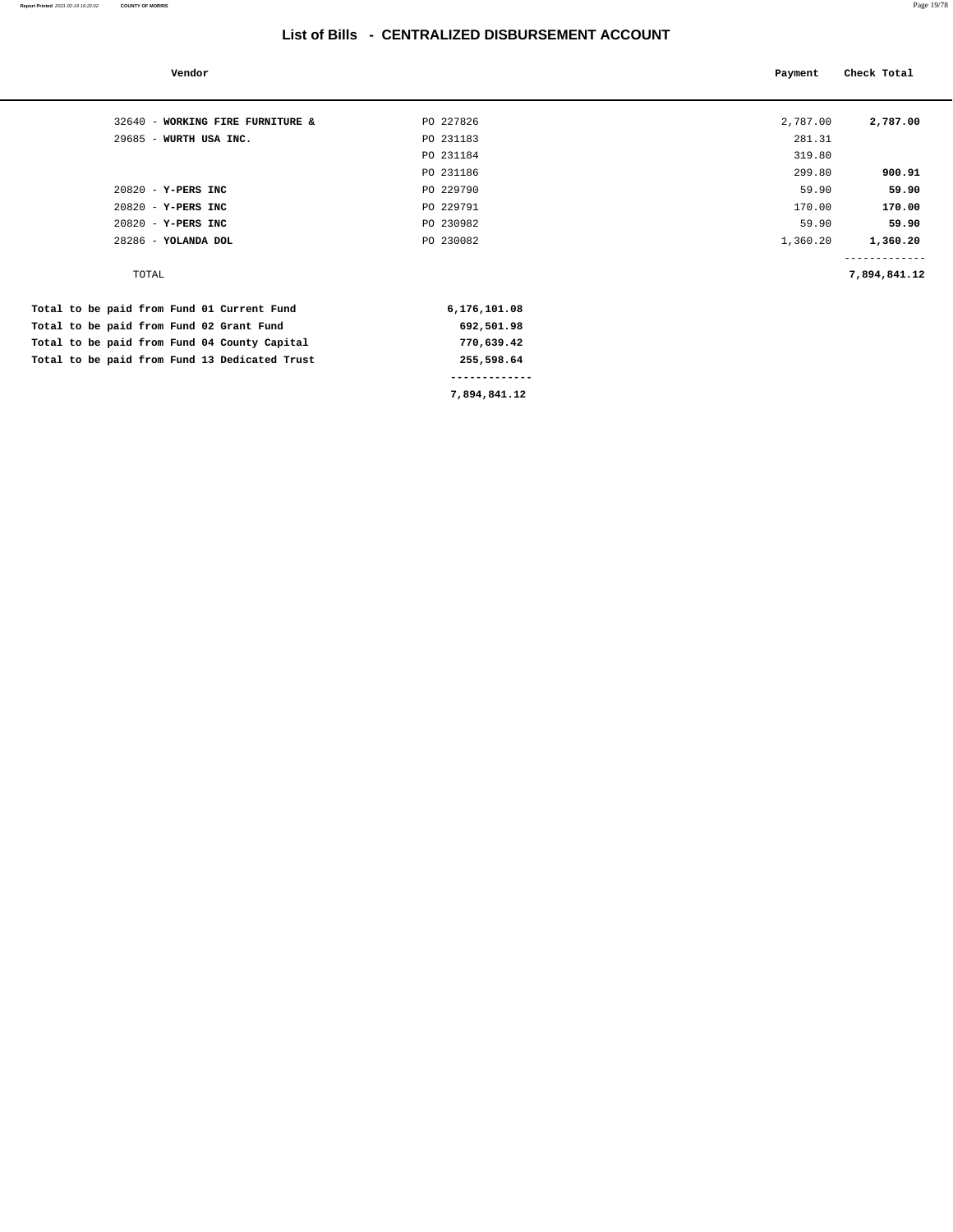| Account | PO# | Vendor | Description | Payment | Account Total |
|---------|-----|--------|-------------|---------|---------------|
|         |     |        |             |         |               |

### **Current Fund**

## **County Administrator**

| 228697 M.C. CHAMBER OF COMMERCE                                |                   | 110.00   |              |
|----------------------------------------------------------------|-------------------|----------|--------------|
| 231222 JAMIE KLENETSKY FAY                                     |                   | 150.00   |              |
| 01-201-20-100100-039<br>Education Schools & Training           | TOTAL FOR ACCOUNT |          | 260.00       |
|                                                                |                   |          |              |
| 228719 W.B. MASON COMPANY INC                                  |                   | 143.85   |              |
| 228719 W.B. MASON COMPANY INC                                  |                   | 63.70    |              |
| 228719 W.B. MASON COMPANY INC                                  |                   | 117.39   |              |
| 228719 W.B. MASON COMPANY INC                                  |                   | 20.36    |              |
| $01 - 201 - 20 - 100100 - 058$<br>Office Supplies & Stationery | TOTAL FOR ACCOUNT |          | 345.30       |
|                                                                |                   |          |              |
| 231789 COUNTY OF MORRIS                                        |                   | 8.32     |              |
| $01 - 201 - 20 - 100100 - 068$<br>Postage & Metered Mail       | TOTAL FOR ACCOUNT |          | 8.32         |
|                                                                |                   |          |              |
| 231225 RICOH AMERICAS CORPORATION                              |                   | 1,141.54 |              |
| Office Machines - Rental<br>01-201-20-100100-164               | TOTAL FOR ACCOUNT |          | 1,141.54     |
|                                                                |                   |          |              |
| 231006 RICOH USA, INC.                                         |                   | 316.40   |              |
| 01-203-20-100100-164 (2020) Office Machines - Rental           | TOTAL FOR ACCOUNT |          | 316.40       |
|                                                                |                   |          |              |
|                                                                |                   |          | ============ |
| TOTAL for County Administrator                                 |                   |          | 2,071.56     |
|                                                                |                   |          |              |

#### **Personnel**

| 231789 COUNTY OF MORRIS<br>01-201-20-105100-068<br>Postage & Metered Mail | TOTAL FOR ACCOUNT | 27.06    | 27.06 |
|---------------------------------------------------------------------------|-------------------|----------|-------|
| 231167 W.B. MASON COMPANY INC                                             |                   | 35.76    |       |
| 231167 W.B. MASON COMPANY INC                                             |                   | $-22.35$ |       |
| Other Administrative Supplies<br>01-201-20-105100-095                     | TOTAL FOR ACCOUNT |          | 13.41 |
| TOTAL for Personnel                                                       |                   |          | 40.47 |

#### **Board of Chosen Freeholders**

| 229759 ENVELOPES & PRINTED PROD. INC.                    | 398.00            |        |
|----------------------------------------------------------|-------------------|--------|
| 229759 ENVELOPES & PRINTED PROD. INC.                    | 88.00             |        |
| 01-201-20-110100-058<br>Office Supplies & Stationery     | TOTAL FOR ACCOUNT | 486.00 |
| 231789 COUNTY OF MORRIS                                  | 11.86             |        |
| 231789 COUNTY OF MORRIS                                  | 316.08            |        |
| $01 - 201 - 20 - 110100 - 068$<br>Postage & Metered Mail | TOTAL FOR ACCOUNT | 327.94 |
| 231555 THE GODFATHER OF MORRISTOWN                       | 50.40             |        |
| 231555 THE GODFATHER OF MORRISTOWN                       | 77.62             |        |
| 01-201-20-110100-079<br>Special Projects                 | TOTAL FOR ACCOUNT | 128.02 |
|                                                          |                   |        |
| TOTAL for Board of Chosen Freeholders                    |                   | 941.96 |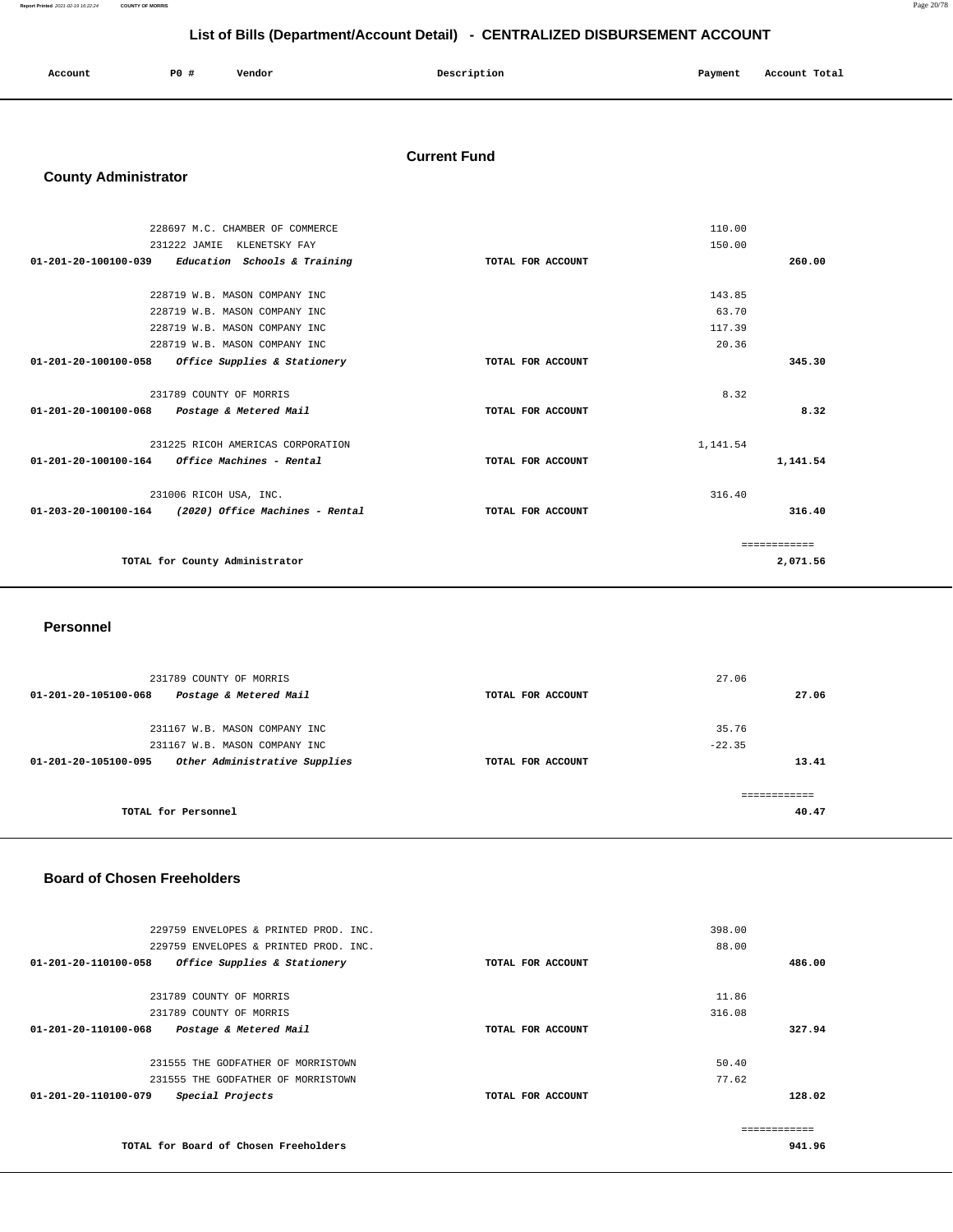#### **Report Printed** 2021-02-19 16:22:24 **COUNTY OF MORRIS** Page 21/78

## **List of Bills (Department/Account Detail) - CENTRALIZED DISBURSEMENT ACCOUNT**

| Account                   | P0 # |             | Vendor                       | Description |                   | Payment | Account Total |
|---------------------------|------|-------------|------------------------------|-------------|-------------------|---------|---------------|
| <b>Clerk of the Board</b> |      |             |                              |             |                   |         |               |
|                           |      |             | 231214 GANNETT NJ NEWSPAPERS |             |                   | 272.36  |               |
|                           |      |             | 231217 GANNETT NJ NEWSPAPERS |             |                   | 99.50   |               |
|                           |      |             | 231204 GANNETT NJ NEWSPAPERS |             |                   | 66.22   |               |
| 01-201-20-110105-022      |      | Advertising |                              |             | TOTAL FOR ACCOUNT |         | 438.08        |
|                           |      |             |                              |             |                   |         | ------------  |
|                           |      |             | TOTAL for Clerk of the Board |             |                   |         | 438.08        |

## **County Clerk**

|                                         | 229728 TELESEARCH INC                                    |                   | 674.14   |              |
|-----------------------------------------|----------------------------------------------------------|-------------------|----------|--------------|
|                                         | 229728 TELESEARCH INC                                    |                   | 683.25   |              |
|                                         | 01-201-20-120100-016 Outside Salaries & Wages            | TOTAL FOR ACCOUNT |          | 1,357.39     |
|                                         |                                                          |                   |          |              |
|                                         | 229729 THE TAB GROUP                                     |                   | 54.25    |              |
|                                         | 229153 THE TAB GROUP                                     |                   | 4.557.62 |              |
|                                         | 01-201-20-120100-059 Other General Expenses              | TOTAL FOR ACCOUNT |          | 4,611.87     |
|                                         | 231789 COUNTY OF MORRIS                                  |                   | 694.30   |              |
|                                         | 01-201-20-120100-068 Postage & Metered Mail              | TOTAL FOR ACCOUNT |          | 694.30       |
|                                         |                                                          |                   |          |              |
|                                         | 231354 RICOH USA, INC.                                   |                   | 358.50   |              |
| $01 - 201 - 20 - 120100 - 069$ Printing |                                                          | TOTAL FOR ACCOUNT |          | 358.50       |
|                                         |                                                          |                   |          |              |
|                                         | 231352 UNITED PARCEL SERVICE                             |                   | 128.00   |              |
|                                         | 01-201-20-120100-084 Other Outside Services              | TOTAL FOR ACCOUNT |          | 128.00       |
|                                         | 228739 THOMSON REUTERS-WEST                              |                   | 668.37   |              |
|                                         | 228739 THOMSON REUTERS-WEST                              |                   | 668.37   |              |
|                                         | 228739 THOMSON REUTERS-WEST                              |                   | 571.00   |              |
|                                         | 01-203-20-120100-028 (2020) Books & Periodicals          | TOTAL FOR ACCOUNT |          | 1,907.74     |
|                                         |                                                          |                   |          |              |
|                                         | 231354 RICOH USA, INC.                                   |                   | 151.27   |              |
|                                         | 231354 RICOH USA, INC.                                   |                   | 160.58   |              |
|                                         | 231354 RICOH USA, INC.                                   |                   | 320.39   |              |
|                                         | 01-203-20-120100-044 (2020) Equipment Service Agreements | TOTAL FOR ACCOUNT |          | 632.24       |
|                                         | 225663 TEAM ONE REPAIR, INC.                             |                   | 155.16   |              |
|                                         | 01-203-20-120100-058 (2020) Office Supplies & Stationery | TOTAL FOR ACCOUNT |          | 155.16       |
|                                         |                                                          |                   |          |              |
|                                         |                                                          |                   |          | ------------ |
|                                         | TOTAL for County Clerk                                   |                   |          | 9,845.20     |

## **County Board of Elections**

|        | 7.31   |                   | 231713 GANNETT NJ NEWSPAPERS        |                                |
|--------|--------|-------------------|-------------------------------------|--------------------------------|
|        | 35.00  |                   | 231713 GANNETT NJ NEWSPAPERS        |                                |
| 42.31  |        | TOTAL FOR ACCOUNT | Advertising                         | $01 - 201 - 20 - 121100 - 022$ |
|        | 518.16 |                   | 231789 COUNTY OF MORRIS             |                                |
| 518.16 |        | TOTAL FOR ACCOUNT | Postage & Metered Mail              | $01 - 201 - 20 - 121100 - 068$ |
|        | 384.48 |                   | 228394 W.B. MASON COMPANY INC       |                                |
| 384.48 |        | TOTAL FOR ACCOUNT | (2020) Office Supplies & Stationery | 01-203-20-121100-058           |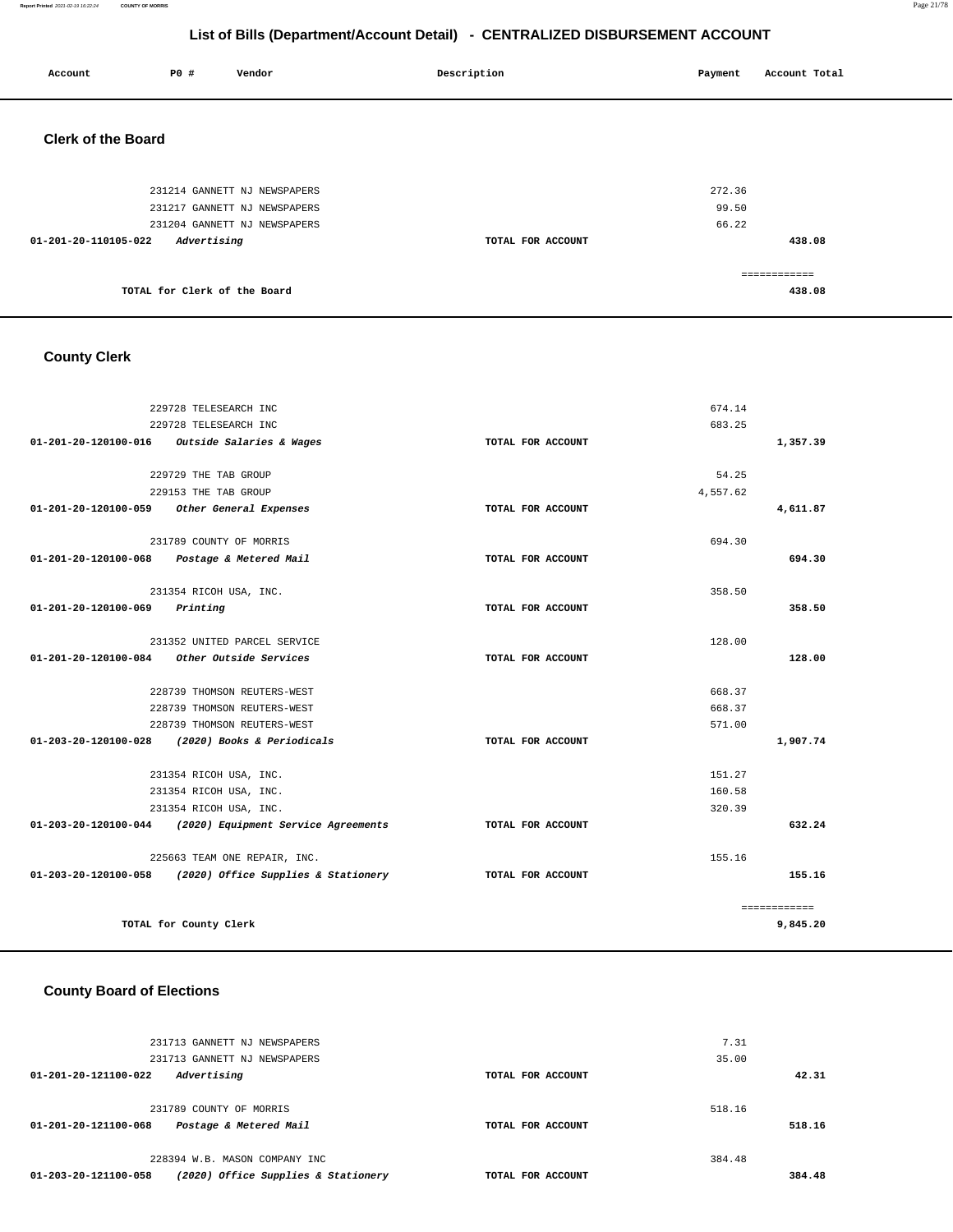| Account                          | P0 #                   | Vendor                              | Description       | Payment | Account Total          |
|----------------------------------|------------------------|-------------------------------------|-------------------|---------|------------------------|
| <b>County Board of Elections</b> |                        |                                     |                   |         |                        |
| 01-203-20-121100-164             | 230165 RICOH USA, INC. | (2020) Office Machines - Rental     | TOTAL FOR ACCOUNT | 29.19   | 29.19                  |
|                                  |                        | TOTAL for County Board of Elections |                   |         | ============<br>974.14 |

## **Superintendent of Elections**

|                      | 231129 NJAEO                                         |                   | 225.00   |              |
|----------------------|------------------------------------------------------|-------------------|----------|--------------|
|                      | 231129 NJAEO                                         |                   | 225.00   |              |
|                      | 231129 NJAEO                                         |                   | 225.00   |              |
|                      | 231129 NJAEO                                         |                   | 225.00   |              |
|                      | 231129 NJAEO                                         |                   | 225.00   |              |
|                      | 231129 NJAEO                                         |                   | 225.00   |              |
|                      | 01-201-20-121105-023 Associations and Memberships    | TOTAL FOR ACCOUNT |          | 1,350.00     |
|                      | 231789 COUNTY OF MORRIS                              |                   | 1,438.05 |              |
|                      | 01-201-20-121105-068 Postage & Metered Mail          | TOTAL FOR ACCOUNT |          | 1,438.05     |
|                      | 230817 W.B. MASON COMPANY INC                        |                   | 4.47     |              |
|                      | 230817 W.B. MASON COMPANY INC                        |                   | 4.47     |              |
| 01-201-20-121105-095 | Other Administrative Supplies                        | TOTAL FOR ACCOUNT |          | 8.94         |
|                      | 231223 RICOH USA, INC.                               |                   | 214.77   |              |
|                      | 01-201-20-121105-104 Electronic Voting Machine       | TOTAL FOR ACCOUNT |          | 214.77       |
|                      | 230162 RICOH USA, INC.                               |                   | 17.85    |              |
|                      | 228655 PURCHASE POWER                                |                   | 525.00   |              |
|                      | 01-203-20-121105-164 (2020) Office Machines - Rental | TOTAL FOR ACCOUNT |          | 542.85       |
|                      |                                                      |                   |          | ============ |
|                      | TOTAL for Superintendent of Elections                |                   |          | 3,554.61     |
|                      |                                                      |                   |          |              |

# **County Elections (Cty Clerk)**

| 231789 COUNTY OF MORRIS                                     |                   | 1.40   |
|-------------------------------------------------------------|-------------------|--------|
| $01 - 201 - 20 - 121110 - 068$<br>Postage & Metered Mail    | TOTAL FOR ACCOUNT | 1.40   |
|                                                             |                   |        |
| 231322 ALESSANDRA DOTZMAN                                   |                   | 100.00 |
| 231321 ARIANA ESCHRICH                                      |                   | 200.00 |
| 231323 CORNER EVERETT                                       |                   | 500.00 |
| 01-201-20-121110-069<br>Printing                            | TOTAL FOR ACCOUNT | 800.00 |
|                                                             |                   |        |
| 231354 RICOH USA, INC.                                      |                   | 59.85  |
| 01-203-20-121110-044<br>(2020) Equipment Service Agreements | TOTAL FOR ACCOUNT | 59.85  |
|                                                             |                   |        |
|                                                             |                   |        |
| TOTAL for County Elections (Cty Clerk)                      |                   | 861.25 |
|                                                             |                   |        |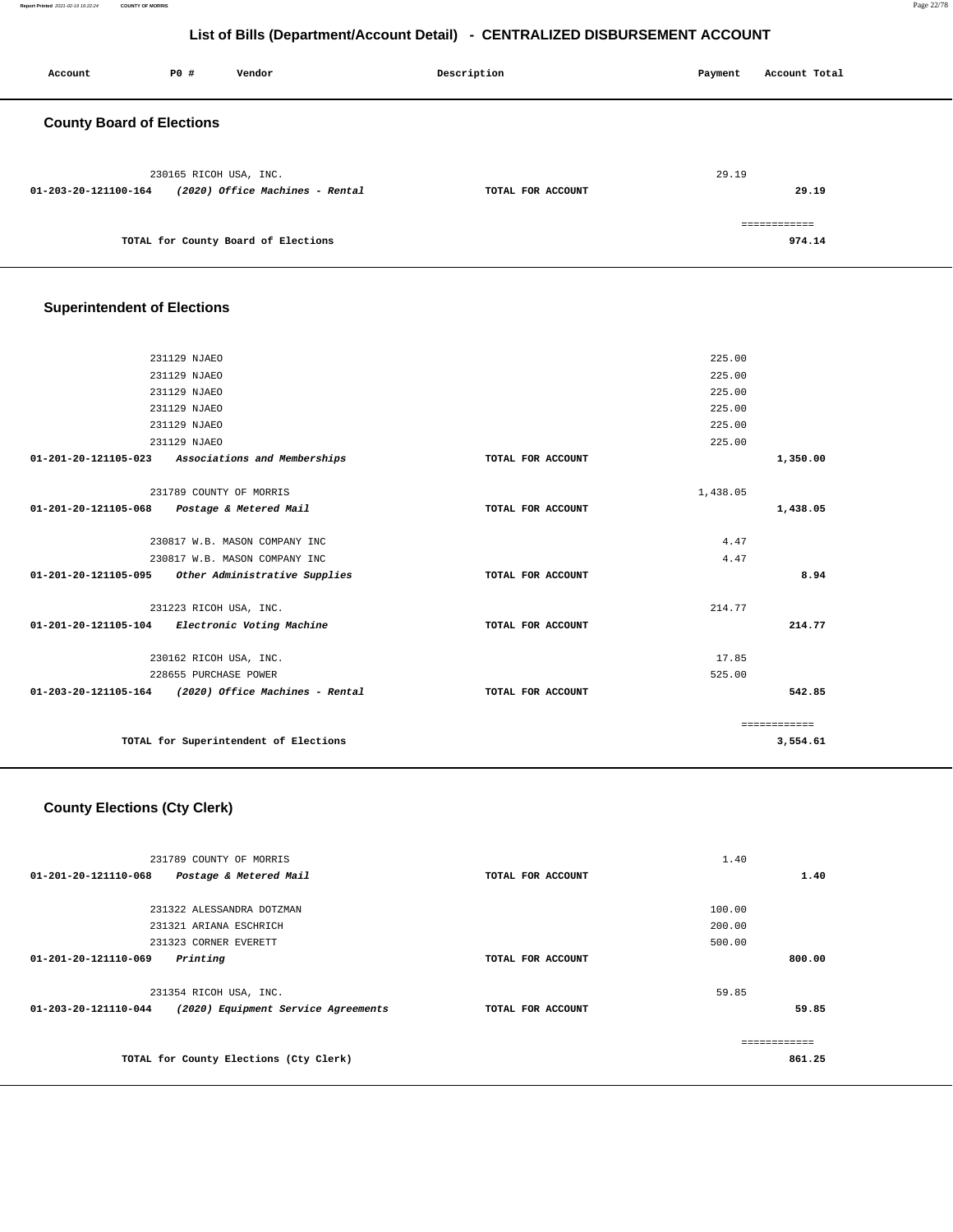#### **Report Printed** 2021-02-19 16:22:24 **COUNTY OF MORRIS** Page 23/78

**5,088.97** 

## **List of Bills (Department/Account Detail) - CENTRALIZED DISBURSEMENT ACCOUNT**

| Account                 | P0 #                       | Vendor                                                                 | Description       | Payment | Account Total          |
|-------------------------|----------------------------|------------------------------------------------------------------------|-------------------|---------|------------------------|
| <b>County Treasurer</b> |                            |                                                                        |                   |         |                        |
| 01-201-20-130100-039    |                            | 231771 INSTITUTE FOR PROF. DEVELOPMENT<br>Education Schools & Training | TOTAL FOR ACCOUNT | 50.00   | 50.00                  |
| 01-201-20-130100-058    |                            | 231245 W.B. MASON COMPANY INC<br>Office Supplies & Stationery          | TOTAL FOR ACCOUNT | 245.69  | 245.69                 |
| 01-201-20-130100-068    | 231789 COUNTY OF MORRIS    | Postage & Metered Mail                                                 | TOTAL FOR ACCOUNT | 156.18  | 156.18                 |
|                         | TOTAL for County Treasurer |                                                                        |                   |         | ============<br>451.87 |

## **Purchasing Division**

|                                                         | 231215 NORTHERN SAFETY CO. INC.                             |                   | 22.25    |              |
|---------------------------------------------------------|-------------------------------------------------------------|-------------------|----------|--------------|
|                                                         | 231216 OFFICE CONCEPTS GROUP, INC.                          |                   | 127.08   |              |
|                                                         | 231213 OFFICE CONCEPTS GROUP, INC.                          |                   | 48.90    |              |
|                                                         | 231218 OFFICE CONCEPTS GROUP, INC.                          |                   | 0.85     |              |
|                                                         | 231218 OFFICE CONCEPTS GROUP, INC.                          |                   | 0.94     |              |
|                                                         | 231218 OFFICE CONCEPTS GROUP, INC.                          |                   | 262.99   |              |
|                                                         | 231218 OFFICE CONCEPTS GROUP, INC.                          |                   | 9.40     |              |
|                                                         | 231218 OFFICE CONCEPTS GROUP, INC.                          |                   | 21.58    |              |
|                                                         | 01-201-20-130105-058 Office Supplies & Stationery           | TOTAL FOR ACCOUNT |          | 493.99       |
|                                                         | 231789 COUNTY OF MORRIS                                     |                   | 81.78    |              |
| 01-201-20-130105-068 Postage & Metered Mail             |                                                             | TOTAL FOR ACCOUNT |          | 81.78        |
|                                                         | 231212 RICOH USA, INC.                                      |                   | 559.72   |              |
| $01 - 201 - 20 - 130105 - 164$ Office Machines - Rental |                                                             | TOTAL FOR ACCOUNT |          | 559.72       |
|                                                         | 231209 RICOH USA, INC.                                      |                   | 6,418.38 |              |
|                                                         | 01-203-20-130105-044 (2020) Equipment Service Agreements    | TOTAL FOR ACCOUNT |          | 6,418.38     |
|                                                         | 231211 W.B. MASON COMPANY INC                               |                   | 31.29    |              |
|                                                         | 231211 W.B. MASON COMPANY INC                               |                   | 0.95     |              |
|                                                         | $01-203-20-130105-095$ (2020) Other Administrative Supplies | TOTAL FOR ACCOUNT |          | 32.24        |
|                                                         |                                                             |                   |          | ============ |
|                                                         | TOTAL for Purchasing Division                               |                   |          | 7,586.11     |
|                                                         |                                                             |                   |          |              |

#### **Information Technology Div**

**TOTAL for Information Technology Div** 

| 231438 CITYSIDE ARCHIVES, LLC                                            |                   | 3,787.23 |
|--------------------------------------------------------------------------|-------------------|----------|
| $01 - 201 - 20 - 140100 - 073$<br>Records Managment Services             | TOTAL FOR ACCOUNT | 3,787.23 |
|                                                                          |                   | 637.78   |
| 228933 RICOH USA, INC.                                                   |                   |          |
| 231075 RICOH USA, INC.                                                   |                   | 73.43    |
| <i><b>Office Machines - Rental</b></i><br>$01 - 201 - 20 - 140100 - 164$ | TOTAL FOR ACCOUNT | 711.21   |
| 227958 W.B. MASON COMPANY INC                                            |                   | 590.53   |
| (2020) Office Supplies & Stationery<br>$01 - 203 - 20 - 140100 - 058$    | TOTAL FOR ACCOUNT | 590.53   |
|                                                                          |                   |          |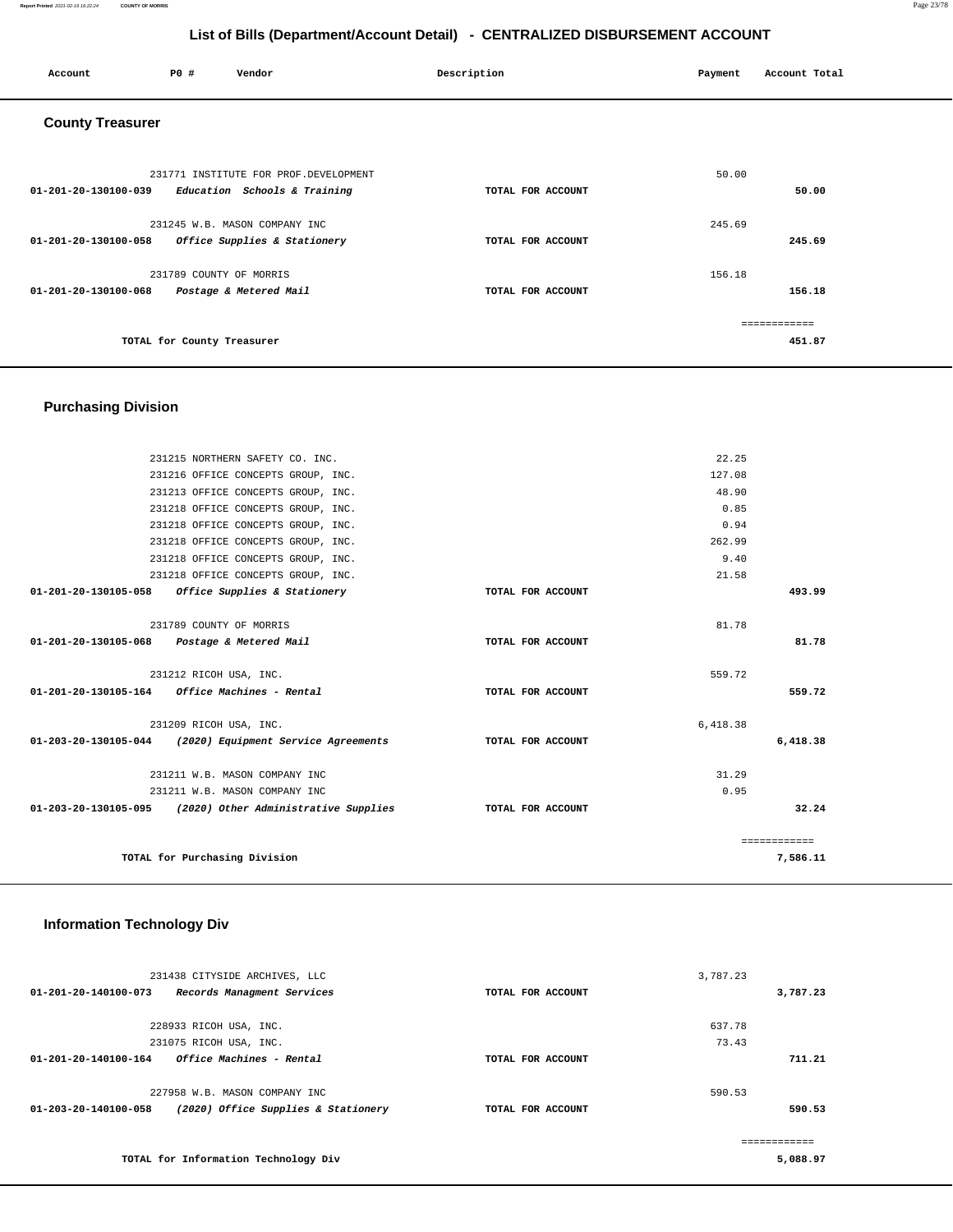| 231661 TRIMBOLI & PRUSINOWSKI, LLC    |                   | 930.00    |              |
|---------------------------------------|-------------------|-----------|--------------|
| 231661 TRIMBOLI & PRUSINOWSKI, LLC    |                   | 93.00     |              |
| 231661 TRIMBOLI & PRUSINOWSKI, LLC    |                   | 341.00    |              |
| 231661 TRIMBOLI & PRUSINOWSKI, LLC    |                   | 155.00    |              |
| 231661 TRIMBOLI & PRUSINOWSKI, LLC    |                   | 3,007.00  |              |
| 231661 TRIMBOLI & PRUSINOWSKI, LLC    |                   | 310.00    |              |
| 01-201-20-155100-051<br>Legal         | TOTAL FOR ACCOUNT |           | 5,161.50     |
| 229147 THOMSON REUTER-WEST            |                   | 867.00    |              |
| 229147 THOMSON REUTER-WEST            |                   | 867.00    |              |
| 229147 THOMSON REUTER-WEST            |                   | 867.00    |              |
| 229147 THOMSON REUTER-WEST            |                   | 867.00    |              |
| 229208 THOMSON REUTER-WEST            |                   | 529.56    |              |
| 229208 THOMSON REUTER-WEST            |                   | 529.56    |              |
| 229208 THOMSON REUTER-WEST            |                   | 529.56    |              |
| 229208 THOMSON REUTER-WEST            |                   | 529.56    |              |
| 229209 THOMSON REUTER-WEST            |                   | 529.56    |              |
| 229209 THOMSON REUTER-WEST            |                   | 295.00    |              |
| 229210 THOMSON REUTER-WEST            |                   | 867.00    |              |
| 01-203-20-155100-050 (2020) Law Books | TOTAL FOR ACCOUNT |           | 7,277.80     |
| 231104 CLEARY GIACOBBE ALFIERI &      |                   | 20,526.10 |              |
| 231104 CLEARY GIACOBBE ALFIERI &      |                   | 4,527.30  |              |
| 231109 JOHNSON & JOHNSON, ESQS        |                   | 2,473.00  |              |
| 231109 JOHNSON & JOHNSON, ESQS        |                   | 2,491.95  |              |
| 231109 JOHNSON & JOHNSON, ESOS        |                   | 247.00    |              |
| 231105 SULLIVAN AND GRABER            |                   | 279.00    |              |
| 231106 WEINER LAW GROUP LLP           |                   | 527.00    |              |
| 01-203-20-155100-051<br>(2020) Legal  | TOTAL FOR ACCOUNT |           | 31,071.35    |
|                                       |                   |           | ============ |

#### **County Counsel**

|                                             | 230934 W.B. MASON COMPANY INC                              |                   | 13.28        |  |
|---------------------------------------------|------------------------------------------------------------|-------------------|--------------|--|
|                                             | 230934 W.B. MASON COMPANY INC                              |                   | 4.17         |  |
|                                             | 230934 W.B. MASON COMPANY INC                              |                   | 14.42        |  |
|                                             | 230934 W.B. MASON COMPANY INC                              |                   | 21.49        |  |
|                                             | 230934 W.B. MASON COMPANY INC                              |                   | 9.59         |  |
|                                             | 230934 W.B. MASON COMPANY INC                              |                   | 13.98        |  |
|                                             | 230934 W.B. MASON COMPANY INC                              |                   | 3.18         |  |
|                                             | 230934 W.B. MASON COMPANY INC                              |                   | 14.97        |  |
| $01 - 201 - 20 - 150100 - 058$              | Office Supplies & Stationery                               | TOTAL FOR ACCOUNT | 95.08        |  |
|                                             |                                                            |                   |              |  |
|                                             | 231789 COUNTY OF MORRIS                                    |                   | 105.15       |  |
| 01-201-20-150100-068 Postage & Metered Mail |                                                            | TOTAL FOR ACCOUNT | 105.15       |  |
|                                             |                                                            |                   |              |  |
|                                             | 230154 RICOH USA, INC.                                     |                   | 166.46       |  |
|                                             | 01-203-20-150100-044 (2020) Equipment Service Agreements   | TOTAL FOR ACCOUNT | 166.46       |  |
|                                             |                                                            |                   |              |  |
|                                             | 228578 W.B. MASON COMPANY INC                              |                   | 15.11        |  |
|                                             | $01-203-20-150100-058$ (2020) Office Supplies & Stationery | TOTAL FOR ACCOUNT | 15.11        |  |
|                                             |                                                            |                   |              |  |
|                                             |                                                            |                   | ------------ |  |
|                                             | TOTAL for County Board of Taxation                         |                   | 381.80       |  |
|                                             |                                                            |                   |              |  |

231105 SULLIVAN AND GRABER 325.50

# **County Board of Taxation**

**TOTAL for County Counsel 43,510.65** 

**Report Printed** 2021-02-19 16:22:24 **COUNTY OF MORRIS** Page 24/78

## **List of Bills (Department/Account Detail) - CENTRALIZED DISBURSEMENT ACCOUNT**

 **Account** 20 **P P**  $\uparrow$  **Payment** Payment Account Total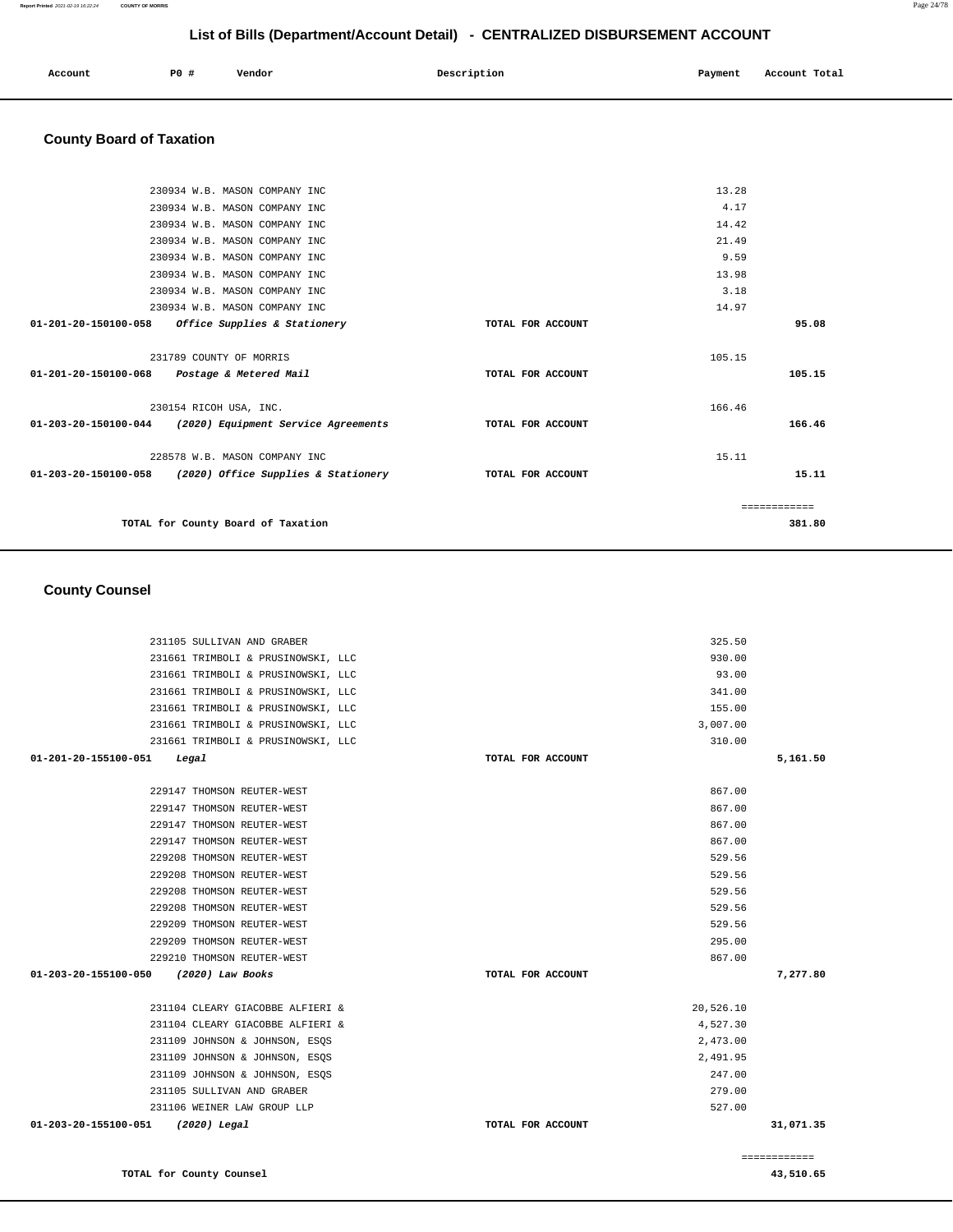| Account<br>. | P0 # | Vendor | Description | Payment | Account Total |
|--------------|------|--------|-------------|---------|---------------|
|              |      |        |             |         |               |

# **County Surrogate**

| 231243 INTERNET NETWORX INCORPORATED                                  |                   | 194.00 |          |
|-----------------------------------------------------------------------|-------------------|--------|----------|
| $01 - 201 - 20 - 160100 - 044$<br>Equipment Service Agreements        | TOTAL FOR ACCOUNT |        | 194.00   |
|                                                                       |                   |        |          |
| 230971 PAPER MART INC                                                 |                   | 334.35 |          |
| 230971 PAPER MART INC                                                 |                   | 125.85 |          |
| 231612 W.B. MASON COMPANY INC                                         |                   | 315.72 |          |
| 231612 W.B. MASON COMPANY INC                                         |                   | 53.04  |          |
| 231612 W.B. MASON COMPANY INC                                         |                   | 0.95   |          |
| $01 - 201 - 20 - 160100 - 058$<br>Office Supplies & Stationery        | TOTAL FOR ACCOUNT |        | 829.91   |
|                                                                       |                   |        |          |
| 231789 COUNTY OF MORRIS                                               |                   | 221.55 |          |
| 01-201-20-160100-068 Postage & Metered Mail                           | TOTAL FOR ACCOUNT |        | 221.55   |
|                                                                       |                   |        |          |
| 230973 RICOH USA, INC.                                                |                   | 10.43  |          |
| 230973 RICOH USA, INC.                                                |                   | 70.07  |          |
| $01 - 203 - 20 - 160100 - 044$<br>(2020) Equipment Service Agreements | TOTAL FOR ACCOUNT |        | 80.50    |
|                                                                       |                   |        |          |
|                                                                       |                   |        |          |
| TOTAL for County Surrogate                                            |                   |        | 1,325.96 |
|                                                                       |                   |        |          |

## **Engineering**

|                      | 231112 WILLIAM WALMSLEY                |                   | 407.38   |          |
|----------------------|----------------------------------------|-------------------|----------|----------|
| 01-201-20-165100-039 | Education, Schools & Training          | TOTAL FOR ACCOUNT |          | 407.38   |
|                      |                                        |                   |          |          |
|                      | 231789 COUNTY OF MORRIS                |                   | 1.20     |          |
|                      | 231789 COUNTY OF MORRIS                |                   | 6.73     |          |
|                      | 231789 COUNTY OF MORRIS                |                   | 0.51     |          |
| 01-201-20-165100-068 | Postage & Metered Mail                 | TOTAL FOR ACCOUNT |          | 8.44     |
|                      |                                        |                   |          |          |
|                      | 229770 R.S. KNAPP CO. INC.             |                   | 75.00    |          |
| 01-201-20-165100-164 | <i><b>Office Machines - Rental</b></i> | TOTAL FOR ACCOUNT |          | 75.00    |
|                      | 231127 RICOH USA, INC.                 |                   | 1,734.71 |          |
| 01-203-20-165100-164 | (2020) Office Machines - Rental        | TOTAL FOR ACCOUNT |          | 1,734.71 |
|                      |                                        |                   |          |          |
|                      | TOTAL for Engineering                  |                   |          | 2,225.53 |

## **Heritage Commission**

| 231789 COUNTY OF MORRIS |                               |                   | 49.45 |
|-------------------------|-------------------------------|-------------------|-------|
| 01-201-20-175100-068    | Postage & Metered Mail        | TOTAL FOR ACCOUNT | 49.45 |
|                         |                               |                   |       |
|                         |                               |                   |       |
|                         | TOTAL for Heritage Commission |                   | 49.45 |
|                         |                               |                   |       |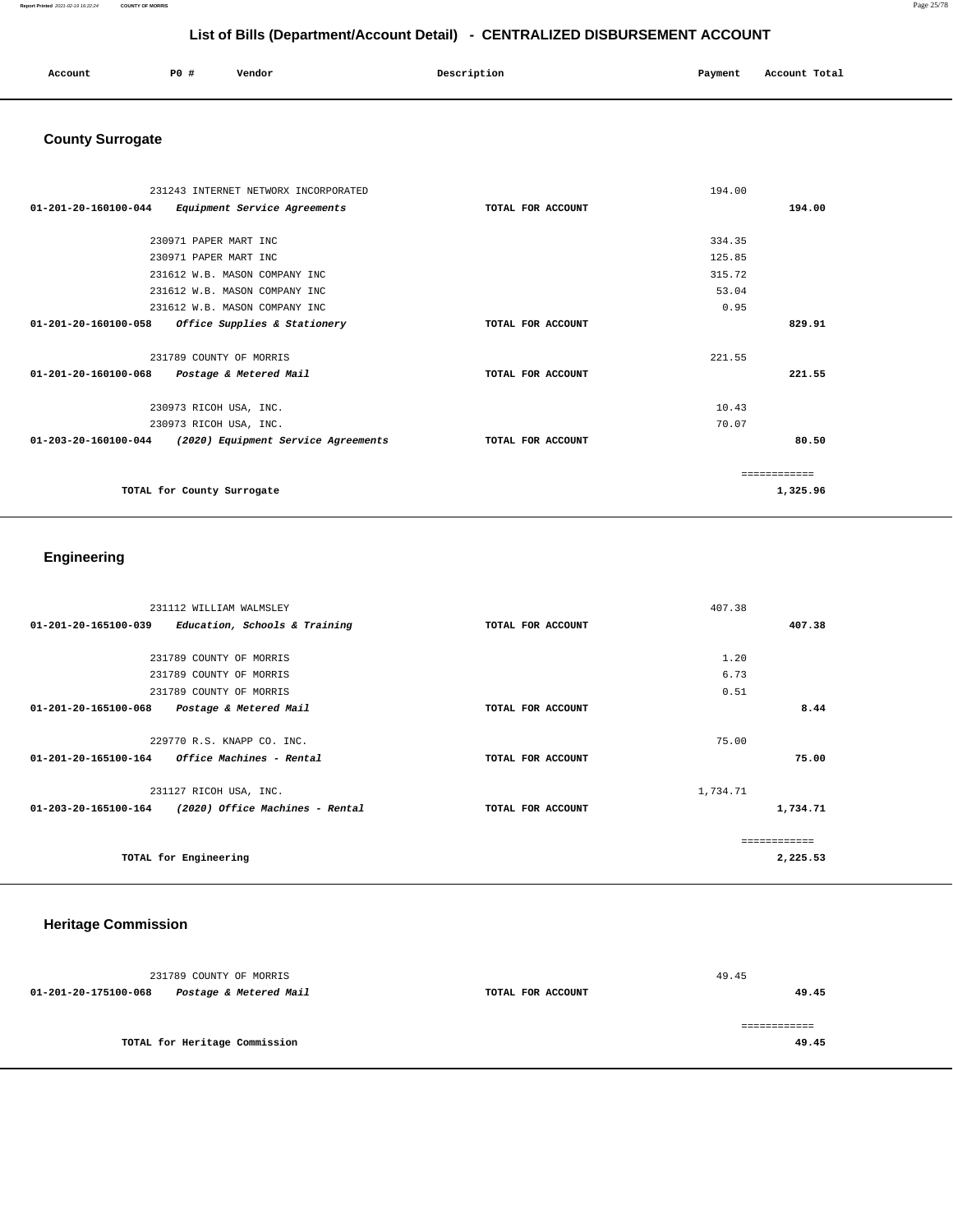#### **Report Printed** 2021-02-19 16:22:24 **COUNTY OF MORRIS** Page 26/78

## **List of Bills (Department/Account Detail) - CENTRALIZED DISBURSEMENT ACCOUNT**

| Account<br>. | <b>PO #</b> | Vendor | Description | Payment | Account Total |
|--------------|-------------|--------|-------------|---------|---------------|
|              |             |        |             |         |               |

## **Planning Board**

| 229687 NJ SECTION AWRA                               |                   | 40.00  |              |
|------------------------------------------------------|-------------------|--------|--------------|
| 229687 NJ SECTION AWRA                               |                   | 40.00  |              |
| 229687 NJ SECTION AWRA                               |                   | 40.00  |              |
| 229333 NJAFM                                         |                   | 20.00  |              |
| 01-201-20-180100-023 Associations and Memberships    | TOTAL FOR ACCOUNT |        | 140.00       |
| 231789 COUNTY OF MORRIS                              |                   | 17.19  |              |
| 01-201-20-180100-068                                 |                   |        | 17.19        |
| Postage & Metered Mail                               | TOTAL FOR ACCOUNT |        |              |
| 229331 AMERICAN PLANNING ASSOCIATION                 |                   | 695.00 |              |
|                                                      |                   | 49.62  |              |
| 231392 DAILY RECORD                                  |                   |        |              |
| 01-201-20-180100-070 Publication & Subscriptions     | TOTAL FOR ACCOUNT |        | 744.62       |
| 231233 RICOH USA, INC.                               |                   | 613.79 |              |
|                                                      |                   |        |              |
| 01-201-20-180100-164<br>Office Machines - Rental     | TOTAL FOR ACCOUNT |        | 613.79       |
| 230852 RICOH USA, INC.                               |                   | 699.93 |              |
| 230852 RICOH USA, INC.                               |                   | 108.36 |              |
| 231234 RICOH USA, INC.                               |                   | 306.89 |              |
| 01-203-20-180100-164 (2020) Office Machines - Rental | TOTAL FOR ACCOUNT |        | 1,115.18     |
|                                                      |                   |        | ============ |
| TOTAL for Planning Board                             |                   |        | 2,630.78     |

## **County Weights & Measures**

|                                            | 231789 COUNTY OF MORRIS                            |                   | 36.02        |          |
|--------------------------------------------|----------------------------------------------------|-------------------|--------------|----------|
|                                            | 01-201-22-201100-068 Postage & Metered Mail        | TOTAL FOR ACCOUNT |              | 36.02    |
|                                            |                                                    |                   |              |          |
|                                            | 231376 DIRECT ENERGY BUSINESS MARKETING            |                   | 610.96       |          |
| $01 - 201 - 22 - 201100 - 137$ Electricity |                                                    | TOTAL FOR ACCOUNT |              | 610.96   |
|                                            |                                                    |                   |              |          |
|                                            | 231987 NATIONAL FUEL OIL INC.                      |                   | 33.49        |          |
| 01-201-22-201100-140 Gas Purchases         |                                                    | TOTAL FOR ACCOUNT |              | 33.49    |
|                                            | 231423 DIRECT ENERGY BUSINESS MARKETING            |                   | 980.26       |          |
| 01-201-22-201100-141 Natural Gas           |                                                    | TOTAL FOR ACCOUNT |              | 980.26   |
|                                            | 229515 EMPLOYMENT HORIZONS ENTERPRISES INC         |                   | 935.00       |          |
|                                            | 229515 EMPLOYMENT HORIZONS ENTERPRISES INC         |                   | 935.00       |          |
|                                            |                                                    |                   |              |          |
|                                            | 229515 EMPLOYMENT HORIZONS ENTERPRISES INC         |                   | 935.00       |          |
|                                            | 229432 TUNSTEAD LANDSCAPE SERVICES                 |                   | 50.00        |          |
|                                            | 229533 VILLAGE SUPER MARKET, INC.                  |                   | 270.61       |          |
|                                            | 229533 VILLAGE SUPER MARKET, INC.                  |                   | 5.98         |          |
|                                            | 229533 VILLAGE SUPER MARKET, INC.                  |                   | 15.99        |          |
|                                            | 229533 VILLAGE SUPER MARKET, INC.                  |                   | $-32.98$     |          |
|                                            | 01-203-22-201100-084 (2020) Other Outside Services | TOTAL FOR ACCOUNT |              | 3,114.60 |
|                                            | 229523 MORRISTOWN LUMBER &                         |                   | 5.38         |          |
|                                            | 229523 MORRISTOWN LUMBER &                         |                   | 37.99        |          |
|                                            | 229524 RICCIARDI BROTHERS, INC                     |                   | 17.99        |          |
|                                            | 229524 RICCIARDI BROTHERS, INC                     |                   | 47.99        |          |
|                                            | 229524 RICCIARDI BROTHERS, INC                     |                   | 31.99        |          |
| 01-203-22-201100-258 (2020) Equipment      |                                                    | TOTAL FOR ACCOUNT |              | 141.34   |
|                                            |                                                    |                   |              |          |
|                                            |                                                    |                   | ============ |          |

**TOTAL for County Weights & Measures** 

**4,916.67**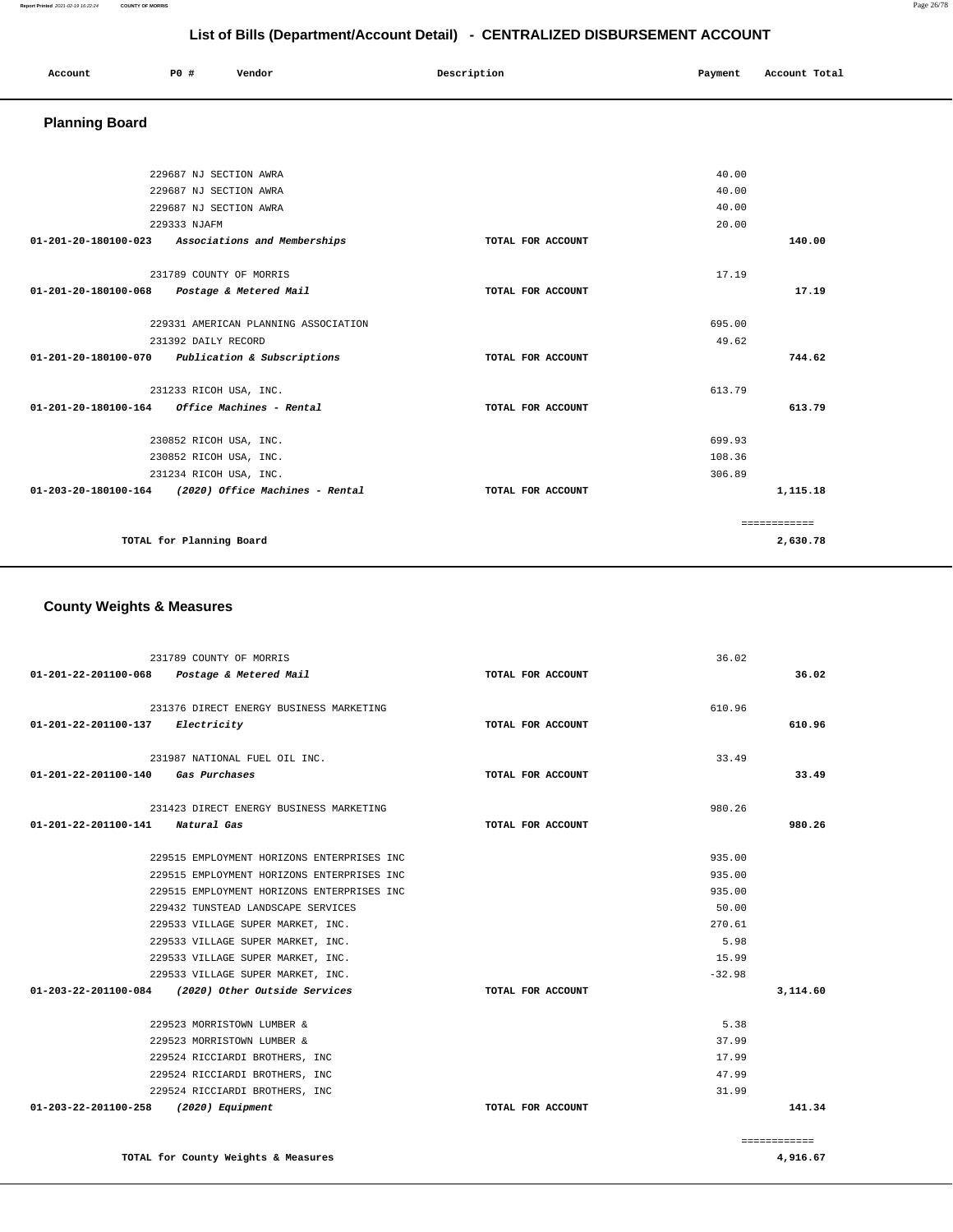| Account | PO # | Vendor | Description | Payment | Account Total |
|---------|------|--------|-------------|---------|---------------|
|         |      |        |             |         |               |

| 230518 AUGUSTUS PETTI                           | 629.40             |
|-------------------------------------------------|--------------------|
| 230338 ANNE MARIE KOECK                         | 1,608.00           |
| 230363 ANNE LAWLESS                             | 1,105.80           |
| 230606 ANTIONETTE SCALES                        | 804.00             |
| 230505 ANNE PAUST                               | 867.60             |
| 230539 ANN RAMM                                 | 1,461.60           |
| 230030 ARTHUR COHEN                             | 629.40             |
| 230596 AMY SALOWAY                              | 1,735.20           |
| 230695 AGNES STRUBLE                            | 629.40             |
| 230054 ARUNA DADA                               | 1,735.20           |
| 230190 ANNIE FORBES                             | 629.40             |
| 229998 ANNE CACCAMO                             | 900.00             |
| 229911 ARTHUR ACKERMAN                          | 629.40             |
| 230766 ANDY TROSKY                              | 813.00             |
| 230012 ARMAND CATALUSCI                         | 2,428.80           |
| 230495 AILEEN OZDEN                             | 1,735.20           |
| 230204 ARTHUR FRENZEL                           | 804.00             |
| 230136 ARTHUR FIORE                             | 1,258.80           |
| 229964 BRENDA BOWMAN                            | 813.00             |
| 230195 BRENDA FOX                               | 931.20             |
| 230127 BEVERLY FANOK                            | 1,525.40           |
| 230417 BETTY MCBURNEY                           | 1,258.80           |
| 230637 BRIAN SHUBERT                            | 867.60             |
| 230742 BARBARA WESTENBERGER                     | 578.40             |
| 229961 CHRISTINE BOTSKO                         | 804.00             |
| 230450 CYNTHIA MILLER                           | 629.40             |
| 230201 CARMEN FRANKLIN                          | 1,258.80           |
| 230700 CLIFF WOLFE                              | 1,735.20           |
| 230244 CAROLINE GREENE                          | 1,258.80           |
| 229982 CLAUDIA BROWN                            | 629.40             |
| 229949 CLARIS BERNARD                           | 629.40             |
| 229932 CARMEN N. AYALA                          | 867.60             |
| 229978 CAROL BROWN                              | 867.60             |
| 230006 CAROL CAREY                              | 804.00             |
| 229972 CLARENCE BRICKMAN                        | 629.40             |
| 230780 CYNTHIA TROWBRIDGE                       | 867.60             |
| 230308 CAROLYN JOY                              | 629.40             |
| 230489 CAROLYN O'GRADY                          | 867.60             |
| 230288 CAROL JACOBS                             | 813.00             |
| 229976 CHRISTINA BRINO                          | 629.40             |
| 230246 CARL GROSS                               | 1,258.80           |
| 230355 CARL LANGE<br>230735 DEBORAH J WHITESELL | 1,258.80           |
| 229948 DONALD BERLIN                            | 433.80             |
|                                                 | 1,258.80           |
| 230033 DOROTHY COLQUHOUN<br>230559 DANIEL RICE  | 867.60<br>1,735.20 |
| 229937 DOROTHY BARON                            |                    |
| 230555 DOROTHY RETTBERG                         | 867.60<br>1,258.80 |
| 230689 DENISE STOOPS                            | 867.60             |
| 230792 DEBORAH VANDERHOOF                       | 1,735.20           |
| 230447 DANIEL MILLER                            | 2,169.00           |
| 230388 DREW LUTTON                              | 867.60             |
| 230056 DONALD DANGLER                           | 2,256.00           |
| 230049 DARLENE CRINCOLI                         | 1,258.80           |
| 230133 DONNA FEUERZEIG                          | 730.88             |
| 230789 DEBRA VAN FLEET                          | 289.20             |
| 230383 EVELYN LOPEZ                             | 804.00             |
| 230032 ELENA COLLINS                            | 813.00             |
| 230764 EILEEN TRONCONE                          | 1,258.80           |
| 229947 EDWARD BENNETT                           | 3,285.60           |
|                                                 |                    |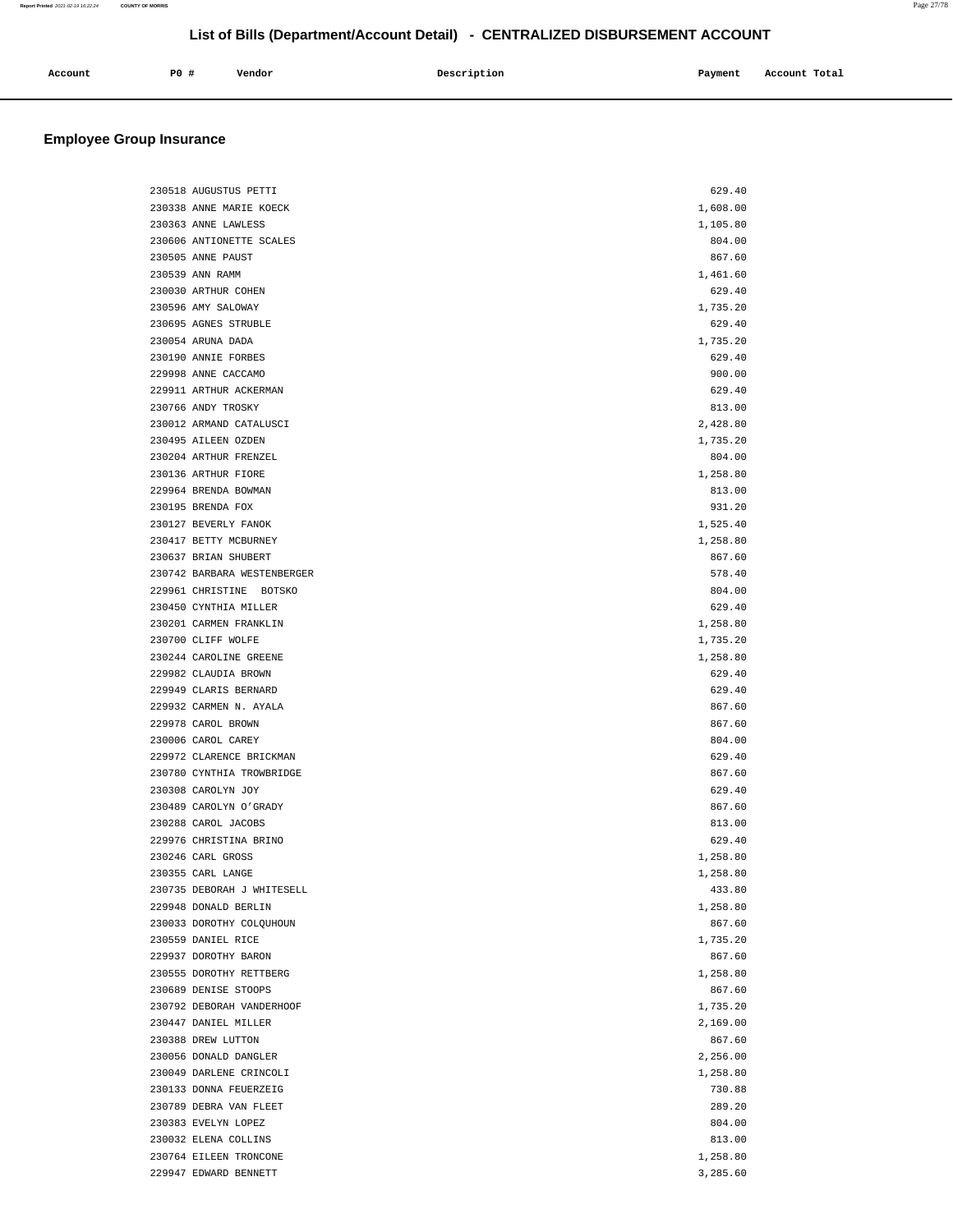| Account | P0 # | Vendor | Description | Payment | Account Total |
|---------|------|--------|-------------|---------|---------------|
|         |      |        |             |         |               |

| 230474 EARL NIELSEN            | 1,258.80 |
|--------------------------------|----------|
| 230138 ERNEST H FITZHERBERT JR | 1,626.00 |
| 229959 EILEEN BONFANTI         | 1,735.20 |
| 230085 ELIZABETH DONEGAN       | 1,258.80 |
| 230795 EDUARDO VARGAS          | 629.40   |
| 230037 ELAINE COOPER           | 867.60   |
| 230542 EUGENE RANDAZZO         | 922.20   |
| 230629 ELEANOR SHANN           | 629.40   |
| 230585 ELBA RUIZ               | 1,735.20 |
| 230325 ELIZABETH KING          | 1,258.80 |
| 229987 EZRA BUCHWALD           | 1,735.20 |
| 229999 EVELYN CAFFREY          | 1,735.20 |
| 230090 FRANK DRUETZLER         | 629.40   |
| 230455 FRANCES MOGIELNICKI     | 629.40   |
| 230679 FAYE STEELE             | 660.00   |
| 230668 FRANCES SPICER          | 629.40   |
| 230768 FRANK TROSKY            | 813.00   |
| 230093 FRANCES DUFF            | 1,258.80 |
| 230674 FRANK STALTER           | 804.00   |
| 229942 GRACE LA BARRE          | 867.60   |
| 230257 GRETCHEN HAAS           | 1,258.80 |
| 230365 GAIL LAWRENCE           | 629.40   |
| 230779 GERALDINE VOGEL         | 1,608.00 |
| 230031 GARY COLBURN            | 629.40   |
| 230263 GERALDINE HARRIS        | 629.40   |
| 230261 GISELA HARPELL          | 1,735.20 |
| 230471 GERALD NEWELL           | 1,258.80 |
| 230755 GLENN TREIER            | 1,735.20 |
| 230275 HOPE HOLLENBECK         | 804.00   |
| 230277 HERMAN HOOPES           | 867.60   |
| 230010 JOAN CARUSO             | 1,584.00 |
| 230086 JACQUELYN M. DONNELLEY  | 922.20   |
| 230553 JAMES RETEMIAH          | 973.20   |
| 230267 JEANNE HEIBER           | 3,122.40 |
| 230491 JACQUELINE OLIVER       | 813.00   |
| 230711 JOHN SYLVESTER          | 438.00   |
| 230077 JOAN DIBLASI            | 867.60   |
| 230071 JOHN F. DEMPSEY         | 1,214.40 |
| 230806 JAMES VOELKER JR        | 1,214.40 |
| 230055 JOANN DAMELIO           | 1,258.80 |
| 230608 JOHN SCARMOZZA          | 804.00   |
| 229909 JOSEPHINE ABRUZZO       | 629.40   |
| 229958 JANET BONE              | 867.60   |
| 229989 JAY BUERGER             | 1,735.20 |
| 230432 JEFFREY C MCLEAR        | 629.40   |
| 230105 JEFFREY ENDEAN          | 629.40   |
| 230399 JOHN MACLEAN            | 867.60   |
| 229966 JEAN BRAGG              | 804.00   |
| 230022 JOHN CICCHETTI          | 629.40   |
| 229950 JOHN BERNI JR           | 1,735.20 |
| 230034 JOSEPH CONNOR JR.       | 867.60   |
| 230005 JAMES CANNON            | 804.00   |
| 230729 JEROME THIEL            | 4,512.00 |
| 230734 JOHN THOMPSON           | 1,735.20 |
| 230698 JAMES WOODRUFF          | 1,258.80 |
| 230521 JOSEPH PIRRELLO         | 1,723.20 |
| 230783 JANICE TRUSZ            | 1,258.80 |
| 230578 JEANNE ROSENBERG        | 867.60   |
| 230595 JOHN SALAKI             | 2,428.80 |
| 230508 JOHN PECORARO           | 2,428.80 |
| 230625 JOHN SETTE              | 4,512.00 |
| 230042 JOHN E CRAIGHEAD        | 813.00   |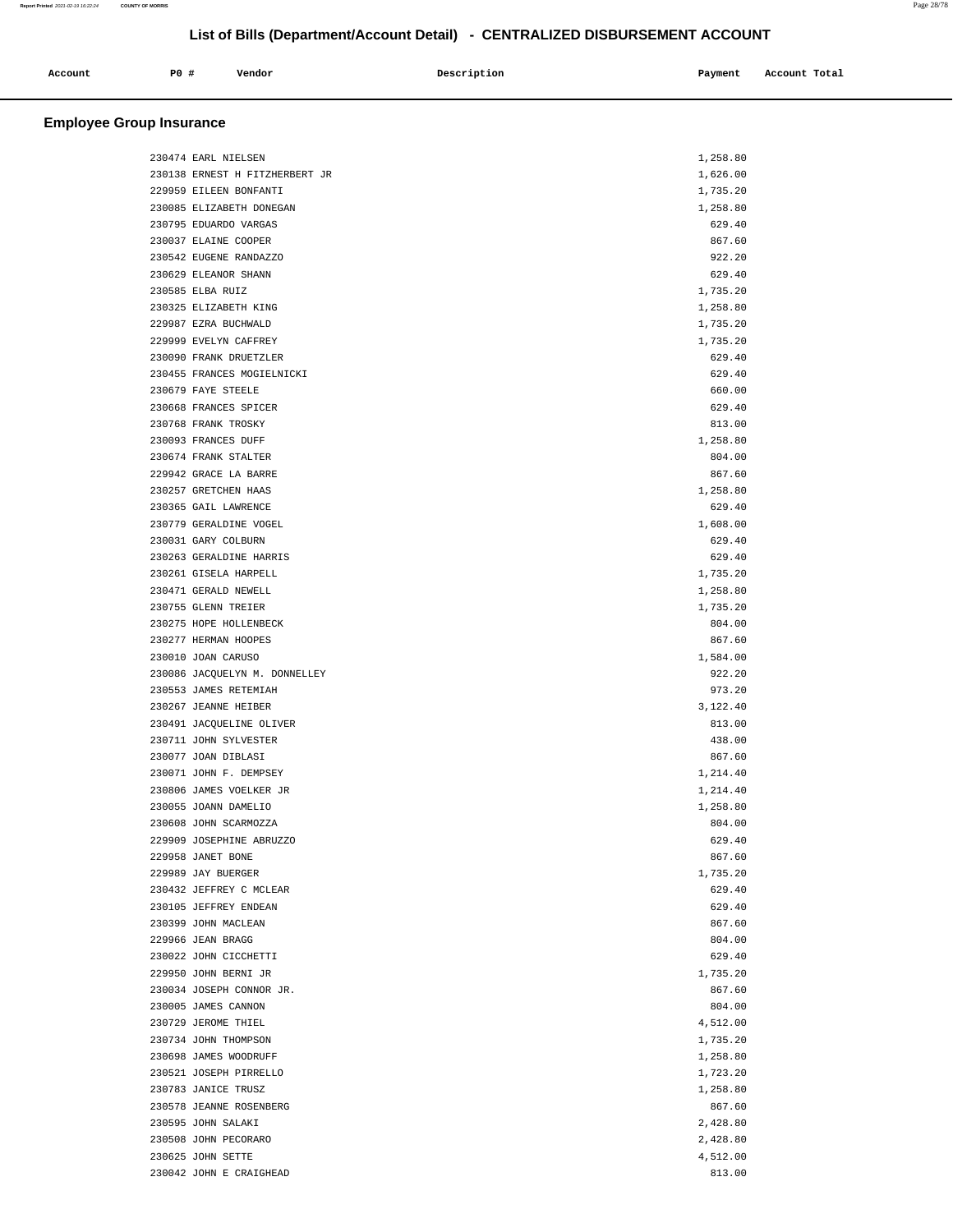|         | <b>PO #</b> | Vendor | Description | Payment | Account Total |
|---------|-------------|--------|-------------|---------|---------------|
| Account |             |        |             |         |               |
|         |             |        |             |         |               |
|         |             |        |             |         |               |

| 230020 JOAN CHRISTIANSEN                        | 1,258.80           |  |
|-------------------------------------------------|--------------------|--|
| 230229 JOHN GIORDANO                            | 1,258.80           |  |
| 229994 JOSEPH BURNS                             | 629.40             |  |
| 230760 JANET TRIGGS                             | 629.40             |  |
| 230227 JANE GILLIES                             | 804.00             |  |
| 230430 JAMES MCKINLEY                           | 1,735.20           |  |
| 230067 JOHN J DELANEY                           | 1,433.40           |  |
| 230588 JOSEPH RYAN                              | 1,497.00           |  |
| 230529 JULIA POPOVITCH                          | 804.00             |  |
| 230009 KATHRYN CARROLL                          | 867.60             |  |
| 230393 KATHLEEN FAIRLAMB                        | 3,470.40           |  |
| 230047 KATHY CRATE                              | 1,258.80           |  |
| 229926 KENNETH ARMSTRONG                        | 867.60             |  |
| 230466 KATHY MURARIK                            | 1,735.20           |  |
| 230384 KEVIN LOUGHMAN                           | 730.80             |  |
| 230004 LUCY CANNIZZO                            | 1,735.20           |  |
| 229945 LUCIA BEHRENS                            | 1,360.20           |  |
| 230221 LAURA GARUBO                             | 629.40             |  |
| 230002 LORENZO CAMPOLI                          | 1,258.80           |  |
| 229967 LORRAINE BRATTOLI                        | 867.60             |  |
| 229980 LAWRENCE BROWN                           | 1,258.80           |  |
| 230283 LINDA INTILI                             | 1,671.60           |  |
| 230576 LINDA ROSA                               | 867.60             |  |
| 230327 LORI L. KINTNER                          | 867.60             |  |
| 229941 LAURIE BECKER                            | 2,428.80           |  |
| 230276 LINDA HOMSCHEK                           | 867.60             |  |
| 230011 LINDA CARUTH                             | 1,608.00           |  |
|                                                 |                    |  |
| 230098 LUCILLE DWYER<br>230718 LYNN WILLIAMS    | 1,735.20<br>867.60 |  |
|                                                 |                    |  |
| 229923 MARK ANDERSON<br>230251 MICHAEL GUADAGNO | 1,626.00           |  |
|                                                 | 1,735.20           |  |
| 230023 MARILYN L CIOFFI                         | 1,303.80           |  |
| 230345 MARIANNE KRANZ                           | 629.40             |  |
| 229990 MAUREEN BURIAN                           | 629.40             |  |
| 230643 MARC E. SLAFF                            | 867.60             |  |
| 229997 MILDRED BYRD                             | 629.40             |  |
| 230271 MICHAEL HERBERT                          | 1,735.20           |  |
| 230196 MARYANN FOX                              | 1,214.40           |  |
| 229936 MARY BARKER                              | 804.00             |  |
| 230527 MARGARITA PONZANO                        | 629.40             |  |
| 230797 MARY VEDDER                              | 1,258.80           |  |
| 230597 MARJORIE SANDERS                         | 1,258.80           |  |
| 230552 MARIE REMY                               | 1,258.80           |  |
| 229933 MARIA E BANZON                           | 1,214.40           |  |
| 230457 MARY A MONGEY                            | 1,735.20           |  |
| 230339 MARY NORA KOLLER                         | 629.40             |  |
| 229981 MAVIS BROWN                              | 1,258.80           |  |
| 230536 MARIA QUILES                             | 629.40             |  |
| 230442 MARYLOU MENCONI                          | 867.00             |  |
| 230693 MARIA XOCOY                              | 813.00             |  |
| 229969 MARGARET BREE                            | 629.40             |  |
| 230486 PATRICK O'CONNOR                         | 629.40             |  |
| 229960 PATRICIA BONGIORNO                       | 629.40             |  |
| 230616 PATRICIA SCHWARTZ                        | 921.90             |  |
| 230634 PATRICIA SHERRER                         | 1,258.80           |  |
| 230038 PHYLLIS COPPOLA                          | 1,461.60           |  |
| 230035 PRISCILLA CONOVER                        | 629.40             |  |
| 230412 PATRICIA MASTERBONE                      | 730.80             |  |
| 230007 PAUL CARIFI                              | 629.40             |  |
| 229991 ROSEMARIE BURKE                          | 1,258.80           |  |
| 230381 RICHARD LONGO                            | 1,626.00           |  |
| 230052 ROSELIND A. CUDJOE                       | 629.40             |  |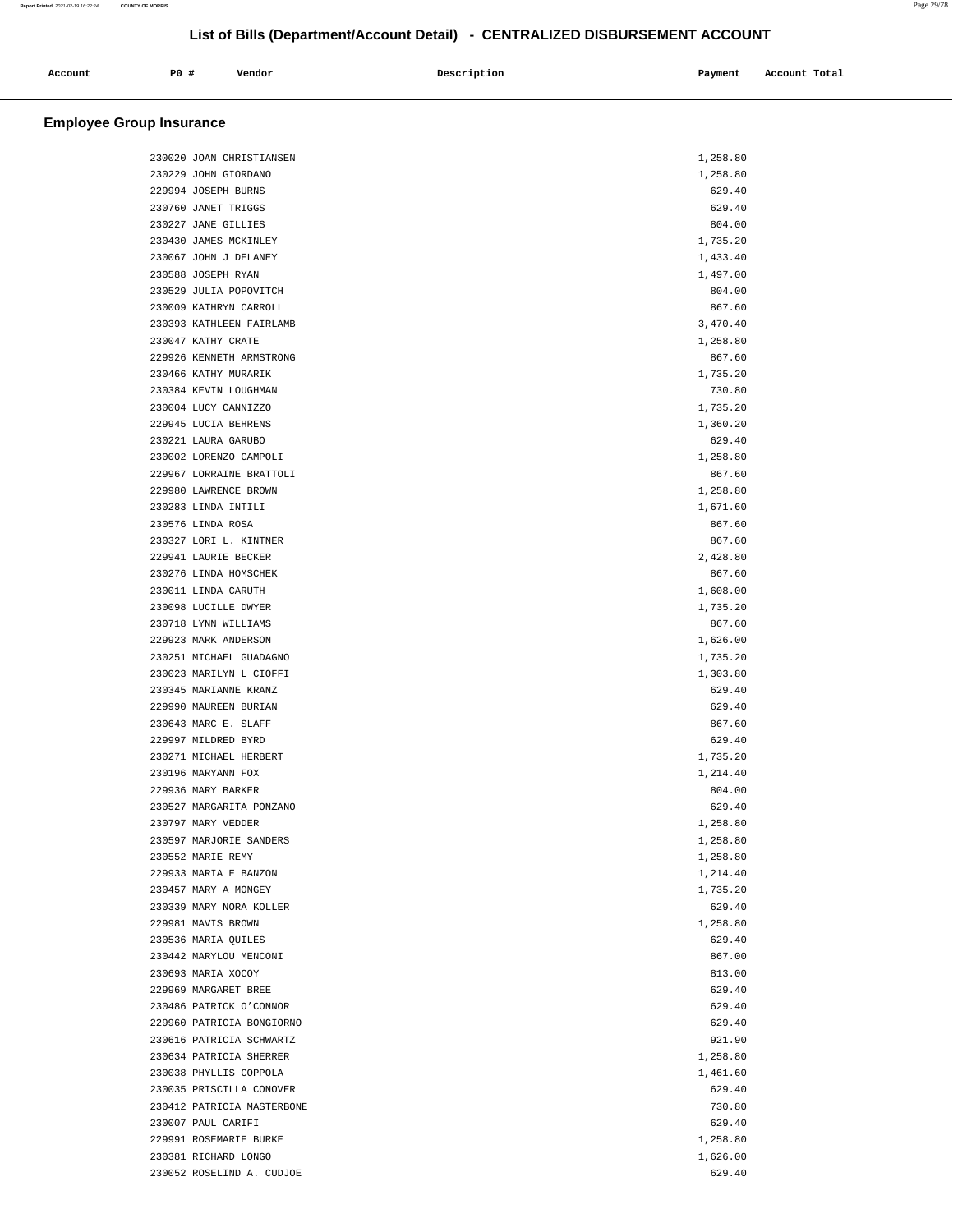| Account<br>. | PO# | Vendor | Description | Payment | Account Total<br>.<br>. |
|--------------|-----|--------|-------------|---------|-------------------------|
|              |     |        |             |         |                         |

| 230018 RUBENA CHEEK                  | 804.00             |  |
|--------------------------------------|--------------------|--|
| 230314 RICHARD KASK                  | 804.00             |  |
| 230016 RHODA CHASE                   | 1,258.80           |  |
| 229931 RENE AXELROD                  | 813.00             |  |
| 230580 ROBERT ROSSI                  | 804.00             |  |
| 230671 ROMAN ZABIHACH                | 1,433.40           |  |
| 230382 RICHARD LOOCK                 | 1,735.20           |  |
|                                      |                    |  |
| 229922 ROBERT ALVIENE                | 1,735.20           |  |
| 230513 RICHARD PERINO                | 1,258.80           |  |
| 229952 ROGER BISHOP                  | 1,554.00           |  |
| 230044 RICHARD CRAMOND               | 867.60             |  |
| 229996 RANDALL W. BUSH               | 1,735.20           |  |
| 229943 ROBERT BECKMANN               | 804.00             |  |
| 230194 RONALD FOSTER                 | 730.80             |  |
| 230089 RICHARD DRAKE                 | 867.60             |  |
| 230361 ROSEMARY LAVALLEY             | 813.00             |  |
| 230691 ROBERTA STRATER               | 1,735.20           |  |
| 230353 ROBERT LANCE                  | 1,735.20           |  |
| 230132 ROSE FERRARA                  | 867.60             |  |
| 229934 ROSEMARY BARCLAY              | 867.60             |  |
| 230613 ROBERT SCHMIDT                | 5,552.40           |  |
| 229951 SUDHIR BHENDE                 | 1,497.00           |  |
| 230793 SALLY VANORSKI                | 629.40             |  |
| 229956 SHARI BOEHM                   | 2,342.00           |  |
| 230551 SHELLEY REINER                | 804.00             |  |
| 229957 SANDRA BOLAN                  | 629.40             |  |
| 230134 SANDILLO FICO                 | 1,524.00           |  |
| 230630 SANDRA SHAW                   | 867.60             |  |
| 230778 SUZANNE VOGLER                | 1,735.20           |  |
| 229992 TERESA BURKE                  | 1,258.80           |  |
| 230758 THOMAS WEBER                  | 289.20             |  |
| 230641 TAD R SIMS                    | 867.60             |  |
| 230589 THOMAS SACCO                  | 1,735.20           |  |
| 230215 TERESA GALLAGHER              | 1,258.80           |  |
| 230499 TERESA PANNULLO               | 1,258.80           |  |
| 230394 TIMOTHY CARROLL               | 2,082.00           |  |
| 230478 VICTORIA NOONAN               | 578.40             |  |
| 230490 VIVIAN O'KEEFE                | 804.00             |  |
| 229955 VERA BLOSSOM                  | 867.60             |  |
| 230079 VINCENT DIRUGGIERO            | 1,608.00           |  |
| 230101 VERONICA ELLERMAN             | 867.60             |  |
| 230072 VERONICA DENIS                | 1,214.40           |  |
| 230017 WILLIE CHAVIS                 |                    |  |
| 230333 WILLIAM KNIGHT                | 1,258.80<br>629.40 |  |
|                                      |                    |  |
| 230273 WILLIAM HIBLER                | 1,735.20           |  |
| 230581 WINFRED SUE ROWE              | 804.00             |  |
| 230830 WILLIAM TROWBRIDGE            | 867.60             |  |
| 230516 WALTER PETERSON               | 1,258.80           |  |
| 231169 FLAGSHIP HEALTH SYSTEMS, INC. | 2,439.36           |  |
| 231169 FLAGSHIP HEALTH SYSTEMS, INC. | 63.36              |  |
| 231169 FLAGSHIP HEALTH SYSTEMS, INC. | 31.68              |  |
| 230428 AVIS MCINTOSH                 | 629.40             |  |
| 230548 ALICE REDFIELD                | 629.40             |  |
| 230664 ARTHUR SOULES                 | 1,608.00           |  |
| 230253 ANGELINA GUERRIERO            | 629.40             |  |
| 230605 AGATHA SAWYER                 | 867.60             |  |
| 230484 ARTHUR O'BRIEN                | 1,442.40           |  |
| 230406 ANNE MARSTON                  | 867.60             |  |
| 230725 ANJU THAKUR                   | 804.00             |  |
| 230627 ASHOKKUMAR SHAH               | 1,681.20           |  |
| 230397 ALAN MACEY                    | 1,219.50           |  |
| 230039 ARINTHIA CORBIN               | 629.40             |  |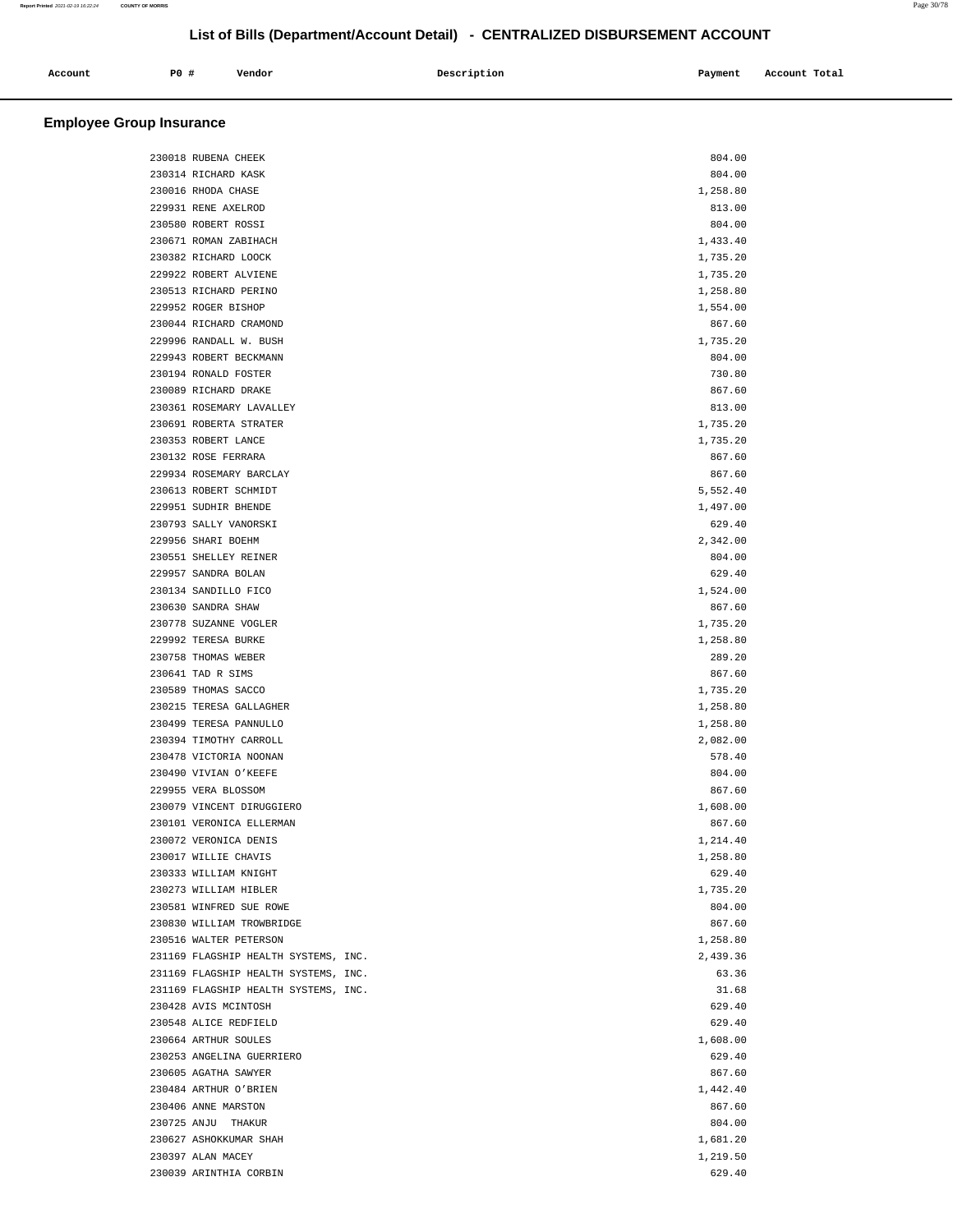| Account | P0 # | Vendor | Description | Payment | Account Total |
|---------|------|--------|-------------|---------|---------------|
|         |      |        |             |         |               |

|  | 229935 ADRIENNE C. BARCLAY  | 804.00   |  |
|--|-----------------------------|----------|--|
|  | 229908 ALAN ABRAMSON        | 867.60   |  |
|  | 230721 ARLENE WILLIAMS      | 629.40   |  |
|  | 229910 ALMA ACEVEDO         | 1,258.80 |  |
|  | 230401 ANTHONY MAGLIO       | 1,735.20 |  |
|  | 230142 ARLENE FOGARTY       | 629.40   |  |
|  | 229993 ARTHUR BURNS         | 629.40   |  |
|  | 229924 ALBERT ANDERSON      | 629.40   |  |
|  | 230328 BETTY KITCHENS       | 634.80   |  |
|  | 230224 BARBARA A GIBSON     | 804.00   |  |
|  | 230448 BRENDA MILLER        | 1,214.40 |  |
|  | 230598 BARBARA SANGSTER     | 813.00   |  |
|  | 230525 BARBARA POBURSKI     | 629.40   |  |
|  | 230080 BETTY DIXON          | 629.40   |  |
|  | 230431 BARBARA MCLAUGHLIN   | 2,428.80 |  |
|  | 230461 BARBARA MUELLER      | 1,258.80 |  |
|  | 230205 CAROL FRIEDMAN       | 1,735.20 |  |
|  | 229963 CHARMAYNE BOWIE      | 1,214.40 |  |
|  | 230315 CONNIE KATSAKOS      | 629.40   |  |
|  | 230540 CHANNIE RAMSOONDAR   | 867.60   |  |
|  | 230211 CATHY GADDIS         | 1,735.20 |  |
|  | 230392 CHRISTINE MAAS       | 804.00   |  |
|  | 230298 CLAUDETTE JENNINGS   | 1,258.80 |  |
|  | 229974 CHARLES BRIGHT       | 629.40   |  |
|  | 230567 CAROLANN ROBERTO     | 629.40   |  |
|  | 230502 CARMINE PARRILLO     | 1,735.20 |  |
|  | 230716 CARMELLA WILLIAMS    | 867.60   |  |
|  | 230028 CAROL CLEMMER        | 867.60   |  |
|  | 230341 CHARLES KOPP         | 629.40   |  |
|  | 230291 CHILRAKHA JAIRAM     | 867.60   |  |
|  | 230297 CAROLYN JENNINGS     | 867.60   |  |
|  | 229917 CLEMENCE ALEONG      | 629.40   |  |
|  | 230425 COLLEEN MCINERNEY    | 730.80   |  |
|  | 230640 CHARLOTTE SIMANDY    | 1,258.80 |  |
|  | 230419 DOROTHY MCCORMICK    | 629.40   |  |
|  | 230808 DONNIS ZIESSE        | 1,735.20 |  |
|  | 230683 DOROTHY STEPHENS     | 629.40   |  |
|  | 230074 DENUNZIO AGNES       | 1,735.20 |  |
|  | 230665 DELIA SPARKES        | 629.40   |  |
|  | 230699 DIANE WOOD           | 804.00   |  |
|  | 230337 DAVE KOBRICK         | 1,608.00 |  |
|  | 230415 DOREEN B MCBEAN      | 867.60   |  |
|  | 230456 DAVID W. MOHR        | 867.60   |  |
|  | 230429 DAVID MCKIM          | 1,735.20 |  |
|  | 230280 DAVID HORUTZ         | 629.40   |  |
|  | 230565 DOMENIC ROBERTAZZI   | 629.40   |  |
|  | 230264 DOROTHY HARRSCH      | 867.60   |  |
|  | 230692 DIANE STRECKFUSS     | 1,735.20 |  |
|  | 230761 DAISY WATSON         | 1,258.80 |  |
|  | 230378 DORIS A LOMOTEY      | 813.00   |  |
|  | 230265 ETHEL HAWKINS        | 1,105.80 |  |
|  | 230526 EDWARD POLI          | 1,214.40 |  |
|  | 230369 ELIZABETH LEHMANN    | 629.40   |  |
|  | 230646 ELLEN L SLEETER      | 1,735.20 |  |
|  | 230198 ELAINE FRANCHI       | 867.60   |  |
|  | 230206 EDWARD FRONZUTO      | 1,608.00 |  |
|  | 230628 ELIZABETH SHANKLIN   | 629.40   |  |
|  | 230062 EVA DAVIS            | 804.00   |  |
|  | 230661 EVERETTE SOLOMON     | 1,497.00 |  |
|  | 229912 ELEANOR ACKERMAN     | 867.60   |  |
|  | 230300 ELIZABETH JOHNSON    | 629.40   |  |
|  | 230066 ELBERITA DELABASTIDE | 1,735.20 |  |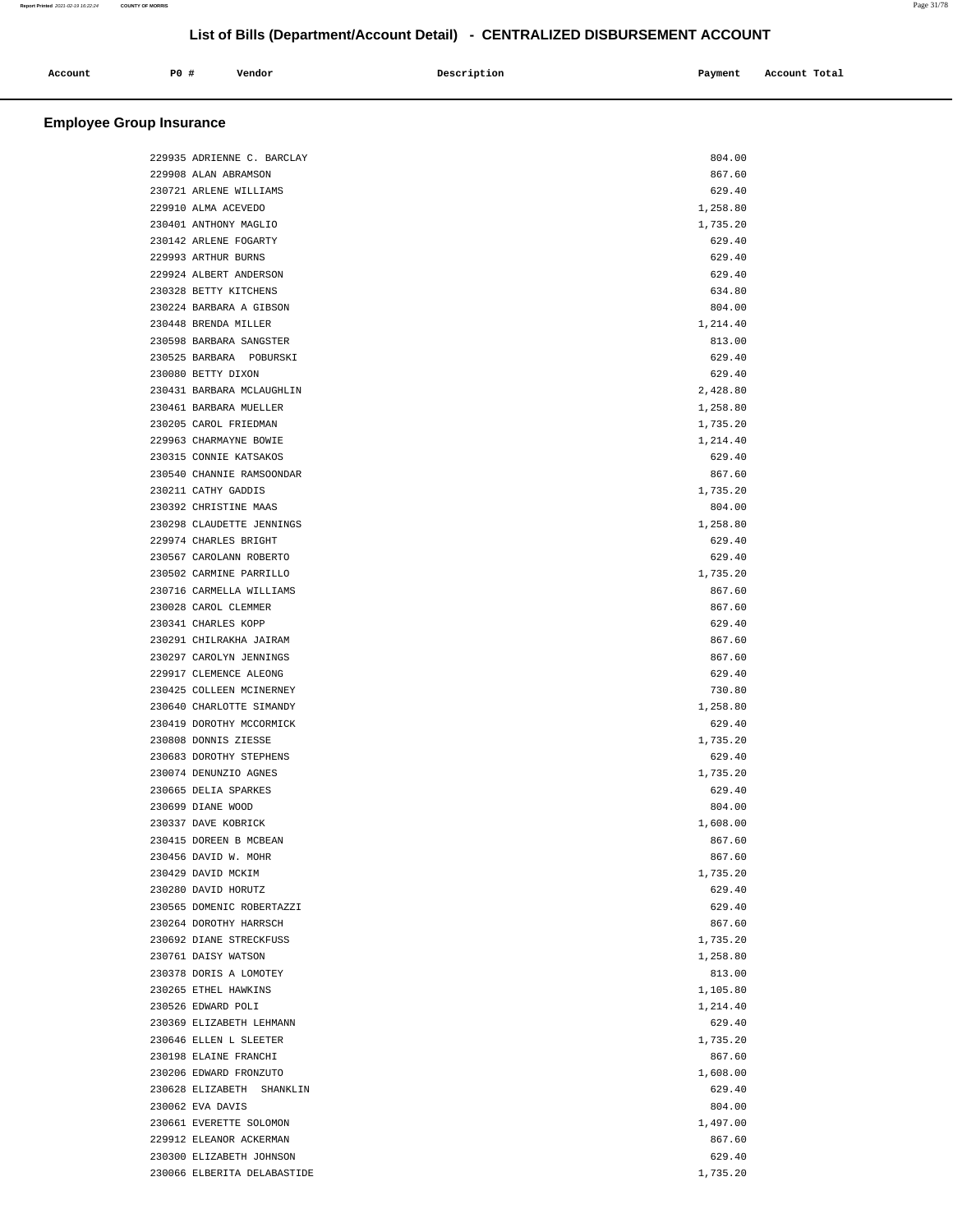|         | $P0$ , | Vendor |             |         | Account Total |
|---------|--------|--------|-------------|---------|---------------|
| Account |        |        | Description | Payment |               |
|         |        |        |             |         |               |

| 230710 EILEEN SWEEDY         | 629.40   |
|------------------------------|----------|
| 230218 ERNEST GARAY          | 768.00   |
| 230772 ELTON WALLACE         | 1,524.00 |
| 230545 EDDIE RAYFORD         | 629.40   |
| 230389 ELISABETH LUTZ        | 1,735.20 |
| 230504 ELSIE PATTERSON       | 629.40   |
| 230557 EUNICE A REYNOLDS     | 629.40   |
| 229962 ELSIE BOWEN           | 1,258.80 |
| 230749 ETHEL WEISSMANN       | 629.40   |
| 230488 EMILY O'GORMAN        | 1,258.80 |
| 230104 EVADNE ELLIOTT        | 813.00   |
| 230773 EMELDA WALCOTT        | 629.40   |
| 229916 EDITH ALDERTON        | 867.60   |
| 230008 ELEANOR CARROLL       | 629.40   |
| 230331 EDWARD KLINGENER      | 804.00   |
| 230601 FRANKIE SATCHER       | 1,258.80 |
|                              |          |
| 230058 FRANCIS DASCOLL       | 629.40   |
| 230524 FRED PLECHATA         | 629.40   |
| 230514 FRANCES PERKALIS      | 629.40   |
| 230482 FREDERICK NUBER JR.   | 867.60   |
| 230240 FLORENCE GRAMIGNANO   | 1,258.80 |
| 230550 FRANK REILLY          | 1,608.00 |
| 230676 GERALD STARK SR.      | 1,258.80 |
| 230473 GLORIA NIEC           | 629.40   |
| 230329 GERALDINE KITZEROW    | 1,735.20 |
| 230287 GENEVA JACKSON        | 629.40   |
| 229944 GLENN BEEKMAN         | 629.40   |
| 230669 GAETANO SPINELLA      | 1,258.80 |
| 230707 GRACE WINTERS         | 1,258.80 |
| 230561 GARY RIETH            | 1,626.00 |
| 230617 GLENN SCHWEIZER       | 1,626.00 |
| 230075 GUY DEODATO           | 1,258.80 |
| 229517 GREATLAND CORPORATION | 99.00    |
| 230534 HATEF QUAZI           | 1,735.20 |
| 230479 HAROLD NOONAN         | 629.40   |
| 230262 HAYWARD HARRELL       | 1,258.80 |
| 229995 HELEN S BURNS-PRIMUS  | 867.60   |
| 230433 HERMA I. MCNAB        | 867.60   |
| 230239 HERMINIA GRAJO-FUDOT  | 1,608.00 |
| 230357 HELEN LARSON          | 629.40   |
| 230575 HERBERT ROSA          | 629.40   |
| 230726 HELEN WILKENS         | 629.40   |
| 230532 HILDA PRIVOTT         | 804.00   |
| 230517 HELEN PETERSON        | 1,214.40 |
| 230786 HELEN TYCZKOWSKI      | 629.40   |
| 230740 HAROLD WHITE          | 629.40   |
| 230410 HENRY MASKER JR.      | 867.60   |
| 230243 HATTIE GREEN          |          |
|                              | 629.40   |
| 230301 ISLIN JOHNSON         | 813.00   |
| 230322 IVERY KEYS            | 804.00   |
| 230804 JEAN VIZZA            | 1,258.80 |
| 230029 JUDITH CLIFF          | 629.40   |
| 230680 JOHN J. STEELE        | 1,214.40 |
| 230064 JAMES DEACON          | 1,258.80 |
| 230096 JOHN DUNNE            | 1,258.80 |
| 230444 JUDITH MERCERON       | 804.00   |
| 230060 JERRY DAVENPORT       | 1,023.00 |
| 230702 JAMES H WOLF          | 5,552.40 |
| 230063 JOHN DAWDY            | 954.60   |
| 230126 JO ANN FANELLI        | 804.00   |
| 230458 JOYCE MOONEY          | 629.40   |
| 230286 JOHN JACKSON          | 1,379.40 |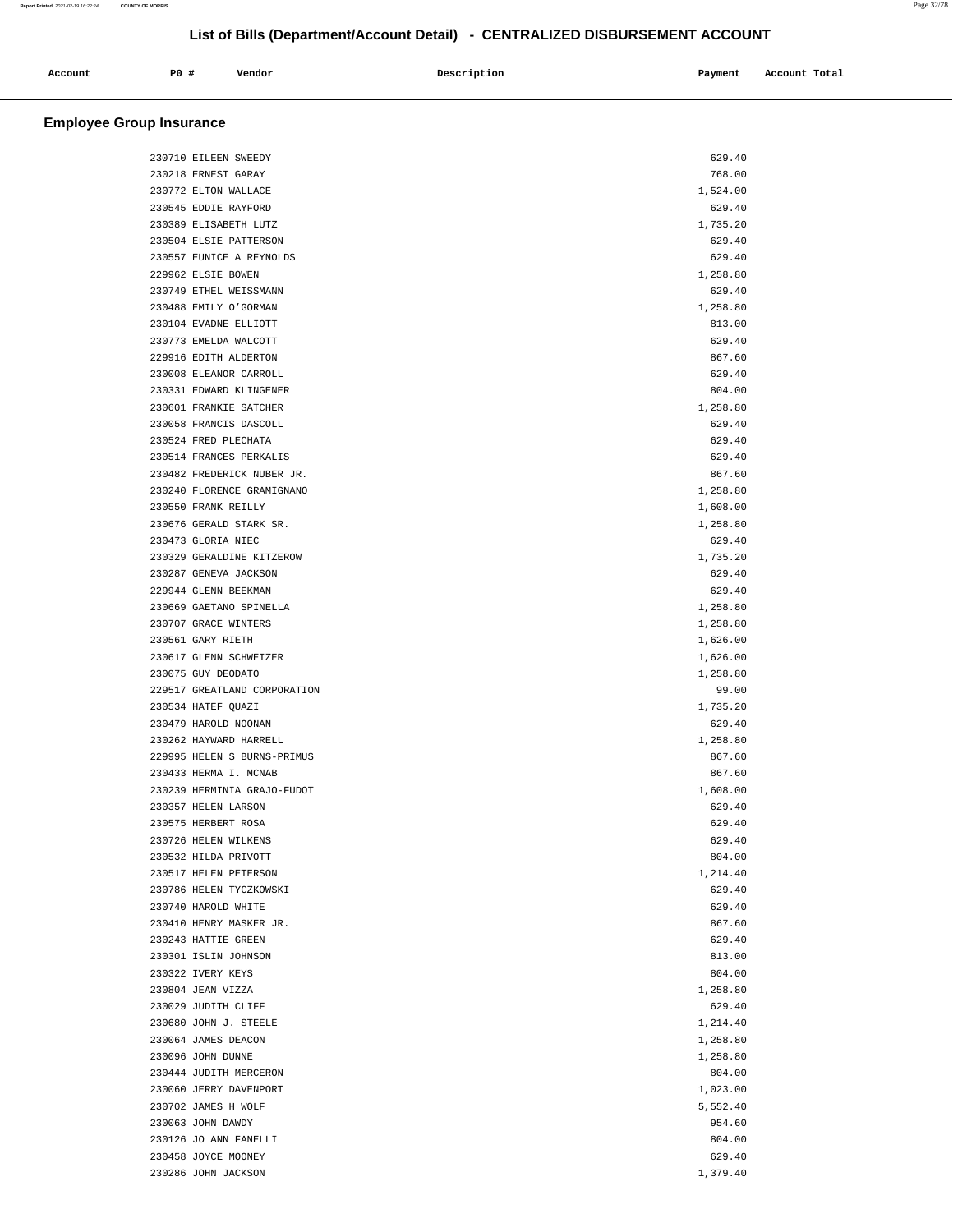|              |             |        |             |         | Account Total |
|--------------|-------------|--------|-------------|---------|---------------|
| Account<br>. | <b>PO #</b> | Vendor | Description | Payment |               |
|              |             |        |             |         |               |

| 230102 JOSEPH ELLIOTT                   | 1,626.00         |  |
|-----------------------------------------|------------------|--|
| 230480 JULENE NORTHAN                   | 1,258.80         |  |
| 230376 JACQUELINE LIVERPOOL             | 730.80           |  |
| 230475 JANET NIENSTADT                  | 629.40           |  |
| 230421 JAMES MCDANIEL                   | 1,617.00         |  |
| 230427 JASCINTH MCINTOSH                | 1,258.80         |  |
| 230467 JAMES MURRAY                     | 1,258.80         |  |
| 230483 JOSEPH O'BRIEN                   | 881.40           |  |
| 230120 JOHN ENRIGHT                     | 629.40           |  |
| 230638 JEFFREY SIEGFRIED                | 813.00           |  |
| 229918 JOHN ALI                         | 1,735.20         |  |
| 230659 JOHN ZEEK                        | 1,360.20         |  |
| 230199 JEAN FRANCIS                     | 792.00           |  |
| 230696 JOAN WULFF                       | 1,258.80         |  |
| 230636 JOSEPH SHERWOOD                  |                  |  |
|                                         | 813.00<br>629.40 |  |
| 230464 JUAN MULERO                      |                  |  |
| 230128 JOSEPHINE FATTORUSSO             | 804.00           |  |
| 230083 JOSEPH DOLAN                     | 629.40           |  |
| 230481 JOSEPH NOTOWICZ                  | 629.40           |  |
| 230509 JULIAN PEDRO                     | 730.80           |  |
| 230356 JOHN LANZARA                     | 629.40           |  |
| 230633 JENNIFER SHELL                   | 629.40           |  |
| 230541 JANEITA RANDALL                  | 629.40           |  |
| 230334 JOHN M KNIGHT                    | 629.40           |  |
| 230538 JANE RAE                         | 629.40           |  |
| 230620 JANET SEEBOHM                    | 1,735.20         |  |
| 229939 JACQUELYN BARRY                  | 804.00           |  |
| 230050 JOYCE CROMWELL                   | 629.40           |  |
| 230694 KATHERINE STRINGER               | 1,608.00         |  |
| 230785 KEVIN TURNER                     | 1,735.20         |  |
| 230607 KATHLEEN SCANLON                 | 1,258.80         |  |
| 230318 KARIN KELLY-WEISERT              | 3,470.40         |  |
| 230258 KATHLEEN HALL                    | 629.40           |  |
| 230715 KATHLEEN WILLIS                  | 629.40           |  |
| 230757 KAREN WEBSTER                    | 813.00           |  |
| 230217 LEONA GAMINO                     | 629.40           |  |
| 230748 LORI TRAETTINO                   | 867.60           |  |
| 230622 LINVAL SENIOR                    | 1,258.80         |  |
| 230380 LONGO, PHIL                      | 1,388.40         |  |
| 230593 LOUIS SACCO                      | 804.00           |  |
| 230015 LUCY CHARLES                     | 629.40           |  |
| 230092 LUCILLE DUETSCH                  | 1,608.00         |  |
| 230577 LUBA ROSE                        | 1,258.80         |  |
| 230798 LOKAMATHA VENKATARAMU            | 4,916.00         |  |
| 230611 LUCILLE SCERBO                   | 629.40           |  |
| 230631 LARRY SHAW                       | 813.00           |  |
| 230232 LUZ GOMEZ                        | 804.00           |  |
| 229973 LARRY BRIGHT                     | 813.00           |  |
| 230807 LINDA ZEGLIN                     | 629.40           |  |
| 230139 LINDA FLATT                      | 629.00           |  |
| 230452 LEE P MINGO ALLICOCK             | 1,442.40         |  |
|                                         |                  |  |
| 230790 LAWRENCE VAN RIPER JR.           | 1,735.20         |  |
| 230462 LILLIAN MUELLER                  | 1,258.80         |  |
| 231171 DELTA DENTAL INSURANCE COMPANY   | 12,633.90        |  |
| 231171 DELTA DENTAL INSURANCE COMPANY   | 334.29           |  |
| 231171 DELTA DENTAL INSURANCE COMPANY   | $-51.68$         |  |
| 231170 DELTA DENTAL OF NEW JERSEY, INC. | 12,813.31        |  |
| 231170 DELTA DENTAL OF NEW JERSEY, INC. | 491.70           |  |
| 231170 DELTA DENTAL OF NEW JERSEY, INC. | 5,495.44         |  |
| 231170 DELTA DENTAL OF NEW JERSEY, INC. | 29.86            |  |
| 231170 DELTA DENTAL OF NEW JERSEY, INC. | 256.80           |  |
| 229984 MARION BROWN                     | 629.40           |  |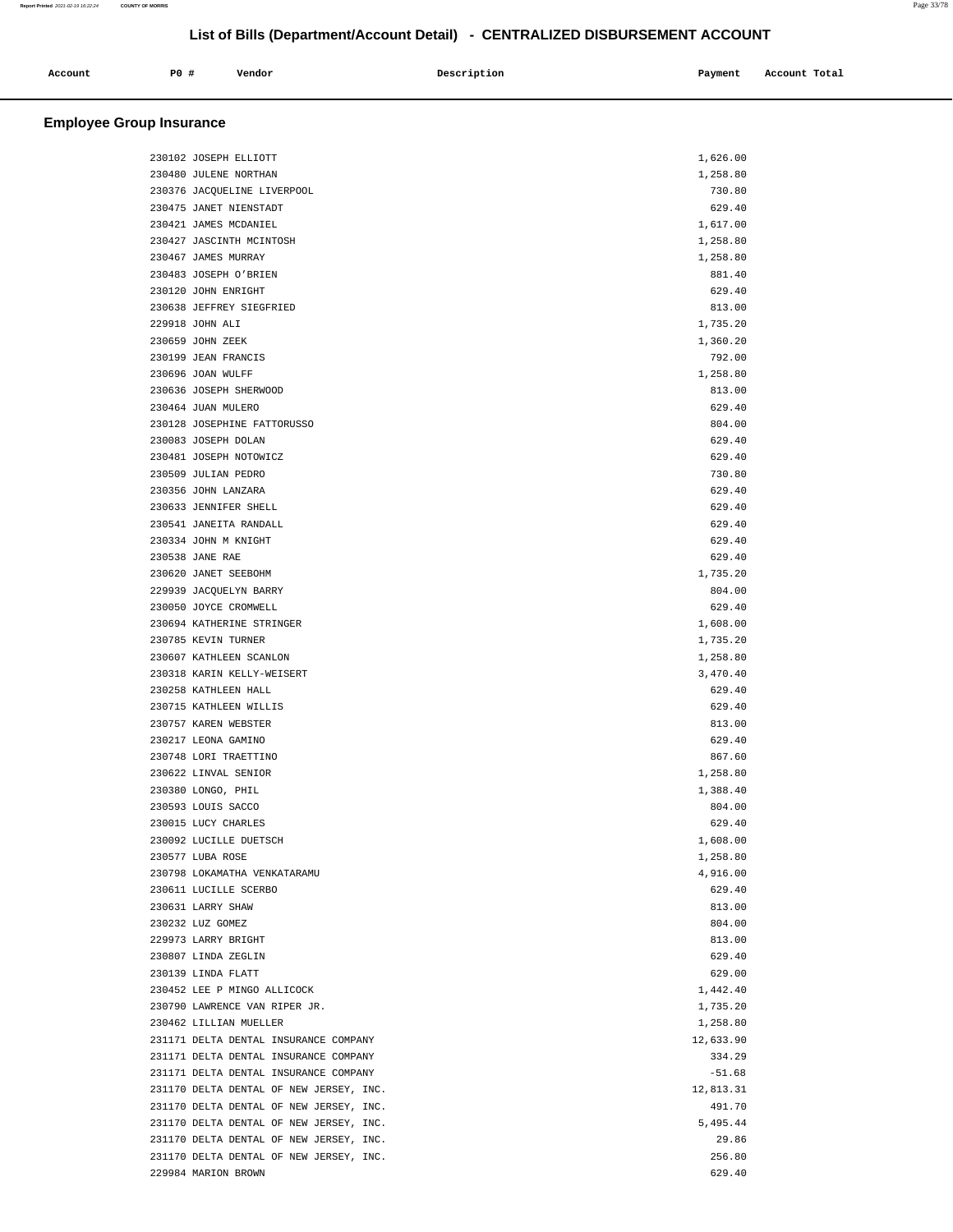| Account | P0# | Vendor | Description | Payment | Account Total |
|---------|-----|--------|-------------|---------|---------------|
|         |     |        |             |         |               |

| 230342 MIRIAM KORNBLATT    | 804.00   |
|----------------------------|----------|
| 230741 MARY ELAINE TODD    | 629.40   |
| 230045 MARILYN CRANDON     | 629.40   |
| 230582 MARIE ROZAN         | 867.60   |
| 230732 MARIE Y THOMAS      | 1,735.20 |
| 230709 MARY WILSON         | 629.40   |
| 230722 MARY WILLIAMS       | 804.00   |
| 230371 MARIE LINDOR        | 780.00   |
| 230219 MATILDE GARCERAN    | 1,735.20 |
| 230385 MICHAEL LOWE        | 792.00   |
| 230572 MARY ROLIO          | 629.40   |
| 230390 MARY LWOWSKI        | 1,735.20 |
| 229914 MARIE ALBERT        | 867.60   |
| 230530 MARTHA PORTILLA     | 804.00   |
| 230728 MARION G WILDER     | 629.40   |
| 230070 MICHAEL DELVECCHIO  | 804.00   |
| 230563 MICHAEL RIPATRAZONE | 1,542.00 |
| 230738 MERITSUM WHITE      | 629.40   |
| 230269 MARY ANN HEMPHILL   | 1,735.20 |
| 230294 MARIE JEAN          | 804.00   |
| 230705 MARILYN WIRTZ       | 804.00   |
| 230571 MARIA RODRIGUEZ     | 629.40   |
| 230304 MILDRED JOLLY       | 629.40   |
| 229954 MICHAEL BLASKO      | 1,608.00 |
| 230523 MARIA PLA           | 1,602.00 |
| 230437 NANCY MEEKER        | 629.40   |
| 230737 NELLIE THOMPSON     | 1,680.60 |
| 230769 NANCY WALTER        | 1,608.00 |
| 230623 NORA SERVICE        | 1,258.80 |
| 230531 ODESSA PRIVOTT      | 629.40   |
| 230438 OKCHIN MEERBERGEN   | 804.00   |
| 230106 OMAR BETANCOURT     | 629.40   |
| 230446 PATRICIA MIGLIORINO | 1,735.20 |
| 229953 PATRICIA BIZZARO    | 931.20   |
| 230685 PATRICIA STEWART    | 867.60   |
| 230214 PATRICIA GALLAGHER  | 629.40   |
| 230223 PATRICIA GEPPERT    | 629.40   |
| 230025 PATRICIA CLARK      | 629.40   |
| 230305 PENNY JONES         | 867.60   |
| 230316 PETER KEEFE         | 629.40   |
| 229925 PATRICIA ARCI       | 1,561.80 |
| 230302 PATRICIA LYNCH      | 629.40   |
| 230041 PATRICIA COZZARELLI | 2,314.05 |
| 230343 PHINNIA KOSTKA      | 813.00   |
| 230610 PAULA SCERBO        | 1,137.60 |
| 230602 PEARL SAVAGE        | 1,258.80 |
| 230614 PATRICA SCHRAFT     | 629.40   |
| 230059 PAUL DATTOLO        | 1,608.00 |
| 230245 ROBERT GREGOVICH    | 1,258.80 |
| 230615 RUTH SCHULTZ        | 629.40   |
| 230511 ROMAN PEREZ         | 867.60   |
| 230367 ROSALIND LEBLANC    | 629.40   |
| 230068 ROSALIE DELLI SANTI | 629.40   |
| 230256 ROSEMARY GYURE      | 433.80   |
| 229977 RALPH BROWN         | 1,290.00 |
| 230424 RALPH MCGRANE       | 3,475.20 |
| 230024 RONALD CIUFFREDA    | 1,735.20 |
| 229971 JOSEPH BRENDLE      | 1,608.00 |
| 230632 ROBERT SHEEHAN      | 629.40   |
| 230667 ROSALIE ZABITA      | 804.00   |
| 230507 ROBERT PECK         | 804.00   |
| 230724 RAYMOND TERWILLIGER | 1,608.00 |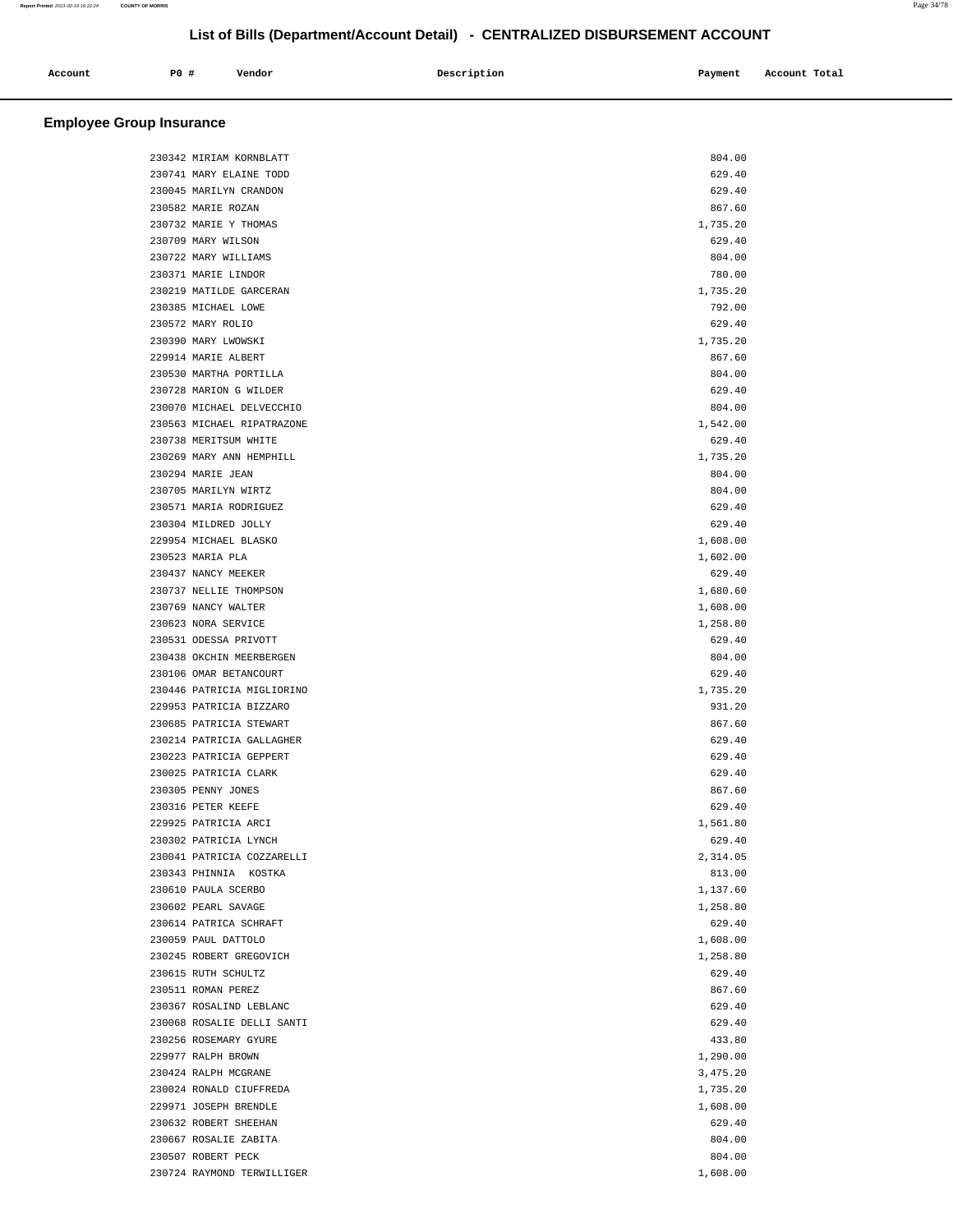| P0 #<br>Account                 | Vendor | Description | Payment  | Account Total |
|---------------------------------|--------|-------------|----------|---------------|
| <b>Employee Group Insurance</b> |        |             |          |               |
| 230235 ROBERT H GORDON          |        |             | 867.60   |               |
| 230375 ROSE LIVA                |        |             | 629.40   |               |
| 230562 RICHARD RILEY            |        |             | 1,476.00 |               |
| 230036 ROBERT COOK              |        |             | 1,735.20 |               |
| 230046 RUTH CRANE               |        |             | 629.40   |               |
| 230743 STEVE TOLAND             |        |             | 1,735.20 |               |
| 230374 SHAU-YING LIU            |        |             | 1,258.80 |               |
| 230146 STEPHEN P. FOLEY         |        |             | 1,012.00 |               |
| 230485 SUE O'CONNOR             |        |             | 1,735.20 |               |
| 230350 STEPHEN KUKAN            |        |             | 804.00   |               |
| 230747 SALVATORE TOTO           |        |             | 867.60   |               |
| 230445 SYLVIA MIDLER            |        |             | 804.00   |               |
| 230001 SHIRLEY M CAMPBELL       |        |             | 629.40   |               |
| 230099 SOPHIE DYER              |        |             | 1,626.00 |               |
| 230351 SUBHAG KUMAR             |        |             | 867.60   |               |
| 230259 STEPHEN HAMMOND          |        |             | 3,470.40 |               |
| 230398 STEVE J MACIAG           |        |             | 1,258.80 |               |
| 229919 SUSAN ALLARD             |        |             | 1,214.40 |               |
| 230439 SUDESH MEHTA             |        |             | 1,735.20 |               |
| 230594 SUMITA SAKPAL            |        |             | 1,735.20 |               |
| 230313 SHEILA KARNER            |        |             | 1,608.00 |               |
| 230260 TRUCHSIA HANABERGH       |        |             | 1,258.80 |               |
| 230292 THOMAS JANKE             |        |             | 629.40   |               |
| 230723 THERESE TERRERI          |        |             | 629.40   |               |
| 230123 THELMA EVANS-KNIGHT      |        |             | 867.60   |               |
| 230663 TOM ZACCONE              |        |             | 1,735.20 |               |
| 230019 TILLIE CHOLLETTE         |        |             | 867.60   |               |
| 230212 THOMAS GALANTE           |        |             | 1,735.20 |               |
| 230189 VIOLET FORBES            |        |             | 867.60   |               |
| 230061 VIRGINIA DAVIS           |        |             | 867.60   |               |
| 229986 VICTORIA BRYANT          |        |             | 629.40   |               |
| 230796 VIOLETA VASILAS          |        |             | 768.00   |               |
| 230494 WILLIAM OSA              |        |             | 629.40   |               |
| 230082 YOLANDA DOL              |        |             | 1,360.20 |               |
| 230051 LINDA CSENGETO           |        |             | 1,844.40 |               |

|                                    | ------------<br>------------ |
|------------------------------------|------------------------------|
| TOTAL for Employee Group Insurance | 615.164.55                   |

 **01-203-23-220100-090 (2020) Employee Group Insurance Expenditures TOTAL FOR ACCOUNT 615,164.55**

## **Office of Emergency Management**

|                                | 230167 VERIZON WIRELESS             |                   | 80.04    |          |
|--------------------------------|-------------------------------------|-------------------|----------|----------|
| 01-201-25-252100-031           | Cellular Phones/Pagers              | TOTAL FOR ACCOUNT |          | 80.04    |
|                                | 231111 QUENCH USA, INC.             |                   | 49.44    |          |
| $01 - 201 - 25 - 252100 - 058$ | Office Supplies & Stationery        | TOTAL FOR ACCOUNT |          | 49.44    |
|                                | 231110 NFPA INTERNATIONAL           |                   | 1,495.00 |          |
| $01 - 201 - 25 - 252100 - 059$ | Other General Expenses              | TOTAL FOR ACCOUNT |          | 1,495.00 |
|                                |                                     |                   |          |          |
|                                | 230997 RICOH USA, INC.              |                   | 311.85   |          |
| 01-203-25-252100-058           | (2020) Office Supplies & Stationery | TOTAL FOR ACCOUNT |          | 311.85   |
|                                | 231151 LEANNE CRONIN                |                   | 3,500.00 |          |
| 01-203-25-252100-059           | (2020) Other General Expenses       | TOTAL FOR ACCOUNT |          | 3,500.00 |
|                                |                                     |                   |          |          |
|                                | 230960 PREMIER GLOBAL SERVICES      |                   | 446.78   |          |
| 01-203-25-252100-146           | (2020) Telephone                    | TOTAL FOR ACCOUNT |          | 446.78   |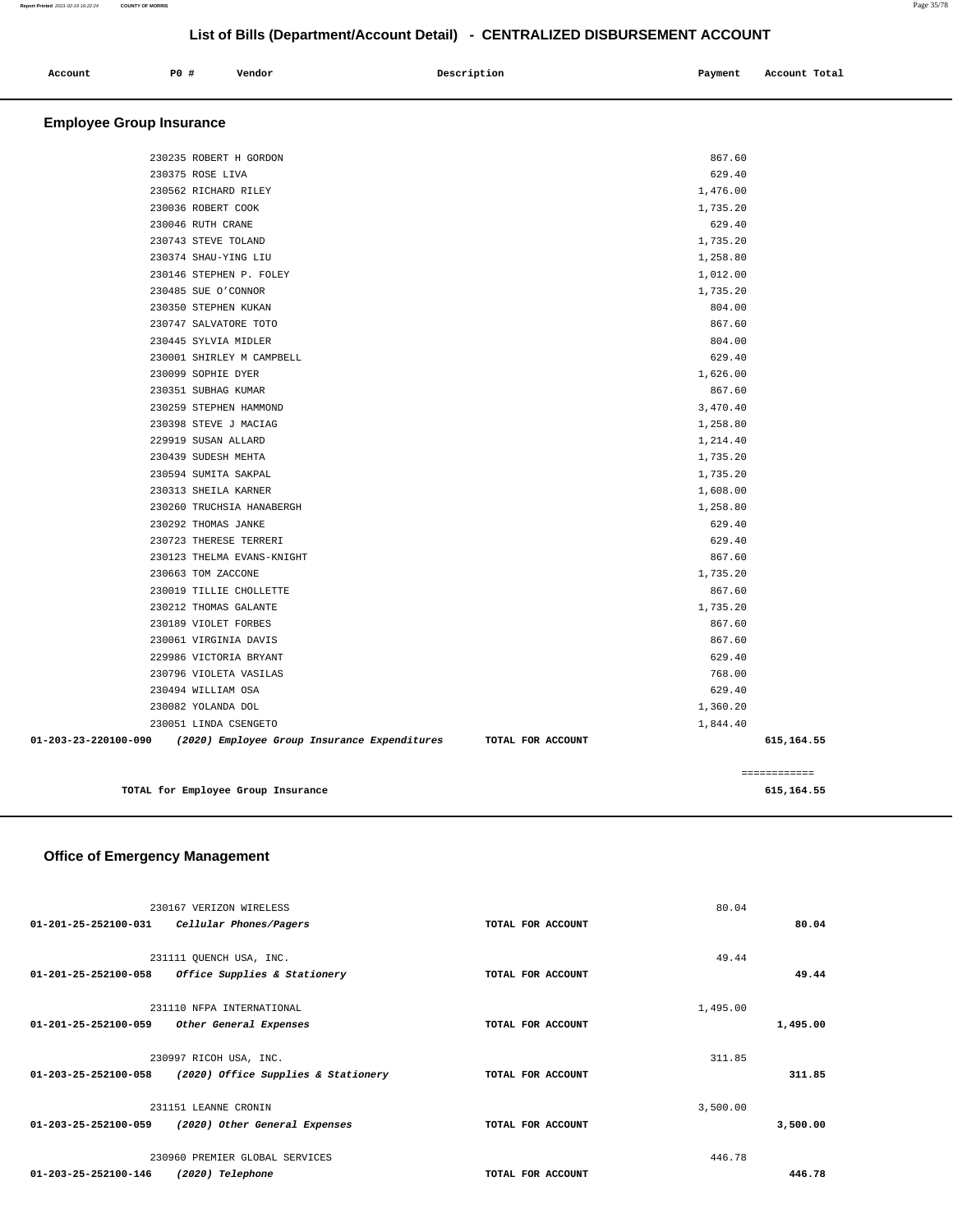| Account                               | P0 # | Vendor                                   | Description | Payment | Account Total            |
|---------------------------------------|------|------------------------------------------|-------------|---------|--------------------------|
| <b>Office of Emergency Management</b> |      |                                          |             |         |                          |
|                                       |      | TOTAL for Office of Emergency Management |             |         | ============<br>5,883.11 |

## **Communications Center**

| 230874 NENA                                                 |                   | 139.00    |              |
|-------------------------------------------------------------|-------------------|-----------|--------------|
| 230874 NENA                                                 |                   | 139.00    |              |
| 230874 NENA                                                 |                   | 139.00    |              |
| 230874 NENA                                                 |                   | 139.00    |              |
| 01-201-25-252105-039<br>Education Schools & Training        | TOTAL FOR ACCOUNT |           | 556.00       |
| 230862 BASE POWER SERVICES                                  |                   | 440.00    |              |
| <i>Equipment Service Agreements</i><br>01-201-25-252105-044 | TOTAL FOR ACCOUNT |           | 440.00       |
| 230863 CROWN TROPHY OF GREEN BROOK                          |                   | 630.00    |              |
| 230866 CROWN TROPHY OF GREEN BROOK                          |                   | 185.00    |              |
| 231097 QUENCH USA, INC.                                     |                   | 99.00     |              |
| 231097 QUENCH USA, INC.                                     |                   | 108.00    |              |
| 230868 W.B. MASON COMPANY INC                               |                   | 40.28     |              |
| 01-201-25-252105-058<br>Office Supplies & Stationery        | TOTAL FOR ACCOUNT |           | 1,062.28     |
| 231789 COUNTY OF MORRIS                                     |                   | 1.20      |              |
| 01-201-25-252105-068<br>Postage & Metered Mail              | TOTAL FOR ACCOUNT |           | 1.20         |
| 230875 KEYSTONE PUBLIC SAFETY INC.                          |                   | 91,530.00 |              |
| 229497 KEYSTONE PUBLIC SAFETY INC.                          |                   | 300.00    |              |
| 229491 KEYSTONE PUBLIC SAFETY INC.                          |                   | 300.00    |              |
| 01-201-25-252105-078<br>Software Maintenance                | TOTAL FOR ACCOUNT |           | 92,130.00    |
| 231095 AMERICAN TOWER CORPORATION                           |                   | 2,108.98  |              |
| 01-201-25-252105-131<br>County Wide Radio System            | TOTAL FOR ACCOUNT |           | 2,108.98     |
| 229117 CAROUSEL INDUSTRIES                                  |                   | 747.30    |              |
| 01-203-25-252105-078<br>(2020) Software Maintenance         | TOTAL FOR ACCOUNT |           | 747.30       |
| 230869 JERSEY CENTRAL POWER & LIGHT                         |                   | 600.46    |              |
| 230869 JERSEY CENTRAL POWER & LIGHT                         |                   | 949.33    |              |
| 230869 JERSEY CENTRAL POWER & LIGHT                         |                   | 885.61    |              |
| 230869 JERSEY CENTRAL POWER & LIGHT                         |                   | 705.65    |              |
| 231094 JERSEY CENTRAL POWER & LIGHT                         |                   | 1,230.12  |              |
| (2020) Electricity<br>01-203-25-252105-137                  | TOTAL FOR ACCOUNT |           | 4,371.17     |
| 227826 WORKING FIRE FURNITURE &                             |                   | 2,787.00  |              |
| 01-203-25-252105-162 (2020) Furniture & Fixtures            | TOTAL FOR ACCOUNT |           | 2,787.00     |
|                                                             |                   |           | ============ |
| TOTAL for Communications Center                             |                   |           | 104,203.93   |

## **County Medical Examiner Office**

| 231149 LORA K RAYNER                               |                   | 200.00 |        |
|----------------------------------------------------|-------------------|--------|--------|
| 01-201-25-254100-036<br><i>Contracted Services</i> | TOTAL FOR ACCOUNT |        | 200.00 |
| 231789 COUNTY OF MORRIS                            |                   | 10.54  |        |
| 01-201-25-254100-068<br>Postage & Metered Mail     | TOTAL FOR ACCOUNT |        | 10.54  |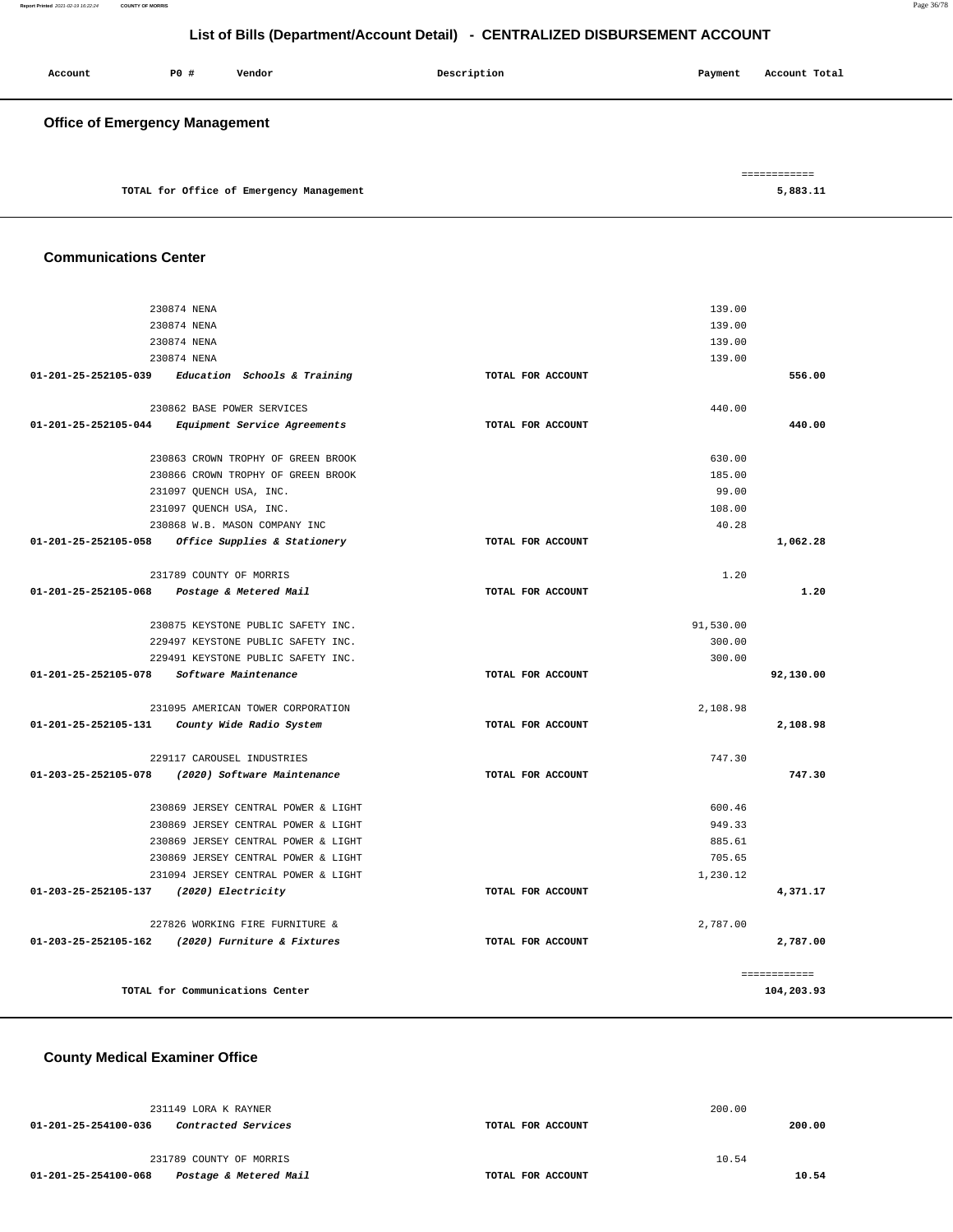| Account | <b>PO #</b> | Vendor | Description | Payment | Account Total |
|---------|-------------|--------|-------------|---------|---------------|
|         |             |        |             |         |               |

## **County Medical Examiner Office**

|                                | 231151 LEANNE CRONIN                                 |                   | 3,900.00 |              |  |
|--------------------------------|------------------------------------------------------|-------------------|----------|--------------|--|
|                                |                                                      |                   |          |              |  |
|                                | 231149 LORA K RAYNER                                 |                   | 480.00   |              |  |
|                                | 01-203-25-254100-036 (2020) Contracted Services      | TOTAL FOR ACCOUNT |          | 4,380.00     |  |
|                                |                                                      |                   |          |              |  |
|                                | 231150 WAYNE JACKSON                                 |                   | 110.00   |              |  |
| $01 - 203 - 25 - 254100 - 039$ | (2020) Education, Schools & Training                 | TOTAL FOR ACCOUNT |          | 110.00       |  |
|                                |                                                      |                   |          |              |  |
|                                | 231150 WAYNE JACKSON                                 |                   | 75.95    |              |  |
|                                | 231143 W.B. MASON COMPANY INC                        |                   | 102.79   |              |  |
| $01 - 203 - 25 - 254100 - 058$ | (2020) Office Supplies & Stationery                  | TOTAL FOR ACCOUNT |          | 178.74       |  |
|                                |                                                      |                   |          |              |  |
|                                | 231147 BRITTNEY FLOYD                                |                   | 373.10   |              |  |
|                                | 231148 CARLEY PARROTT                                |                   | 35.70    |              |  |
| 231144 GIOVANNA ALVES          |                                                      | 295.75            |          |              |  |
|                                | 231145 ROBERT ALVES                                  |                   | 68.60    |              |  |
|                                | 231146 SALLY COOKE                                   |                   | 593.95   |              |  |
| $01 - 203 - 25 - 254100 - 082$ | (2020) Travel Expense                                | TOTAL FOR ACCOUNT |          | 1,367.10     |  |
|                                | 231150 WAYNE JACKSON                                 |                   | 17.49    |              |  |
|                                | 01-203-25-254100-203 (2020) X-Ray & Medical Supplies | TOTAL FOR ACCOUNT |          | 17.49        |  |
|                                |                                                      |                   |          |              |  |
|                                |                                                      |                   |          | ============ |  |
|                                | TOTAL for County Medical Examiner Office             |                   |          | 6,263.87     |  |
|                                |                                                      |                   |          |              |  |

## **County Sheriff's Department**

|                                             | 231016 IACP                                       |                   | 190.00    |          |
|---------------------------------------------|---------------------------------------------------|-------------------|-----------|----------|
|                                             | 231014 IACP                                       |                   | 190.00    |          |
|                                             | 230969 IACP                                       |                   | 190.00    |          |
|                                             | 231017 NJ STATE ASSOCIATION OF                    |                   | 50.00     |          |
|                                             | 01-201-25-270100-023 Associations and Memberships | TOTAL FOR ACCOUNT |           | 620.00   |
|                                             |                                                   |                   |           |          |
|                                             | 229529 GRAINGER                                   |                   | 895.00    |          |
|                                             | 229529 GRAINGER                                   |                   | $-150.20$ |          |
| 01-201-25-270100-059 Other General Expenses |                                                   | TOTAL FOR ACCOUNT |           | 744.80   |
|                                             | 231789 COUNTY OF MORRIS                           |                   | 119.40    |          |
| 01-201-25-270100-068 Postage & Metered Mail |                                                   | TOTAL FOR ACCOUNT |           | 119.40   |
|                                             |                                                   |                   |           |          |
|                                             | 231189 POWERDMS, INC.                             |                   | 6,275.52  |          |
| 01-201-25-270100-078 Software Maintenance   |                                                   | TOTAL FOR ACCOUNT |           | 6,275.52 |
|                                             | 230115 INVESTIGATIVE FORENSICS CONSULTING         |                   | 665.00    |          |
|                                             | 231266 INVESTIGATIVE FORENSICS CONSULTING         |                   | 1,235.00  |          |
| 01-201-25-270100-084 Other Outside Services |                                                   | TOTAL FOR ACCOUNT |           | 1,900.00 |
|                                             | 231239 W.B. MASON COMPANY INC                     |                   | 37.18     |          |
|                                             | 231239 W.B. MASON COMPANY INC                     |                   | 55.52     |          |
|                                             | 231239 W.B. MASON COMPANY INC                     |                   | 6.68      |          |
|                                             | 231239 W.B. MASON COMPANY INC                     |                   | 1.96      |          |
|                                             | 231239 W.B. MASON COMPANY INC                     |                   | 4.94      |          |
|                                             | 231239 W.B. MASON COMPANY INC                     |                   | 19.58     |          |
|                                             | 231239 W.B. MASON COMPANY INC                     |                   | 2.24      |          |
|                                             | 231239 W.B. MASON COMPANY INC                     |                   | 1.16      |          |
|                                             | 231239 W.B. MASON COMPANY INC                     |                   | 24.02     |          |
|                                             | 231239 W.B. MASON COMPANY INC                     |                   | 30.74     |          |
|                                             | 231239 W.B. MASON COMPANY INC                     |                   | 11.24     |          |
|                                             | 231239 W.B. MASON COMPANY INC                     |                   | 20.36     |          |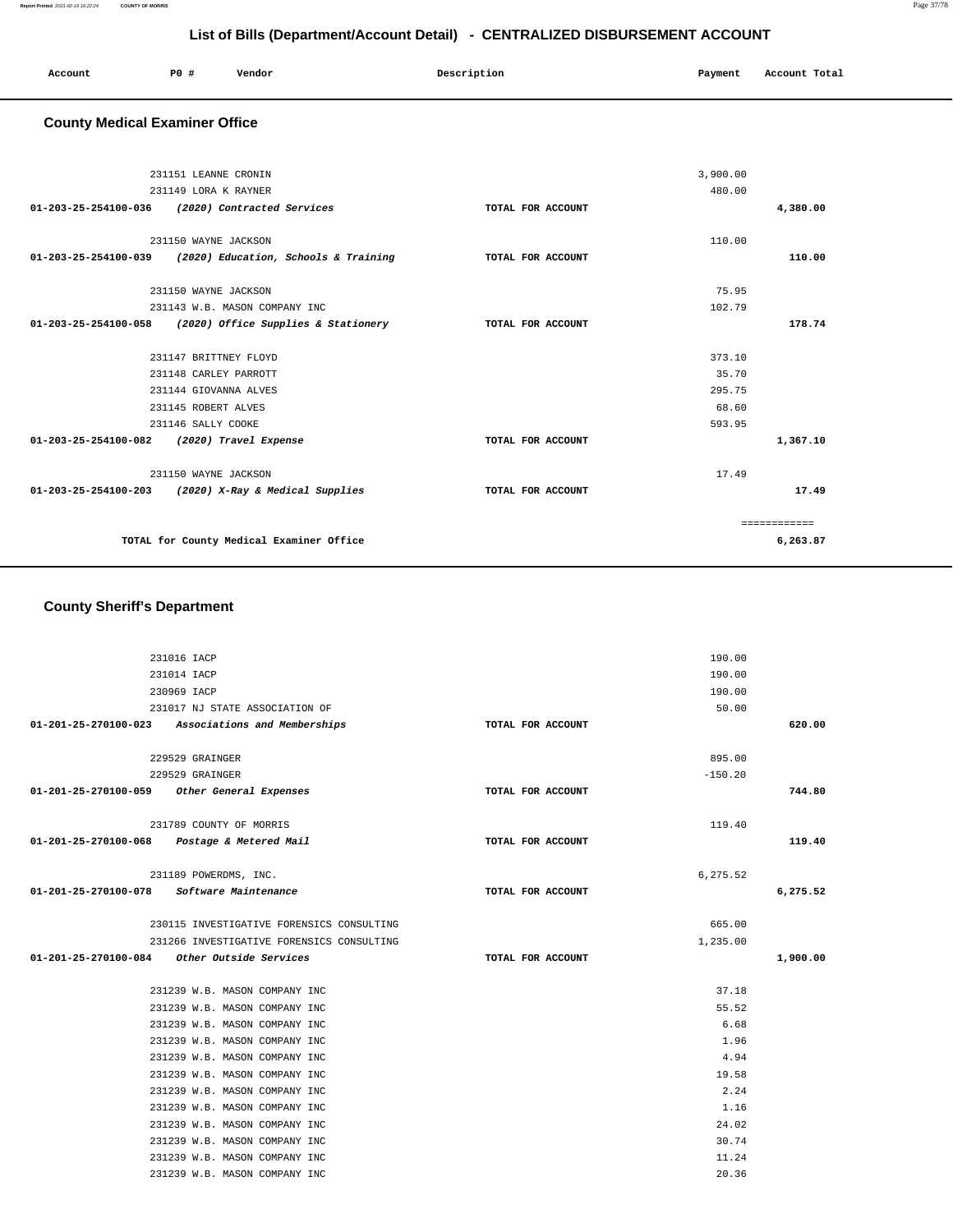۳

| Account                                          | <b>PO #</b>                            | Vendor                                |                                     | Description       | Payment      | Account Total |
|--------------------------------------------------|----------------------------------------|---------------------------------------|-------------------------------------|-------------------|--------------|---------------|
| <b>County Sheriff's Department</b>               |                                        |                                       |                                     |                   |              |               |
|                                                  |                                        | 231239 W.B. MASON COMPANY INC         |                                     |                   | 7.94         |               |
|                                                  |                                        | 231239 W.B. MASON COMPANY INC         |                                     |                   | 7.47         |               |
|                                                  |                                        | 231239 W.B. MASON COMPANY INC         |                                     |                   | 24.25        |               |
|                                                  |                                        | 231239 W.B. MASON COMPANY INC         |                                     |                   | 11.28        |               |
|                                                  |                                        | 231239 W.B. MASON COMPANY INC         |                                     |                   | 19.32        |               |
|                                                  |                                        | 231239 W.B. MASON COMPANY INC         |                                     |                   | 57.04        |               |
|                                                  |                                        | 231239 W.B. MASON COMPANY INC         |                                     |                   | 2.36         |               |
|                                                  |                                        | 231239 W.B. MASON COMPANY INC         |                                     |                   | 12.52        |               |
|                                                  |                                        | 231239 W.B. MASON COMPANY INC         |                                     |                   | 47.80        |               |
| 01-201-25-270100-095                             |                                        | Other Administrative Supplies         |                                     | TOTAL FOR ACCOUNT |              | 405.60        |
|                                                  | 230161 RICOH USA, INC.                 |                                       |                                     |                   | 6,225.04     |               |
| 01-201-25-270100-164                             |                                        | Office Machines - Rental              |                                     | TOTAL FOR ACCOUNT |              | 6,225.04      |
|                                                  |                                        |                                       |                                     |                   | 70.00        |               |
|                                                  | 231188 GALLS, LLC<br>229867 GALLS, LLC |                                       |                                     |                   | 199.95       |               |
|                                                  | 229902 GALLS, LLC                      |                                       |                                     |                   | 9.99         |               |
|                                                  | 229685 GALLS, LLC                      |                                       |                                     |                   | 78.99        |               |
|                                                  | 229689 GALLS, LLC                      |                                       |                                     |                   | 375.00       |               |
|                                                  | 229689 GALLS, LLC                      |                                       |                                     |                   | 71.94        |               |
|                                                  | 229689 GALLS, LLC                      |                                       |                                     |                   | 7.98         |               |
|                                                  |                                        | 231019 TURN OUT UNIFORMS, INC.        |                                     |                   | 11.99        |               |
|                                                  |                                        | 231198 SOME'S WORLDWIDE UNIFORMS INC. |                                     |                   | 20.00        |               |
|                                                  |                                        | 231198 SOME'S WORLDWIDE UNIFORMS INC. |                                     |                   | 28.00        |               |
| 01-201-25-270100-202                             |                                        | Uniform And Accessories               |                                     | TOTAL FOR ACCOUNT |              | 873.84        |
|                                                  | 231315 BRIAN STANTON                   |                                       |                                     |                   | 1,576.00     |               |
| 01-203-25-270100-039                             |                                        |                                       | (2020) Education Schools & Training | TOTAL FOR ACCOUNT |              | 1,576.00      |
|                                                  | 227255 4 IMPRINT INC.                  |                                       |                                     |                   | 900.00       |               |
|                                                  | 227255 4 IMPRINT INC.                  |                                       |                                     |                   | 91.06        |               |
|                                                  |                                        | 231226 STATE TOXICOLOGY LABORATORY    |                                     |                   | 45.00        |               |
|                                                  | 231609 RICHARD A COOK                  |                                       |                                     |                   | 45.96        |               |
| 01-203-25-270100-059                             |                                        | (2020) Other General Expenses         |                                     | TOTAL FOR ACCOUNT |              | 1,082.02      |
|                                                  | 230151 RICOH USA, INC.                 |                                       |                                     |                   | 1,123.88     |               |
| 01-203-25-270100-164                             |                                        | (2020) Office Machines - Rental       |                                     | TOTAL FOR ACCOUNT |              | 1,123.88      |
|                                                  | 230152 LEE M MONDAY, PHD               |                                       |                                     |                   | 425.00       |               |
|                                                  | 230152 LEE M MONDAY, PHD               |                                       |                                     |                   | 1,275.00     |               |
| 01-203-25-270100-198 (2020) Psychiatric Services |                                        |                                       |                                     | TOTAL FOR ACCOUNT |              | 1,700.00      |
|                                                  |                                        |                                       |                                     |                   |              |               |
|                                                  |                                        | 227956 ATLANTIC TACTICAL OF NJ, INC.  |                                     |                   | 184.80       |               |
|                                                  | 229176 GALLS, LLC                      |                                       |                                     |                   | 83.20        |               |
|                                                  | 231383 GALLS, LLC                      |                                       |                                     |                   | 3.99<br>3.99 |               |
|                                                  | 231383 GALLS, LLC<br>231383 GALLS, LLC |                                       |                                     |                   | 12.72        |               |
|                                                  | 231383 GALLS, LLC                      |                                       |                                     |                   | 3.99         |               |
|                                                  | 231383 GALLS, LLC                      |                                       |                                     |                   | 12.72        |               |
|                                                  | 231383 GALLS, LLC                      |                                       |                                     |                   | 78.52        |               |
|                                                  | 231383 GALLS, LLC                      |                                       |                                     |                   | 4.00         |               |
|                                                  | 231383 GALLS, LLC                      |                                       |                                     |                   | 12.74        |               |
|                                                  | 231383 GALLS, LLC                      |                                       |                                     |                   | 6.36         |               |
|                                                  | 231383 GALLS, LLC                      |                                       |                                     |                   | 29.64        |               |
|                                                  | 231383 GALLS, LLC                      |                                       |                                     |                   | 5.99         |               |
|                                                  | 231383 GALLS, LLC                      |                                       |                                     |                   | 5.99         |               |
|                                                  | 231383 GALLS, LLC                      |                                       |                                     |                   | 5.99         |               |
|                                                  | 229178 GALLS, LLC                      |                                       |                                     |                   | 171.56       |               |
|                                                  | 229181 GALLS, LLC                      |                                       |                                     |                   | 126.00       |               |
|                                                  |                                        | 228328 INTAPOL INDUSTRIES, INC.       |                                     |                   | 797.98       |               |
|                                                  |                                        | 228328 INTAPOL INDUSTRIES, INC.       |                                     |                   | 797.98       |               |
|                                                  |                                        | 228328 INTAPOL INDUSTRIES, INC.       |                                     |                   | 418.99       |               |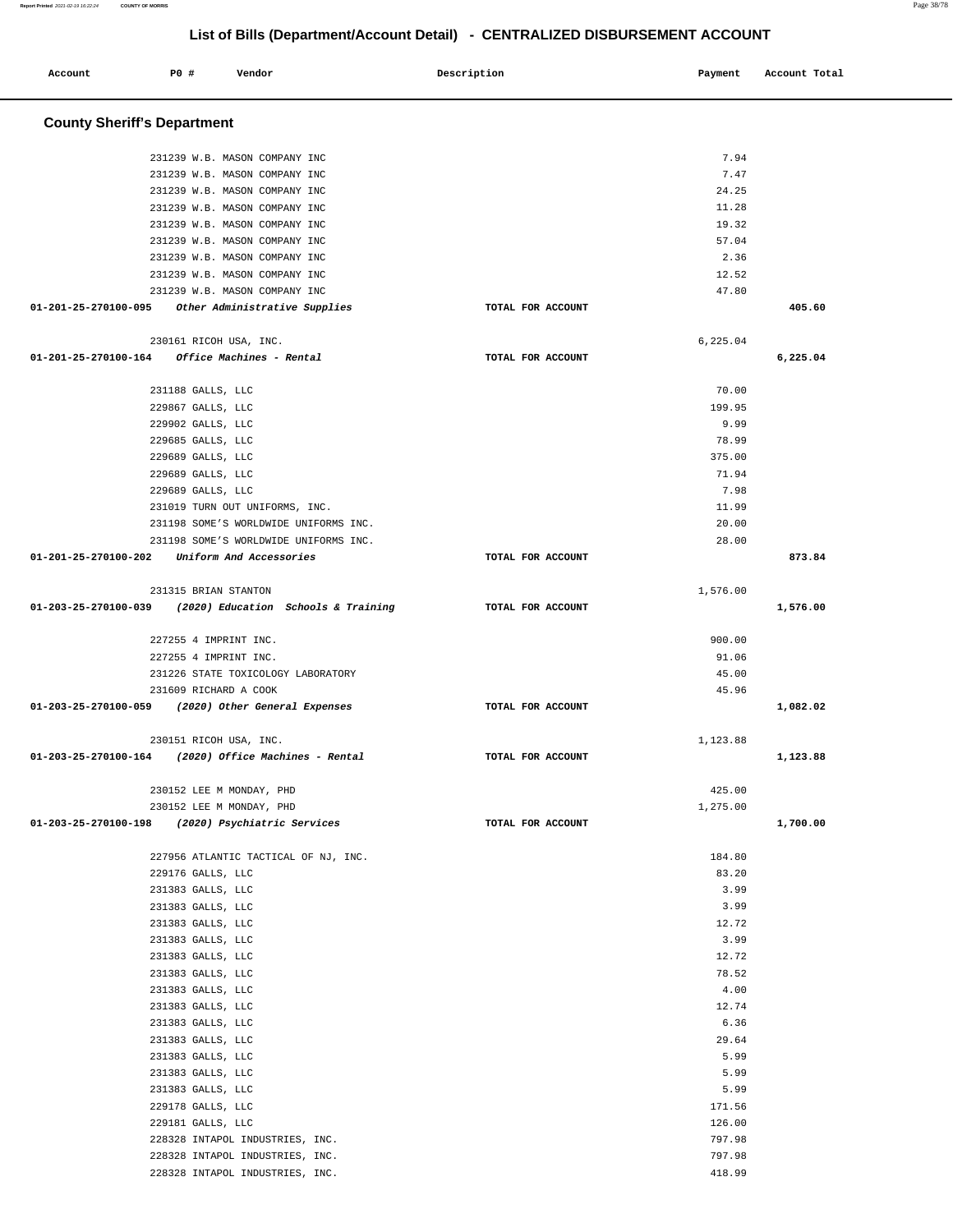**Report Printed** 2021-02-19 16:22:24 **COUNTY OF MORRIS** Page 39/78

## **List of Bills (Department/Account Detail) - CENTRALIZED DISBURSEMENT ACCOUNT**

| Account                               | P0 # | Vendor                          | Description       | Payment | Account Total |
|---------------------------------------|------|---------------------------------|-------------------|---------|---------------|
| <b>County Sheriff's Department</b>    |      |                                 |                   |         |               |
|                                       |      | 228328 INTAPOL INDUSTRIES, INC. |                   | 68.95   |               |
| 01-203-25-270100-202                  |      | (2020) Uniform And Accessories  | TOTAL FOR ACCOUNT |         | 2,836.10      |
|                                       |      |                                 |                   |         | ============  |
| TOTAL for County Sheriff's Department |      |                                 |                   |         | 25,482.20     |

## **County Prosecutor's Office**

|                                         | 229452 CHRISTOPHER SCHELLHORN                            |                   | 175.00   |              |
|-----------------------------------------|----------------------------------------------------------|-------------------|----------|--------------|
|                                         | 230652 JOSEPH NAPURANO                                   |                   | 175.00   |              |
|                                         | 01-201-25-275100-023 Associations and Memberships        | TOTAL FOR ACCOUNT |          | 350.00       |
|                                         | 231789 COUNTY OF MORRIS                                  |                   | 569.78   |              |
|                                         | 01-201-25-275100-068 Postage & Metered Mail              | TOTAL FOR ACCOUNT |          | 569.78       |
|                                         | 229542 BETTY ANN DERCO                                   |                   | 36.30    |              |
|                                         | 229542 BETTY ANN DERCO                                   |                   | 139.80   |              |
|                                         | 229540 JAIME SHANAPHY                                    |                   | 47.60    |              |
|                                         | 229540 JAIME SHANAPHY                                    |                   | 84.50    |              |
|                                         | 229543 TARA CHOMINSKY                                    |                   | 97.80    |              |
|                                         | 229543 TARA CHOMINSKY                                    |                   | 125.10   |              |
|                                         | 01-203-25-275100-016 (2020) Outside Salaries & Wages     | TOTAL FOR ACCOUNT |          | 531.10       |
|                                         | 229550 PAUL J. BRANDLEY                                  |                   | 550.00   |              |
|                                         | 01-203-25-275100-039 (2020) Education Schools & Training | TOTAL FOR ACCOUNT |          | 550.00       |
|                                         | 229501 SANCHEZ ENGRAVING LLC                             |                   | 259.00   |              |
|                                         | 228368 TOSHIBA BUSINESS SOLUTIONS USA                    |                   | 159.00   |              |
|                                         | 228368 TOSHIBA BUSINESS SOLUTIONS USA                    |                   | 7.00     |              |
|                                         | 01-203-25-275100-058 (2020) Office Supplies & Stationery | TOTAL FOR ACCOUNT |          | 425.00       |
|                                         | 231070 M.C. PROSECUTOR'S EMERGENT                        |                   | 50.00    |              |
|                                         | 230645 M.C. PROSECUTOR'S EMERGENT                        |                   | 2,148.00 |              |
|                                         | 230645 M.C. PROSECUTOR'S EMERGENT                        |                   | 500.00   |              |
|                                         | 01-203-25-275100-079 (2020) Special Projects             | TOTAL FOR ACCOUNT |          | 2,698.00     |
|                                         | 229500 ELITE TRANSCRIPTS INC.                            |                   | 93.60    |              |
| 01-203-25-275100-081 (2020) Transcripts |                                                          | TOTAL FOR ACCOUNT |          | 93.60        |
|                                         | 229508 ESSEX TRAVEL SERVICE                              |                   | 1,000.50 |              |
|                                         | 229508 ESSEX TRAVEL SERVICE                              |                   | 959.50   |              |
|                                         | 229544 KING TRANSCRIPTION                                |                   | 540.54   |              |
|                                         | 01-203-25-275100-126 (2020) Court Expenses-Extradition   | TOTAL FOR ACCOUNT |          | 2,500.54     |
|                                         | 230635 INSTITUTE FOR FORENSIC PSYCHOLOGY                 |                   | 2,000.00 |              |
|                                         | 230635 INSTITUTE FOR FORENSIC PSYCHOLOGY                 |                   | 500.00   |              |
|                                         | 230635 INSTITUTE FOR FORENSIC PSYCHOLOGY                 |                   | 1,000.00 |              |
|                                         | 230635 INSTITUTE FOR FORENSIC PSYCHOLOGY                 |                   | 500.00   |              |
| 01-203-25-275100-189                    | (2020) Medical                                           | TOTAL FOR ACCOUNT |          | 4,000.00     |
|                                         |                                                          |                   |          | ============ |
|                                         | TOTAL for County Prosecutor's Office                     |                   |          | 11,718.02    |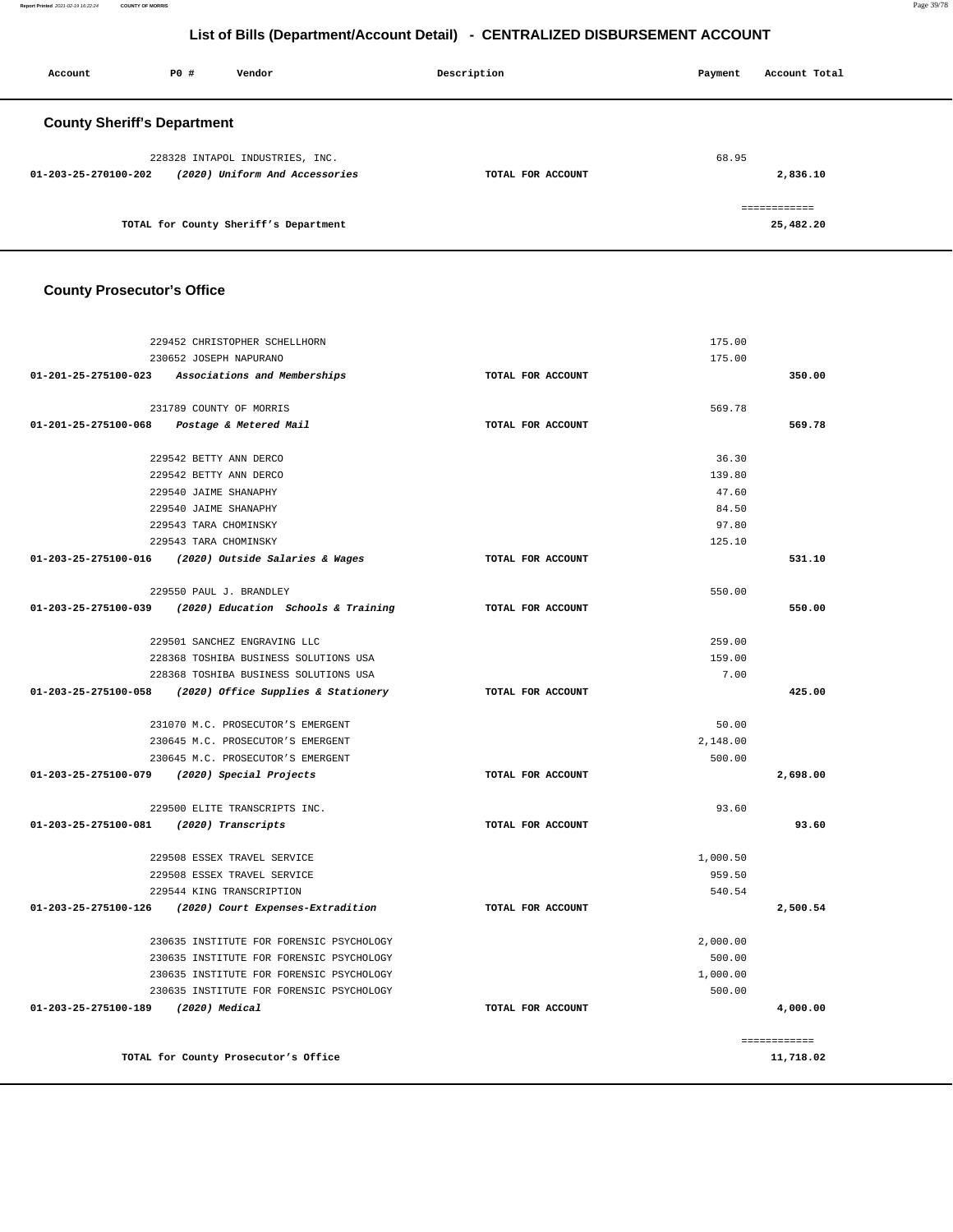| 231001 ATLANTIC TRAINING CENTER                                                          |                   | 120.00    |           |
|------------------------------------------------------------------------------------------|-------------------|-----------|-----------|
| 230989 LIFESAVERS INC                                                                    |                   | 975.00    |           |
| 230886 ALLIED 100, LLC                                                                   |                   | 507.50    |           |
| 01-201-25-280100-039<br>Education Schools & Training                                     | TOTAL FOR ACCOUNT |           | 1,602.50  |
| 230837 JAY HILL REPAIRS                                                                  |                   | 1,745.00  |           |
| 230837 JAY HILL REPAIRS                                                                  |                   | 279.00    |           |
| 230837 JAY HILL REPAIRS                                                                  |                   | 375.00    |           |
| 230837 JAY HILL REPAIRS                                                                  |                   | 527.00    |           |
| 230837 JAY HILL REPAIRS                                                                  |                   | 1,015.00  |           |
| 230888 THE PORTASOFT COMPANY INC                                                         |                   | 516.25    |           |
| 01-201-25-280100-044<br>Equipment Service Agreements                                     | TOTAL FOR ACCOUNT |           | 4,457.25  |
| 230963 W.B. MASON COMPANY INC                                                            |                   | 780.53    |           |
| 230962 W.B. MASON COMPANY INC                                                            |                   | 1,942.58  |           |
| 231002 W.B. MASON COMPANY INC                                                            |                   | 838.15    |           |
| 01-201-25-280100-058<br><i>Office Supplies &amp; Stationery</i>                          | TOTAL FOR ACCOUNT |           | 3,561.26  |
|                                                                                          |                   |           |           |
| 231789 COUNTY OF MORRIS                                                                  |                   | 121.28    |           |
| 01-201-25-280100-068<br>Postage & Metered Mail                                           | TOTAL FOR ACCOUNT |           | 121.28    |
| 230880 CLIFTON ELEVATOR SERVICE CO INC                                                   |                   | 1,848.00  |           |
| 230881 STONEGATE ASSOCIATES, LLC                                                         |                   | 2,205.00  |           |
| 230853 JOHN WILLS STUDIOS INC                                                            |                   | 140.29    |           |
|                                                                                          | TOTAL FOR ACCOUNT |           | 4,193.29  |
|                                                                                          |                   |           |           |
| 230838 MORRISTOWN LUMBER &                                                               |                   | 35.87     |           |
| 230838 MORRISTOWN LUMBER &                                                               |                   | 121.98    |           |
| 230838 MORRISTOWN LUMBER &                                                               |                   | 58.96     |           |
| 230838 MORRISTOWN LUMBER &                                                               |                   | 39.97     |           |
| 230838 MORRISTOWN LUMBER &                                                               |                   | 73.32     |           |
| 230838 MORRISTOWN LUMBER &                                                               |                   | 24.27     |           |
| 01-201-25-280100-249<br>Bldg Maintenance Supplies                                        | TOTAL FOR ACCOUNT |           | 354.37    |
| 231142 GLOVES FOR TATTOO LLC                                                             |                   | 13,000.00 |           |
| 231333 HOME DEPOT USA, INC.                                                              |                   | 5,233.84  |           |
| $01-201-25-280100-252$ Janitorial Supplies                                               | TOTAL FOR ACCOUNT |           | 18,233.84 |
| 229242 ATLANTIC TRAINING CENTER                                                          |                   | 100.00    |           |
| 229444 HPI SCHOOL OF ALLIED HEALTH                                                       |                   | 2,000.00  |           |
| 01-203-25-280100-039 (2020) Education Schools & Training                                 | TOTAL FOR ACCOUNT |           | 2,100.00  |
|                                                                                          |                   |           |           |
| 229583 JAY HILL REPAIRS                                                                  |                   | 425.00    |           |
| 229583 JAY HILL REPAIRS                                                                  |                   | 240.00    |           |
| 229204 JOHNSON CONTROLS INC.                                                             |                   | 1,202.40  |           |
| 230991 JOHNSON CONTROLS INC.                                                             |                   | 375.75    |           |
| 229205 JOHNSON CONTROLS INC.<br>01-203-25-280100-044 (2020) Equipment Service Agreements | TOTAL FOR ACCOUNT | 5,783.20  | 8,026.35  |
|                                                                                          |                   |           |           |
| 227924 W.B. MASON COMPANY INC                                                            |                   | 1,140.74  |           |
| 231341 RICOH USA, INC.                                                                   |                   | 534.80    |           |
| 231341 RICOH USA, INC.                                                                   |                   | 707.70    |           |
| 231341 RICOH USA, INC.                                                                   |                   | 179.41    |           |
| 01-203-25-280100-058<br>(2020) Office Supplies & Stationery                              | TOTAL FOR ACCOUNT |           | 2,562.65  |
| 229238 CHARM-TEX, INC.                                                                   |                   | 1,236.00  |           |
| 229458 LEXIS NEXIS                                                                       |                   | 58.00     |           |
| 229207 LEXIS NEXIS                                                                       |                   | 58.00     |           |
| 231336 BROWNELLS INC                                                                     |                   | 49.41     |           |
|                                                                                          | TOTAL FOR ACCOUNT |           | 1,401.41  |

#### **County Jail**

# **Account** 20 **P P**  $\uparrow$  **Payment** Payment Account Total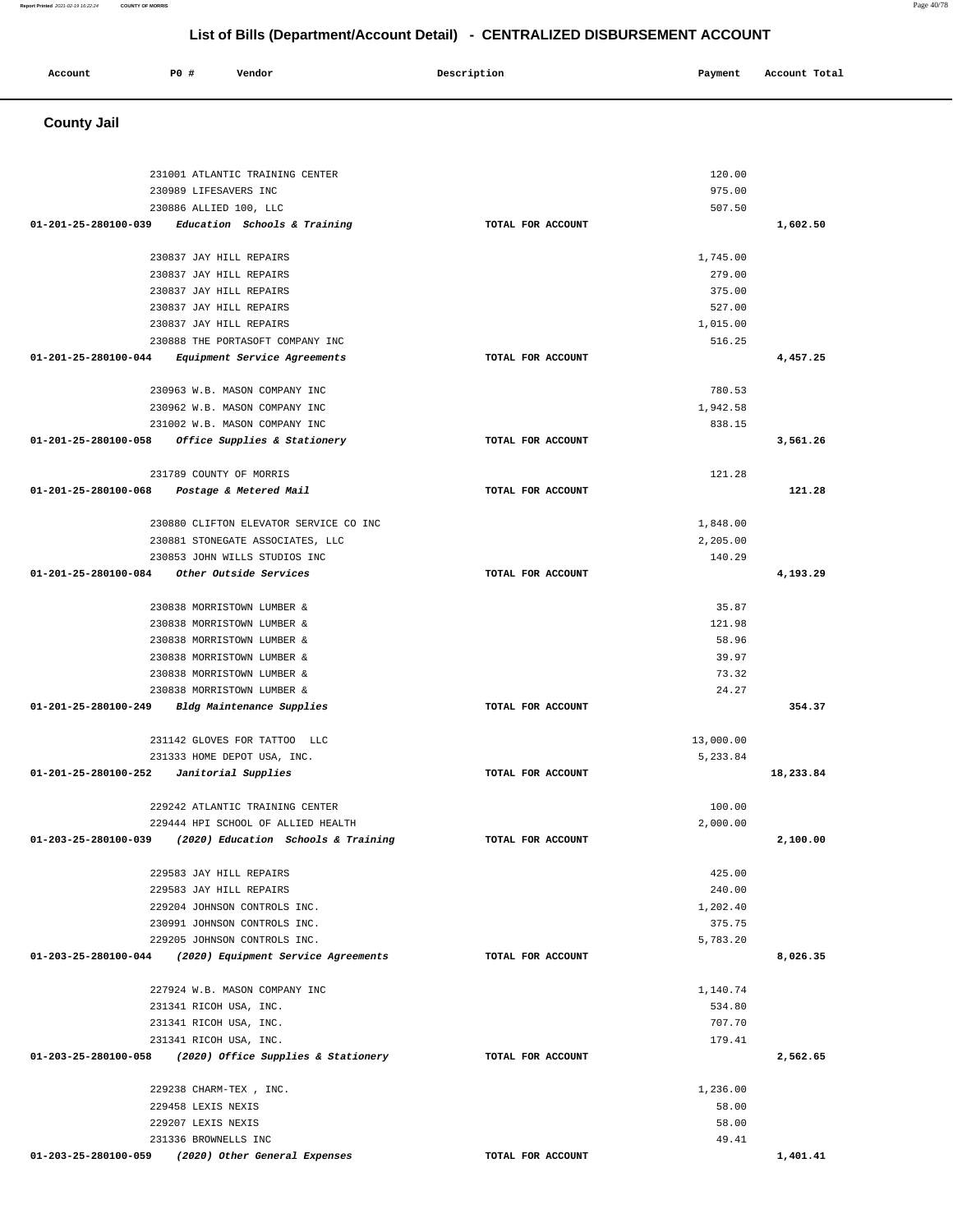**Account P0 # Vendor Description Payment Account Total**

| <b>County Jail</b>                                                                     |                   |                    |  |
|----------------------------------------------------------------------------------------|-------------------|--------------------|--|
|                                                                                        |                   |                    |  |
| 231318 EDWIN SANTANA                                                                   |                   | 61.85              |  |
| $01-203-25-280100-070$ (2020) Publication & Subscriptions                              | TOTAL FOR ACCOUNT | 61.85              |  |
| 226601 AERC RECYCLING SOLUTONS                                                         |                   | 576.70             |  |
| 227414 BINSKY SERVICE LLC                                                              |                   | 7,662.00           |  |
| 229587 MAGIC TOUCH CONSTRUCTION CO., INC.                                              |                   | 1,402.70           |  |
| 229512 OXFORD ELECTRICAL CONTRACTORS INC.                                              |                   | 5,185.60           |  |
| 229586 OXFORD ELECTRICAL CONTRACTORS INC.                                              |                   | 1,976.24           |  |
| 229457 LAURIE LITT                                                                     |                   | 450.00             |  |
| 229510 MORRIS COUNTY MUA                                                               |                   | 983.53             |  |
| 229510 MORRIS COUNTY MUA                                                               |                   | 212.47             |  |
| 229510 MORRIS COUNTY MUA                                                               |                   | 84.79              |  |
| 229510 MORRIS COUNTY MUA                                                               |                   | 2,100.00           |  |
| 01-203-25-280100-084 (2020) Other Outside Services                                     | TOTAL FOR ACCOUNT | 20,634.03          |  |
|                                                                                        |                   |                    |  |
| 229513 NORTHEAST COMMUNICATIONS, INC.                                                  |                   | 90.00              |  |
| 01-203-25-280100-161 (2020) Communications Equipment                                   | TOTAL FOR ACCOUNT | 90.00              |  |
| 225137 BOUND TREE MEDICAL LLC                                                          |                   | 59.23              |  |
| 225137 BOUND TREE MEDICAL LLC                                                          |                   | 61.28              |  |
| 225137 BOUND TREE MEDICAL LLC                                                          |                   | 68.07              |  |
| 225137 BOUND TREE MEDICAL LLC                                                          |                   | 55.47              |  |
| 229591 BOUND TREE MEDICAL LLC                                                          |                   | 678.47             |  |
| 229591 BOUND TREE MEDICAL LLC                                                          |                   | 84.27              |  |
| 229591 BOUND TREE MEDICAL LLC                                                          |                   | 164.56             |  |
| 229591 BOUND TREE MEDICAL LLC                                                          |                   | 21.72              |  |
| 229591 BOUND TREE MEDICAL LLC                                                          |                   | 31.00              |  |
| 229591 BOUND TREE MEDICAL LLC                                                          |                   | 148.90             |  |
| 229591 BOUND TREE MEDICAL LLC                                                          |                   | 208.46             |  |
| 229591 BOUND TREE MEDICAL LLC                                                          |                   | 62.77              |  |
| 01-203-25-280100-189<br>(2020) Medical                                                 | TOTAL FOR ACCOUNT | 1,644.20           |  |
|                                                                                        |                   |                    |  |
| 229228 ATLANTIC TACTICAL OF NJ, INC.                                                   |                   | 193.98             |  |
| 230998 GALLS, LLC                                                                      |                   | 433.54             |  |
| 230998 GALLS, LLC<br>230998 GALLS, LLC                                                 |                   | 140.00<br>112.00   |  |
| 230998 GALLS, LLC                                                                      |                   | 220.00             |  |
| 230998 GALLS, LLC                                                                      |                   | 189.00             |  |
| 230998 GALLS, LLC                                                                      |                   | 284.00             |  |
| 230998 GALLS, LLC                                                                      |                   | 374.87             |  |
| 230998 GALLS, LLC                                                                      |                   | 159.00             |  |
| 230998 GALLS, LLC                                                                      |                   | 159.00             |  |
| 229237 WORK N WEAR STORE                                                               |                   | 170.00             |  |
| 229237 WORK N WEAR STORE                                                               |                   | 100.00             |  |
| 01-203-25-280100-202<br>(2020) Uniform And Accessories                                 | TOTAL FOR ACCOUNT | 2,535.39           |  |
|                                                                                        |                   |                    |  |
| 229239 COOPER ELECTRIC SUPPLY CO.                                                      |                   | 1,387.10           |  |
| 229236 JOHNSTONE SUPPLY                                                                |                   | 397.97             |  |
| 229584 TPS SUPPLY LLC                                                                  |                   | 14.72              |  |
| 229584 TPS SUPPLY LLC                                                                  |                   | 14.95              |  |
| 229584 TPS SUPPLY LLC                                                                  |                   | 56.10              |  |
| 229584 TPS SUPPLY LLC                                                                  |                   | 142.11             |  |
| 230835 MORRISTOWN LUMBER &<br>01-203-25-280100-249<br>(2020) Bldg Maintenance Supplies | TOTAL FOR ACCOUNT | 151.95<br>2,164.90 |  |
|                                                                                        |                   |                    |  |
| 229042 E.A. MORSE & CO. INC.                                                           |                   | 864.96             |  |
| 229042 E.A. MORSE & CO. INC.                                                           |                   | 1,560.89           |  |
| 227714 E.A. MORSE & CO. INC.                                                           |                   | 6,462.40           |  |
| 01-203-25-280100-252 (2020) Janitorial Supplies                                        | TOTAL FOR ACCOUNT | 8,888.25           |  |
|                                                                                        |                   |                    |  |
|                                                                                        |                   | ============       |  |
| TOTAL for County Jail                                                                  |                   | 82,632.82          |  |
|                                                                                        |                   |                    |  |
|                                                                                        |                   |                    |  |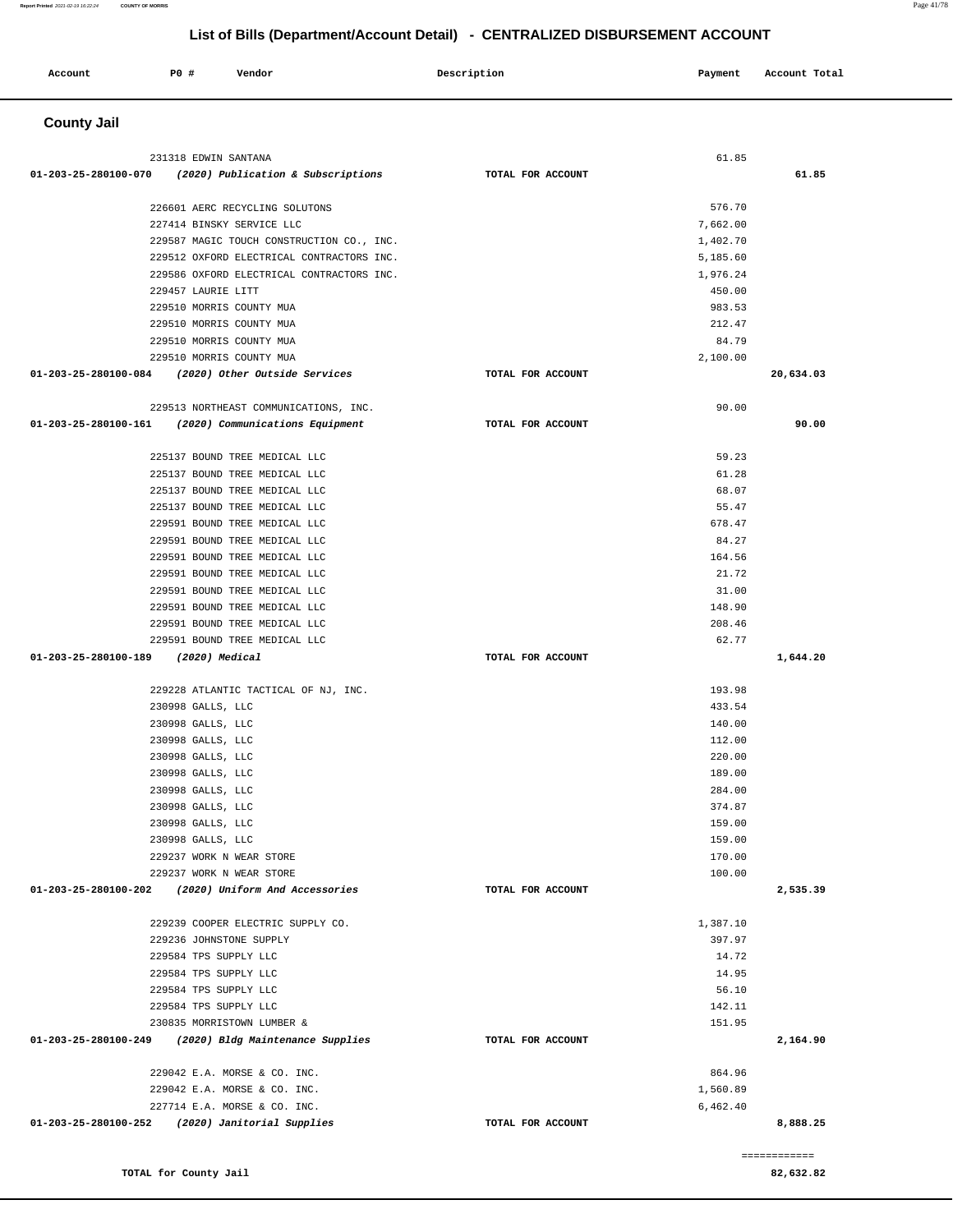#### **Report Printed** 2021-02-19 16:22:24 **COUNTY OF MORRIS** Page 42/78

## **List of Bills (Department/Account Detail) - CENTRALIZED DISBURSEMENT ACCOUNT**

| Account | <b>PO #</b> | Vendor | Description | Payment | Account Total |
|---------|-------------|--------|-------------|---------|---------------|
|         |             |        |             |         |               |

## **County Youth Detention Facilit**

|                                           | 231387 NICHELLE ORANGE                                   |                   | 8.52     |                           |
|-------------------------------------------|----------------------------------------------------------|-------------------|----------|---------------------------|
|                                           | 01-201-25-281100-059 Other General Expenses              | TOTAL FOR ACCOUNT |          | 8.52                      |
|                                           |                                                          |                   |          |                           |
|                                           | 231789 COUNTY OF MORRIS                                  |                   | 38.19    |                           |
|                                           | 01-201-25-281100-068 Postage & Metered Mail              | TOTAL FOR ACCOUNT |          | 38.19                     |
|                                           |                                                          |                   |          |                           |
|                                           | 231237 GILBERTO COMAYAGUA                                |                   | 5.00     |                           |
| 01-201-25-281100-082 Travel Expense       |                                                          | TOTAL FOR ACCOUNT |          | 5.00                      |
|                                           |                                                          |                   |          |                           |
|                                           | 230109 W.B. MASON COMPANY INC                            |                   | 24.25    |                           |
| 01-201-25-281100-162 Furniture & Fixtures |                                                          | TOTAL FOR ACCOUNT |          | 24.25                     |
|                                           |                                                          |                   |          |                           |
|                                           | 230110 HENRY SCHEIN INC                                  |                   | 1,072.49 |                           |
|                                           | 230110 HENRY SCHEIN INC                                  |                   | 5.87     |                           |
|                                           | 231379 HENRY SCHEIN INC                                  |                   | 158.90   |                           |
|                                           | 231379 HENRY SCHEIN INC                                  |                   | 10.07    |                           |
| 01-201-25-281100-189 Medical              |                                                          | TOTAL FOR ACCOUNT |          | 1,247.33                  |
|                                           |                                                          |                   |          |                           |
|                                           | 230108 W.B. MASON COMPANY INC                            |                   | 65.32    |                           |
|                                           | 01-203-25-281100-039 (2020) Education Schools & Training | TOTAL FOR ACCOUNT |          | 65.32                     |
|                                           |                                                          |                   |          |                           |
|                                           | 226271 HANNON FLOOR COVERING CORPORATION                 |                   | 9,660.00 |                           |
|                                           | 226271 HANNON FLOOR COVERING CORPORATION                 |                   | 828.00   |                           |
|                                           | 226271 HANNON FLOOR COVERING CORPORATION                 |                   | 3,680.00 |                           |
|                                           | 01-203-25-281100-059 (2020) Other General Expenses       | TOTAL FOR ACCOUNT |          | 14,168.00                 |
|                                           |                                                          |                   |          |                           |
|                                           | 228726 BI INC.                                           |                   | 57.00    |                           |
|                                           | 01-203-25-281100-061 (2020) Outside Detention            | TOTAL FOR ACCOUNT |          | 57.00                     |
|                                           |                                                          |                   |          |                           |
|                                           | 230108 W.B. MASON COMPANY INC                            |                   | 788.61   |                           |
|                                           | 01-203-25-281100-162 (2020) Furniture & Fixtures         | TOTAL FOR ACCOUNT |          | 788.61                    |
|                                           |                                                          |                   |          |                           |
|                                           | 228685 BOB BARKER COMPANY                                |                   | 406.42   |                           |
| 01-203-25-281100-189 (2020) Medical       |                                                          | TOTAL FOR ACCOUNT |          | 406.42                    |
|                                           |                                                          |                   |          |                           |
|                                           | 228685 BOB BARKER COMPANY                                |                   | 28.38    |                           |
|                                           | 228685 BOB BARKER COMPANY                                |                   | 280.39   |                           |
|                                           | 229105 BOB BARKER COMPANY                                |                   | 53.00    |                           |
|                                           | 229105 BOB BARKER COMPANY                                |                   | 1.71     |                           |
|                                           | 229105 BOB BARKER COMPANY                                |                   | 109.98   |                           |
|                                           | 229105 BOB BARKER COMPANY                                |                   | 3.34     |                           |
|                                           | 01-203-25-281100-202 (2020) Uniform And Accessories      | TOTAL FOR ACCOUNT |          | 476.80                    |
|                                           |                                                          |                   |          |                           |
|                                           |                                                          |                   |          |                           |
|                                           | 229637 ALLEN PAPER & SUPPLY CO                           |                   | 140.50   |                           |
|                                           | 01-203-25-281100-252 (2020) Janitorial Supplies          | TOTAL FOR ACCOUNT |          | 140.50                    |
|                                           |                                                          |                   |          |                           |
|                                           | TOTAL for County Youth Detention Facilit                 |                   |          | ============<br>17,425.94 |

 **Road Repairs** 

| Office Supplies & Stationery<br>01-201-26-290100-058 | TOTAL FOR ACCOUNT | 53.14 |
|------------------------------------------------------|-------------------|-------|
| 231324 W.B. MASON COMPANY INC                        | 30.69             |       |
| 231324 W.B. MASON COMPANY INC                        | 9.85              |       |
| 230845 RICOH USA, INC.                               | 12.60             |       |
|                                                      |                   |       |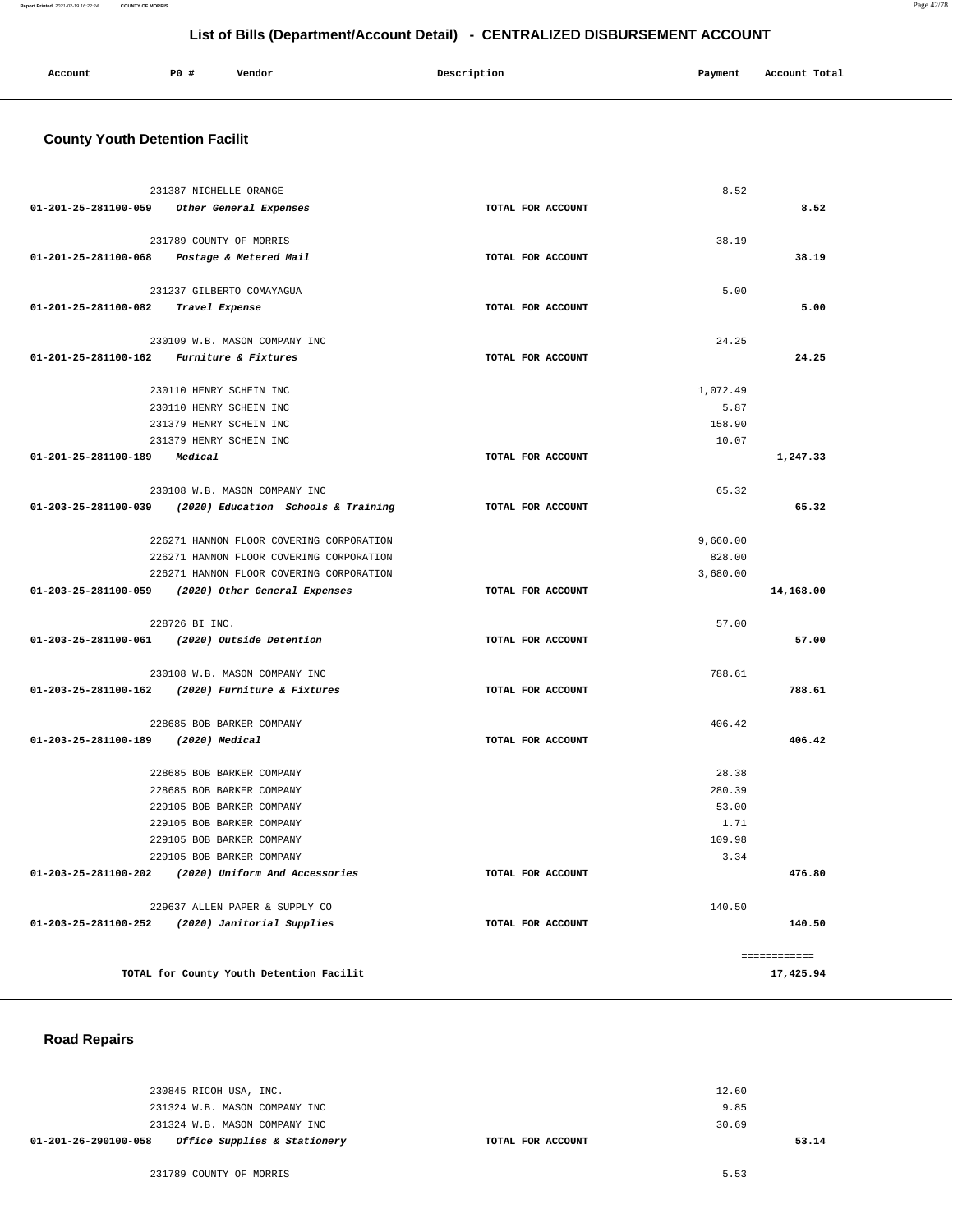#### **Report Printed** 2021-02-19 16:22:24 **COUNTY OF MORRIS** Page 43/78

۳

| Account              | P0 #                                                                                                                                                                                                                                                                  | Vendor                                                                                                                                                                                                                                                                                                                                                                                                                                                                                                                                                                                                                                                                                                                                                                                              | Description       | Payment                                                                                                                                                                                                                                               | Account Total |
|----------------------|-----------------------------------------------------------------------------------------------------------------------------------------------------------------------------------------------------------------------------------------------------------------------|-----------------------------------------------------------------------------------------------------------------------------------------------------------------------------------------------------------------------------------------------------------------------------------------------------------------------------------------------------------------------------------------------------------------------------------------------------------------------------------------------------------------------------------------------------------------------------------------------------------------------------------------------------------------------------------------------------------------------------------------------------------------------------------------------------|-------------------|-------------------------------------------------------------------------------------------------------------------------------------------------------------------------------------------------------------------------------------------------------|---------------|
| <b>Road Repairs</b>  |                                                                                                                                                                                                                                                                       |                                                                                                                                                                                                                                                                                                                                                                                                                                                                                                                                                                                                                                                                                                                                                                                                     |                   |                                                                                                                                                                                                                                                       |               |
| 01-201-26-290100-068 |                                                                                                                                                                                                                                                                       | Postage & Metered Mail                                                                                                                                                                                                                                                                                                                                                                                                                                                                                                                                                                                                                                                                                                                                                                              | TOTAL FOR ACCOUNT |                                                                                                                                                                                                                                                       | 5.53          |
| 01-201-26-290100-137 | Electricity                                                                                                                                                                                                                                                           | 231358 JERSEY CENTRAL POWER & LIGHT                                                                                                                                                                                                                                                                                                                                                                                                                                                                                                                                                                                                                                                                                                                                                                 | TOTAL FOR ACCOUNT | 16.16                                                                                                                                                                                                                                                 | 16.16         |
| 01-201-26-290100-140 | Gas Purchases                                                                                                                                                                                                                                                         | 231987 NATIONAL FUEL OIL INC.                                                                                                                                                                                                                                                                                                                                                                                                                                                                                                                                                                                                                                                                                                                                                                       | TOTAL FOR ACCOUNT | 2,173.11                                                                                                                                                                                                                                              | 2,173.11      |
| 01-201-26-290100-207 | 231355 MICHAEL O'GRADY                                                                                                                                                                                                                                                | Uniform & Clothing Allowance                                                                                                                                                                                                                                                                                                                                                                                                                                                                                                                                                                                                                                                                                                                                                                        | TOTAL FOR ACCOUNT | 90.00                                                                                                                                                                                                                                                 | 90.00         |
|                      |                                                                                                                                                                                                                                                                       | 230910 TILCON NEW YORK INC.<br>230910 TILCON NEW YORK INC.<br>230910 TILCON NEW YORK INC.<br>230910 TILCON NEW YORK INC.<br>230910 TILCON NEW YORK INC.<br>230910 TILCON NEW YORK INC.<br>230910 TILCON NEW YORK INC.<br>230910 TILCON NEW YORK INC.<br>230910 TILCON NEW YORK INC.<br>230910 TILCON NEW YORK INC.<br>230910 TILCON NEW YORK INC.<br>230910 TILCON NEW YORK INC.<br>230910 TILCON NEW YORK INC.<br>230910 TILCON NEW YORK INC.<br>230910 TILCON NEW YORK INC.<br>229773 TILCON NEW YORK INC.<br>229773 TILCON NEW YORK INC.<br>229773 TILCON NEW YORK INC.<br>229773 TILCON NEW YORK INC.<br>229773 TILCON NEW YORK INC.<br>229773 TILCON NEW YORK INC.<br>229773 TILCON NEW YORK INC.<br>229773 TILCON NEW YORK INC.<br>229773 TILCON NEW YORK INC.<br>229773 TILCON NEW YORK INC. |                   | $-0.86$<br>$-0.88$<br>$-1.74$<br>$-5.59$<br>$-0.88$<br>85.17<br>86.00<br>84.33<br>125.25<br>167.83<br>85.17<br>85.17<br>86.00<br>86.00<br>86.00<br>$-2.58$<br>$-12.35$<br>$-0.87$<br>$-0.88$<br>86.00<br>85.17<br>166.16<br>86.84<br>174.51<br>167.00 |               |
| 01-201-26-290100-222 |                                                                                                                                                                                                                                                                       | 229773 TILCON NEW YORK INC.<br>229773 TILCON NEW YORK INC.<br>229773 TILCON NEW YORK INC.<br>229773 TILCON NEW YORK INC.<br>229773 TILCON NEW YORK INC.<br>Bituminous Concrete                                                                                                                                                                                                                                                                                                                                                                                                                                                                                                                                                                                                                      | TOTAL FOR ACCOUNT | 167.83<br>207.08<br>165.33<br>206.25<br>125.25                                                                                                                                                                                                        | 2,587.71      |
|                      | 231043 FRANK BRODEEN OLC<br>231540 AAG SERVICES LLC<br>231540 AAG SERVICES LLC<br>231550 AAG SERVICES LLC<br>231550 AAG SERVICES LLC<br>231550 AAG SERVICES LLC<br>231550 AAG SERVICES LLC<br>231550 AAG SERVICES LLC<br>231049 TREE KING INC<br>231049 TREE KING INC | 231048 GREEN OUTLOOK LANDSCAPING &<br>231048 GREEN OUTLOOK LANDSCAPING &<br>231048 GREEN OUTLOOK LANDSCAPING &<br>231048 GREEN OUTLOOK LANDSCAPING &<br>231048 GREEN OUTLOOK LANDSCAPING &<br>229593 HOIMARK & LEMBO PAVING, LLC<br>230186 HOIMARK & LEMBO PAVING, LLC<br>231044 LEVATO & SONS, INC.<br>231044 LEVATO & SONS, INC.                                                                                                                                                                                                                                                                                                                                                                                                                                                                  |                   | 800.00<br>3,802.50<br>3,997.50<br>4,750.00<br>8,159.00<br>3,997.50<br>4,845.00<br>1,275.00<br>5,740.00<br>5,740.00<br>15,750.00<br>27,985.00<br>1,462.50<br>1,462.50<br>1,740.00<br>1,595.00<br>1,450.00<br>3,997.50<br>3,997.50                      |               |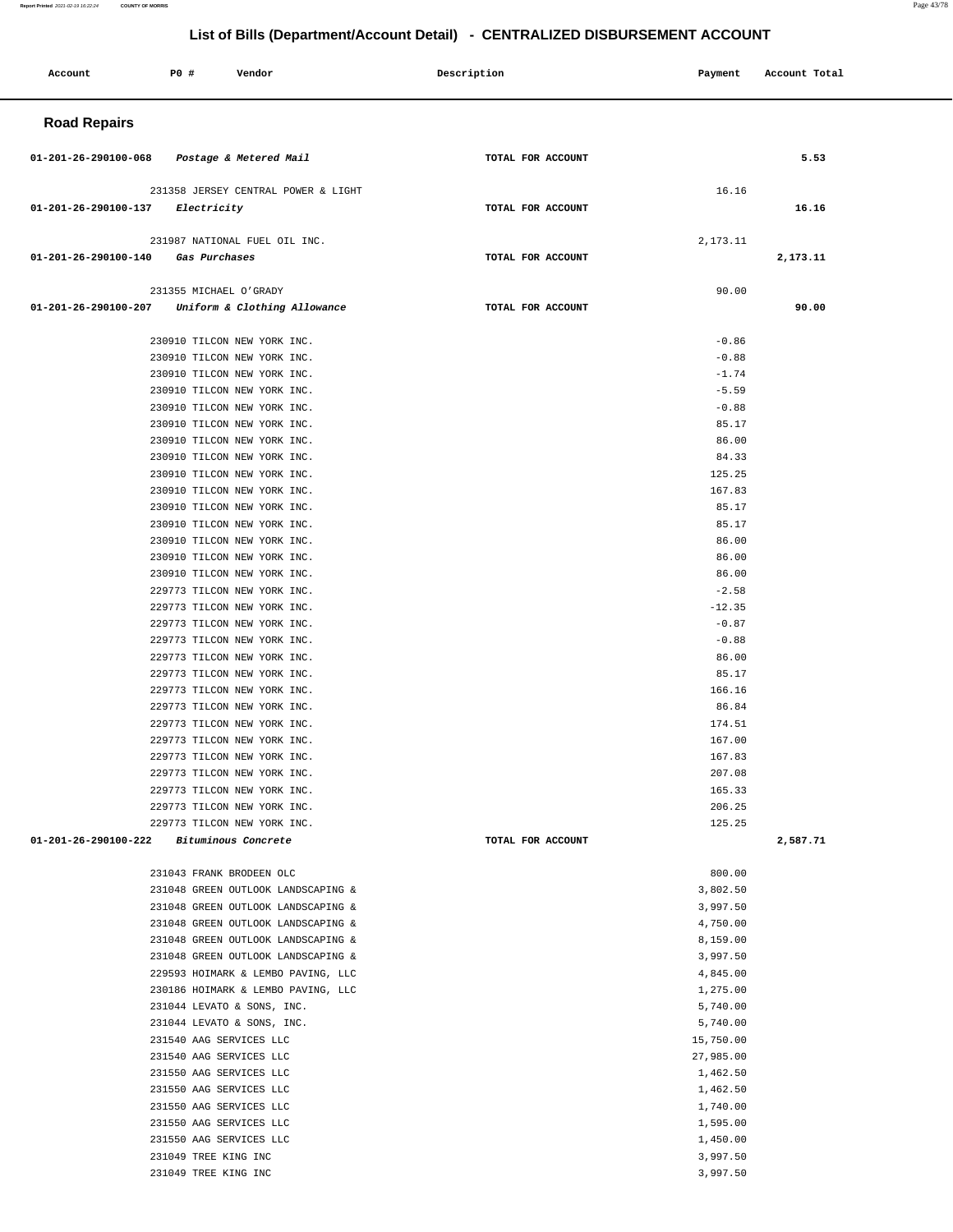| <b>Road Repairs</b>                                                        |                   |                    |            |
|----------------------------------------------------------------------------|-------------------|--------------------|------------|
| 231538 FRANK BRODEEN OLC                                                   |                   | 3,280.00           |            |
| 231551 LEVATO & SONS, INC.                                                 |                   | 1,960.00           |            |
| 231551 LEVATO & SONS, INC.                                                 |                   | 1,820.00           |            |
| 231551 LEVATO & SONS, INC.                                                 |                   | 4,200.00           |            |
| 231551 LEVATO & SONS, INC.                                                 |                   | 4,200.00           |            |
| 231541 LEVATO & SONS, INC.                                                 |                   | 10,360.00          |            |
| 231541 LEVATO & SONS, INC.                                                 |                   | 10,360.00          |            |
| 231541 LEVATO & SONS, INC.                                                 |                   | 13,440.00          |            |
| 231541 LEVATO & SONS, INC.                                                 |                   | 13,160.00          |            |
| 231185 PEQUANNOCK TOWNSHIP                                                 |                   | 1,800.00           |            |
| 231185 PEQUANNOCK TOWNSHIP                                                 |                   | 450.00             |            |
| 01-201-26-290100-228<br>Contracted Snow/Ice Removal                        | TOTAL FOR ACCOUNT |                    | 167,576.50 |
| 229809 GARDEN STATE HIGHWAY                                                |                   | 1,369.00           |            |
| 229809 GARDEN STATE HIGHWAY                                                |                   | 1,628.00           |            |
| 229809 GARDEN STATE HIGHWAY                                                |                   | 205.50             |            |
| 229809 GARDEN STATE HIGHWAY                                                |                   | 856.00             |            |
| 229809 GARDEN STATE HIGHWAY                                                |                   | 428.00             |            |
| 229809 GARDEN STATE HIGHWAY                                                |                   | 751.00             |            |
| 229809 GARDEN STATE HIGHWAY                                                |                   | 154.00             |            |
| 229809 GARDEN STATE HIGHWAY                                                |                   | 246.40             |            |
| 229809 GARDEN STATE HIGHWAY                                                |                   | 273.75             |            |
| 229809 GARDEN STATE HIGHWAY                                                |                   | 521.00             |            |
| 229809 GARDEN STATE HIGHWAY                                                |                   | 347.50             |            |
| 229809 GARDEN STATE HIGHWAY<br>229809 GARDEN STATE HIGHWAY                 |                   | 468.90             |            |
| 229809 GARDEN STATE HIGHWAY                                                |                   | 107.16<br>1,107.00 |            |
| 229809 GARDEN STATE HIGHWAY                                                |                   | 1,153.25           |            |
| 229809 GARDEN STATE HIGHWAY                                                |                   | 348.50             |            |
| 229809 GARDEN STATE HIGHWAY                                                |                   | 246.00             |            |
| 229809 GARDEN STATE HIGHWAY                                                |                   | 249.15             |            |
| 229809 GARDEN STATE HIGHWAY                                                |                   | 249.15             |            |
| 229809 GARDEN STATE HIGHWAY                                                |                   | 249.15             |            |
| 229809 GARDEN STATE HIGHWAY                                                |                   | 249.15             |            |
| 229809 GARDEN STATE HIGHWAY                                                |                   | 276.78             |            |
| 229809 GARDEN STATE HIGHWAY                                                |                   | 249.15             |            |
| 229809 GARDEN STATE HIGHWAY                                                |                   | 871.50             |            |
| 229809 GARDEN STATE HIGHWAY                                                |                   | 1,845.00           |            |
| 229809 GARDEN STATE HIGHWAY                                                |                   | 553.50             |            |
| 229809 GARDEN STATE HIGHWAY                                                |                   | 553.50             |            |
| 229809 GARDEN STATE HIGHWAY                                                |                   | 553.50             |            |
| 229809 GARDEN STATE HIGHWAY                                                |                   | 553.50             |            |
| 229809 GARDEN STATE HIGHWAY<br>229809 GARDEN STATE HIGHWAY                 |                   | 139.70<br>139.70   |            |
| 229809 GARDEN STATE HIGHWAY                                                |                   | 77.50              |            |
| 01-201-26-290100-238<br>Signage                                            | TOTAL FOR ACCOUNT |                    | 17,020.89  |
|                                                                            |                   |                    |            |
| 229627 NORTHEASTERN HARDWARE CO INC                                        |                   | 119.85             |            |
| 229627 NORTHEASTERN HARDWARE CO INC<br>229627 NORTHEASTERN HARDWARE CO INC |                   | 119.90<br>50.85    |            |
| 01-201-26-290100-260<br>Construction Materials                             | TOTAL FOR ACCOUNT |                    | 290.60     |
|                                                                            |                   |                    |            |
| 229616 LOVEYS PIZZA & GRILL<br>229616 LOVEYS PIZZA & GRILL                 |                   | 210.00<br>31.50    |            |
| 230842 PAULS DINER                                                         |                   | 70.00              |            |
| 230842 PAULS DINER                                                         |                   | 10.50              |            |
| 01-203-26-290100-188 (2020) Meals                                          | TOTAL FOR ACCOUNT |                    | 322.00     |
| 229632 TILCON NEW YORK INC.                                                |                   | $-15.49$           |            |
| 229632 TILCON NEW YORK INC.                                                |                   | $-10.74$           |            |
| 229632 TILCON NEW YORK INC.                                                |                   | $-4.75$            |            |
| 229632 TILCON NEW YORK INC.                                                |                   | $-8.20$            |            |
|                                                                            |                   |                    |            |

Account 20 **P** Pomdor Payment Recount Potal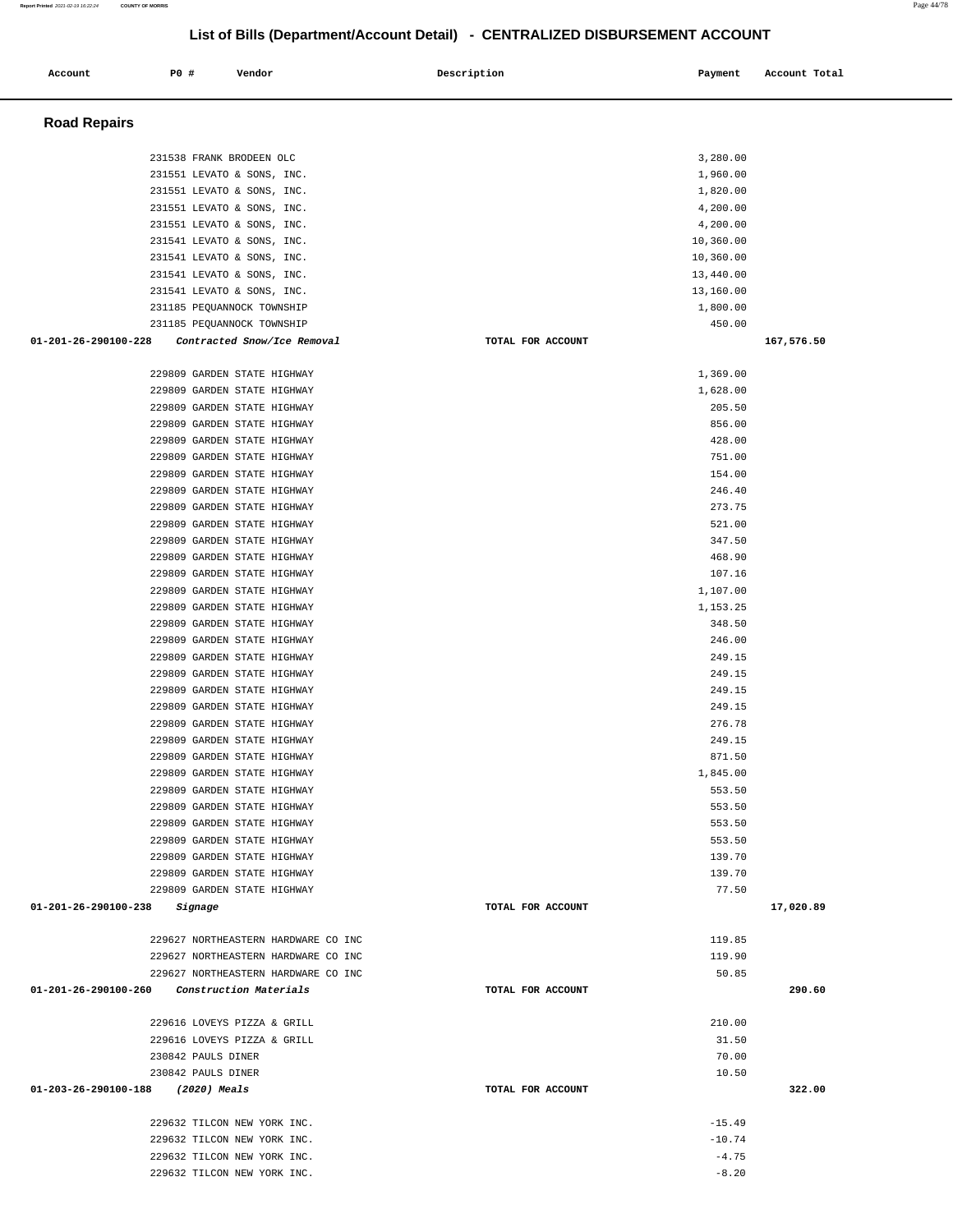| Account                                                 | <b>PO #</b>           | Vendor                                                     | Description |                   | Payment            | Account Total |
|---------------------------------------------------------|-----------------------|------------------------------------------------------------|-------------|-------------------|--------------------|---------------|
| <b>Road Repairs</b>                                     |                       |                                                            |             |                   |                    |               |
|                                                         |                       | 229632 TILCON NEW YORK INC.                                |             |                   | $-13.18$           |               |
|                                                         |                       | 229632 TILCON NEW YORK INC.                                |             |                   | $-14.35$           |               |
|                                                         |                       | 229632 TILCON NEW YORK INC.                                |             |                   | $-9.74$            |               |
|                                                         |                       | 229632 TILCON NEW YORK INC.                                |             |                   | $-4.70$            |               |
|                                                         |                       | 229632 TILCON NEW YORK INC.                                |             |                   | $-4.89$            |               |
|                                                         |                       | 229632 TILCON NEW YORK INC.                                |             |                   | $-9.45$            |               |
|                                                         |                       | 229632 TILCON NEW YORK INC.                                |             |                   | $-35.86$           |               |
|                                                         |                       | 229632 TILCON NEW YORK INC.                                |             |                   | $-14.30$           |               |
|                                                         |                       | 229632 TILCON NEW YORK INC.<br>229632 TILCON NEW YORK INC. |             |                   | $-7.46$<br>$-9.60$ |               |
|                                                         |                       | 229632 TILCON NEW YORK INC.                                |             |                   | $-14.49$           |               |
|                                                         |                       | 229632 TILCON NEW YORK INC.                                |             |                   | $-19.28$           |               |
|                                                         |                       | 229632 TILCON NEW YORK INC.                                |             |                   | $-4.89$            |               |
|                                                         |                       | 229632 TILCON NEW YORK INC.                                |             |                   | $-10.02$           |               |
|                                                         |                       | 229632 TILCON NEW YORK INC.                                |             |                   | $-4.94$            |               |
|                                                         |                       | 229632 TILCON NEW YORK INC.                                |             |                   | 96.18              |               |
|                                                         |                       | 229632 TILCON NEW YORK INC.                                |             |                   | 140.49             |               |
|                                                         |                       | 229632 TILCON NEW YORK INC.                                |             |                   | 134.31             |               |
|                                                         |                       | 229632 TILCON NEW YORK INC.<br>229632 TILCON NEW YORK INC. |             |                   | 91.85<br>87.52     |               |
|                                                         |                       | 229632 TILCON NEW YORK INC.                                |             |                   | 130.84             |               |
|                                                         |                       | 229632 TILCON NEW YORK INC.                                |             |                   | 86.65              |               |
|                                                         |                       | 229632 TILCON NEW YORK INC.                                |             |                   | 90.12              |               |
|                                                         |                       | 229632 TILCON NEW YORK INC.                                |             |                   | 88.38              |               |
|                                                         |                       | 229632 TILCON NEW YORK INC.                                |             |                   | 88.38              |               |
|                                                         |                       | 229632 TILCON NEW YORK INC.                                |             |                   | 710.00             |               |
|                                                         |                       | 229632 TILCON NEW YORK INC.                                |             |                   | 261.68             |               |
|                                                         |                       | 229632 TILCON NEW YORK INC.<br>229632 TILCON NEW YORK INC. |             |                   | 89.25<br>88.38     |               |
|                                                         |                       | 229632 TILCON NEW YORK INC.                                |             |                   | 67.84              |               |
|                                                         |                       | 229632 TILCON NEW YORK INC.                                |             |                   | 70.59              |               |
|                                                         |                       | 229632 TILCON NEW YORK INC.                                |             |                   | 136.37             |               |
|                                                         |                       | 229632 TILCON NEW YORK INC.                                |             |                   | 206.28             |               |
|                                                         |                       | 229632 TILCON NEW YORK INC.                                |             |                   | 67.16              |               |
|                                                         |                       | 229632 TILCON NEW YORK INC.                                |             |                   | 78.81              |               |
|                                                         |                       | 229632 TILCON NEW YORK INC.                                |             |                   | 144.60             |               |
|                                                         |                       | 229632 TILCON NEW YORK INC.<br>229632 TILCON NEW YORK INC. |             |                   | 226.83<br>107.59   |               |
|                                                         |                       | 229632 TILCON NEW YORK INC.                                |             |                   | 175.03             |               |
|                                                         |                       | 229632 TILCON NEW YORK INC.                                |             |                   | 89.25              |               |
|                                                         |                       | 229632 TILCON NEW YORK INC.                                |             |                   | 175.03             |               |
|                                                         |                       | 229632 TILCON NEW YORK INC.                                |             |                   | 90.98              |               |
|                                                         |                       | 229632 TILCON NEW YORK INC.                                |             |                   | 91.85              |               |
|                                                         |                       | 229632 TILCON NEW YORK INC.                                |             |                   | 90.12              |               |
|                                                         |                       | 229632 TILCON NEW YORK INC.                                |             |                   | 89.25              |               |
|                                                         |                       | 229632 TILCON NEW YORK INC.<br>229632 TILCON NEW YORK INC. |             |                   | 173.30<br>89.25    |               |
|                                                         |                       | 229632 TILCON NEW YORK INC.                                |             |                   | 89.25              |               |
| 01-203-26-290100-222 (2020) Bituminous Concrete         |                       |                                                            |             | TOTAL FOR ACCOUNT |                    | 4,227.08      |
|                                                         |                       | 229593 HOIMARK & LEMBO PAVING, LLC                         |             |                   | 2,167.50           |               |
|                                                         |                       | 229593 HOIMARK & LEMBO PAVING, LLC                         |             |                   | 9,500.00           |               |
|                                                         |                       | 229593 HOIMARK & LEMBO PAVING, LLC                         |             |                   | 7,830.00           |               |
|                                                         |                       | 229593 HOIMARK & LEMBO PAVING, LLC                         |             |                   | 5,610.00           |               |
|                                                         |                       | 229593 HOIMARK & LEMBO PAVING, LLC                         |             |                   | 12,071.25          |               |
| 01-203-26-290100-228 (2020) Contracted Snow/Ice Removal |                       |                                                            |             | TOTAL FOR ACCOUNT |                    | 37,178.75     |
|                                                         |                       | 229604 ONE SOURCE OF NEW JERSEY LLC                        |             |                   | 94.38              |               |
| 01-203-26-290100-238                                    | (2020) Signage        |                                                            |             | TOTAL FOR ACCOUNT |                    | 94.38         |
|                                                         | 229623 GALETON GLOVES |                                                            |             |                   | 347.84             |               |
|                                                         | 229623 GALETON GLOVES |                                                            |             |                   | 87.90              |               |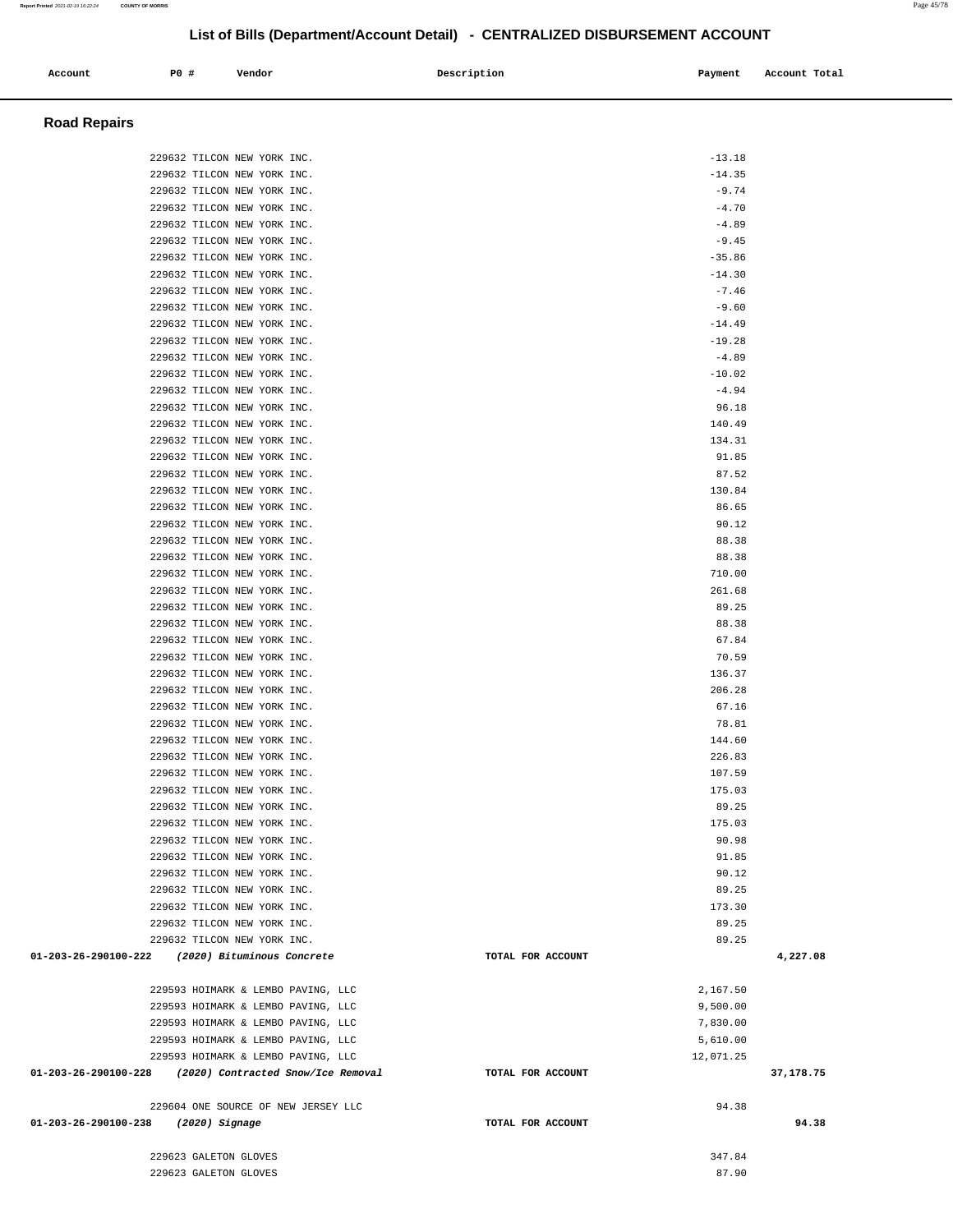#### **Report Printed** 2021-02-19 16:22:24 **COUNTY OF MORRIS** Page 46/78

## **List of Bills (Department/Account Detail) - CENTRALIZED DISBURSEMENT ACCOUNT**

| Account              | P0 # | Vendor                        | Description       | Payment | Account Total |
|----------------------|------|-------------------------------|-------------------|---------|---------------|
| <b>Road Repairs</b>  |      |                               |                   |         |               |
|                      |      | 230187 W.B. MASON COMPANY INC |                   | 0.95    |               |
|                      |      | 230187 W.B. MASON COMPANY INC |                   | 44.70   |               |
|                      |      | 230187 W.B. MASON COMPANY INC |                   | 0.95    |               |
|                      |      | 230187 W.B. MASON COMPANY INC |                   | 0.95    |               |
| 01-203-26-290100-266 |      | (2020) Safety Items           | TOTAL FOR ACCOUNT |         | 483.29        |
|                      |      |                               |                   |         |               |
|                      |      |                               |                   |         | ------------- |

**TOTAL for Road Repairs** 

## **Bridges and Culverts**

| 229881 COUNTY WELDING SUPPLY CO                          |                   | 2.95   |              |
|----------------------------------------------------------|-------------------|--------|--------------|
| 229881 COUNTY WELDING SUPPLY CO                          |                   | 2.95   |              |
| 229881 COUNTY WELDING SUPPLY CO                          |                   | 11.80  |              |
| 229881 COUNTY WELDING SUPPLY CO                          |                   | 2.95   |              |
| 229881 COUNTY WELDING SUPPLY CO                          |                   | 2.95   |              |
| 229881 COUNTY WELDING SUPPLY CO                          |                   | 14.75  |              |
| 01-201-26-292100-248<br>Welding-Oxygen-Acetylene Etc     | TOTAL FOR ACCOUNT |        | 38.35        |
| 229725 BOBCAT OF NORTH JERSEY-EAST                       |                   | 920.51 |              |
| $01 - 201 - 26 - 292100 - 259$<br>Equipment Rental       | TOTAL FOR ACCOUNT |        | 920.51       |
| 229643 GRAINGER                                          |                   | 71.60  |              |
| 229643 GRAINGER                                          |                   | 174.30 |              |
| 229643 GRAINGER                                          |                   | 28.95  |              |
| 01-203-26-292100-058 (2020) Office Supplies & Stationery | TOTAL FOR ACCOUNT |        | 274.85       |
| 229388 COUNTY CONCRETE CORP.                             |                   | 120.00 |              |
| 229388 COUNTY CONCRETE CORP.                             |                   | 225.00 |              |
| 229388 COUNTY CONCRETE CORP.                             |                   | 4.25   |              |
| 01-203-26-292100-227<br>(2020) Concrete                  | TOTAL FOR ACCOUNT |        | 349.25       |
| 229389 COUNTY WELDING SUPPLY CO                          |                   | 25.99  |              |
| 229389 COUNTY WELDING SUPPLY CO                          |                   | 3.00   |              |
| 229389 COUNTY WELDING SUPPLY CO                          |                   | 2.95   |              |
| 229389 COUNTY WELDING SUPPLY CO                          |                   | 2.95   |              |
| 229389 COUNTY WELDING SUPPLY CO                          |                   | 11.80  |              |
| 229389 COUNTY WELDING SUPPLY CO                          |                   | 2.95   |              |
| 229389 COUNTY WELDING SUPPLY CO                          |                   | 2.95   |              |
| 229389 COUNTY WELDING SUPPLY CO                          |                   | 14.75  |              |
| 01-203-26-292100-248 (2020) Welding-Oxygen-Acetylene Etc | TOTAL FOR ACCOUNT |        | 67.34        |
|                                                          |                   |        | ============ |
| TOTAL for Bridges and Culverts                           |                   |        | 1,650.30     |

#### **Shade Tree Commission**

| 230844 RICOH USA, INC.                                         |                   | 12.67   |
|----------------------------------------------------------------|-------------------|---------|
| 231327 W.B. MASON COMPANY INC                                  |                   | 54.81   |
| $01 - 201 - 26 - 300100 - 058$<br>Office Supplies & Stationery | TOTAL FOR ACCOUNT | 67.48   |
|                                                                |                   |         |
| 229629 POWER PLACE INC                                         |                   | $-8.99$ |
| 229629 POWER PLACE INC                                         |                   | 58.89   |
| 229629 POWER PLACE INC                                         |                   | 5.99    |
| 229629 POWER PLACE INC                                         |                   | 8.99    |
| (2020) Machinery Repairs & Parts<br>01-203-26-300100-262       | TOTAL FOR ACCOUNT | 64.88   |

**232,119.14**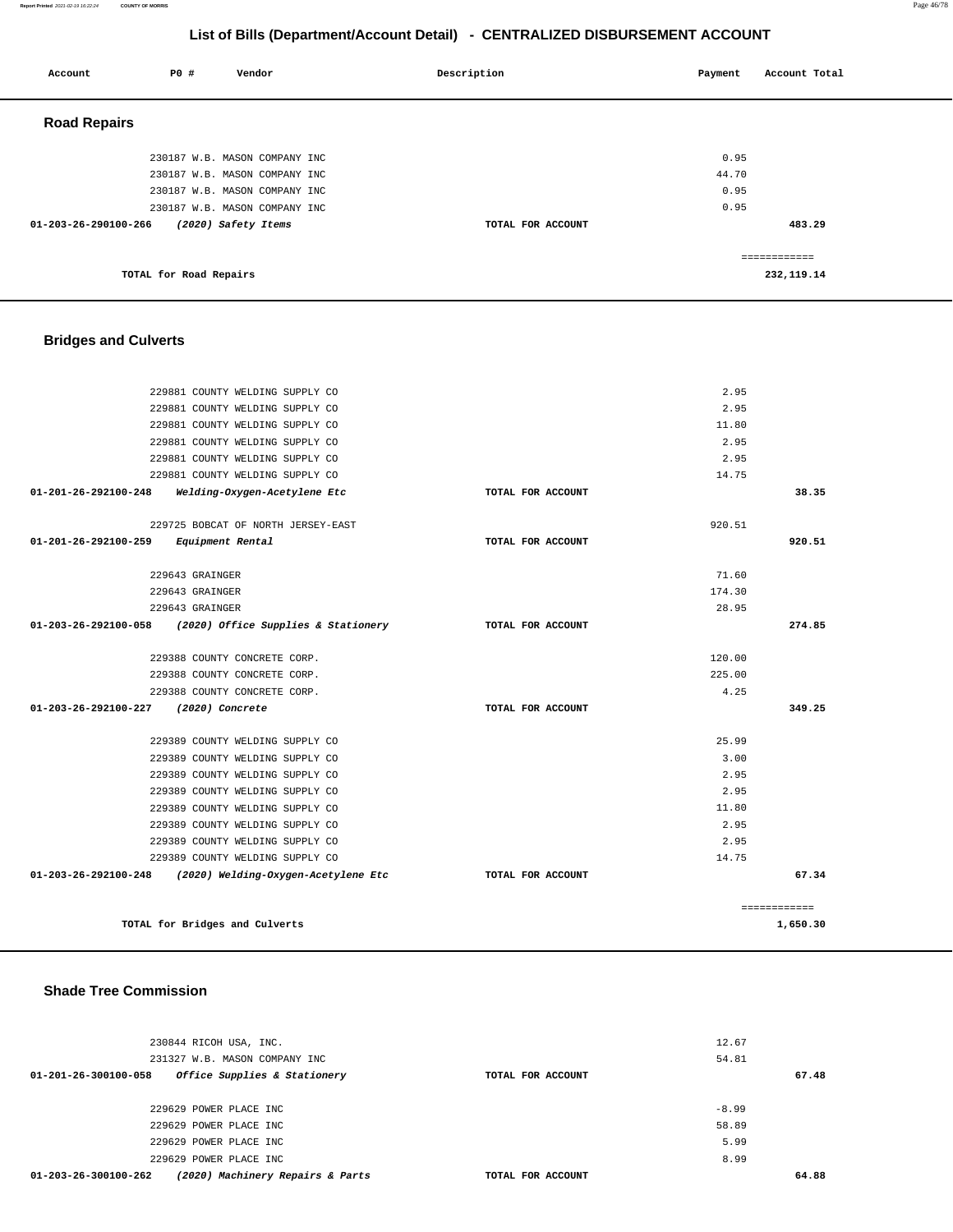| Account | P0 # | Vendor | Description | Payment | Account Total |
|---------|------|--------|-------------|---------|---------------|
|         |      |        |             |         |               |

## **Shade Tree Commission**

| 01-203-26-300100-266 (2020) Safety Items | TOTAL FOR ACCOUNT | 397.55    |
|------------------------------------------|-------------------|-----------|
| 230850 W.B. MASON COMPANY INC            |                   | 44.70     |
| 230850 W.B. MASON COMPANY INC            |                   | 0.95      |
| 230850 W.B. MASON COMPANY INC            |                   | 44.70     |
| 230850 W.B. MASON COMPANY INC            |                   | 44.70     |
| 230850 W.B. MASON COMPANY INC            |                   | 0.95      |
| 230850 W.B. MASON COMPANY INC            |                   | 0.95      |
| 230850 W.B. MASON COMPANY INC            |                   | 0.95      |
| 230850 W.B. MASON COMPANY INC            |                   | 44.70     |
| 230850 W.B. MASON COMPANY INC            |                   | 0.95      |
| 229628 NORTHERN SAFETY CO. INC.          |                   | 118.68    |
| 229628 NORTHERN SAFETY CO. INC.          |                   | 122.16    |
| 229628 NORTHERN SAFETY CO. INC.          |                   | 122.16    |
| 229628 NORTHERN SAFETY CO. INC.          |                   | $-149.00$ |

## **Buildings & Grounds**

|                                          | 231089 WILLIAM F. BARNISH                         |                   | 9,290.85  |           |
|------------------------------------------|---------------------------------------------------|-------------------|-----------|-----------|
|                                          | 231088 WILLIAM F. BARNISH                         |                   | 2,895.48  |           |
| 01-201-26-310100-029 Building Rental     |                                                   | TOTAL FOR ACCOUNT |           | 12,186.33 |
|                                          | 231306 CLIFTON ELEVATOR SERVICE CO INC            |                   | 2,703.00  |           |
| 01-201-26-310100-036 Contracted Services |                                                   | TOTAL FOR ACCOUNT |           | 2,703.00  |
|                                          | 231190 MAGIC TOUCH CONSTRUCTION CO., INC.         |                   | 561.06    |           |
|                                          | 231190 MAGIC TOUCH CONSTRUCTION CO., INC.         |                   | 883.08    |           |
|                                          | 01-201-26-310100-044 Equipment Service Agreements | TOTAL FOR ACCOUNT |           | 1,444.14  |
|                                          | 231220 W.B. MASON COMPANY INC                     |                   | 260.54    |           |
|                                          | 231220 W.B. MASON COMPANY INC                     |                   | 260.54    |           |
|                                          | 231220 W.B. MASON COMPANY INC                     |                   | 661.66    |           |
| 01-201-26-310100-058                     | <i>Office Supplies &amp; Stationery</i>           | TOTAL FOR ACCOUNT |           | 1,182.74  |
|                                          | 231091 MORRISTOWN PARKING AUTHORITY               |                   | 5,774.00  |           |
| 01-201-26-310100-062 Parking Lot Rental  |                                                   | TOTAL FOR ACCOUNT |           | 5,774.00  |
|                                          | 231306 CLIFTON ELEVATOR SERVICE CO INC            |                   | 318.00    |           |
|                                          | 231306 CLIFTON ELEVATOR SERVICE CO INC            |                   | 1,908.00  |           |
|                                          | 231306 CLIFTON ELEVATOR SERVICE CO INC            |                   | 1,266.00  |           |
|                                          | 231306 CLIFTON ELEVATOR SERVICE CO INC            |                   | 318.00    |           |
|                                          | 231306 CLIFTON ELEVATOR SERVICE CO INC            |                   | 318.00    |           |
|                                          | 231306 CLIFTON ELEVATOR SERVICE CO INC            |                   | 778.00    |           |
|                                          | 231306 CLIFTON ELEVATOR SERVICE CO INC            |                   | 752.00    |           |
|                                          | 231306 CLIFTON ELEVATOR SERVICE CO INC            |                   | 636.00    |           |
|                                          | 231306 CLIFTON ELEVATOR SERVICE CO INC            |                   | 318.00    |           |
|                                          | 231306 CLIFTON ELEVATOR SERVICE CO INC            |                   | 408.00    |           |
|                                          | 231008 NEW JERSEY OVERHEAD DOOR LLC               |                   | 330.00    |           |
|                                          | 231687 EMPLOYMENT HORIZONS ENTERPRISES INC        |                   | 70,941.00 |           |
|                                          | 231435 FLOORMAT MANAGEMENT, INC.                  |                   | 125.01    |           |
|                                          | 01-201-26-310100-084 Other Outside Services       | TOTAL FOR ACCOUNT |           | 78,416.01 |
|                                          | 231221 W.B. MASON COMPANY INC                     |                   | 8.94      |           |
|                                          | 231221 W.B. MASON COMPANY INC                     |                   | 22.35     |           |
|                                          | 231221 W.B. MASON COMPANY INC                     |                   | 31.29     |           |
|                                          | 231221 W.B. MASON COMPANY INC                     |                   | 17.88     |           |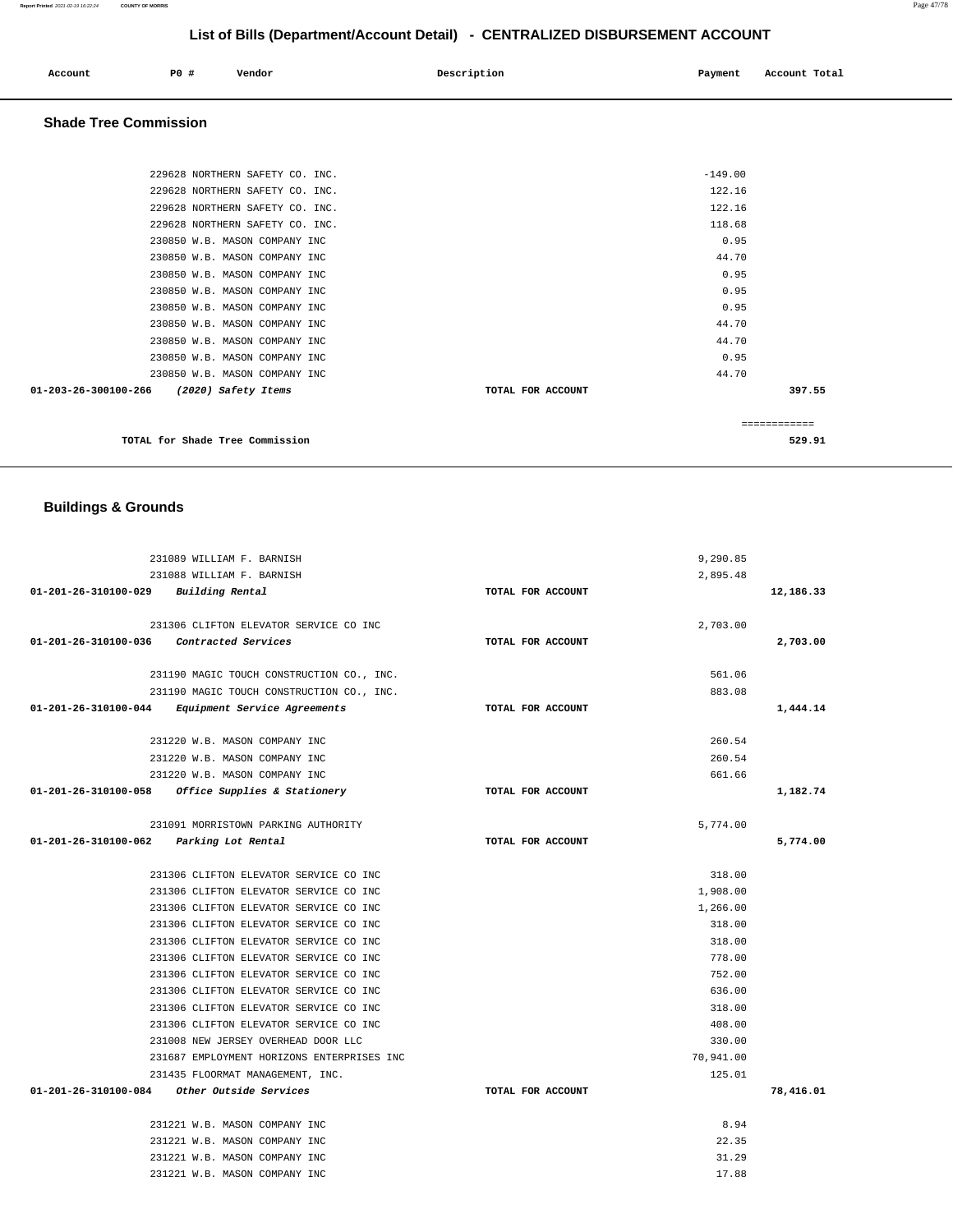#### **Account P0 # Vendor Description Payment Account Total Buildings & Grounds**  231221 W.B. MASON COMPANY INC 231221 W.B. MASON COMPANY INC 231221 W.B. MASON COMPANY INC 231221 W.B. MASON COMPANY INC 231221 W.B. MASON COMPANY INC **01-201-26-310100-095 Other Administrative Supplies TOTAL FOR ACCOUNT**  0.95 0.95 0.95 0.95 0.95 **85.21** 231193 R & J CONTROL, INC. 231193 R & J CONTROL, INC. 231478 PORTASOFT OF MORRIS COUNTY INC **01-201-26-310100-204 Plant Operations TOTAL FOR ACCOUNT**  155.00 155.00 524.88 **834.88** 231004 WORK N WEAR STORE 231489 GRAINGER 231726 MICHAEL DRURY **01-201-26-310100-207 Uniform & Clothing Allowance TOTAL FOR ACCOUNT**  300.00 155.70 90.00 **545.70** 231192 RICCIARDI BROTHERS, INC 231192 RICCIARDI BROTHERS, INC 231194 SHERWIN WILLIAMS **01-201-26-310100-234 Paint TOTAL FOR ACCOUNT**  54.83 161.81 27.18 **243.82** 231087 HOME DEPOT CREDIT SERVICES 231437 CROSSTOWN PLUMBING SUPPLY INC. 231491 FASTENAL COMPANY **01-201-26-310100-235 Pipes - Others TOTAL FOR ACCOUNT**  55.51 3,771.04 1,372.54 **5,199.09** 231314 GRAINGER 231314 GRAINGER **01-201-26-310100-239 Small Tools TOTAL FOR ACCOUNT**  1,085.94 447.13 **1,533.07** 231231 CONTINENTAL TRADING & 231231 CONTINENTAL TRADING & 231496 CONTINENTAL TRADING & 231496 CONTINENTAL TRADING & 231496 CONTINENTAL TRADING & **01-201-26-310100-242 Snow Removal & Ice Control TOTAL FOR ACCOUNT**  3,601.70 2,962.50 1,740.00 1,777.50 592.50 **10,674.20** 231240 FASTENAL COMPANY 231314 GRAINGER 231314 GRAINGER 231314 GRAINGER 231314 GRAINGER 231087 HOME DEPOT CREDIT SERVICES 231491 FASTENAL COMPANY 231489 GRAINGER 231489 GRAINGER 231489 GRAINGER **01-201-26-310100-249 Bldg Maintenance Supplies TOTAL FOR ACCOUNT**  519.84 332.34 7.46 14.92 49.44 217.81 346.56 632.55 486.13 353.52 **2,960.57** 231314 GRAINGER **01-201-26-310100-251 Ground Maintenance Supplies TOTAL FOR ACCOUNT**  71.44 **71.44** 231078 TOMAR INDUSTRIES INC 231489 GRAINGER 231489 GRAINGER **01-201-26-310100-252 Janitorial Supplies TOTAL FOR ACCOUNT**  1,341.30 2,791.65 4,260.00 **8,392.95** 231497 CONTINENTAL TRADING & 231497 CONTINENTAL TRADING & **01-201-26-310100-258 Equipment TOTAL FOR ACCOUNT**  5,550.00 3,149.99 **8,699.99**

## **List of Bills (Department/Account Detail) - CENTRALIZED DISBURSEMENT ACCOUNT**

**Report Printed** 2021-02-19 16:22:24 **COUNTY OF MORRIS** Page 48/78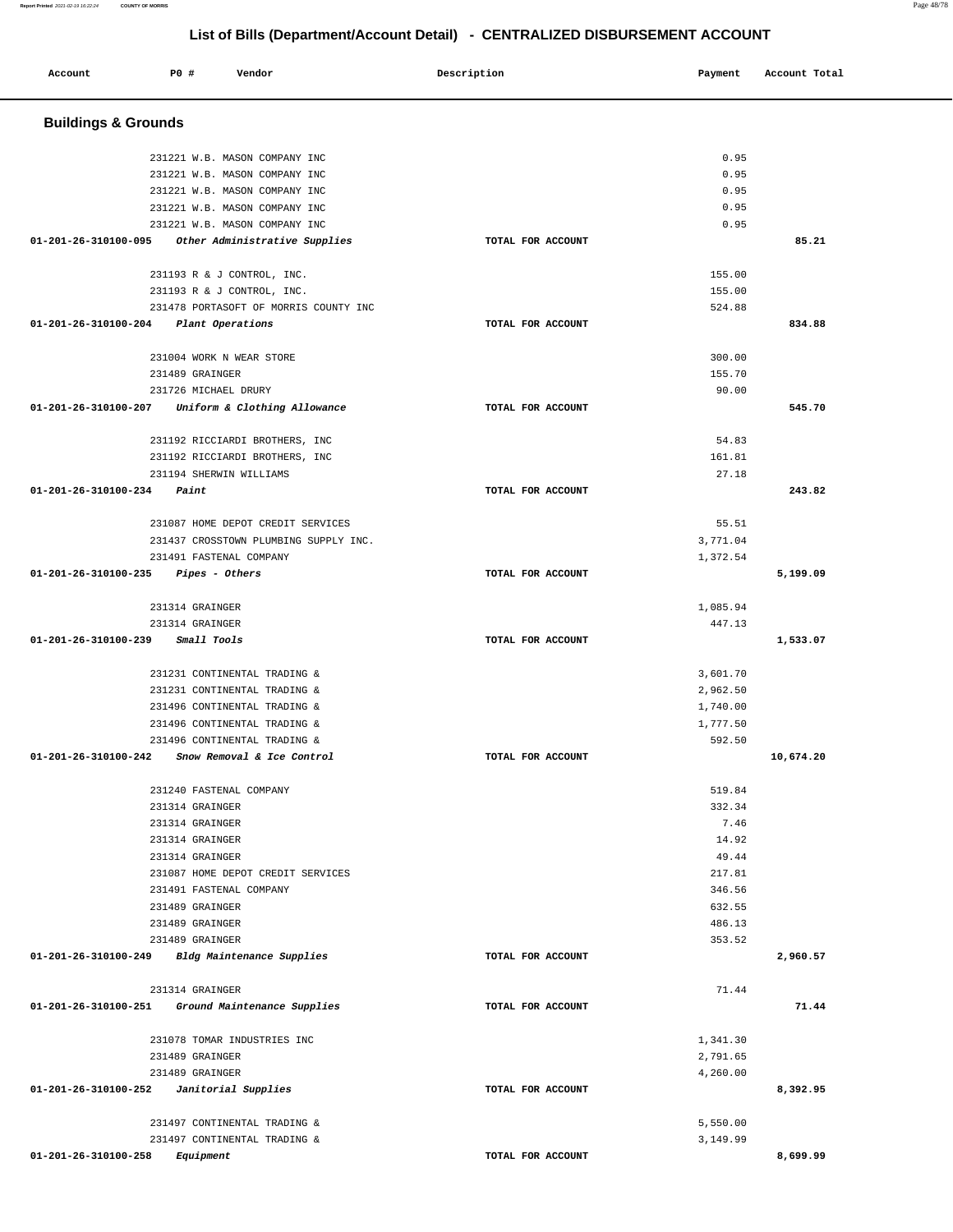| 231493 R & J CONTROL, INC.                         |                   | 155.00   |          |
|----------------------------------------------------|-------------------|----------|----------|
| 231493 R & J CONTROL, INC.                         |                   | 155.00   |          |
| 231493 R & J CONTROL, INC.                         |                   | 155.00   |          |
| 231493 R & J CONTROL, INC.                         |                   | 155.00   |          |
| 231493 R & J CONTROL, INC.                         |                   | 155.00   |          |
| 231493 R & J CONTROL, INC.                         |                   | 155.00   |          |
| 231493 R & J CONTROL, INC.                         |                   | 155.00   |          |
| 231493 R & J CONTROL, INC.                         |                   | 155.00   |          |
| 231493 R & J CONTROL, INC.                         |                   | 155.00   |          |
| 231493 R & J CONTROL, INC.                         |                   | 155.00   |          |
| 231493 R & J CONTROL, INC.                         |                   | 155.00   |          |
| 231493 R & J CONTROL, INC.                         |                   | 155.00   |          |
| 231493 R & J CONTROL, INC.                         |                   | 155.00   |          |
| 231493 R & J CONTROL, INC.                         |                   | 155.00   |          |
| 231493 R & J CONTROL, INC.                         |                   | 155.00   |          |
| 231493 R & J CONTROL, INC.                         |                   | 155.00   |          |
| 231493 R & J CONTROL, INC.                         |                   | 155.00   |          |
| 231493 R & J CONTROL, INC.                         |                   | 155.00   |          |
| 231493 R & J CONTROL, INC.                         |                   | 155.00   |          |
| 231493 R & J CONTROL, INC.                         |                   | 310.00   |          |
| 231493 R & J CONTROL, INC.                         |                   | 155.00   |          |
| 231493 R & J CONTROL, INC.                         |                   | 155.00   |          |
| 231492 R & J CONTROL, INC.                         |                   | 255.00   |          |
| 01-201-26-310100-262 Machinery Repairs & Parts     | TOTAL FOR ACCOUNT |          | 4,635.76 |
|                                                    |                   |          |          |
| 231232 BINSKY SERVICE LLC                          |                   | 1,129.25 |          |
| 231240 FASTENAL COMPANY                            |                   | 28.74    |          |
| 231087 HOME DEPOT CREDIT SERVICES                  |                   | 55.18    |          |
| 231499 JOHNSTONE SUPPLY                            |                   | 4.38     |          |
| 231499 JOHNSTONE SUPPLY                            |                   | 34.50    |          |
| 231499 JOHNSTONE SUPPLY                            |                   | 49.13    |          |
| 231499 JOHNSTONE SUPPLY                            |                   | 190.06   |          |
| 231499 JOHNSTONE SUPPLY                            |                   | 216.88   |          |
| 231499 JOHNSTONE SUPPLY                            |                   | 167.50   |          |
| 231498 BINSKY SERVICE LLC                          |                   | 819.10   |          |
| 01-201-26-310100-264 Heat & A/C                    | TOTAL FOR ACCOUNT |          | 2,694.72 |
|                                                    |                   |          |          |
| 231087 HOME DEPOT CREDIT SERVICES                  |                   | 340.39   |          |
| 231087 HOME DEPOT CREDIT SERVICES                  |                   | 113.88   |          |
| 01-201-26-310100-265 Electrical                    | TOTAL FOR ACCOUNT |          | 454.27   |
|                                                    |                   |          |          |
| 231477 EMERGENCY PEST CONTROL                      |                   | 110.00   |          |
| 231477 EMERGENCY PEST CONTROL                      |                   | 55.00    |          |
| 231477 EMERGENCY PEST CONTROL                      |                   | 55.00    |          |
| 231444 SIGN A RAMA LEDGEWOOD                       |                   | 444.00   |          |
| 01-203-26-310100-084 (2020) Other Outside Services | TOTAL FOR ACCOUNT |          | 664.00   |
| 231221 W.B. MASON COMPANY INC                      |                   | 53.64    |          |
| 231221 W.B. MASON COMPANY INC                      |                   | 22.35    |          |
| 231221 W.B. MASON COMPANY INC                      |                   | 31.29    |          |
| 231221 W.B. MASON COMPANY INC                      |                   | 17.88    |          |
| 231221 W.B. MASON COMPANY INC                      |                   | 0.95     |          |
| 231221 W.B. MASON COMPANY INC                      |                   | 0.95     |          |
| 231221 W.B. MASON COMPANY INC                      |                   | $-0.95$  |          |
| 231221 W.B. MASON COMPANY INC                      |                   | $-0.95$  |          |
| 231436 W.B. MASON COMPANY INC                      |                   | 0.95     |          |
| 231436 W.B. MASON COMPANY INC                      |                   | 0.95     |          |
| 231436 W.B. MASON COMPANY INC                      |                   | 0.95     |          |
| 231436 W.B. MASON COMPANY INC                      |                   | 53.64    |          |
| 231436 W.B. MASON COMPANY INC                      |                   | $-22.35$ |          |
|                                                    |                   |          |          |

#### **Buildings & Grounds**

Account **1888** P0 # Vendor **Payment** Payment Payment Payment Payment Payment Payment Payment Payment Payment Payment Payment Payment Payment Payment Payment Payment Payment Payment Payment Payment Payment Payment Payment P

231084 FOLEY, INC. 396.00 231084 FOLEY, INC. 419.76

## **List of Bills (Department/Account Detail) - CENTRALIZED DISBURSEMENT ACCOUNT**

**Report Printed** 2021-02-19 16:22:24 **COUNTY OF MORRIS** Page 49/78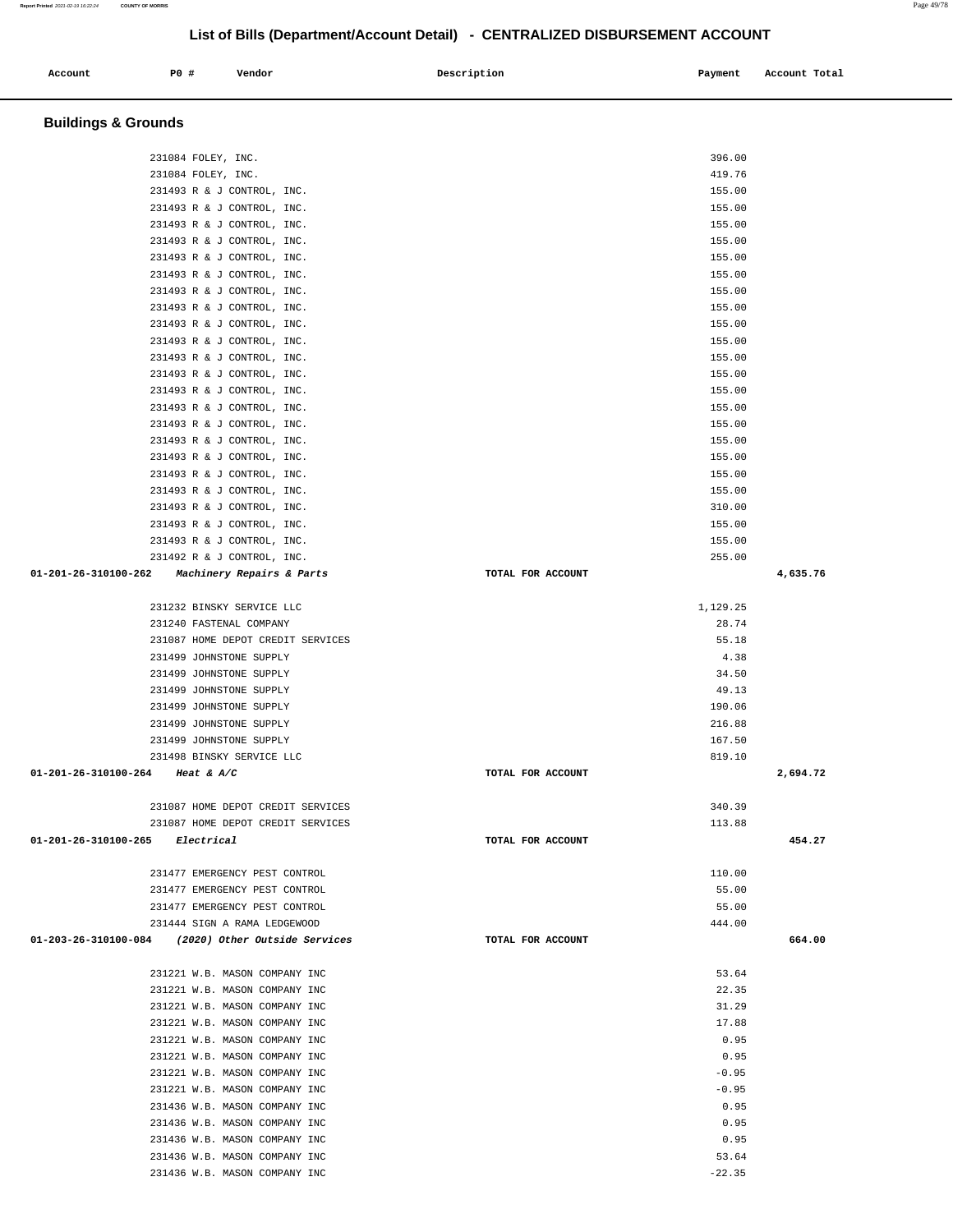| Account                        | P0 #                          | Vendor                               | Description       | Payment | Account Total |
|--------------------------------|-------------------------------|--------------------------------------|-------------------|---------|---------------|
| <b>Buildings &amp; Grounds</b> |                               |                                      |                   |         |               |
| 01-203-26-310100-095           |                               | (2020) Other Administrative Supplies | TOTAL FOR ACCOUNT |         | 159.30        |
|                                |                               | 231688 HOME DEPOT CREDIT SERVICES    |                   | 162.28  |               |
| 01-203-26-310100-249           |                               | (2020) Bldg Maintenance Supplies     | TOTAL FOR ACCOUNT |         | 162.28        |
|                                |                               | 231688 HOME DEPOT CREDIT SERVICES    |                   | 14.99   |               |
| 01-203-26-310100-252           |                               | (2020) Janitorial Supplies           | TOTAL FOR ACCOUNT |         | 14.99         |
|                                |                               | 231688 HOME DEPOT CREDIT SERVICES    |                   | 50.00   |               |
|                                |                               | 231688 HOME DEPOT CREDIT SERVICES    |                   | 31.81   |               |
| 01-203-26-310100-258           | (2020) Equipment              |                                      | TOTAL FOR ACCOUNT |         | 81.81         |
|                                |                               | 231688 HOME DEPOT CREDIT SERVICES    |                   | 507.70  |               |
| 01-203-26-310100-265           | (2020) Electrical             |                                      | TOTAL FOR ACCOUNT |         | 507.70        |
|                                |                               |                                      |                   |         | ============  |
|                                | TOTAL for Buildings & Grounds |                                      |                   |         | 150,321.97    |
|                                |                               |                                      |                   |         |               |

#### **Motor Services Center**

| 229566 PUBLIC WORKS ASSOC. OF NJ                    |                   | 75.00  |        |
|-----------------------------------------------------|-------------------|--------|--------|
| 229566 PUBLIC WORKS ASSOC. OF NJ                    |                   | 60.00  |        |
| 01-201-26-315100-023 Associations and Memberships   | TOTAL FOR ACCOUNT |        | 135.00 |
|                                                     |                   |        |        |
| 230933 W.B. MASON COMPANY INC                       |                   | 14.99  |        |
| 230933 W.B. MASON COMPANY INC                       |                   | 8.54   |        |
| 230933 W.B. MASON COMPANY INC                       |                   | 3.61   |        |
| 230933 W.B. MASON COMPANY INC                       |                   | 22.48  |        |
| 230931 W.B. MASON COMPANY INC                       |                   | 8.28   |        |
| 230931 W.B. MASON COMPANY INC                       |                   | 12.01  |        |
| 230931 W.B. MASON COMPANY INC                       |                   | 5.94   |        |
| 230931 W.B. MASON COMPANY INC                       |                   | 9.03   |        |
| 230931 W.B. MASON COMPANY INC                       |                   | 12.57  |        |
| 231153 W.B. MASON COMPANY INC                       |                   | 7.03   |        |
| 231153 W.B. MASON COMPANY INC                       |                   | 7.62   |        |
| 231153 W.B. MASON COMPANY INC                       |                   | 6.95   |        |
| 231153 W.B. MASON COMPANY INC                       |                   | 9.78   |        |
| 231153 W.B. MASON COMPANY INC                       |                   | 18.04  |        |
| $01-201-26-315100-058$ Office Supplies & Stationery | TOTAL FOR ACCOUNT |        | 146.87 |
|                                                     |                   |        |        |
| 229704 JOSEPH GARTLAND INC                          |                   | 129.95 |        |
| 229704 JOSEPH GARTLAND INC                          |                   | 17.41  |        |
| 229696 ONE SOURCE OF NEW JERSEY LLC                 |                   | 8.27   |        |
| 229696 ONE SOURCE OF NEW JERSEY LLC                 |                   | 18.36  |        |
| 229696 ONE SOURCE OF NEW JERSEY LLC                 |                   | 22.13  |        |
| 229696 ONE SOURCE OF NEW JERSEY LLC                 |                   | 15.22  |        |
| 229696 ONE SOURCE OF NEW JERSEY LLC                 |                   | 36.12  |        |
| 229696 ONE SOURCE OF NEW JERSEY LLC                 |                   | 32.62  |        |
| 229696 ONE SOURCE OF NEW JERSEY LLC                 |                   | 41.59  |        |
| 229696 ONE SOURCE OF NEW JERSEY LLC                 |                   | 58.02  |        |
| 229696 ONE SOURCE OF NEW JERSEY LLC                 |                   | 19.67  |        |
| 229696 ONE SOURCE OF NEW JERSEY LLC                 |                   | 24.79  |        |
| 229696 ONE SOURCE OF NEW JERSEY LLC                 |                   | 69.98  |        |
| 230996 RICOH USA, INC.                              |                   | 66.08  |        |
| 229563 SAFETY- KLEEN SYSTEMS, INC.                  |                   | 516.77 |        |
| 230932 W.B. MASON COMPANY INC                       |                   | 43.28  |        |
| 229791 Y-PERS INC                                   |                   | 170.00 |        |
| 230987 HOFFMAN SERVICES INC.                        |                   | 350.00 |        |
| 230987 HOFFMAN SERVICES INC.                        |                   | 260.00 |        |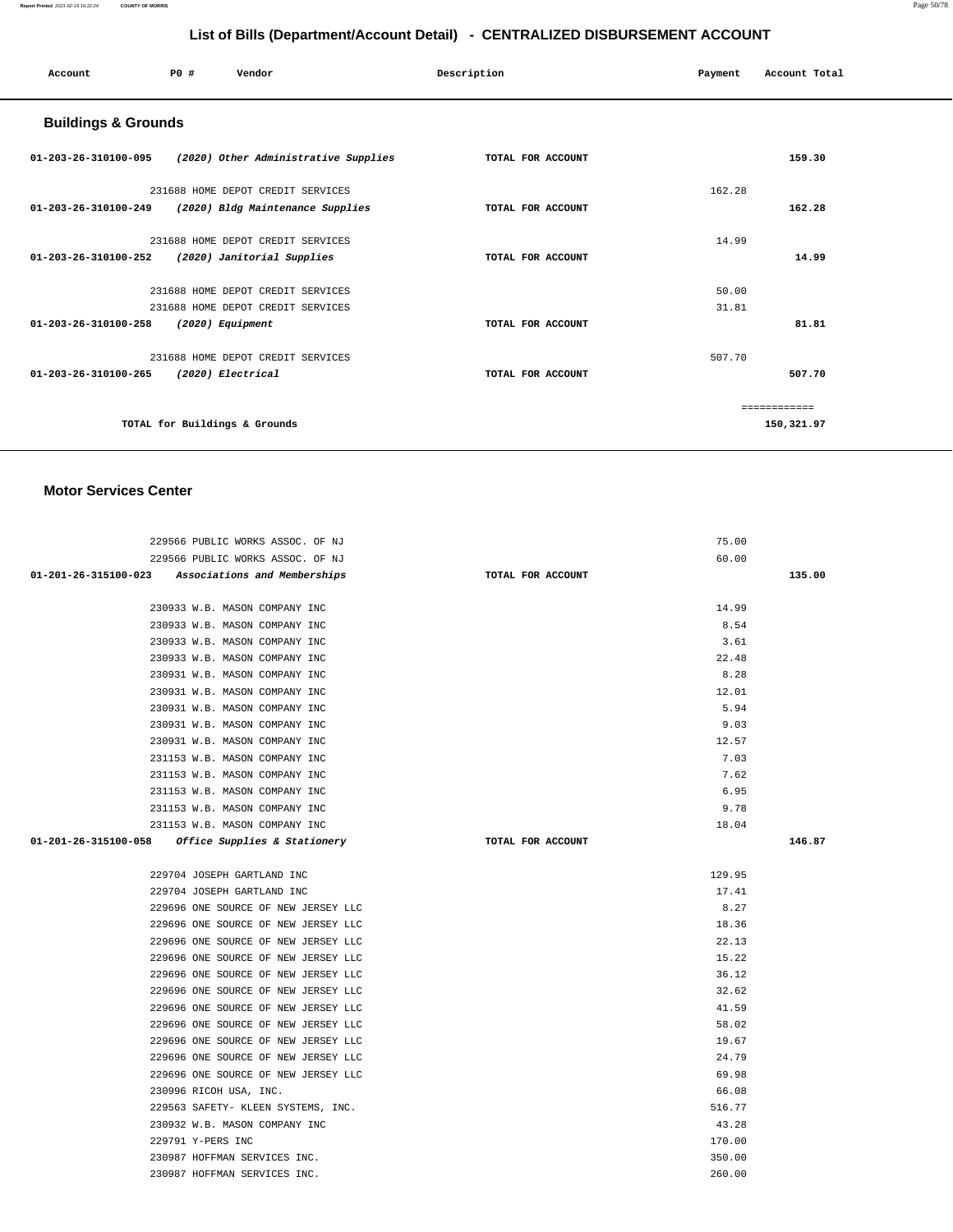|                                      | 230945 BROWN TRUCK GROUP                                                     |                   | 37.05            |          |
|--------------------------------------|------------------------------------------------------------------------------|-------------------|------------------|----------|
|                                      | 231024 BRISTOL DONALD CO., INC.<br>230945 BROWN TRUCK GROUP                  |                   | 55.36<br>49.03   |          |
|                                      | 231024 BRISTOL DONALD CO., INC.                                              |                   | 70.50            |          |
|                                      | 231024 BRISTOL DONALD CO., INC.                                              |                   | 650.00           |          |
| $01 - 201 - 26 - 315100 - 245$ Tires |                                                                              | TOTAL FOR ACCOUNT |                  | 6,444.88 |
|                                      | 231018 BARNWELL HOUSE OF TIRES, INC.                                         |                   | 91.50            |          |
|                                      | 231018 BARNWELL HOUSE OF TIRES, INC.                                         |                   | 1,166.30         |          |
|                                      | 231018 BARNWELL HOUSE OF TIRES, INC.                                         |                   | 637.68           |          |
|                                      | 231020 BARNWELL HOUSE OF TIRES, INC.                                         |                   | 382.10           |          |
|                                      | 231020 BARNWELL HOUSE OF TIRES, INC.                                         |                   | 903.00           |          |
|                                      | 231020 BARNWELL HOUSE OF TIRES, INC.                                         |                   | 482.72           |          |
|                                      | 231020 BARNWELL HOUSE OF TIRES, INC.                                         |                   | 624.06           |          |
|                                      | 230942 BARNWELL HOUSE OF TIRES, INC.                                         |                   | 266.14           |          |
|                                      | 230942 BARNWELL HOUSE OF TIRES, INC.                                         |                   | 1,040.10         |          |
|                                      | 230942 BARNWELL HOUSE OF TIRES, INC.<br>230942 BARNWELL HOUSE OF TIRES, INC. |                   | 231.12<br>620.16 |          |
|                                      |                                                                              |                   |                  |          |
|                                      | 01-201-26-315100-241 Snow Plowing Parts                                      | TOTAL FOR ACCOUNT |                  | 204.21   |
|                                      | 230980 TONY SANCHEZ LTD                                                      |                   | 86.58            |          |
|                                      | 230980 TONY SANCHEZ LTD                                                      |                   | 89.47            |          |
|                                      | 230980 TONY SANCHEZ LTD                                                      |                   | 28.16            |          |
| 01-201-26-315100-239 Small Tools     |                                                                              | TOTAL FOR ACCOUNT |                  | 417.24   |
|                                      | 231184 WURTH USA INC.                                                        |                   | 319.80           |          |
|                                      | 231028 D&B AUTO SUPPLY                                                       |                   | 18.04            |          |
|                                      | 231028 D&B AUTO SUPPLY                                                       |                   | 4.62             |          |
|                                      | 231028 D&B AUTO SUPPLY                                                       |                   | 10.29            |          |
|                                      | 231028 D&B AUTO SUPPLY                                                       |                   | 64.49            |          |
|                                      | 01-201-26-315100-232 Lubricants & Anti Freeze                                | TOTAL FOR ACCOUNT |                  | 1,111.25 |
|                                      | 230936 DAVID WEBER OIL COMPANY                                               |                   | 25.00            |          |
|                                      | 230936 DAVID WEBER OIL COMPANY                                               |                   | 1,086.25         |          |
|                                      |                                                                              |                   |                  |          |
|                                      | 01-201-26-315100-207 Uniform & Clothing Allowance                            | TOTAL FOR ACCOUNT |                  | 1,031.00 |
|                                      | 230955 AMERICAN WEAR INC.<br>230954 AMERICAN WEAR INC.                       |                   | 442.48<br>326.27 |          |
|                                      | 230956 AMERICAN WEAR INC.                                                    |                   | 262.25           |          |
|                                      |                                                                              |                   |                  |          |
|                                      | 01-201-26-315100-098 Other Operating&Repair Supply                           | TOTAL FOR ACCOUNT |                  | 3,270.17 |
|                                      | 231183 WURTH USA INC.<br>231183 WURTH USA INC.                               |                   | 25.43            |          |
|                                      | 231183 WURTH USA INC.                                                        |                   | 73.00<br>80.58   |          |
|                                      | 231183 WURTH USA INC.                                                        |                   | 33.75            |          |
|                                      | 231183 WURTH USA INC.                                                        |                   | 29.50            |          |
|                                      | 231183 WURTH USA INC.                                                        |                   | 39.05            |          |
|                                      | 231398 MARK CARTER                                                           |                   | 624.00           |          |
|                                      | 231154 W.B. MASON COMPANY INC                                                |                   | 79.96            |          |
|                                      | 229561 OPTIMUM                                                               |                   | 91.23            |          |
|                                      | 230939 MCMASTER-CARR SUPPLY CO                                               |                   | 6.76             |          |
|                                      | 230987 HOFFMAN SERVICES INC.<br>230939 MCMASTER-CARR SUPPLY CO               |                   | 260.00<br>26.65  |          |

Account 20 **P** Pomdor Payment Recount Potal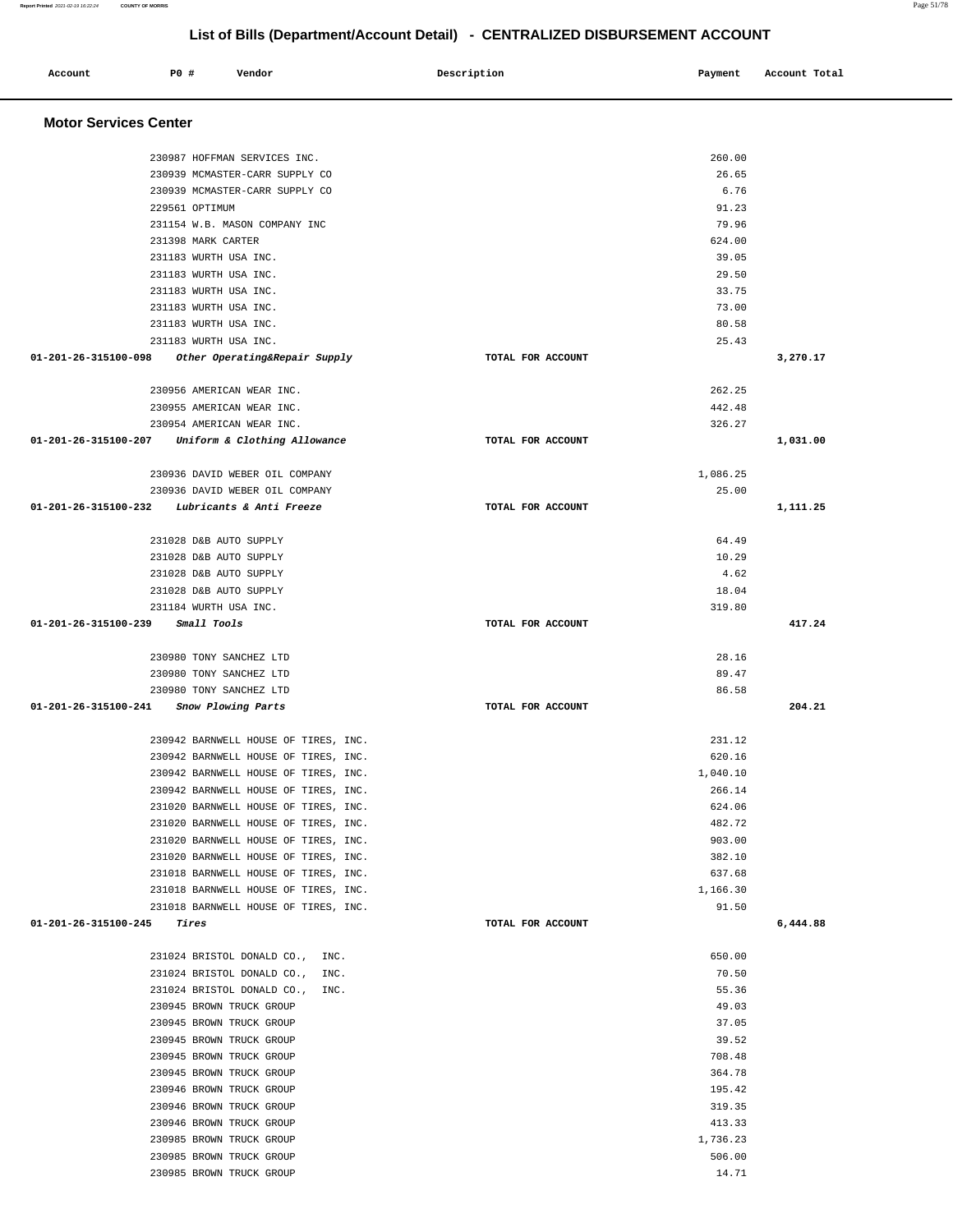| Account | <b>PO #</b> | Vendor | Description | Payment | Account Total |
|---------|-------------|--------|-------------|---------|---------------|
|         |             |        |             |         |               |
|         |             |        |             |         |               |

## **Motor Services Center**

| 230985 BROWN TRUCK GROUP                          |                   | 56.80        |           |
|---------------------------------------------------|-------------------|--------------|-----------|
| 230985 BROWN TRUCK GROUP                          |                   | 39.75        |           |
| 230985 BROWN TRUCK GROUP                          |                   | 5.32         |           |
| 230985 BROWN TRUCK GROUP                          |                   | 2.16         |           |
| 230985 BROWN TRUCK GROUP                          |                   | 22.57        |           |
| 230985 BROWN TRUCK GROUP                          |                   | 950.12       |           |
| 230985 BROWN TRUCK GROUP                          |                   | 115.00       |           |
| 230985 BROWN TRUCK GROUP                          |                   | 80.13        |           |
| 231025 BROWN TRUCK GROUP                          |                   | $-174.79$    |           |
| 231025 BROWN TRUCK GROUP                          |                   | 240.89       |           |
| 231025 BROWN TRUCK GROUP                          |                   | 37.97        |           |
| 231025 BROWN TRUCK GROUP                          |                   | 532.78       |           |
| 230949 DOVER BRAKE & CLUTCH CO INC                |                   | 329.10       |           |
| 230949 DOVER BRAKE & CLUTCH CO INC                |                   | 172.52       |           |
| 230949 DOVER BRAKE & CLUTCH CO INC                |                   | 1,200.00     |           |
| 230949 DOVER BRAKE & CLUTCH CO INC                |                   | 71.08        |           |
| 230949 DOVER BRAKE & CLUTCH CO INC                |                   | $-1, 200.00$ |           |
| 231031 DOVER BRAKE & CLUTCH CO INC                |                   | 22.20        |           |
| 231031 DOVER BRAKE & CLUTCH CO INC                |                   | 316.00       |           |
| 230948 DOVER BRAKE & CLUTCH CO INC                |                   | 316.00       |           |
| 229694 GROFF TRACTOR MID ATLANTIC LLC             |                   | 366.18       |           |
| 229694 GROFF TRACTOR MID ATLANTIC LLC             |                   | 108.12       |           |
| 229694 GROFF TRACTOR MID ATLANTIC LLC             |                   | 49.83        |           |
| 229694 GROFF TRACTOR MID ATLANTIC LLC             |                   | 613.95       |           |
|                                                   |                   |              |           |
| 229796 ROBERT & SON, INC.                         |                   | 285.00       |           |
| 230979 NAPA OF ROCKAWAY                           |                   | 45.90        |           |
| 230970 NAPA OF ROCKAWAY                           |                   | 45.09        |           |
| 230970 NAPA OF ROCKAWAY                           |                   | 21.98        |           |
| 230970 NAPA OF ROCKAWAY                           |                   | 134.58       |           |
| 230978 NAPA OF ROCKAWAY                           |                   | 171.62       |           |
| 230968 ROBERT & SON, INC.                         |                   | 700.00       |           |
| 229793 SMITH MOTOR CO., INC.                      |                   | 127.40       |           |
| 229793 SMITH MOTOR CO., INC.                      |                   | 134.74       |           |
| 229793 SMITH MOTOR CO., INC.                      |                   | 96.99        |           |
| 229701 SMITH MOTOR CO., INC.                      |                   | 285.89       |           |
| 229701 SMITH MOTOR CO., INC.                      |                   | 378.64       |           |
| 229701 SMITH MOTOR CO., INC.                      |                   | 67.37        |           |
| 229701 SMITH MOTOR CO., INC.                      |                   | 21.56        |           |
| 229701 SMITH MOTOR CO., INC.                      |                   | 183.29       |           |
| 229794 SHEAFFER SUPPLY, INC.                      |                   | 55.30        |           |
| 229794 SHEAFFER SUPPLY, INC.                      |                   | 13.65        |           |
| 01-201-26-315100-261<br>Spare Parts for Equipment | TOTAL FOR ACCOUNT |              | 12,202.44 |
|                                                   |                   |              |           |
| 229790 Y-PERS INC                                 |                   | 29.95        |           |
| 229790 Y-PERS INC                                 |                   | 29.95        |           |
| 230982 Y-PERS INC                                 |                   | 59.90        |           |
| 231186 WURTH USA INC.                             |                   | 299.80       |           |
| 01-201-26-315100-266<br>Safety Items              | TOTAL FOR ACCOUNT |              | 419.60    |
|                                                   |                   |              |           |
| 231027 BUY WISE AUTO PARTS                        |                   | $-143.09$    |           |
| 231027 BUY WISE AUTO PARTS                        |                   | 130.21       |           |
| 231027 BUY WISE AUTO PARTS                        |                   | 63.33        |           |
| 231027 BUY WISE AUTO PARTS                        |                   | 27.40        |           |
| 229577 BUY WISE AUTO PARTS                        |                   | 89.71        |           |
| 229577 BUY WISE AUTO PARTS                        |                   | 278.12       |           |
| 229577 BUY WISE AUTO PARTS                        |                   | 66.08        |           |
| 229577 BUY WISE AUTO PARTS                        |                   | 66.08        |           |
| 231029 D&B AUTO SUPPLY                            |                   | 588.15       |           |
| 231029 D&B AUTO SUPPLY                            |                   | 629.39       |           |
| 231029 D&B AUTO SUPPLY                            |                   | 796.93       |           |
| 231029 D&B AUTO SUPPLY                            |                   | 128.60       |           |
| 230947 D&B AUTO SUPPLY                            |                   | $-296.39$    |           |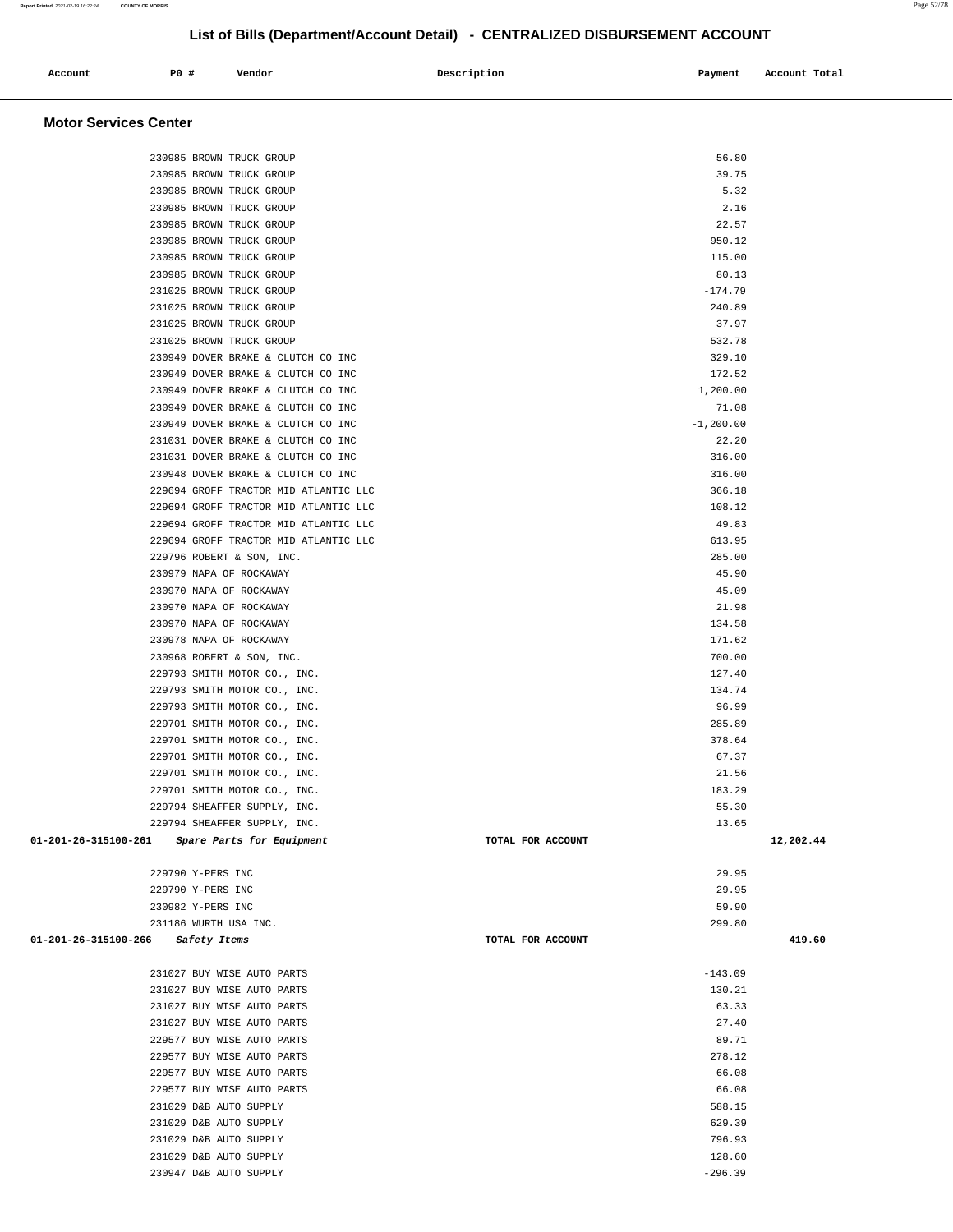## **Motor Services Center**  230947 D&B AUTO SUPPLY -179.62 230947 D&B AUTO SUPPLY 1,355.24 230947 D&B AUTO SUPPLY 1,783.99  $229574$  BEYER FORD  $-48.00$  $229574$  BEYER FORD  $-32.00$  229574 BEYER FORD 203.08 229574 BEYER FORD 71.56 229559 COACH & EQUIPMENT MANUFACTURING CO. 179.40 229559 COACH & EQUIPMENT MANUFACTURING CO. 15.51 230995 RE-TRON TECHNOLOGIES INC. 196.36 230995 RE-TRON TECHNOLOGIES INC. 191.04 230995 RE-TRON TECHNOLOGIES INC. 60.00 230995 RE-TRON TECHNOLOGIES INC. 231033 FLEMINGTON CHRYSLER 14.48 231033 FLEMINGTON CHRYSLER 21.24 230976 NIELSEN DODGE - C-J-R 315.00 230977 NIELSEN DODGE - C-J-R 71.59 230977 NIELSEN DODGE - C-J-R 40.76 230966 NIELSEN DODGE - C-J-R 156.75 230967 NIELSEN DODGE - C-J-R 31.20  **01-201-26-315100-291 Vehicle Repairs TOTAL FOR ACCOUNT 6,812.10**  $229367$  GRAINGER  $-49$ . 229367 GRAINGER 49.05 229367 GRAINGER 109.38 229367 GRAINGER 29.31 229262 GRAINGER 46.14 229262 GRAINGER 15.32 229262 GRAINGER 19.46 229267 GRAINGER 56.27 229274 GRAINGER 181.46 229274 GRAINGER 126.40 228972 OPTIMUM 91.23 228951 MCGRATH MUNICIPAL EQUIPMENT, LLC 56.50 228951 MCGRATH MUNICIPAL EQUIPMENT, LLC 15.50  **01-203-26-315100-098 (2020) Other Operating&Repair Supply TOTAL FOR ACCOUNT 746.97** 230940 NORTHEAST COMMUNICATIONS, INC. 90.00  **01-203-26-315100-161 (2020) Communications Equipment TOTAL FOR ACCOUNT 90.00** 229558 AMERICAN WEAR INC. 208.56 229558 AMERICAN WEAR INC. 263.35 229558 AMERICAN WEAR INC. 268.35 229557 AMERICAN WEAR INC. 232.46 229557 AMERICAN WEAR INC. 352.25 229557 AMERICAN WEAR INC. 199.54 229557 AMERICAN WEAR INC. 254.33  **01-203-26-315100-207 (2020) Uniform & Clothing Allowance TOTAL FOR ACCOUNT 1,778.84** 230937 D & M AUTO BODY 2,096.00 230937 D & M AUTO BODY 1,666.50 230937 D & M AUTO BODY 488.40 230937 D & M AUTO BODY 33.60  **01-203-26-315100-234 (2020) Paint TOTAL FOR ACCOUNT 4,284.50** 229275 GRAINGER 14.58 229275 GRAINGER 19.46  $229275$  GRAINGER  $9.62$  229275 GRAINGER 12.20  **01-203-26-315100-239 (2020) Small Tools TOTAL FOR ACCOUNT 55.86**

228731 CLIFFSIDE BODY CORP 13.54

**Report Printed** 2021-02-19 16:22:24 **COUNTY OF MORRIS** Page 53/78

 **Account P0 # Vendor Description Payment Account Total**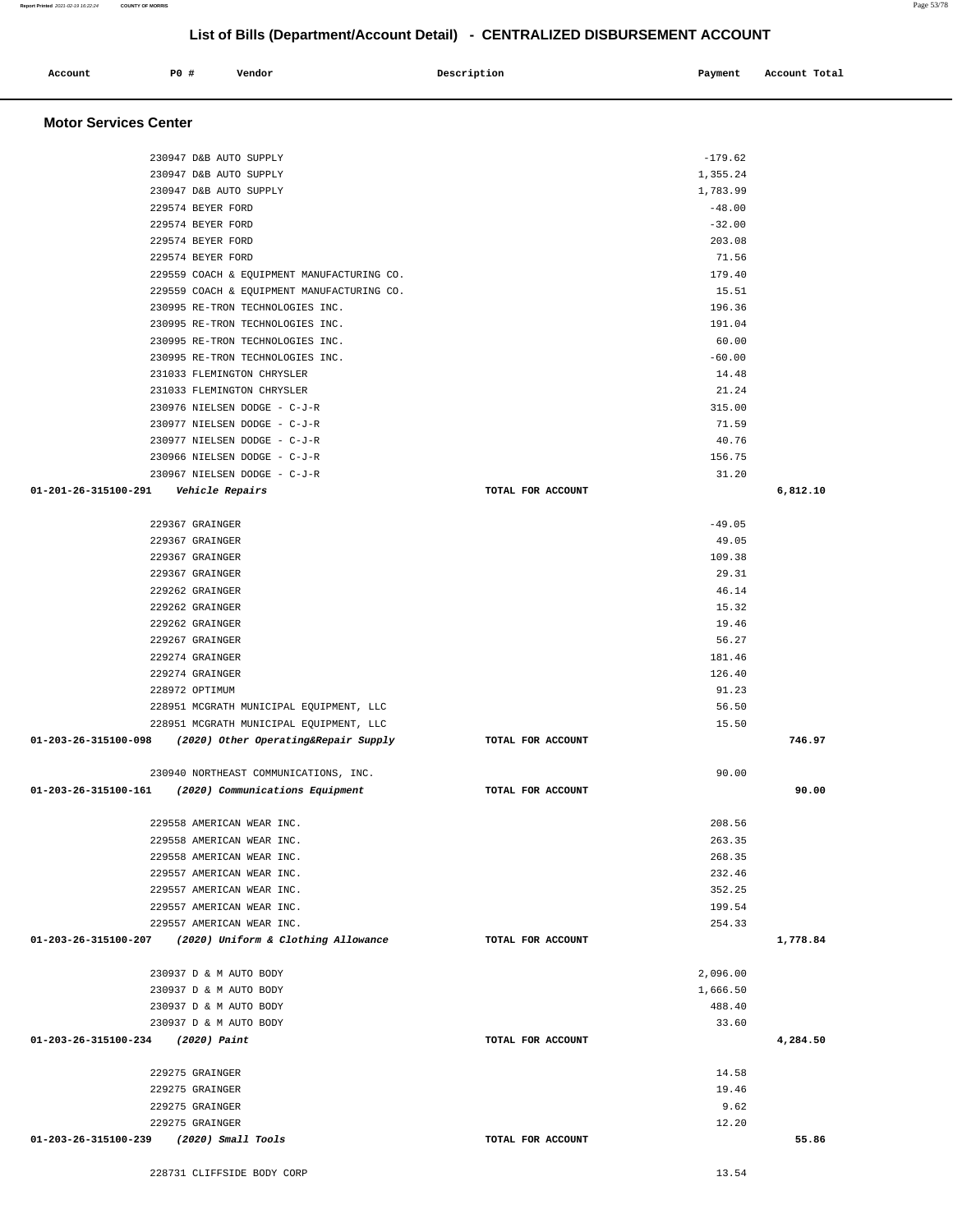|                              |                    |                                            | List of Bills (Department/Account Detail) - CENTRALIZED DISBURSEMENT ACCOUNT |         |               |
|------------------------------|--------------------|--------------------------------------------|------------------------------------------------------------------------------|---------|---------------|
| Account                      | P0 #               | Vendor                                     | Description                                                                  | Payment | Account Total |
| <b>Motor Services Center</b> |                    |                                            |                                                                              |         |               |
|                              |                    | 228731 CLIFFSIDE BODY CORP                 |                                                                              | 8.74    |               |
|                              |                    | 228731 CLIFFSIDE BODY CORP                 |                                                                              | 62.82   |               |
| 01-203-26-315100-241         |                    | (2020) Snow Plowing Parts                  | TOTAL FOR ACCOUNT                                                            |         | 85.10         |
|                              |                    | 229562 PRAXAIR DISTRIBUTION                |                                                                              | 335.01  |               |
|                              |                    | 228982 PRAXAIR DISTRIBUTION                |                                                                              | 315.90  |               |
| 01-203-26-315100-248         |                    | (2020) Welding-Oxygen-Acetylene Etc        | TOTAL FOR ACCOUNT                                                            |         | 650.91        |
|                              |                    | 228718 CLIFFSIDE BODY CORP                 |                                                                              | 161.70  |               |
|                              |                    | 228718 CLIFFSIDE BODY CORP                 |                                                                              | 23.29   |               |
|                              | 229272 GRAINGER    |                                            |                                                                              | 79.17   |               |
|                              |                    | 229695 LEDGEWOOD POWER SPORTS INC          |                                                                              | 66.99   |               |
|                              |                    | 229695 LEDGEWOOD POWER SPORTS INC          |                                                                              | 66.99   |               |
|                              |                    | 229695 LEDGEWOOD POWER SPORTS INC          |                                                                              | 8.94    |               |
|                              | 230941 TRIUS, INC. |                                            |                                                                              | 221.72  |               |
|                              | 230941 TRIUS, INC. |                                            |                                                                              | 21.15   |               |
|                              | 230941 TRIUS, INC. |                                            |                                                                              | 191.38  |               |
| 01-203-26-315100-261         |                    | (2020) Spare Parts for Equipment           | TOTAL FOR ACCOUNT                                                            |         | 841.33        |
|                              |                    | 229578 COACH & EQUIPMENT MANUFACTURING CO. |                                                                              | 179.40  |               |
|                              |                    | 229578 COACH & EQUIPMENT MANUFACTURING CO. |                                                                              | 18.66   |               |
| 01-203-26-315100-291         |                    | (2020) Vehicle Repairs                     | TOTAL FOR ACCOUNT                                                            |         | 198.06        |
|                              |                    |                                            |                                                                              |         | ============  |
|                              |                    | TOTAL for Motor Services Center            |                                                                              |         | 40,926.33     |

## **Mosquito Extermination**

|                      | 231369 NJ SECTION AWRA                                        |                   | 40.00    |              |
|----------------------|---------------------------------------------------------------|-------------------|----------|--------------|
| 01-201-26-320100-039 | Education Schools & Training                                  | TOTAL FOR ACCOUNT |          | 40.00        |
|                      |                                                               |                   |          |              |
|                      | 231372 W.B. MASON COMPANY INC                                 |                   | 134.10   |              |
|                      | 231372 W.B. MASON COMPANY INC                                 |                   | $-44.70$ |              |
| 01-201-26-320100-058 | Office Supplies & Stationery                                  | TOTAL FOR ACCOUNT |          | 89.40        |
|                      |                                                               |                   |          |              |
|                      | 229779 KENVIL POWER EQUIPMENT, INC.                           |                   | 63.54    |              |
|                      | 229779 KENVIL POWER EQUIPMENT, INC.                           |                   | 63.54    |              |
|                      | 229779 KENVIL POWER EOUIPMENT, INC.                           |                   | 6.44     |              |
| 01-201-26-320100-291 | Vehicle Repairs                                               | TOTAL FOR ACCOUNT |          | 133.52       |
|                      |                                                               |                   |          |              |
|                      | 227608 ARGO NORTH                                             |                   | 100.54   |              |
|                      | 227608 ARGO NORTH                                             |                   | 11.88    |              |
|                      | 227608 ARGO NORTH                                             |                   | 16.88    |              |
|                      | $01-203-26-320100-098$ (2020) Other Operating & Repair Supply | TOTAL FOR ACCOUNT |          | 129.30       |
|                      | 230592 RICOH AMERICAS CORPORATION                             |                   | 138.95   |              |
|                      | 01-203-26-320100-163 (2020) Office Machines                   | TOTAL FOR ACCOUNT |          | 138.95       |
|                      |                                                               |                   |          |              |
|                      |                                                               |                   |          | ------------ |
|                      | TOTAL for Mosquito Extermination                              |                   |          | 531.17       |
|                      |                                                               |                   |          |              |

## **Health Management**

| 231132 MORRIS COUNTY HEALTH OFFICER ASSO. | 50.00  |
|-------------------------------------------|--------|
| 231132 MORRIS COUNTY HEALTH OFFICER ASSO. | 50.00  |
| 231136 NEW JERSEY ASSOCIATION OF          | 250 00 |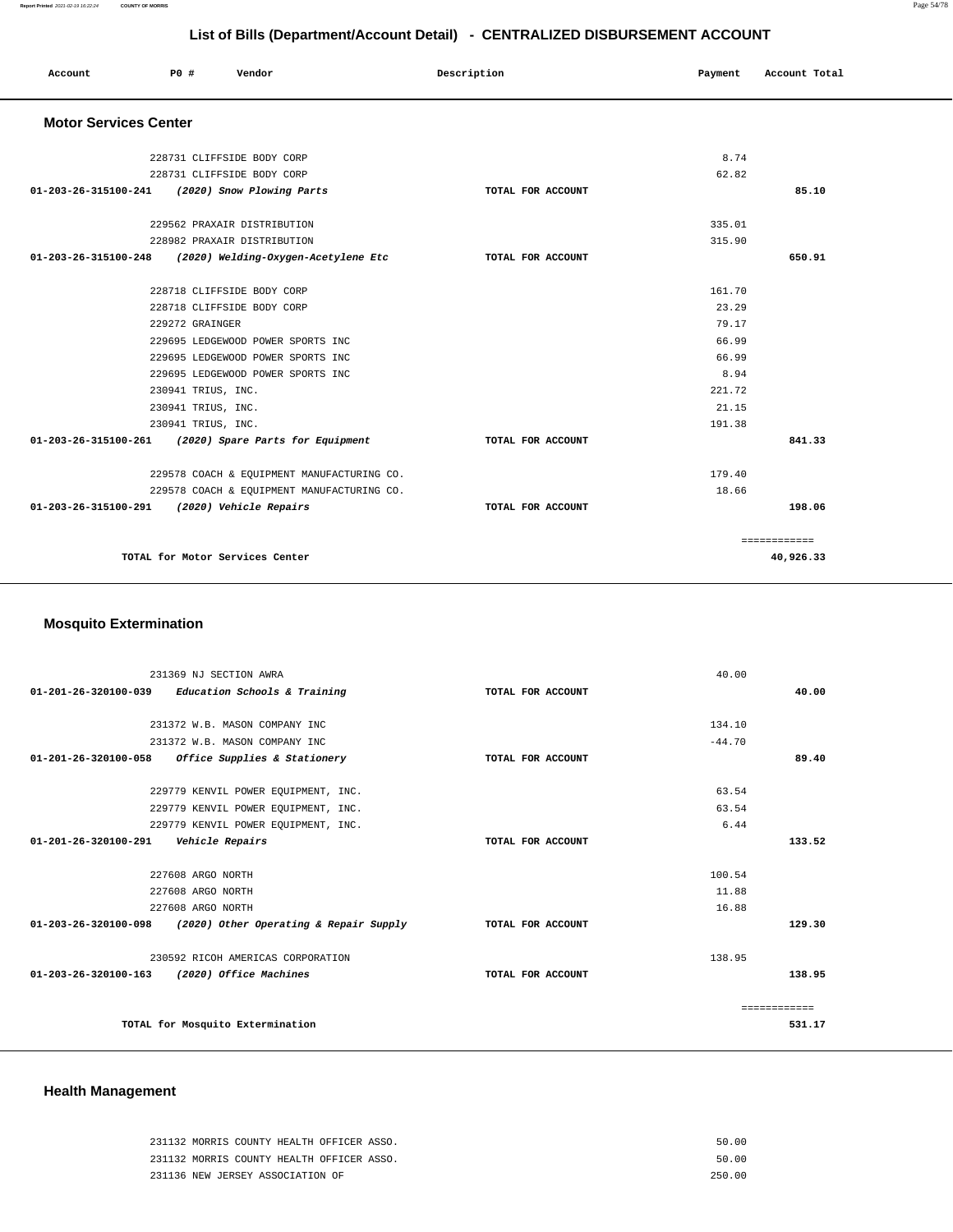#### **Report Printed** 2021-02-19 16:22:24 **COUNTY OF MORRIS** Page 55/78

## **List of Bills (Department/Account Detail) - CENTRALIZED DISBURSEMENT ACCOUNT**

| Account                                       | <b>PO #</b>                 | Vendor                                               | Description       | Payment | Account Total |
|-----------------------------------------------|-----------------------------|------------------------------------------------------|-------------------|---------|---------------|
| <b>Health Management</b>                      |                             |                                                      |                   |         |               |
|                                               |                             | 01-201-27-330100-023 Associations and Memberships    | TOTAL FOR ACCOUNT |         | 350.00        |
|                                               | 231139 MICHAEL FLORA        |                                                      |                   | 61.82   |               |
|                                               | 231134 RYAN RUSSO           |                                                      |                   | 63.92   |               |
|                                               |                             | 01-201-27-330100-058 Office Supplies & Stationery    | TOTAL FOR ACCOUNT |         | 125.74        |
|                                               | 231789 COUNTY OF MORRIS     |                                                      |                   | 0.51    |               |
| 01-201-27-330100-210 Environmental Compliance |                             |                                                      | TOTAL FOR ACCOUNT |         | 0.51          |
|                                               |                             | 231131 UNITED PARCEL SERVICE                         |                   | 5.80    |               |
|                                               |                             | 01-203-27-330100-068 (2020) Postage & Metered Mail   | TOTAL FOR ACCOUNT |         | 5.80          |
|                                               | 231137 RICOH USA, INC.      |                                                      |                   | 244.44  |               |
|                                               | 231137 RICOH USA, INC.      |                                                      |                   | 10.64   |               |
|                                               |                             | 01-203-27-330100-164 (2020) Office Machines - Rental | TOTAL FOR ACCOUNT |         | 255.08        |
|                                               |                             | 226651 COMPUTER SYSTEMS AND METHODS LLC              |                   | 215.00  |               |
|                                               |                             | 226651 COMPUTER SYSTEMS AND METHODS LLC              |                   | 20.00   |               |
|                                               |                             | 01-203-27-330100-210 (2020) Environmental Compliance | TOTAL FOR ACCOUNT |         | 235.00        |
|                                               |                             |                                                      |                   |         | ============  |
|                                               | TOTAL for Health Management |                                                      |                   |         | 972.13        |

#### **Human Services**

|                      | 231789 COUNTY OF MORRIS  |                   | 20.12 |
|----------------------|--------------------------|-------------------|-------|
| 01-201-27-331100-068 | Postage & Metered Mail   | TOTAL FOR ACCOUNT | 20.12 |
|                      |                          |                   |       |
|                      |                          |                   |       |
|                      | TOTAL for Human Services |                   | 20.12 |
|                      |                          |                   |       |

## **Youth Shelter**

| 229683 PESI INC.                                    |                   | 299.99   |          |
|-----------------------------------------------------|-------------------|----------|----------|
| $01-201-27-331110-039$ Education Schools & Training | TOTAL FOR ACCOUNT |          | 299.99   |
|                                                     |                   |          |          |
| 231364 OFFICE CONCEPTS GROUP, INC.                  |                   | 71.63    |          |
| 231364 OFFICE CONCEPTS GROUP, INC.                  |                   | 102.35   |          |
| 01-201-27-331110-162 Furniture & Fixtures           | TOTAL FOR ACCOUNT |          | 173.98   |
| 231207 RICOH USA, INC.                              |                   | 129.01   |          |
| Office Machines - Rental<br>01-201-27-331110-164    | TOTAL FOR ACCOUNT |          | 129.01   |
| 231364 OFFICE CONCEPTS GROUP, INC.                  |                   | 17.61    |          |
| 01-201-27-331110-185<br>Food                        | TOTAL FOR ACCOUNT |          | 17.61    |
| 231391 ATLANTIC CORPORATE HEALTH                    |                   | 8,792.00 |          |
| $01 - 201 - 27 - 331110 - 189$<br>Medical           | TOTAL FOR ACCOUNT |          | 8,792.00 |
| 230184 W.B. MASON COMPANY INC                       |                   | 29.36    |          |
| 230184 W.B. MASON COMPANY INC                       |                   | 10.92    |          |
| 230183 ALLEN PAPER & SUPPLY CO                      |                   | 98.40    |          |
| 231364 OFFICE CONCEPTS GROUP, INC.                  |                   | 134.64   |          |
| 01-201-27-331110-252<br>Janitorial Supplies         | TOTAL FOR ACCOUNT |          | 273.32   |
|                                                     |                   |          |          |

229882 LTC SCRIPTS INC. 180.10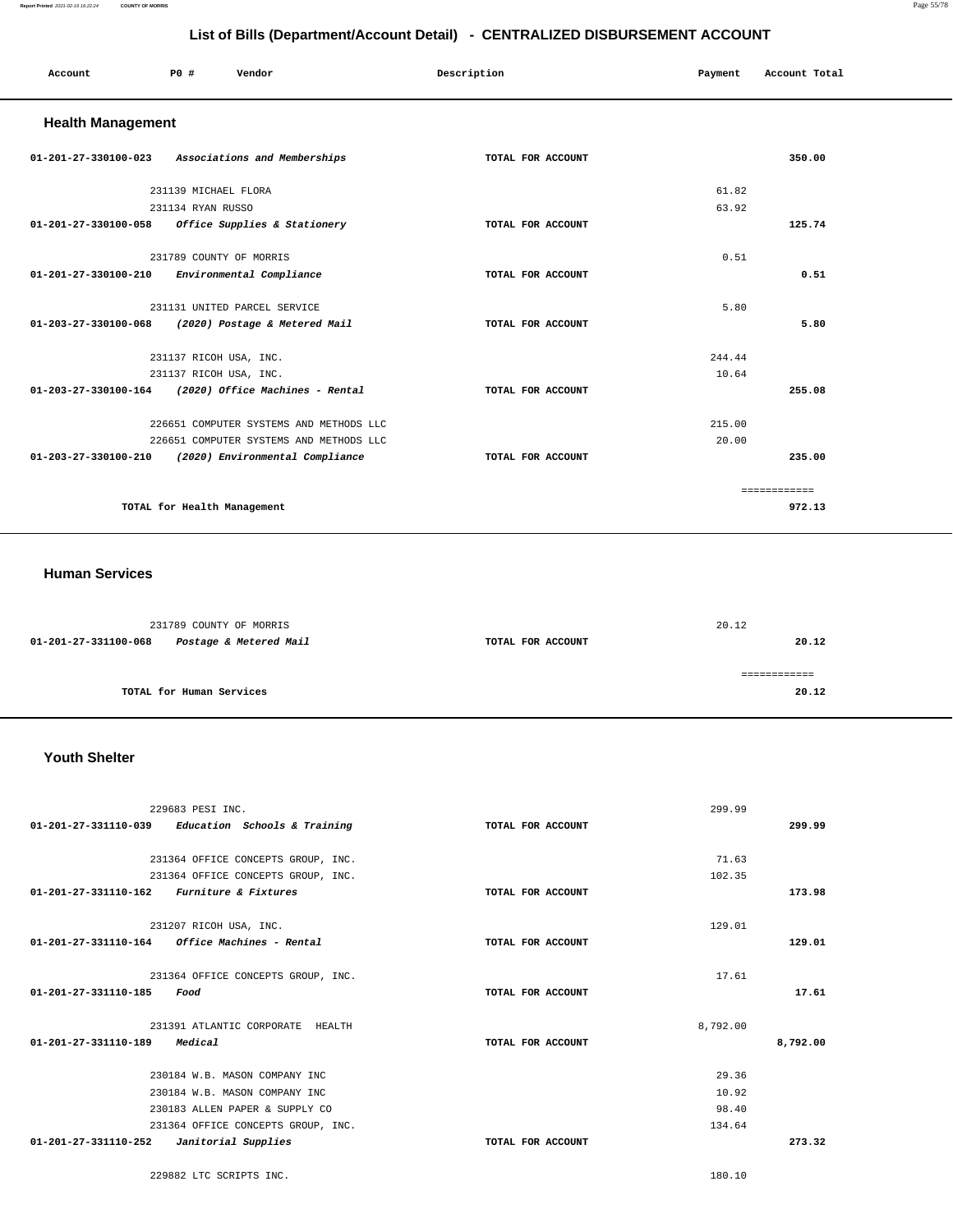#### **Report Printed** 2021-02-19 16:22:24 **COUNTY OF MORRIS** Page 56/78

## **List of Bills (Department/Account Detail) - CENTRALIZED DISBURSEMENT ACCOUNT**

| Account              | <b>PO #</b>             | Vendor                         | Description       | Payment | Account Total |
|----------------------|-------------------------|--------------------------------|-------------------|---------|---------------|
| <b>Youth Shelter</b> |                         |                                |                   |         |               |
| 01-203-27-331110-189 |                         | (2020) Medical                 | TOTAL FOR ACCOUNT |         | 180.10        |
|                      |                         | 228670 BOB BARKER COMPANY      |                   | 17.91   |               |
|                      |                         | 228670 BOB BARKER COMPANY      |                   | 19.90   |               |
|                      |                         | 228670 BOB BARKER COMPANY      |                   | 30.13   |               |
| 01-203-27-331110-202 |                         | (2020) Uniform And Accessories | TOTAL FOR ACCOUNT |         | 67.94         |
|                      |                         |                                |                   |         |               |
|                      |                         |                                |                   |         | ------------- |
|                      | TOTAL for Youth Shelter |                                |                   |         | 9,933.95      |
|                      |                         |                                |                   |         |               |

## **Office on Aging**

| 231789 COUNTY OF MORRIS<br>Postage & Metered Mail<br>01-201-27-333100-068 | TOTAL FOR ACCOUNT | 155.96<br>155.96        |
|---------------------------------------------------------------------------|-------------------|-------------------------|
|                                                                           |                   |                         |
| 231304 RICOH USA, INC.                                                    |                   | 173.18                  |
| 231303 RICOH USA, INC.                                                    |                   | 96.95                   |
| (2020) Other General Expenses<br>$01 - 203 - 27 - 333100 - 059$           | TOTAL FOR ACCOUNT | 270.13                  |
| TOTAL for Office on Aging                                                 |                   | -------------<br>426.09 |

#### **DEPARTMENT 342500**

|                                | 231292 CHILD & FAMILY RESOURCES, INC.          |                   | 25,410.00  |  |
|--------------------------------|------------------------------------------------|-------------------|------------|--|
| $01 - 203 - 27 - 342500 - 462$ | (2020) GIA-Agng&Dsbld-Child & Family Resources | TOTAL FOR ACCOUNT | 25,410.00  |  |
|                                |                                                |                   |            |  |
|                                | 231294 VISITING NURSE ASSOC. OF                |                   | 2,342.00   |  |
|                                | 231293 VISITING NURSE ASSOC. OF                |                   | 73,123.00  |  |
| $01 - 203 - 27 - 342500 - 481$ | (2020) GIA-Agng&Dsbld-Visiting Nrs Assc of NNJ | TOTAL FOR ACCOUNT | 75,465.00  |  |
|                                |                                                |                   |            |  |
|                                | 231291 LEGAL SERVICES OF NORTHWEST             |                   | 9.450.00   |  |
| $01 - 203 - 27 - 342500 - 486$ | (2020) GIA-Agng&Dsbld-Lgl Srvcs of NW Jersey   | TOTAL FOR ACCOUNT | 9,450.00   |  |
|                                |                                                |                   |            |  |
|                                |                                                |                   |            |  |
|                                | TOTAL for DEPARTMENT 342500                    |                   | 110,325.00 |  |
|                                |                                                |                   |            |  |

## **County Board of Social Service**

| 104.64     |
|------------|
| 104.64     |
|            |
| 837.21     |
| 53.53      |
| 4,258.93   |
| 607.33     |
| 5,757.00   |
|            |
| 380,728.15 |
| 691.40     |
| 762.40     |
| 1,172.97   |
| 451.50     |
|            |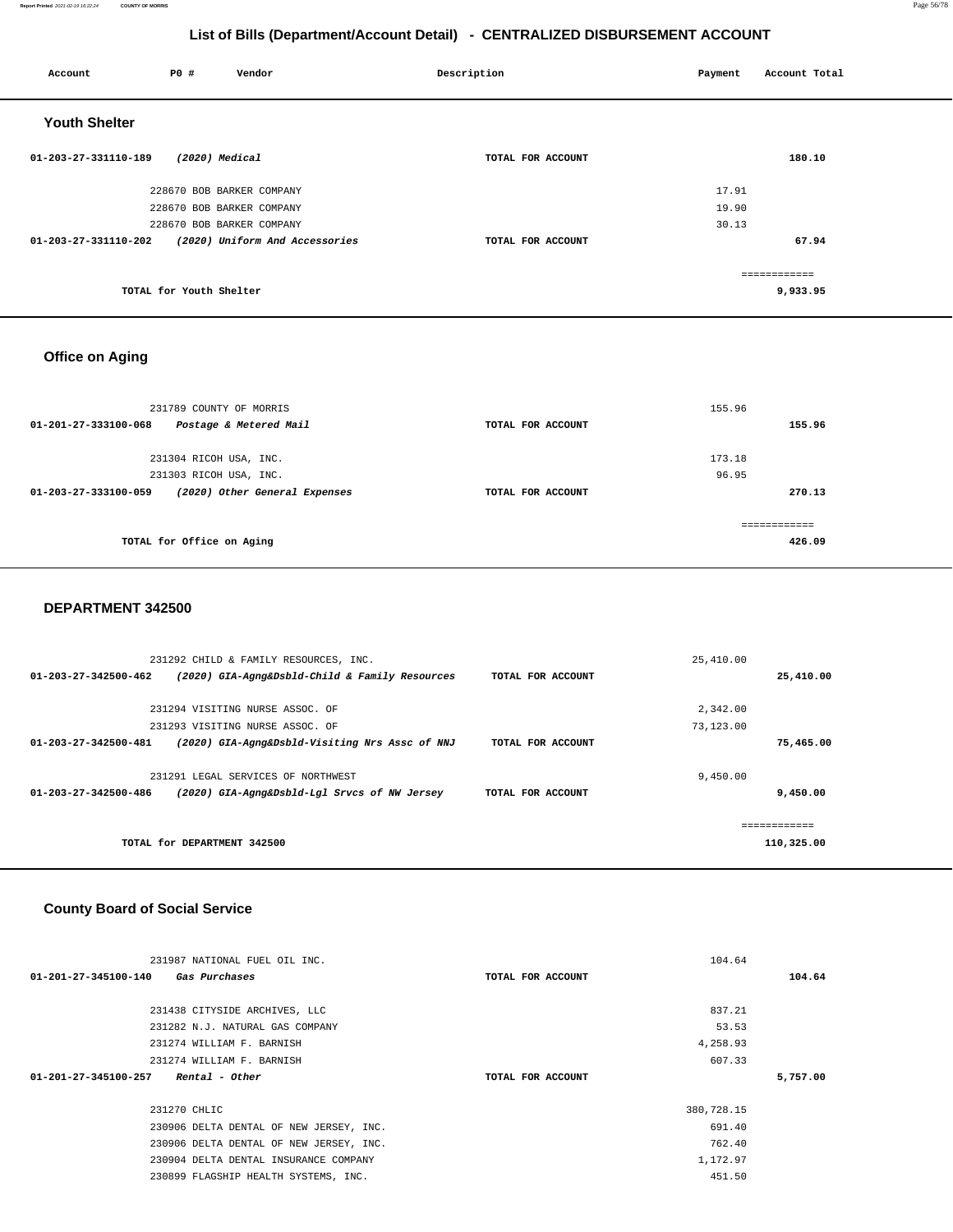| Account                               | <b>PO #</b><br>Vendor                                                      | Description       | Payment            | Account Total |
|---------------------------------------|----------------------------------------------------------------------------|-------------------|--------------------|---------------|
|                                       |                                                                            |                   |                    |               |
| <b>County Board of Social Service</b> |                                                                            |                   |                    |               |
| 01-201-27-345100-329                  | Hospital Insurance Premiums                                                | TOTAL FOR ACCOUNT |                    | 383,806.42    |
|                                       | 231269 JOANNE YOUNG                                                        |                   | 72.00              |               |
|                                       | 230897 JULIO PORRAO                                                        |                   | 72.00              |               |
|                                       | 230898 MARIA FODALI                                                        |                   | 72.00              |               |
| 01-201-27-345100-333                  | 231268 STEVEN A. TOTH<br>Other Allowances                                  | TOTAL FOR ACCOUNT | 72.00              | 288.00        |
|                                       |                                                                            |                   |                    |               |
|                                       | 231276 LANGUAGE LINE SERVICES                                              |                   | 1,081.20           |               |
|                                       | 231276 LANGUAGE LINE SERVICES                                              |                   | 736.10             |               |
|                                       | 230907 RICOH USA, INC.<br>230907 RICOH USA, INC.                           |                   | 306.39<br>1,324.43 |               |
|                                       | 219716 W.B. MASON COMPANY INC                                              |                   | 839.76             |               |
|                                       | 230892 W.B. MASON COMPANY INC                                              |                   | 0.95               |               |
|                                       | 230892 W.B. MASON COMPANY INC                                              |                   | 0.95               |               |
|                                       | 230892 W.B. MASON COMPANY INC                                              |                   | 0.95               |               |
|                                       | 230892 W.B. MASON COMPANY INC                                              |                   | 0.95               |               |
|                                       | 230892 W.B. MASON COMPANY INC                                              |                   | 0.95               |               |
|                                       | 230892 W.B. MASON COMPANY INC                                              |                   | 0.95               |               |
|                                       | 230892 W.B. MASON COMPANY INC                                              |                   | 0.95               |               |
|                                       | 230892 W.B. MASON COMPANY INC                                              |                   | 0.95               |               |
|                                       | 230892 W.B. MASON COMPANY INC                                              |                   | 0.95               |               |
|                                       | 230892 W.B. MASON COMPANY INC                                              |                   | 0.95               |               |
|                                       | 230892 W.B. MASON COMPANY INC<br>230892 W.B. MASON COMPANY INC             |                   | 0.95<br>0.95       |               |
|                                       | 230892 W.B. MASON COMPANY INC                                              |                   | 0.95               |               |
|                                       | 230892 W.B. MASON COMPANY INC                                              |                   | 0.95               |               |
|                                       | 230892 W.B. MASON COMPANY INC                                              |                   | 178.80             |               |
|                                       | 230890 W.B. MASON COMPANY INC                                              |                   | 0.95               |               |
|                                       | 230890 W.B. MASON COMPANY INC                                              |                   | 0.95               |               |
|                                       | 230890 W.B. MASON COMPANY INC                                              |                   | 0.95               |               |
|                                       | 230890 W.B. MASON COMPANY INC                                              |                   | 0.95               |               |
|                                       | 230890 W.B. MASON COMPANY INC                                              |                   | 0.95               |               |
|                                       | 230890 W.B. MASON COMPANY INC                                              |                   | 0.95               |               |
|                                       | 230890 W.B. MASON COMPANY INC<br>230890 W.B. MASON COMPANY INC             |                   | 35.76<br>89.40     |               |
|                                       | 230890 W.B. MASON COMPANY INC                                              |                   | 178.80             |               |
|                                       | 01-203-27-345100-058 (2020) Office Supplies & Stationery                   | TOTAL FOR ACCOUNT |                    | 4,789.64      |
|                                       |                                                                            |                   |                    |               |
|                                       | 231283 DOVER WATER COMMISSIONERS                                           |                   | 32.69              |               |
|                                       | 231279 JERSEY CENTRAL POWER & LIGHT                                        |                   | 254.81             |               |
|                                       | 231279 JERSEY CENTRAL POWER & LIGHT<br>231279 JERSEY CENTRAL POWER & LIGHT |                   | 11.13<br>11.13     |               |
|                                       | 231279 JERSEY CENTRAL POWER & LIGHT                                        |                   | 20.21              |               |
|                                       | 230905 JERSEY CENTRAL POWER & LIGHT                                        |                   | 289.05             |               |
|                                       | 230905 JERSEY CENTRAL POWER & LIGHT                                        |                   | 11.30              |               |
|                                       | 230905 JERSEY CENTRAL POWER & LIGHT                                        |                   | 11.42              |               |
|                                       | 231282 N.J. NATURAL GAS COMPANY                                            |                   | 379.71             |               |
|                                       | 231282 N.J. NATURAL GAS COMPANY                                            |                   | 401.43             |               |
|                                       | 01-203-27-345100-257 (2020) Rental - Other                                 | TOTAL FOR ACCOUNT |                    | 1,422.88      |
|                                       | 231281 JOHNSON & JOHNSON, ESQS                                             |                   | 1,519.00           |               |
|                                       | 231281 JOHNSON & JOHNSON, ESQS                                             |                   | 728.50             |               |
|                                       | 230896 U.S. SECURITY ASSOCIATES                                            |                   | 1,513.42           |               |
|                                       | 230896 U.S. SECURITY ASSOCIATES                                            |                   | 1,792.83           |               |
|                                       | 230896 U.S. SECURITY ASSOCIATES                                            |                   | 1,747.02           |               |
|                                       | 230896 U.S. SECURITY ASSOCIATES                                            |                   | 1,896.39           |               |
|                                       | 01-203-27-345100-325 (2020) Special Services                               | TOTAL FOR ACCOUNT |                    | 9,197.16      |
|                                       | 230904 DELTA DENTAL INSURANCE COMPANY                                      |                   | 2,507.85           |               |
|                                       | 230904 DELTA DENTAL INSURANCE COMPANY                                      |                   | 85.08              |               |
|                                       | 01-203-27-345100-329 (2020) Hospital Insurance Premiums                    | TOTAL FOR ACCOUNT |                    | 2,592.93      |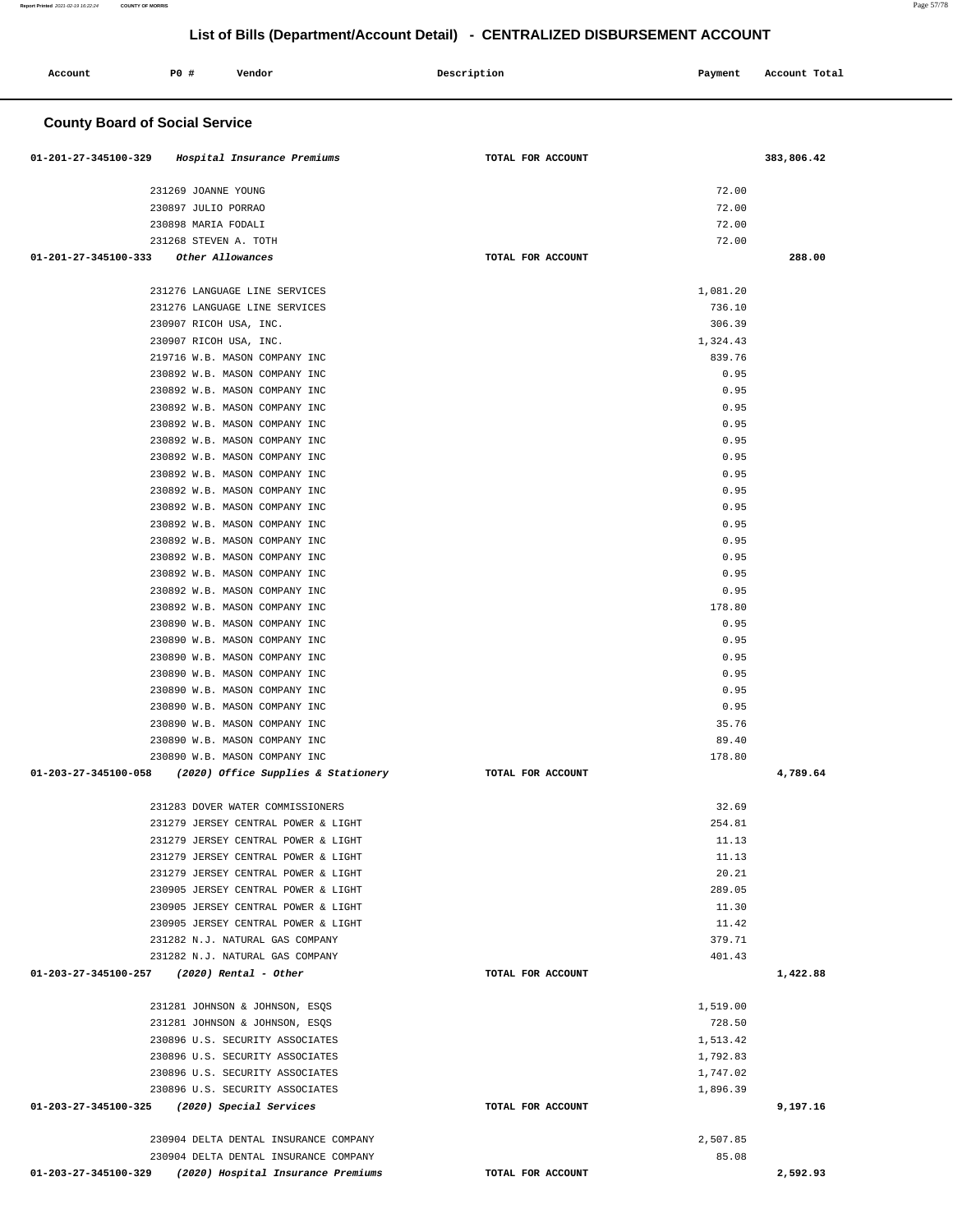| Account | P0 # | Vendor | Description | Payment | Account Total |  |
|---------|------|--------|-------------|---------|---------------|--|
|         |      |        |             |         |               |  |

## **County Board of Social Service**

| 231277 DENES HEIDINGER                                 |                   | 23.80        |
|--------------------------------------------------------|-------------------|--------------|
| 01-203-27-345100-332<br>(2020) Mileage                 | TOTAL FOR ACCOUNT | 23.80        |
| 231277 DENES HEIDINGER                                 |                   | 180.00       |
| 230898 MARIA FODALI                                    |                   | 72.00        |
| 01-203-27-345100-333<br>(2020) Other Allowances        | TOTAL FOR ACCOUNT | 252.00       |
|                                                        |                   |              |
| 231274 WILLIAM F. BARNISH                              |                   | 912.89       |
| 01-203-27-345100-336<br>(2020) Repairs & Alterations   | TOTAL FOR ACCOUNT | 912.89       |
| 230894 TREASURER. ST OF NJ                             |                   | 54.00        |
| 230895 TREASURER. ST OF NJ                             |                   | 7,273.71     |
| 01-203-27-345100-353<br>(2020) Collection Service Fees | TOTAL FOR ACCOUNT | 7,327.71     |
|                                                        |                   | ============ |
| TOTAL for County Board of Social Service               |                   | 416,475.07   |

#### **MV:Administration**

| 230566 W.B. MASON COMPANY INC<br>230566 W.B. MASON COMPANY INC                                  |                   | 156.45<br>156.45           |
|-------------------------------------------------------------------------------------------------|-------------------|----------------------------|
| 230566 W.B. MASON COMPANY INC<br>230566 W.B. MASON COMPANY INC<br>230566 W.B. MASON COMPANY INC |                   | 156.45<br>156.45<br>156.45 |
| 01-203-27-350100-036<br>(2020) Contracted Services                                              | TOTAL FOR ACCOUNT | 782.25                     |
| TOTAL for MV:Administration                                                                     |                   | ------------<br>782.25     |

## **County Adjuster**

| 231107 W.B. MASON COMPANY INC                        |                   | 146.02     |
|------------------------------------------------------|-------------------|------------|
| Office Supplies & Stationery<br>01-201-27-357100-058 | TOTAL FOR ACCOUNT | 146.02     |
| 231789 COUNTY OF MORRIS                              |                   | 42.10      |
| Postage & Metered Mail<br>01-201-27-357100-068       | TOTAL FOR ACCOUNT | 42.10      |
|                                                      |                   | ========== |
| TOTAL for County Adjuster                            |                   | 188.12     |

## **Morris Cty Park Commission**

|                                                                 | 231317 MORRIS COUNTY PARK COMMISSION | 3,000,000.00      |              |  |
|-----------------------------------------------------------------|--------------------------------------|-------------------|--------------|--|
| Morris Cty Park Commission Expenditures<br>01-201-28-370100-090 |                                      | TOTAL FOR ACCOUNT | 3,000,000.00 |  |
|                                                                 | TOTAL for Morris Cty Park Commission |                   | 3,000,000.00 |  |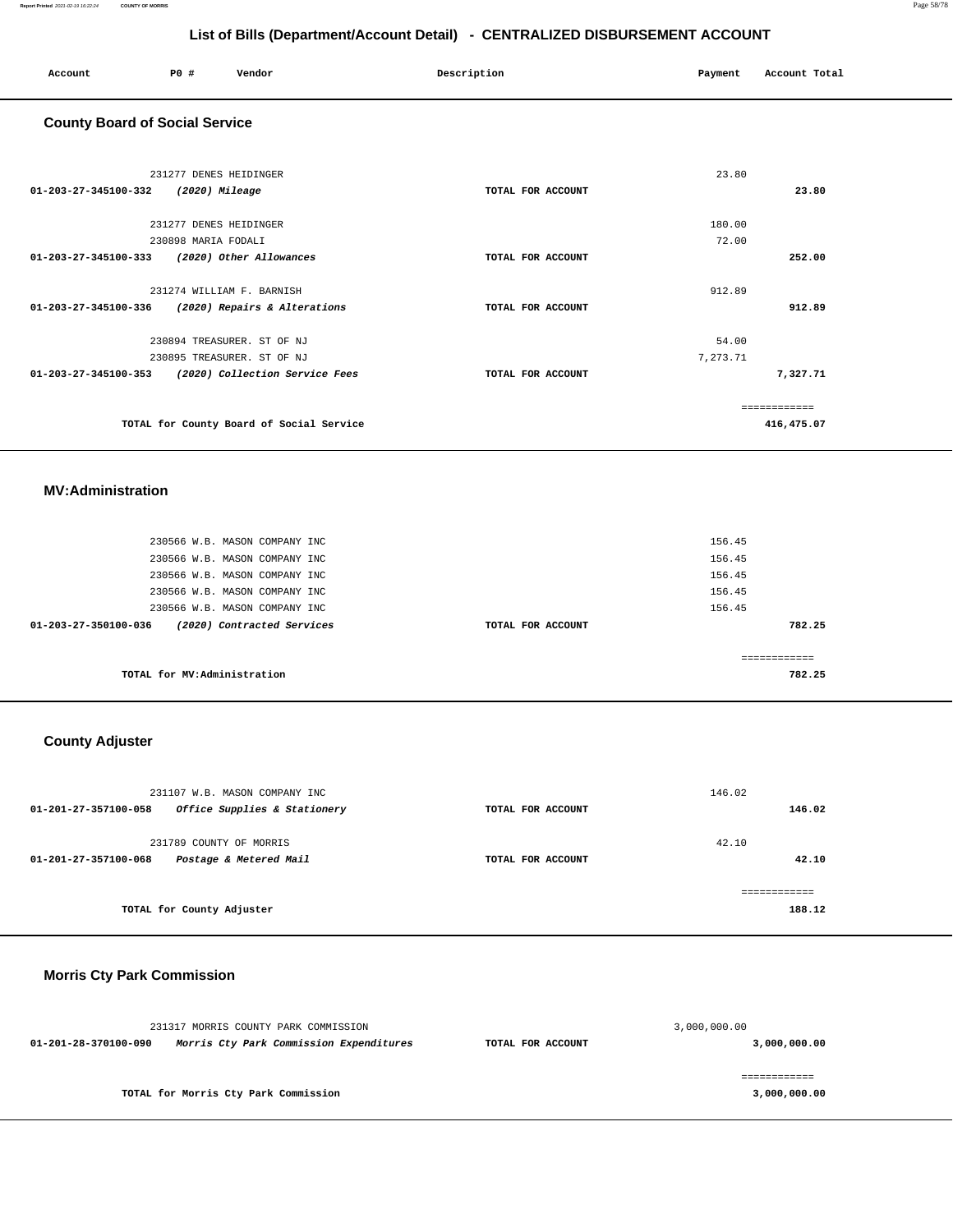#### **Report Printed** 2021-02-19 16:22:24 **COUNTY OF MORRIS** Page 59/78

## **List of Bills (Department/Account Detail) - CENTRALIZED DISBURSEMENT ACCOUNT**

| Account | <b>PO</b> # | Vendor | Description | Payment | Account Total |
|---------|-------------|--------|-------------|---------|---------------|
|         |             |        |             |         |               |

# **County Library**

|                      | 231789 COUNTY OF MORRIS                                   |                   | 326.14    |              |
|----------------------|-----------------------------------------------------------|-------------------|-----------|--------------|
| 01-201-29-390100-068 | Postage & Metered Mail                                    | TOTAL FOR ACCOUNT |           | 326.14       |
|                      |                                                           |                   |           |              |
|                      | 227980 CDW GOVERNMENT                                     |                   | 320.06    |              |
|                      | 230812 W.B. MASON COMPANY INC                             |                   | 265.58    |              |
|                      | 01-201-29-390100-095 Other Administrative Supplies        | TOTAL FOR ACCOUNT |           | 585.64       |
|                      | 227586 BIBLIOTHECA, LLC                                   |                   | 22,923.38 |              |
|                      | 01-203-29-390100-028 (2020) Books & Periodicals           | TOTAL FOR ACCOUNT |           | 22,923.38    |
|                      | 214292 BRODART CO                                         |                   | 144.00    |              |
|                      | 214292 BRODART CO                                         |                   | 24.90     |              |
|                      | 214292 BRODART CO                                         |                   | 34.84     |              |
|                      | 214292 BRODART CO                                         |                   | 19.07     |              |
|                      |                                                           |                   | 46.40     |              |
|                      | 214292 BRODART CO                                         |                   |           |              |
|                      | 214292 BRODART CO                                         |                   | 71.00     |              |
|                      | 01-203-29-390100-058 (2020) Office Supplies & Stationery  | TOTAL FOR ACCOUNT |           | 340.21       |
|                      | 227980 CDW GOVERNMENT                                     |                   | 1,872.83  |              |
|                      | 230176 OFFICE CONCEPTS GROUP, INC.                        |                   | 36.85     |              |
|                      | 01-203-29-390100-095 (2020) Other Administrative Supplies | TOTAL FOR ACCOUNT |           | 1,909.68     |
|                      | 230169 RICOH USA, INC.                                    |                   | 2,826.22  |              |
|                      | 01-203-29-390100-164 (2020) Office Machines - Rental      | TOTAL FOR ACCOUNT |           | 2,826.22     |
|                      |                                                           |                   |           | ============ |
|                      | TOTAL for County Library                                  |                   |           | 28,911.27    |

# **County Superintendent of Schoo**

| 231789 COUNTY OF MORRIS                                        |                   | 29.71    |
|----------------------------------------------------------------|-------------------|----------|
| 01-201-29-392100-068 Postage & Metered Mail                    | TOTAL FOR ACCOUNT | 29.71    |
|                                                                |                   |          |
| 231080 RICOH USA, INC.                                         |                   | 817.29   |
| 231086 RICOH USA, INC.                                         |                   | 817.29   |
| 231160 RICOH USA, INC.                                         |                   | 58.73    |
| 231159 RICOH USA, INC.                                         |                   | 153.72   |
| <i><b>Office Machines - Rental</b></i><br>01-201-29-392100-164 | TOTAL FOR ACCOUNT | 1,847.03 |
|                                                                |                   |          |
| 231157 W.B. MASON COMPANY INC                                  |                   | 45.94    |
| 231158 W.B. MASON COMPANY INC                                  |                   | 41.75    |
| 231156 W.B. MASON COMPANY INC                                  |                   | 24.95    |
| 231421 W.B. MASON COMPANY INC                                  |                   | 53.60    |
| 231420 W.B. MASON COMPANY INC                                  |                   | 378.55   |
| 01-203-29-392100-058 (2020) Office Supplies & Stationery       | TOTAL FOR ACCOUNT | 544.79   |
|                                                                |                   |          |
| 231079 W.B. MASON COMPANY INC                                  |                   | 24.95    |
| 01-203-29-392100-059 (2020) Other General Expenses             | TOTAL FOR ACCOUNT | 24.95    |
|                                                                |                   |          |
|                                                                |                   |          |
| TOTAL for County Superintendent of Schoo                       |                   | 2,446.48 |
|                                                                |                   |          |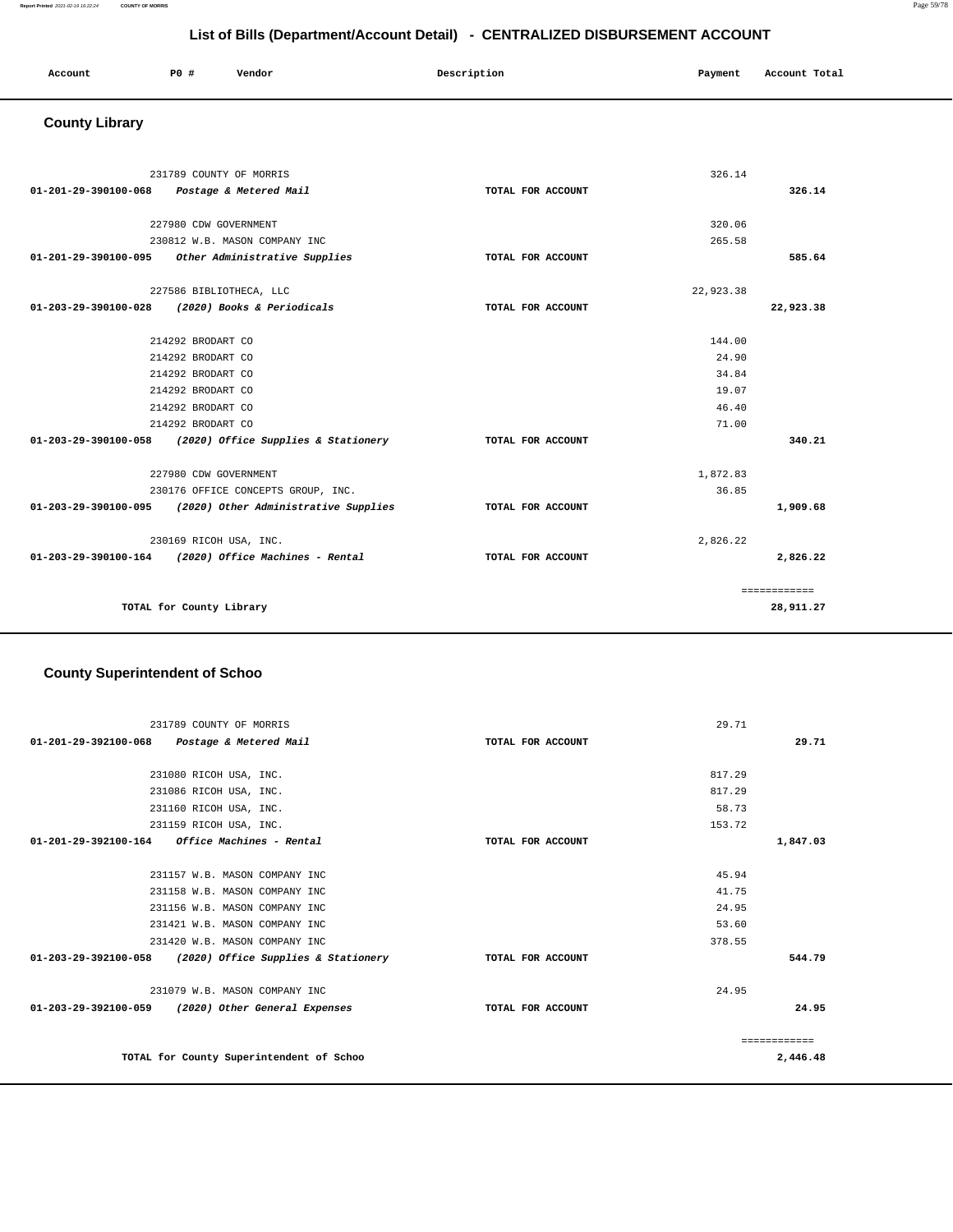| P0 #<br>Vendor<br>Account                                                                                        | Description       | Payment     | Account Total              |  |  |  |  |
|------------------------------------------------------------------------------------------------------------------|-------------------|-------------|----------------------------|--|--|--|--|
| <b>Contribution to County College</b>                                                                            |                   |             |                            |  |  |  |  |
| 231769 COUNTY COLLEGE OF MORRIS<br>01-201-29-395100-090<br>Expenditures                                          | TOTAL FOR ACCOUNT | 570, 340.08 | 570,340.08                 |  |  |  |  |
| TOTAL for Contribution to County College                                                                         |                   |             | ============<br>570,340.08 |  |  |  |  |
| Rmb Out of Cty Two Yr Coll                                                                                       |                   |             |                            |  |  |  |  |
| 231758 HUDSON COUNTY COMMUNITY COLLEGE<br>01-203-29-397100-090<br>(2020) Rmb Out of Cty Two Yr Coll Expenditures | TOTAL FOR ACCOUNT | 239.88      | 239.88                     |  |  |  |  |
| TOTAL for Rmb Out of Cty Two Yr Coll                                                                             |                   |             | ============<br>239.88     |  |  |  |  |
| <b>Fire and Police Academy</b>                                                                                   |                   |             |                            |  |  |  |  |
| 231789 COUNTY OF MORRIS<br>01-201-29-407100-068<br>Postage & Metered Mail                                        | TOTAL FOR ACCOUNT | 83.78       | 83.78                      |  |  |  |  |

55.15 104.98

288.90 939.75 **160.13**

**1,228.65**

============ **1,472.56**

#### **Utilities**

 231161 MORRISTOWN LUMBER & 231162 MORRISTOWN LUMBER &

231179 RICOH USA, INC.

**TOTAL for Fire and Police Academy** 

229299 MORRIS COUNTY ENGRAVING LLC

**01-201-29-407100-239 Small Tools TOTAL FOR ACCOUNT** 

**01-203-29-407100-059 (2020) Other General Expenses TOTAL FOR ACCOUNT** 

| 231422 TIOGA SOLAR MORRIS COUNTY 1 LLC  | 880.20   |
|-----------------------------------------|----------|
| 231373 U.S. BANK OPERATIONS CENTER      | 7.151.71 |
| 231414 AES-NJ COGEN CO INC              | 3.079.42 |
| 231376 DIRECT ENERGY BUSINESS MARKETING | 7.021.48 |
| 231376 DIRECT ENERGY BUSINESS MARKETING | 2.383.05 |
| 231376 DIRECT ENERGY BUSINESS MARKETING | 434.66   |
| 231376 DIRECT ENERGY BUSINESS MARKETING | 298.64   |
| 231376 DIRECT ENERGY BUSINESS MARKETING | 206.69   |
| 231386 DIRECT ENERGY BUSINESS MARKETING | 10.49    |
| 231386 DIRECT ENERGY BUSINESS MARKETING | 80.78    |
| 231386 DIRECT ENERGY BUSINESS MARKETING | 10.94    |
| 231443 DIRECT ENERGY BUSINESS MARKETING | 0.46     |
| 231443 DIRECT ENERGY BUSINESS MARKETING | 44.15    |
| 231443 DIRECT ENERGY BUSINESS MARKETING | 24.24    |
| 231443 DIRECT ENERGY BUSINESS MARKETING | 132.37   |
| 231443 DIRECT ENERGY BUSINESS MARKETING | 209.58   |
| 231443 DIRECT ENERGY BUSINESS MARKETING | 474.18   |
| 231443 DIRECT ENERGY BUSINESS MARKETING | 702.15   |
| 231443 DIRECT ENERGY BUSINESS MARKETING | 778.14   |
| 231443 DIRECT ENERGY BUSINESS MARKETING | 1,367.82 |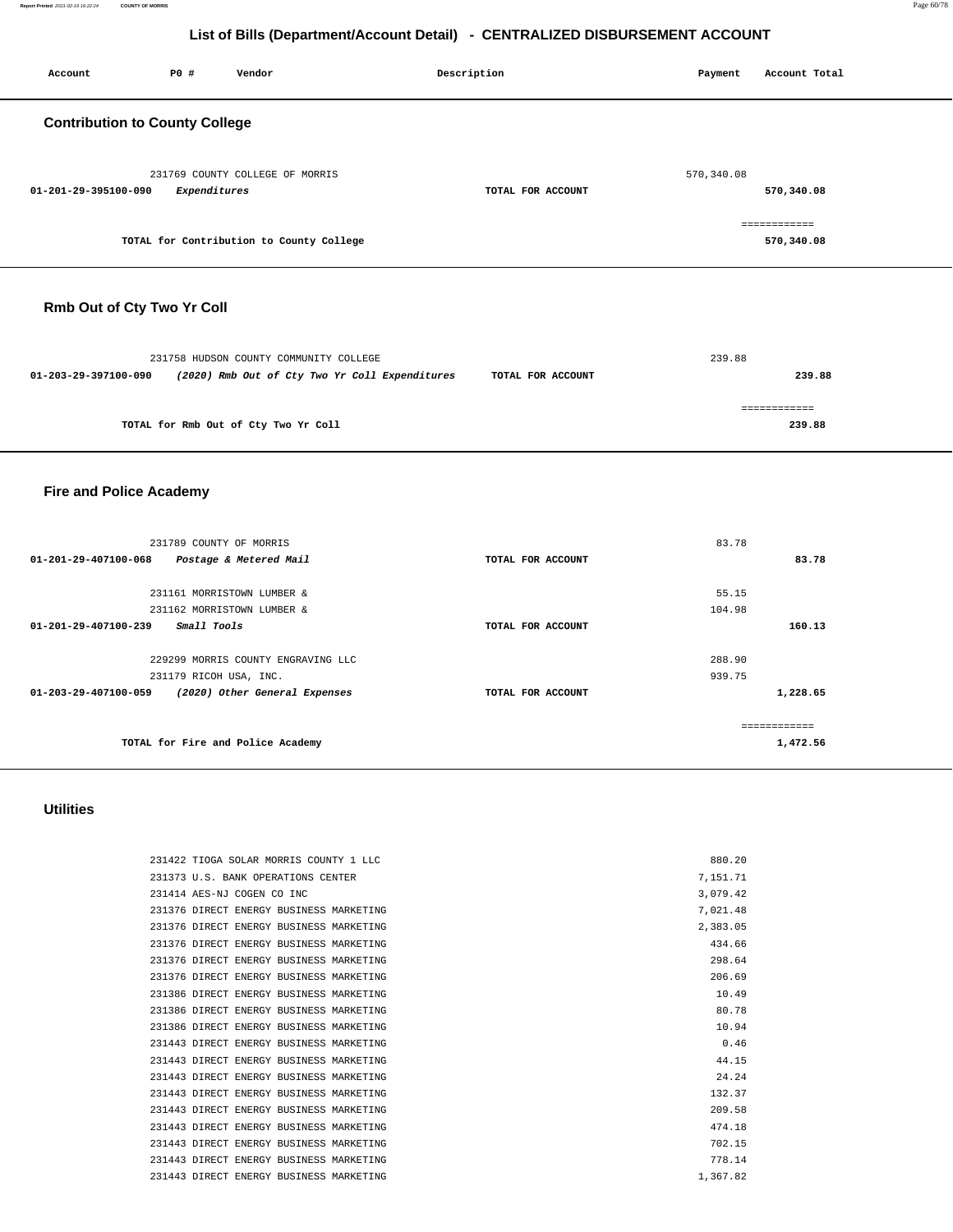<u>—</u>

| Account              | P0 #                        | Vendor                                                                             | Description       | Payment                     | Account Total |
|----------------------|-----------------------------|------------------------------------------------------------------------------------|-------------------|-----------------------------|---------------|
| <b>Utilities</b>     |                             |                                                                                    |                   |                             |               |
|                      |                             | 231443 DIRECT ENERGY BUSINESS MARKETING                                            |                   | 87.77                       |               |
|                      |                             | 231443 DIRECT ENERGY BUSINESS MARKETING                                            |                   | 0.99                        |               |
|                      |                             | 230843 JERSEY CENTRAL POWER & LIGHT                                                |                   | 38.09                       |               |
|                      | 231241 CHAMPION ENERGY      |                                                                                    |                   | 26,568.74                   |               |
|                      |                             | 231428 JERSEY CENTRAL POWER & LIGHT                                                |                   | 44, 173. 30                 |               |
|                      |                             | 231428 JERSEY CENTRAL POWER & LIGHT<br>231428 JERSEY CENTRAL POWER & LIGHT         |                   | $-1,620.19$<br>$-6, 256.16$ |               |
|                      |                             | 231428 JERSEY CENTRAL POWER & LIGHT                                                |                   | $-5, 137.97$                |               |
|                      |                             | 231428 JERSEY CENTRAL POWER & LIGHT                                                |                   | $-465.02$                   |               |
|                      |                             | 231428 JERSEY CENTRAL POWER & LIGHT                                                |                   | $-1, 425.51$                |               |
|                      |                             | 231238 JERSEY CENTRAL POWER & LIGHT                                                |                   | 98.42                       |               |
|                      |                             | 231717 JERSEY CENTRAL POWER & LIGHT                                                |                   | 2,318.92                    |               |
|                      |                             | 231082 DIRECT ENERGY BUSINESS MARKETING                                            |                   | 10,835.05                   |               |
|                      |                             | 231083 DIRECT ENERGY BUSINESS MARKETING                                            |                   | 21.13                       |               |
|                      |                             | 231083 DIRECT ENERGY BUSINESS MARKETING                                            |                   | 0.68                        |               |
|                      |                             | 231083 DIRECT ENERGY BUSINESS MARKETING                                            |                   | 443.78                      |               |
|                      |                             | 231083 DIRECT ENERGY BUSINESS MARKETING<br>231083 DIRECT ENERGY BUSINESS MARKETING |                   | 158.82<br>708.23            |               |
|                      |                             | 231085 DIRECT ENERGY BUSINESS MARKETING                                            |                   | 720.39                      |               |
|                      |                             | 231085 DIRECT ENERGY BUSINESS MARKETING                                            |                   | 34.58                       |               |
|                      |                             | 231085 DIRECT ENERGY BUSINESS MARKETING                                            |                   | 412.25                      |               |
|                      |                             | 231085 DIRECT ENERGY BUSINESS MARKETING                                            |                   | 97.27                       |               |
|                      |                             | 231085 DIRECT ENERGY BUSINESS MARKETING                                            |                   | 101.90                      |               |
|                      |                             | 231085 DIRECT ENERGY BUSINESS MARKETING                                            |                   | 432.69                      |               |
|                      |                             | 231085 DIRECT ENERGY BUSINESS MARKETING                                            |                   | 691.13                      |               |
|                      |                             | 231085 DIRECT ENERGY BUSINESS MARKETING                                            |                   | 2,796.43                    |               |
|                      |                             | 231085 DIRECT ENERGY BUSINESS MARKETING                                            |                   | 121.66                      |               |
|                      |                             | 231085 DIRECT ENERGY BUSINESS MARKETING                                            |                   | 129.56                      |               |
|                      |                             | 231085 DIRECT ENERGY BUSINESS MARKETING<br>231085 DIRECT ENERGY BUSINESS MARKETING |                   | 1,975.74<br>521.14          |               |
|                      |                             | 231085 DIRECT ENERGY BUSINESS MARKETING                                            |                   | 19,758.68                   |               |
|                      |                             | 231716 JERSEY CENTRAL POWER & LIGHT                                                |                   | 957.83                      |               |
|                      |                             | 231427 JERSEY CENTRAL POWER & LIGHT                                                |                   | 9,317.21                    |               |
| 01-201-31-430100-137 | Electricity                 |                                                                                    | TOTAL FOR ACCOUNT |                             | 133,908.68    |
|                      |                             | 231987 NATIONAL FUEL OIL INC.                                                      |                   | 24,918.55                   |               |
| 01-201-31-430100-140 | <i><b>Gas Purchases</b></i> |                                                                                    | TOTAL FOR ACCOUNT |                             | 24,918.55     |
|                      |                             | 231424 DIRECT ENERGY BUSINESS MARKETING                                            |                   | 1,383.24                    |               |
|                      |                             | 231424 DIRECT ENERGY BUSINESS MARKETING                                            |                   | 1,937.45                    |               |
|                      |                             | 231424 DIRECT ENERGY BUSINESS MARKETING                                            |                   | 144.03                      |               |
|                      |                             | 231423 DIRECT ENERGY BUSINESS MARKETING                                            |                   | 41,578.06                   |               |
|                      | 231235 PSE&G CO             |                                                                                    |                   | 1,648.74                    |               |
|                      | 231191 WOODRUFF ENERGY      |                                                                                    |                   | 3,126.93                    |               |
|                      |                             | 231433 N.J. NATURAL GAS COMPANY<br>231432 N.J. NATURAL GAS COMPANY                 |                   | 618.86<br>2,264.11          |               |
|                      |                             | 231430 N.J. NATURAL GAS COMPANY                                                    |                   | 37.24                       |               |
|                      |                             | 231429 N.J. NATURAL GAS COMPANY                                                    |                   | 1,423.88                    |               |
|                      |                             | 231175 SUBURBAN PROPANE -2347                                                      |                   | 653.45                      |               |
|                      |                             | 231175 SUBURBAN PROPANE -2347                                                      |                   | 3.89                        |               |
|                      |                             | 231175 SUBURBAN PROPANE -2347                                                      |                   | 9.92                        |               |
|                      |                             | 231173 SUBURBAN PROPANE -2347                                                      |                   | 648.98                      |               |
|                      |                             | 231173 SUBURBAN PROPANE -2347                                                      |                   | 3.66                        |               |
|                      |                             | 231173 SUBURBAN PROPANE -2347                                                      |                   | 9.92                        |               |
|                      |                             | 231173 SUBURBAN PROPANE -2347<br>231173 SUBURBAN PROPANE -2347                     |                   | 712.07<br>3.66              |               |
|                      |                             | 231173 SUBURBAN PROPANE -2347                                                      |                   | 9.92                        |               |
|                      |                             | 231163 SUBURBAN PROPANE -2347                                                      |                   | 712.07                      |               |
|                      |                             | 231163 SUBURBAN PROPANE -2347                                                      |                   | 3.66                        |               |
|                      |                             | 231163 SUBURBAN PROPANE -2347                                                      |                   | 9.92                        |               |
|                      |                             | 231690 N.J. NATURAL GAS COMPANY                                                    |                   | 476.30                      |               |
|                      | 231715 WOODRUFF ENERGY      |                                                                                    |                   | 30,037.35                   |               |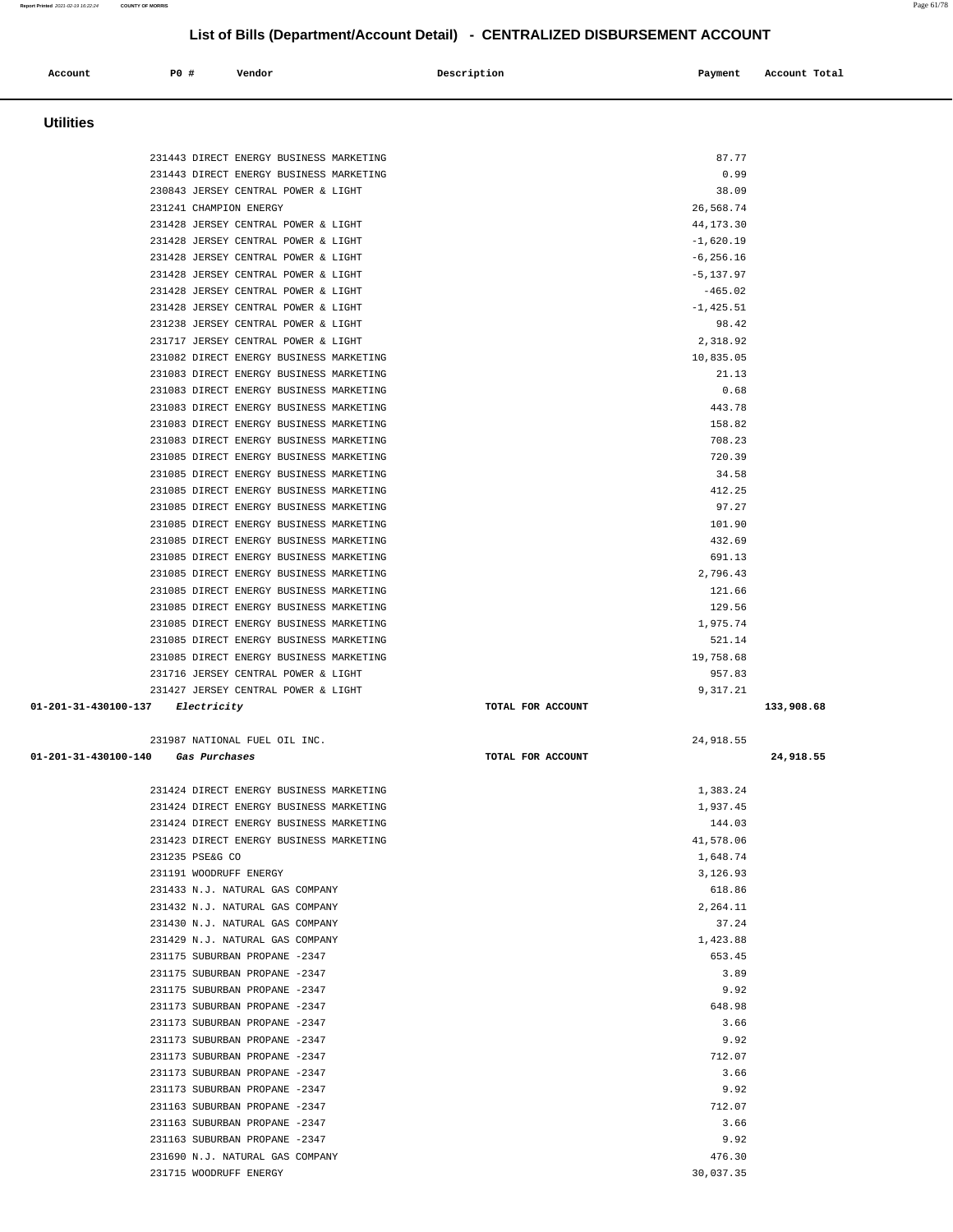| 01-201-31-430100-141 Natural Gas |                                           | TOTAL FOR ACCOUNT | 87,457.31  |
|----------------------------------|-------------------------------------------|-------------------|------------|
|                                  |                                           |                   |            |
|                                  | 231425 TAX COLLECTOR                      | 4,023.36          |            |
|                                  | 231425 TAX COLLECTOR                      | 126.75            |            |
|                                  | 231425 TAX COLLECTOR                      | 126.75            |            |
|                                  | 231425 TAX COLLECTOR                      | 17,582.40         |            |
|                                  | 231425 TAX COLLECTOR                      | 472.48            |            |
|                                  | 231425 TAX COLLECTOR                      | 134.98            |            |
|                                  | 231425 TAX COLLECTOR                      | 20,708.16         |            |
|                                  | 231077 TOWNSHIP OF MORRIS                 | 55, 359.36        |            |
|                                  | 231077 TOWNSHIP OF MORRIS                 | 282.50            |            |
|                                  | 231077 TOWNSHIP OF MORRIS                 | 20,158.25         |            |
| 01-201-31-430100-144<br>Sewer    |                                           | TOTAL FOR ACCOUNT | 118,974.99 |
| 230870 VERIZON                   |                                           | 5,770.87          |            |
|                                  | 231298 A T & T CORP.                      | 1,986.40          |            |
|                                  | 231261 AT&T MOBILITY                      | 1,445.07          |            |
|                                  | 231295 CABLEVISION LIGHTPATH NJ LLC       | 568.37            |            |
| 230961 VERIZON                   |                                           | 386.45            |            |
| 231299 AT&T                      |                                           | 10.97             |            |
| 231299 AT&T                      |                                           | 20.00             |            |
|                                  | 231259 KINGS III EMERGENCY COMMUNICATIONS | 804.00            |            |
| 231297 OPTIMUM                   |                                           | 359.70            |            |
| 231297 OPTIMUM                   |                                           | 300.00            |            |
| 231297 OPTIMUM                   |                                           | 300.00            |            |
| 231297 OPTIMUM                   |                                           | 359.70            |            |
| 231297 OPTIMUM                   |                                           | 143.88            |            |
| 231297 OPTIMUM                   |                                           | 90.00             |            |
| 231297 OPTIMUM                   |                                           | 180.00            |            |
| 231297 OPTIMUM                   |                                           | $-24.00$          |            |
| 231296 OPTIMUM                   |                                           | 359.70            |            |
| 231296 OPTIMUM                   |                                           | 300.00            |            |
| 231296 OPTIMUM                   |                                           | 180.00            |            |
| 231296 OPTIMUM                   |                                           | 71.94             |            |
| 231296 OPTIMUM                   |                                           | 21.00             |            |
| 231262 OPTIMUM                   |                                           | 449.70            |            |
| 231262 OPTIMUM                   |                                           | 300.00            |            |
| 231262 OPTIMUM                   |                                           | 71.94             |            |
| 231262 OPTIMUM                   |                                           | 180.00            |            |
| 231262 OPTIMUM                   |                                           | 21.00             |            |
| 231262 OPTIMUM                   |                                           | $-5.68$           |            |
| 231300 VERIZON                   |                                           | 1,273.15          |            |
| 231263 COMCAST                   |                                           | 89.70             |            |
| 231263 COMCAST                   |                                           | 539.40            |            |
| 231263 COMCAST                   |                                           | 650.10            |            |
| 231263 COMCAST                   |                                           | 152.64            |            |
| 231263 COMCAST                   |                                           | 3.72              |            |
| 231263 COMCAST                   |                                           | 96.10             |            |
| 01-201-31-430100-146             | Telephone                                 | TOTAL FOR ACCOUNT | 17,455.82  |
|                                  | 228964 NATIONAL FUEL OIL INC.             | 5,575.36          |            |
|                                  | 228964 NATIONAL FUEL OIL INC.             | 1,032.94          |            |
|                                  | 228964 NATIONAL FUEL OIL INC.             | 6,048.68          |            |
|                                  | 228964 NATIONAL FUEL OIL INC.             | 6,257.25          |            |
|                                  | 229278 NATIONAL FUEL OIL INC.             | 6,102.00          |            |
|                                  | 229278 NATIONAL FUEL OIL INC.             | 6,693.75          |            |
|                                  | 229278 NATIONAL FUEL OIL INC.             | 6,023.00          |            |
|                                  | 229278 NATIONAL FUEL OIL INC.             | 1,863.00          |            |
|                                  | 229278 NATIONAL FUEL OIL INC.             | 6,204.90          |            |
| 01-203-31-430100-136             | (2020) Diesel Fuel                        | TOTAL FOR ACCOUNT | 45,800.88  |
|                                  |                                           |                   |            |

**Account** P0 # Vendor Payment Account Total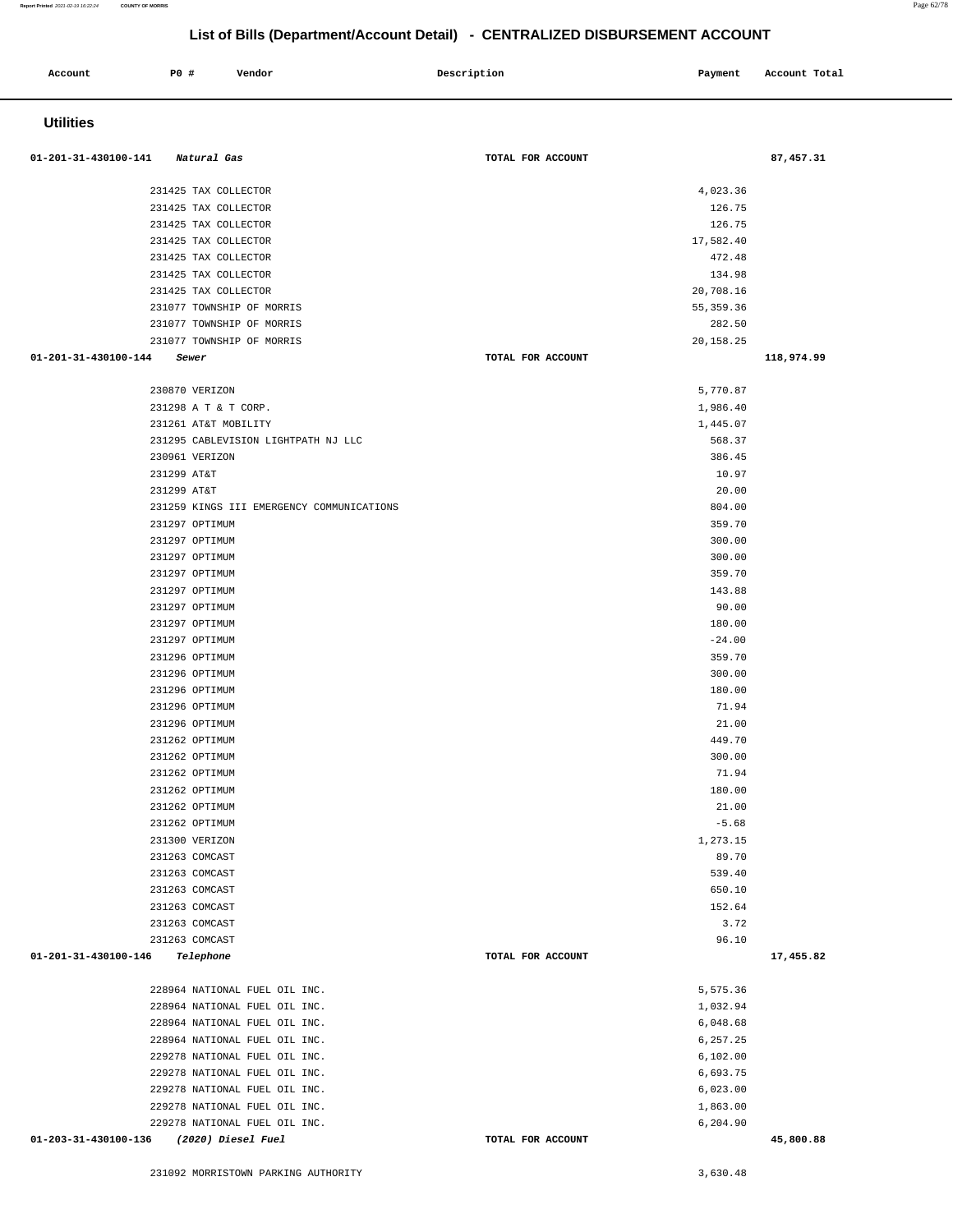#### 231987 NATIONAL FUEL OIL INC. **01-201-41-716100-140 Gas Purchases TOTAL FOR ACCOUNT**  1,911.63 **1,911.63** 231616 NU-WAY CONCESSIONAIRES INC 231616 NU-WAY CONCESSIONAIRES INC 231616 NU-WAY CONCESSIONAIRES INC 231635 NU-WAY CONCESSIONAIRES INC 231634 NU-WAY CONCESSIONAIRES INC 231636 NU-WAY CONCESSIONAIRES INC 231633 NU-WAY CONCESSIONAIRES INC **01-201-41-716100-185 Food TOTAL FOR ACCOUNT**  100,375.38 12,428.50 90.85 5,341.91 5,332.53 11,388.30 5,355.98 **140,313.45** 231278 PATRICIA W. GIBBONS **01-203-41-716100-084 (2020) Other Outside Services TOTAL FOR ACCOUNT**  207.48 **207.48 TOTAL for Nutrition**  ============ **142,432.56**

#### **Nutrition**

| <b>Utilities</b>                        |                                           |                   |          |              |
|-----------------------------------------|-------------------------------------------|-------------------|----------|--------------|
| 01-203-31-430100-137 (2020) Electricity |                                           | TOTAL FOR ACCOUNT |          | 3,630.48     |
|                                         | 231431 N.J. NATURAL GAS COMPANY           |                   | 363.36   |              |
| 01-203-31-430100-141                    | (2020) Natural Gas                        | TOTAL FOR ACCOUNT |          | 363.36       |
|                                         | 228940 AT&T MOBILITY                      |                   | 1,444.27 |              |
|                                         | 228939 VERIZON                            |                   | 1,325.16 |              |
|                                         | 228941 KINGS III EMERGENCY COMMUNICATIONS |                   | 163.20   |              |
|                                         | 228941 KINGS III EMERGENCY COMMUNICATIONS |                   | 144.00   |              |
|                                         | 228941 KINGS III EMERGENCY COMMUNICATIONS |                   | 144.00   |              |
|                                         | 228941 KINGS III EMERGENCY COMMUNICATIONS |                   | 144.00   |              |
|                                         | 228941 KINGS III EMERGENCY COMMUNICATIONS |                   | 144.00   |              |
|                                         | 228941 KINGS III EMERGENCY COMMUNICATIONS |                   | 144.00   |              |
|                                         | 228941 KINGS III EMERGENCY COMMUNICATIONS |                   | 144.00   |              |
|                                         | 228941 KINGS III EMERGENCY COMMUNICATIONS |                   | 55.00    |              |
|                                         | 228941 KINGS III EMERGENCY COMMUNICATIONS |                   | 165.00   |              |
|                                         | 228941 KINGS III EMERGENCY COMMUNICATIONS |                   | 110.00   |              |
|                                         | 228941 KINGS III EMERGENCY COMMUNICATIONS |                   | 220.00   |              |
|                                         | 228941 KINGS III EMERGENCY COMMUNICATIONS |                   | 55.00    |              |
|                                         | 228941 KINGS III EMERGENCY COMMUNICATIONS |                   | 55.00    |              |
|                                         | 231260 MILLENNIUM COMMUNICATIONS GROUP    |                   | 1,160.00 |              |
|                                         | 231076 MILLENNIUM COMMUNICATIONS GROUP    |                   | 1,160.00 |              |
| 01-203-31-430100-146                    | (2020) Telephone                          | TOTAL FOR ACCOUNT |          | 6,776.63     |
|                                         | 231426 WHARTON WATER DEPARTMENT           |                   | 31.13    |              |
|                                         | 231426 WHARTON WATER DEPARTMENT           |                   | 104.75   |              |
|                                         | 231426 WHARTON WATER DEPARTMENT           |                   | 69.94    |              |
|                                         | 231426 WHARTON WATER DEPARTMENT           |                   | 15.68    |              |
|                                         | 231439 SOUTHEAST MORRIS COUNTY            |                   | 7,683.41 |              |
| 01-203-31-430100-147 (2020) Water       |                                           | TOTAL FOR ACCOUNT |          | 7,904.91     |
|                                         |                                           |                   |          | ============ |
|                                         | TOTAL for Utilities                       |                   |          | 447,191.61   |

#### **List of Bills (Department/Account Detail) - CENTRALIZED DISBURSEMENT ACCOUNT**

 **Account P0 # Vendor Description Payment Account Total**

**Report Printed** 2021-02-19 16:22:24 **COUNTY OF MORRIS** Page 63/78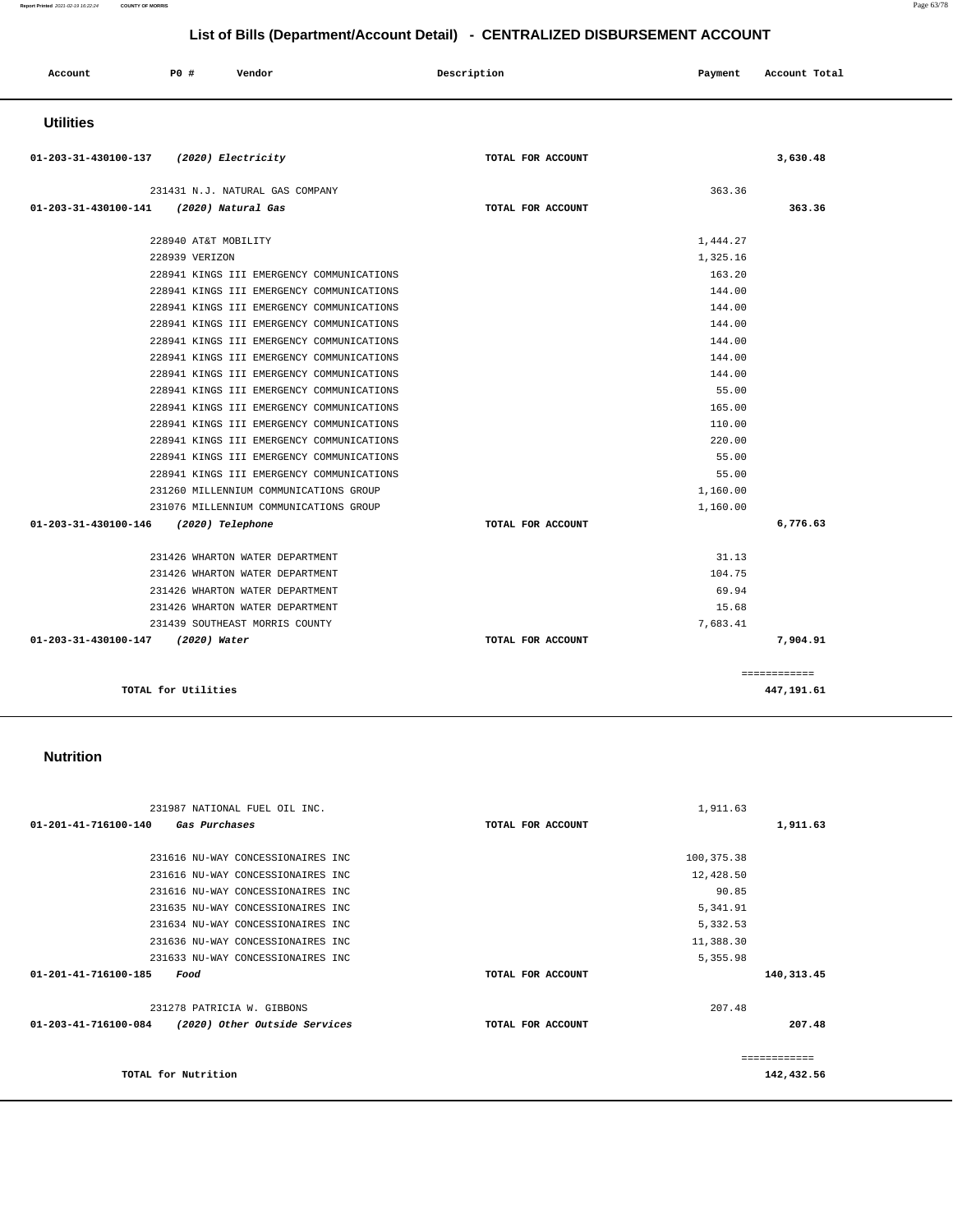| Account<br>. | <b>PO #</b> | Vendor | Description | Payment | Account Total |
|--------------|-------------|--------|-------------|---------|---------------|
|              |             |        |             |         |               |

# **Cash Held In Trust**

| 230834 GALLS, LLC                         | 104.00            |              |
|-------------------------------------------|-------------------|--------------|
| 230834 GALLS, LLC                         | 208.00            |              |
| 230834 GALLS, LLC                         | 104.00            |              |
| 230834 GALLS, LLC                         | 208.00            |              |
| 230834 GALLS, LLC                         | 59.78             |              |
| 229246 WORK N WEAR STORE                  | 135.00            |              |
| 231140 SHI INTERNATIONAL CORP             | 34,807.70         |              |
| 230893 SYSTEM ONE ALARM                   | 1,295.00          |              |
| 230893 SYSTEM ONE ALARM                   | 2,100.00          |              |
| 230893 SYSTEM ONE ALARM                   | 5,350.00          |              |
| 230893 SYSTEM ONE ALARM                   | 855.00            |              |
| 230893 SYSTEM ONE ALARM                   | 1,950.00          |              |
| 230893 SYSTEM ONE ALARM                   | 15,000.00         |              |
| 231490 W.B. MASON COMPANY INC             | 0.95              |              |
| 231490 W.B. MASON COMPANY INC             | 0.95              |              |
| 231490 W.B. MASON COMPANY INC             | 0.95              |              |
| 231490 W.B. MASON COMPANY INC             | 0.95              |              |
| 231490 W.B. MASON COMPANY INC             | 0.95              |              |
| 231490 W.B. MASON COMPANY INC             | 0.95              |              |
| 231490 W.B. MASON COMPANY INC             | 13.41             |              |
| 01-204-55-999999-520<br>Other Expenses CP | TOTAL FOR ACCOUNT | 62,195.59    |
|                                           |                   | ============ |
| TOTAL for Cash Held In Trust              |                   | 62,195.59    |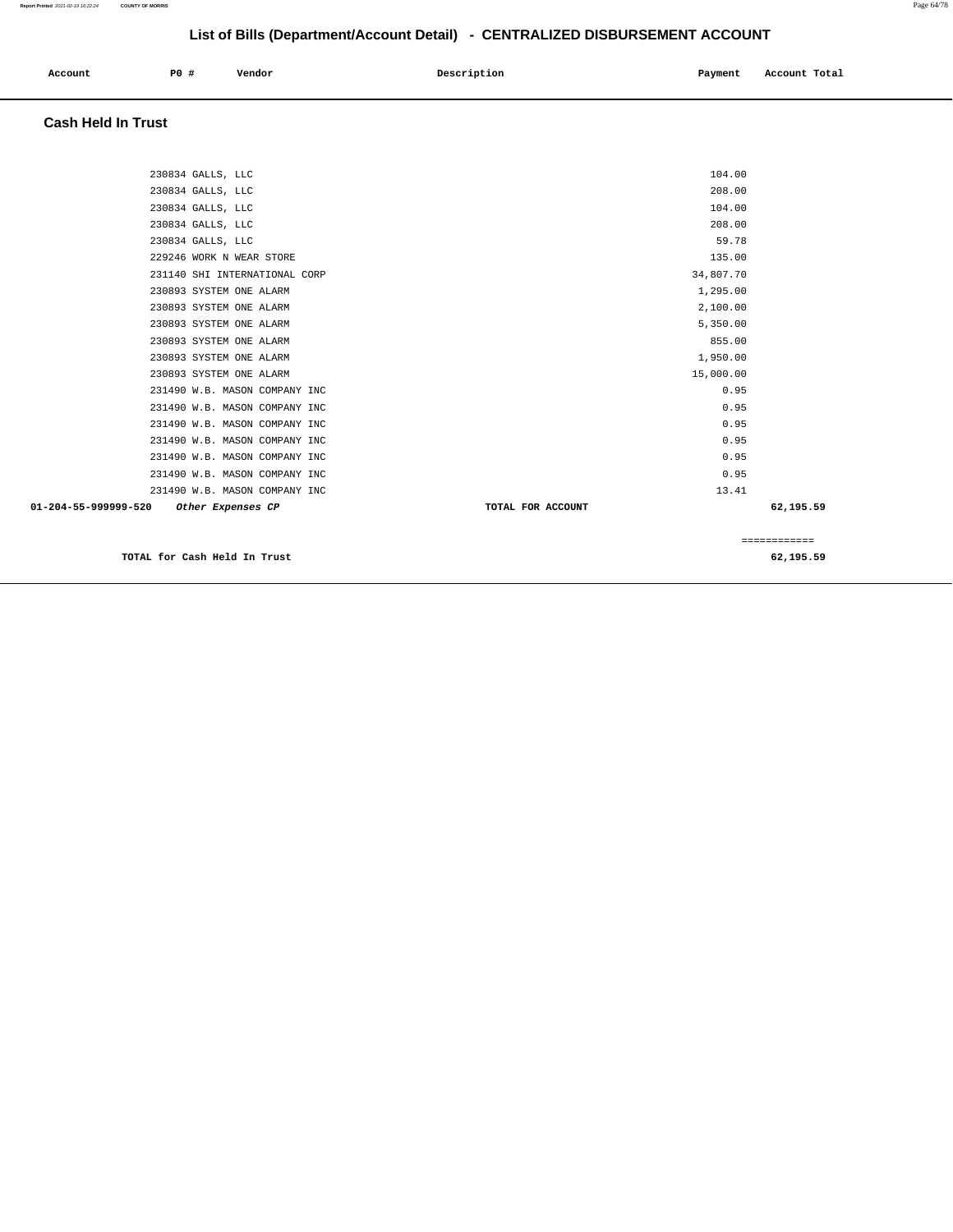**Report Printed** 2021-02-19 16:22:24 **COUNTY OF MORRIS** Page 65/78

## **List of Bills (Department/Account Detail) - CENTRALIZED DISBURSEMENT ACCOUNT**

| Account              | <b>PO #</b>                                                                                                                                                                                          | Vendor |                                          | Description       | Payment                                                                                | Account Total             |  |
|----------------------|------------------------------------------------------------------------------------------------------------------------------------------------------------------------------------------------------|--------|------------------------------------------|-------------------|----------------------------------------------------------------------------------------|---------------------------|--|
| DEPARTMENT 718105    |                                                                                                                                                                                                      |        | <b>Grant Fund</b>                        |                   |                                                                                        |                           |  |
| 02-213-41-718105-391 | 231128 ALADTEC, INC.<br>231135 CAROLE A. HUDSON<br>231138 JOAN A. SEERY<br>228615 ALADTEC, INC.<br>231119 OPTIMUM<br>231120 PREVENTION IS KEY<br>231120 PREVENTION IS KEY<br>231788 COUNTY OF MORRIS |        | Public Health Emer Grant(7/1/20-6/30/21) | TOTAL FOR ACCOUNT | 1,080.00<br>2,730.00<br>735.00<br>1,920.00<br>336.67<br>17,491.27<br>6,942.98<br>15.83 | 31,251.75                 |  |
|                      | TOTAL for DEPARTMENT 718105                                                                                                                                                                          |        |                                          |                   |                                                                                        | ============<br>31,251.75 |  |
| DEPARTMENT 718135    |                                                                                                                                                                                                      |        |                                          |                   |                                                                                        |                           |  |

|                      | 231130 PREVENTION IS KEY                 |                   | 8,956.00 |  |
|----------------------|------------------------------------------|-------------------|----------|--|
| 02-213-41-718135-391 | Public Health OFRT 2021(10/1/20-9/30/21) | TOTAL FOR ACCOUNT | 8,956.00 |  |
|                      |                                          |                   |          |  |
|                      |                                          |                   |          |  |
|                      | TOTAL for DEPARTMENT 718135              |                   | 8,956.00 |  |
|                      |                                          |                   |          |  |

 **TANF** 

| 02-213-41-741115-392 | WFNJ-TANF (7/1/20-12/31/21)                 | TOTAL FOR ACCOUNT |        | 655.11 |
|----------------------|---------------------------------------------|-------------------|--------|--------|
|                      | 229767 RICOH USA, INC.                      |                   | 30.60  |        |
|                      | 229767 RICOH USA, INC.                      |                   | 83.85  |        |
|                      | 230857 RICOH USA, INC.                      |                   | 115.54 |        |
|                      | 230857 RICOH USA, INC.                      |                   | 112.98 |        |
|                      | 230858 PLANNED RETIREMENT CONSULTANTS       |                   | 140.00 |        |
|                      | 229764 PLANNED RETIREMENT CONSULTANTS       |                   | 105.75 |        |
|                      | 229768 PERSONAL DEVELOPMENT SOLUTIONS, INC. |                   | 40.00  |        |
|                      | 229765 CENTURYLINK                          |                   | 13.18  |        |
|                      | 229765 CENTURYLINK                          |                   | 13.21  |        |
|                      |                                             |                   |        |        |

### **General Assistance**

| 02-213-41-741120-392<br>WFNJ-General Assistance(7/1/20-12/31/21) | TOTAL FOR ACCOUNT | 851.63 |
|------------------------------------------------------------------|-------------------|--------|
| 229767 RICOH USA, INC.                                           |                   | 39.77  |
| 229767 RICOH USA, INC.                                           |                   | 109.00 |
| 230857 RICOH USA, INC.                                           |                   | 150.20 |
| 230857 RICOH USA, INC.                                           |                   | 146.87 |
| 230858 PLANNED RETIREMENT CONSULTANTS                            |                   | 182.00 |
| 229764 PLANNED RETIREMENT CONSULTANTS                            |                   | 137.47 |
| 229768 PERSONAL DEVELOPMENT SOLUTIONS, INC.                      |                   | 52.00  |
| 229765 CENTURYLINK                                               |                   | 17.14  |
| 229765 CENTURYLINK                                               |                   | 17.18  |
|                                                                  |                   |        |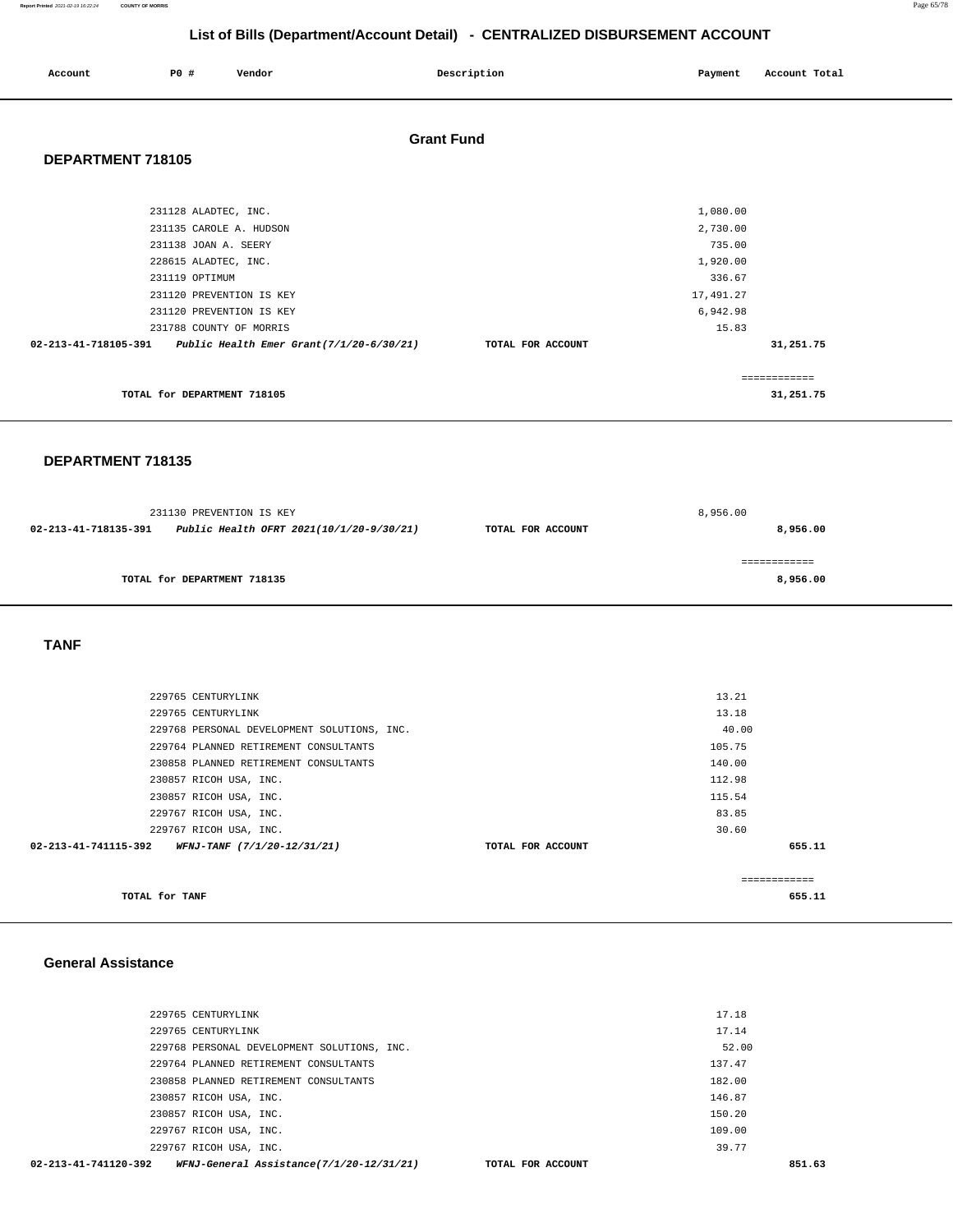#### **Report Printed** 2021-02-19 16:22:24 **COUNTY OF MORRIS** Page 66/78

## **List of Bills (Department/Account Detail) - CENTRALIZED DISBURSEMENT ACCOUNT**

| Account                   | P0 #                         | Vendor | Description | Payment | Account Total |
|---------------------------|------------------------------|--------|-------------|---------|---------------|
| <b>General Assistance</b> |                              |        |             |         |               |
|                           |                              |        |             |         | ============  |
|                           | TOTAL for General Assistance |        |             |         | 851.63        |

#### **DEPARTMENT 742105**

| 231507 EZ WHEELS DRIVING SCHOOL<br>231503 EZ WHEELS DRIVING SCHOOL |                   | 799.80<br>799.80 |
|--------------------------------------------------------------------|-------------------|------------------|
| WIOA Adult (7/1/19-6/30/21)<br>02-213-41-742105-391                | TOTAL FOR ACCOUNT | 1,599.60         |
|                                                                    |                   |                  |
| TOTAL for DEPARTMENT 742105                                        |                   | 1,599.60         |

#### **DEPARTMENT 742110**

| TOTAL for DEPARTMENT 742110                                                        |              | 13,193.19 |
|------------------------------------------------------------------------------------|--------------|-----------|
|                                                                                    | ============ |           |
| $02-213-41-742110-391$ WIOA Dislocated Worker $(7/1/19-6/30/21)$ TOTAL FOR ACCOUNT |              | 13,193.19 |
| 231537 EZ WHEELS DRIVING SCHOOL                                                    | 799.80       |           |
| 231536 EZ WHEELS DRIVING SCHOOL                                                    | 714.00       |           |
| 231533 WARREN COUNTY COMMUNITY COLL.                                               | 1,299.00     |           |
| 231502 EZ WHEELS DRIVING SCHOOL                                                    | 799.80       |           |
| 231501 RAMAPO COLLEGE OF NJ                                                        | 800.00       |           |
| 231515 WILLIAM PATERSON UNIVERSITY                                                 | 368.49       |           |
| 231504 EZ WHEELS DRIVING SCHOOL                                                    | 799.80       |           |
| 231506 EZ WHEELS DRIVING SCHOOL                                                    | 799.80       |           |
| 231508 BLOOMFIELD COLLEGE                                                          | 800.00       |           |
| 231510 AVTECH INSTITUTE                                                            | 800.00       |           |
| 231505 RUTGERS CENTER FOR CONTINUING                                               | 754.00       |           |
| 231512 RUTGERS CENTER FOR CONTINUING                                               | 800.00       |           |
| 231513 RUTGERS SCHOOL OF BUSINESS                                                  | 670.00       |           |
| 231514 RUTGERS CENTER FOR CONTINUING                                               | 2,492.00     |           |
| 231518 FORTIS INSTITUTE                                                            | 409.85       |           |
| 231519 FORTIS INSTITUTE                                                            | 86.65        |           |

#### **DEPARTMENT 742120**

|  | 229765 CENTURYLINK                          |  | 14.53    |
|--|---------------------------------------------|--|----------|
|  | 229765 CENTURYLINK                          |  | 14.50    |
|  | 229768 PERSONAL DEVELOPMENT SOLUTIONS, INC. |  | 44.00    |
|  | 229764 PLANNED RETIREMENT CONSULTANTS       |  | 116.33   |
|  | 230858 PLANNED RETIREMENT CONSULTANTS       |  | 154.00   |
|  | 230857 RICOH USA, INC.                      |  | 124.28   |
|  | 230857 RICOH USA, INC.                      |  | 127.09   |
|  | 229767 RICOH USA, INC.                      |  | 92.23    |
|  | 229767 RICOH USA, INC.                      |  | 33.66    |
|  | 231529 NEWBRIDGE SERVICES INC               |  | 1,309.75 |
|  | 231529 NEWBRIDGE SERVICES INC               |  | 956.00   |
|  | 231529 NEWBRIDGE SERVICES INC               |  | 1,062.00 |
|  | 231529 NEWBRIDGE SERVICES INC               |  | 399.00   |
|  | 231525 NEWBRIDGE SERVICES INC               |  | 714.00   |
|  | 231525 NEWBRIDGE SERVICES INC               |  | 476.00   |
|  | 231525 NEWBRIDGE SERVICES INC               |  | 476.00   |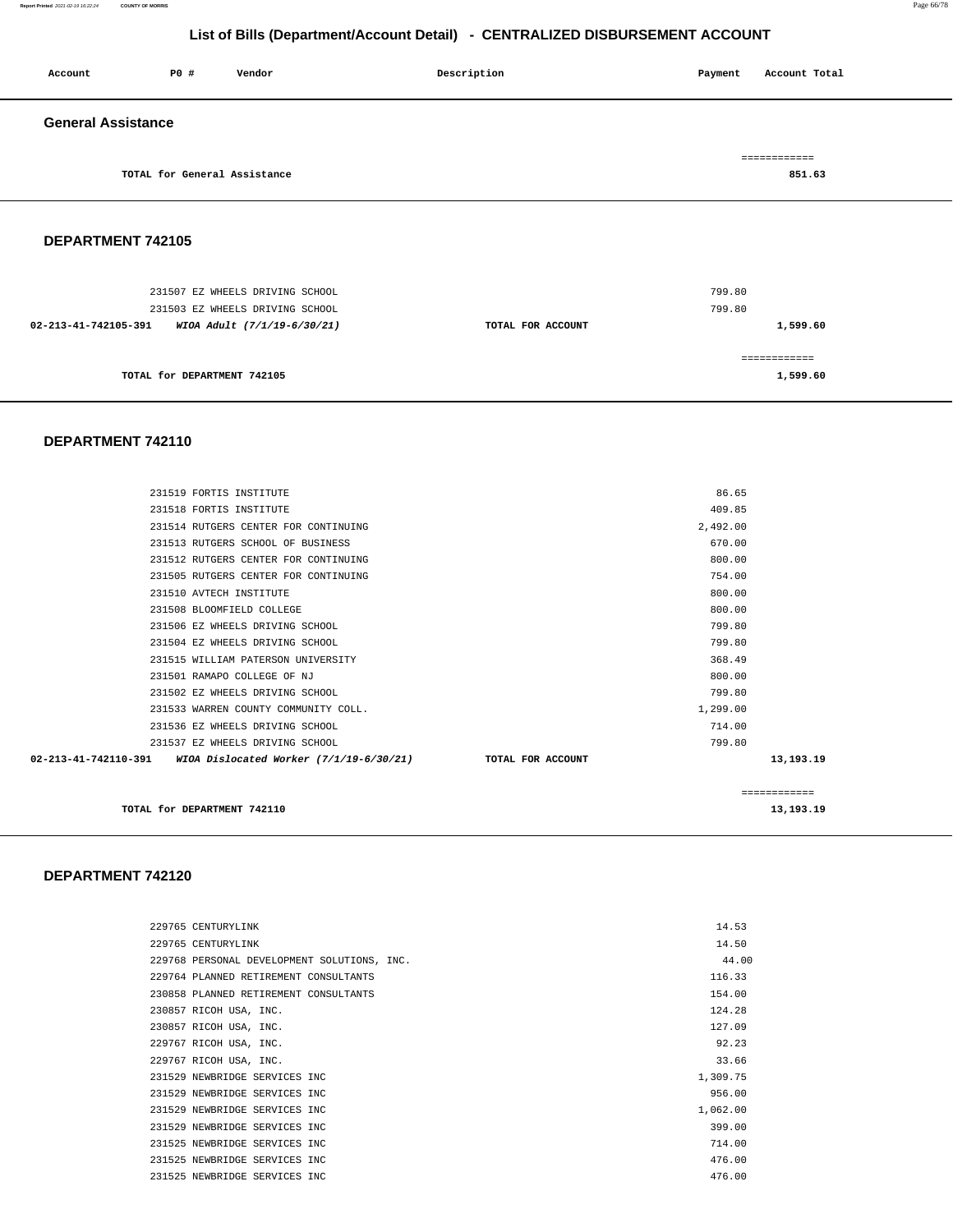| Account | P0 # | Vendor | Description | Payment | Account Total |
|---------|------|--------|-------------|---------|---------------|
| .       |      |        |             |         |               |

#### **DEPARTMENT 742120**

| 231527 NEWBRIDGE SERVICES INC                       | 238.00                         |
|-----------------------------------------------------|--------------------------------|
|                                                     |                                |
| 231527 NEWBRIDGE SERVICES INC                       | 238.00                         |
| 231527 NEWBRIDGE SERVICES INC                       | 238.00                         |
| 231526 NEWBRIDGE SERVICES INC                       | 488.00                         |
| 231526 NEWBRIDGE SERVICES INC                       | 238.00                         |
| 231526 NEWBRIDGE SERVICES INC                       | 238.00                         |
| 231526 NEWBRIDGE SERVICES INC                       | 476.00                         |
| 231531 NEWBRIDGE SERVICES INC                       | 4,390.00                       |
| 231531 NEWBRIDGE SERVICES INC                       | 104.00                         |
| 231531 NEWBRIDGE SERVICES INC                       | 956.00                         |
| 231524 NEWBRIDGE SERVICES INC                       | 1,113.00                       |
| 231524 NEWBRIDGE SERVICES INC                       | 1,113.00                       |
| 231524 NEWBRIDGE SERVICES INC                       | 104.00                         |
| 231530 NEWBRIDGE SERVICES INC                       | 973.50                         |
| 231530 NEWBRIDGE SERVICES INC                       | 661.00                         |
| 231530 NEWBRIDGE SERVICES INC                       | 399.00                         |
| 231528 NEWBRIDGE SERVICES INC                       | 250.00                         |
| 231528 NEWBRIDGE SERVICES INC                       | 1,113.00                       |
| 231528 NEWBRIDGE SERVICES INC                       | 1,113.00                       |
| 231528 NEWBRIDGE SERVICES INC                       | 660.75                         |
| 02-213-41-742120-391<br>WIOA Youth (7/1/19-6/30/21) | 21,217.62<br>TOTAL FOR ACCOUNT |
|                                                     | ============                   |
| TOTAL for DEPARTMENT 742120                         | 21,217.62                      |

#### **WIA: Adult**

| TOTAL for WIA: Adult                                |                   |               | 5,570.59 |
|-----------------------------------------------------|-------------------|---------------|----------|
|                                                     |                   | ------------- |          |
| 02-213-41-742205-391<br>WIOA Adult (7/1/20-6/30/22) | TOTAL FOR ACCOUNT |               | 5,570.59 |
| 231521 RUTGERS CENTER FOR CONTINUING                |                   | 2,700.00      |          |
| 231516 AVTECH INSTITUTE                             |                   | 1,360.00      |          |
| 229767 RICOH USA, INC.                              |                   | 61.20         |          |
| 229767 RICOH USA, INC.                              |                   | 167.70        |          |
| 230857 RICOH USA, INC.                              |                   | 231.07        |          |
| 230857 RICOH USA, INC.                              |                   | 225.96        |          |
| 230858 PLANNED RETIREMENT CONSULTANTS               |                   | 280.00        |          |
| 229764 PLANNED RETIREMENT CONSULTANTS               |                   | 211.50        |          |
| 230859 ROSETTA STONE LTD                            |                   | 200.37        |          |
| 229768 PERSONAL DEVELOPMENT SOLUTIONS, INC.         |                   | 80.00         |          |
| 229765 CENTURYLINK                                  |                   | 26.37         |          |
| 229765 CENTURYLINK                                  |                   | 26.42         |          |
|                                                     |                   |               |          |

#### **WIA: Disclocated Worker**

| 231064 RUTGERS CENTER FOR CONTINUING        | 2,995,00 |
|---------------------------------------------|----------|
| 229765 CENTURYLINK                          | 60.78    |
| 229765 CENTURYLINK                          | 60.65    |
| 229768 PERSONAL DEVELOPMENT SOLUTIONS, INC. | 184.00   |
| 230859 ROSETTA STONE LTD                    | 467.53   |
| 229764 PLANNED RETIREMENT CONSULTANTS       | 486.45   |
| 230858 PLANNED RETIREMENT CONSULTANTS       | 644.00   |
| 230857 RICOH USA, INC.                      | 519.70   |
| 230857 RICOH USA, INC.                      | 531.46   |
| 229767 RICOH USA, INC.                      | 385.70   |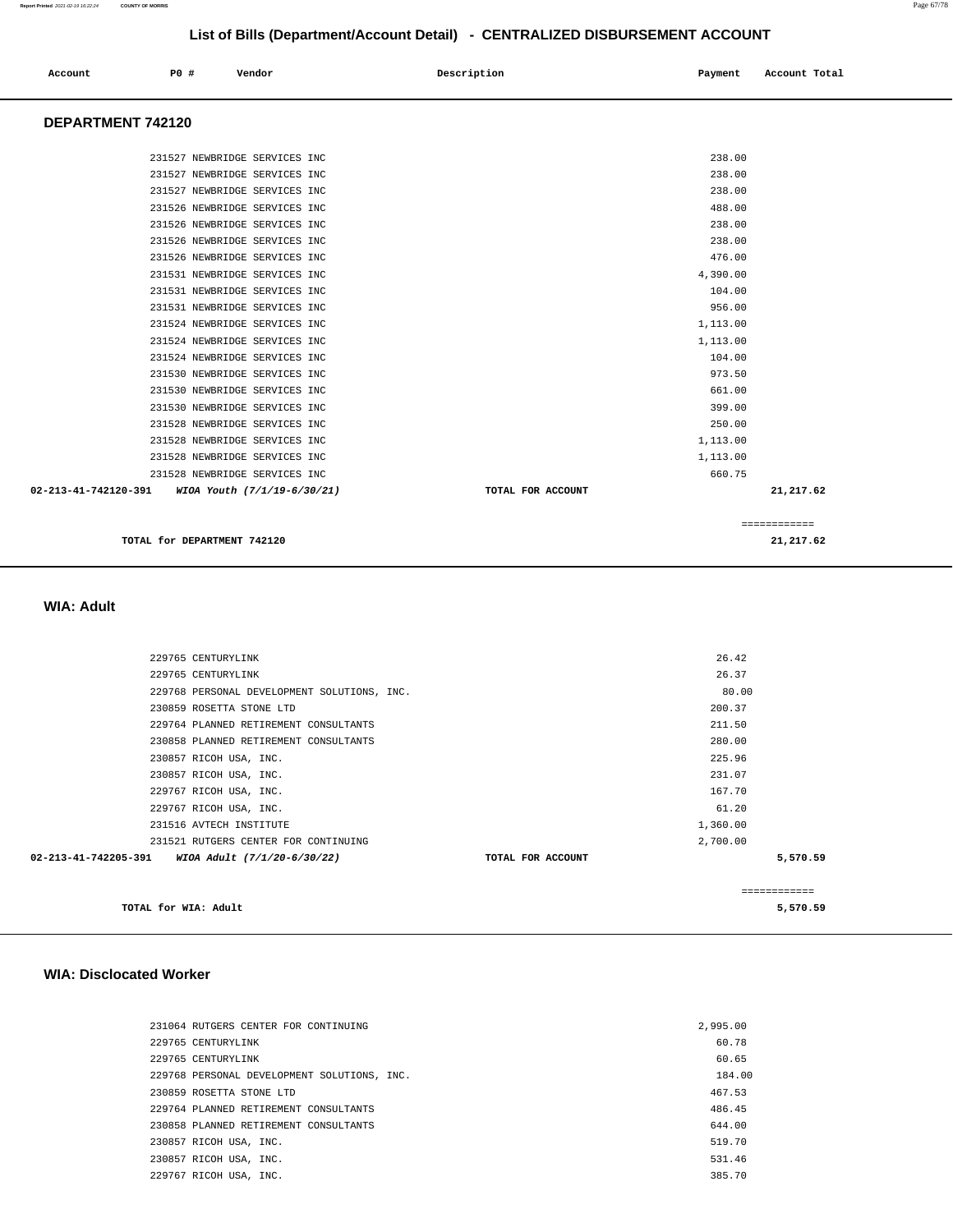| Account                        | PO# | Vendor                               |                                         | Description       | Payment  | Account Total |
|--------------------------------|-----|--------------------------------------|-----------------------------------------|-------------------|----------|---------------|
| <b>WIA: Disclocated Worker</b> |     |                                      |                                         |                   |          |               |
|                                |     | 229767 RICOH USA, INC.               |                                         |                   | 140.75   |               |
|                                |     | 231523 RUTGERS CENTER FOR CONTINUING |                                         |                   | 2,492.00 |               |
|                                |     | 231522 RUTGERS CENTER FOR CONTINUING |                                         |                   | 3,200.00 |               |
|                                |     | 231517 AVTECH INSTITUTE              |                                         |                   | 2,030.00 |               |
|                                |     | 231511 ROBOTECH CAD SOLUTIONS        |                                         |                   | 1,600.00 |               |
|                                |     | 231788 COUNTY OF MORRIS              |                                         |                   | 55.13    |               |
|                                |     | 231509 EZ WHEELS DRIVING SCHOOL      |                                         |                   | 1,599.60 |               |
|                                |     | 231520 WILLIAM PATERSON UNIVERSITY   |                                         |                   | 305.66   |               |
|                                |     | 231534 RUTGERS CENTER FOR CONTINUING |                                         |                   | 3,164.00 |               |
|                                |     | 231535 RUTGERS CENTER FOR CONTINUING |                                         |                   | 2,492.00 |               |
| 02-213-41-742210-391           |     |                                      | WIOA Dislocated Worker (7/1/20-6/30/22) | TOTAL FOR ACCOUNT |          | 23, 414. 41   |
|                                |     |                                      |                                         |                   |          | ---------     |
|                                |     | TOTAL for WIA: Disclocated Worker    |                                         |                   |          | 23, 414. 41   |

 **WIA: Youth** 

|                      | 231532 NEWBRIDGE SERVICES INC<br>231532 NEWBRIDGE SERVICES INC |                   | 3,075.00<br>2,700.00 |
|----------------------|----------------------------------------------------------------|-------------------|----------------------|
| 02-213-41-742220-391 | WIOA Youth (7/1/20-6/30/22)                                    | TOTAL FOR ACCOUNT | 5,775.00             |
|                      | TOTAL for WIA: Youth                                           |                   | 5,775.00             |

#### **DEPARTMENT 758010**

| TOTAL for DEPARTMENT 758010                                      |                   |          | 30,073.67     |
|------------------------------------------------------------------|-------------------|----------|---------------|
|                                                                  |                   |          | ------------- |
| 02-213-41-758010-392<br>Municipal Alliance (7/1/19-6/30/20) 9/20 | TOTAL FOR ACCOUNT |          | 30,073.67     |
| 226636 TOWNSHIP OF CHESTER                                       |                   | 175.00   |               |
| 223622 PEQUANNOCK TOWNSHIP                                       |                   | 1,988.16 |               |
| 226634 TOWNSHIP OF RANDOLPH                                      |                   | 451.00   |               |
| 223295 TOWNSHIP OF MENDHAM                                       |                   | 5,850.85 |               |
| 223624 KINNELON MUNICIPAL ALLIANCE                               |                   | 800.00   |               |
| 224437 KINNELON MUNICIPAL ALLIANCE                               |                   | 1,076.98 |               |
| 223441 DOVER/VG MUNICIPAL ALLIANCE                               |                   | 456.71   |               |
| 223553 TOWNSHIP OF DENVILLE                                      |                   | 7,769.63 |               |
| 223796 TOWNSHIP OF CHESTER                                       |                   | 350.00   |               |
| 226635 BOROUGH OF BUTLER                                         |                   | 250.00   |               |
| 223793 TOWNSHIP OF CHESTER                                       |                   | 4,821.67 |               |
| 223794 TOWNSHIP OF CHESTER                                       |                   | 972.69   |               |
| 227094 TOWNSHIP OF MORRIS                                        |                   | 1,487.41 |               |
| 223554 TOWNSHIP OF MONTVILLE                                     |                   | 3,623.57 |               |
|                                                                  |                   |          |               |

#### **DEPARTMENT 758910**

| Municipal Alliance $(1/1/19-12/31/19)$<br>02-213-41-758910-394 | TOTAL FOR ACCOUNT |          | 6,699.83 |
|----------------------------------------------------------------|-------------------|----------|----------|
| 224756 MORRIS PLAINS MUNICIPAL ALL.                            |                   | 2,000,00 |          |
| 223621 ROCKAWAY BOROUGH                                        |                   | 2,000.00 |          |
| 223620 KINNELON MUNICIPAL ALLIANCE                             |                   | 699.83   |          |
| 223552 TOWNSHIP OF MONTVILLE                                   |                   | 2,000.00 |          |
|                                                                |                   |          |          |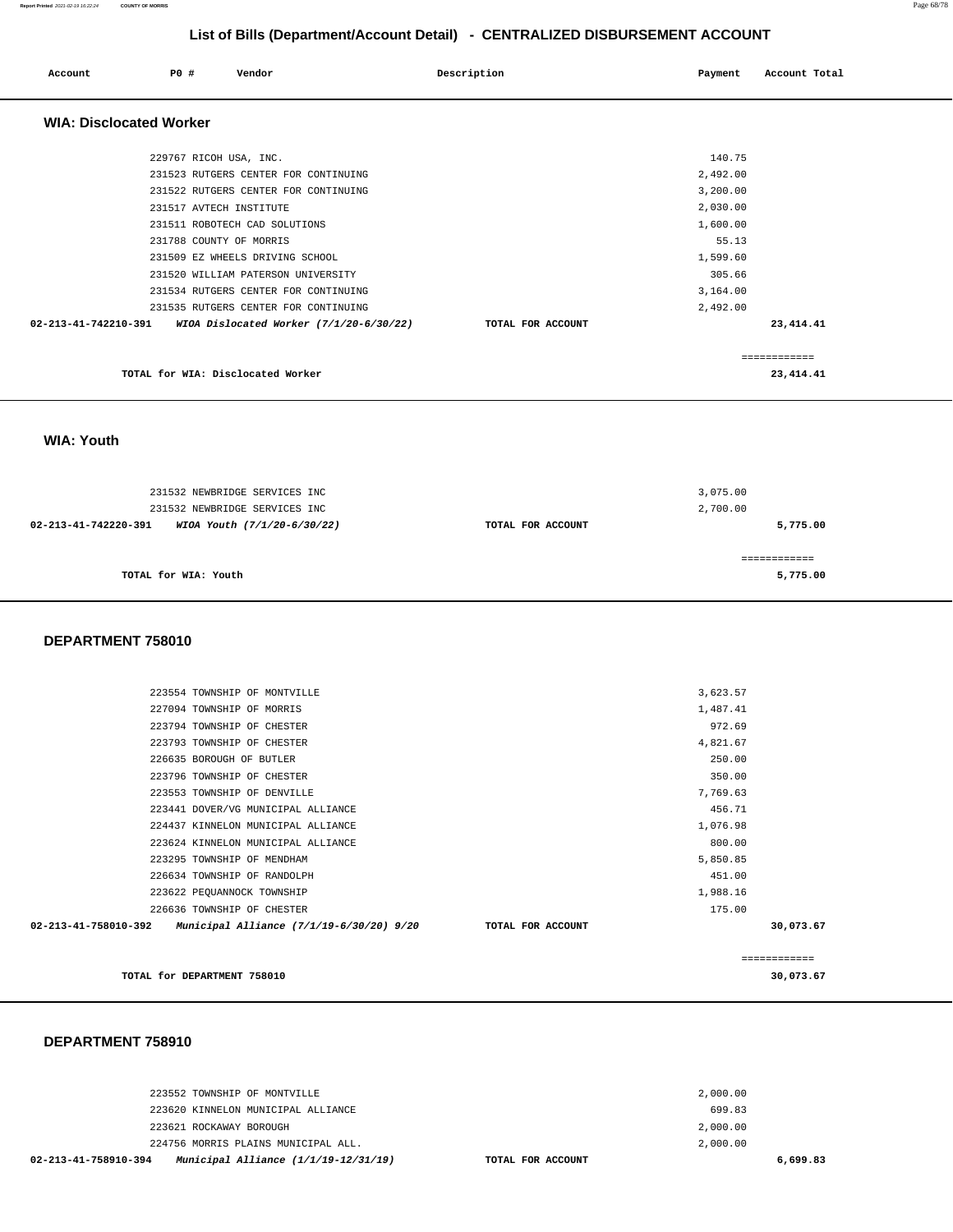| P0 #<br>Account<br>Vendor                                                                        | Description       | Payment<br>Account Total    |
|--------------------------------------------------------------------------------------------------|-------------------|-----------------------------|
| DEPARTMENT 758910                                                                                |                   |                             |
| TOTAL for DEPARTMENT 758910                                                                      |                   | ============<br>6,699.83    |
| <b>Vehicular Homicide Unit</b>                                                                   |                   |                             |
| 230814 ROCKAWAY TOWNSHIP POLICE DEPT<br>02-213-41-774105-391<br>DRE Call Out (10/1/20-9/30/21)   | TOTAL FOR ACCOUNT | 540.00<br>540.00            |
| TOTAL for Vehicular Homicide Unit                                                                |                   | ------------<br>540.00      |
| DEPARTMENT 784080                                                                                |                   |                             |
| 227004 WESTERN SHELTER SYSTEMS<br>02-213-41-784080-392<br>LGEF CARES Act (CRF) (3/1/20-12/30/20) | TOTAL FOR ACCOUNT | 321, 424.78<br>321, 424.78  |
| TOTAL for DEPARTMENT 784080                                                                      |                   | ------------<br>321, 424.78 |
| <b>MAPS</b>                                                                                      |                   |                             |
| 231987 NATIONAL FUEL OIL INC.<br>02-213-41-786105-394<br>MAPS (1/1/21-12/31/21)                  | TOTAL FOR ACCOUNT | 3,696.80<br>3,696.80        |
| TOTAL for MAPS                                                                                   |                   | ============<br>3,696.80    |

## **POLICE & FIRE TRAINING GRANT**

|                      | 231181 STATE TOXICOLOGY LABORATORY     |                   | 315.00 |
|----------------------|----------------------------------------|-------------------|--------|
| 02-213-41-803105-392 | Police & Fire Training (7/1/10-Indef.) | TOTAL FOR ACCOUNT | 315.00 |
|                      |                                        |                   |        |
|                      | TOTAL for POLICE & FIRE TRAINING GRANT |                   | 315.00 |
|                      |                                        |                   |        |

#### **DEPARTMENT 864095**

| 231117 J.A. ALEXANDER INC.                                    |                   | 77,260.45 |
|---------------------------------------------------------------|-------------------|-----------|
| 2020 ATP - County Aid (1/9/20-1/9/23)<br>02-213-41-864095-391 | TOTAL FOR ACCOUNT | 77,260.45 |
|                                                               |                   |           |
|                                                               |                   |           |
| TOTAL for DEPARTMENT 864095                                   |                   | 77,260.45 |
|                                                               |                   |           |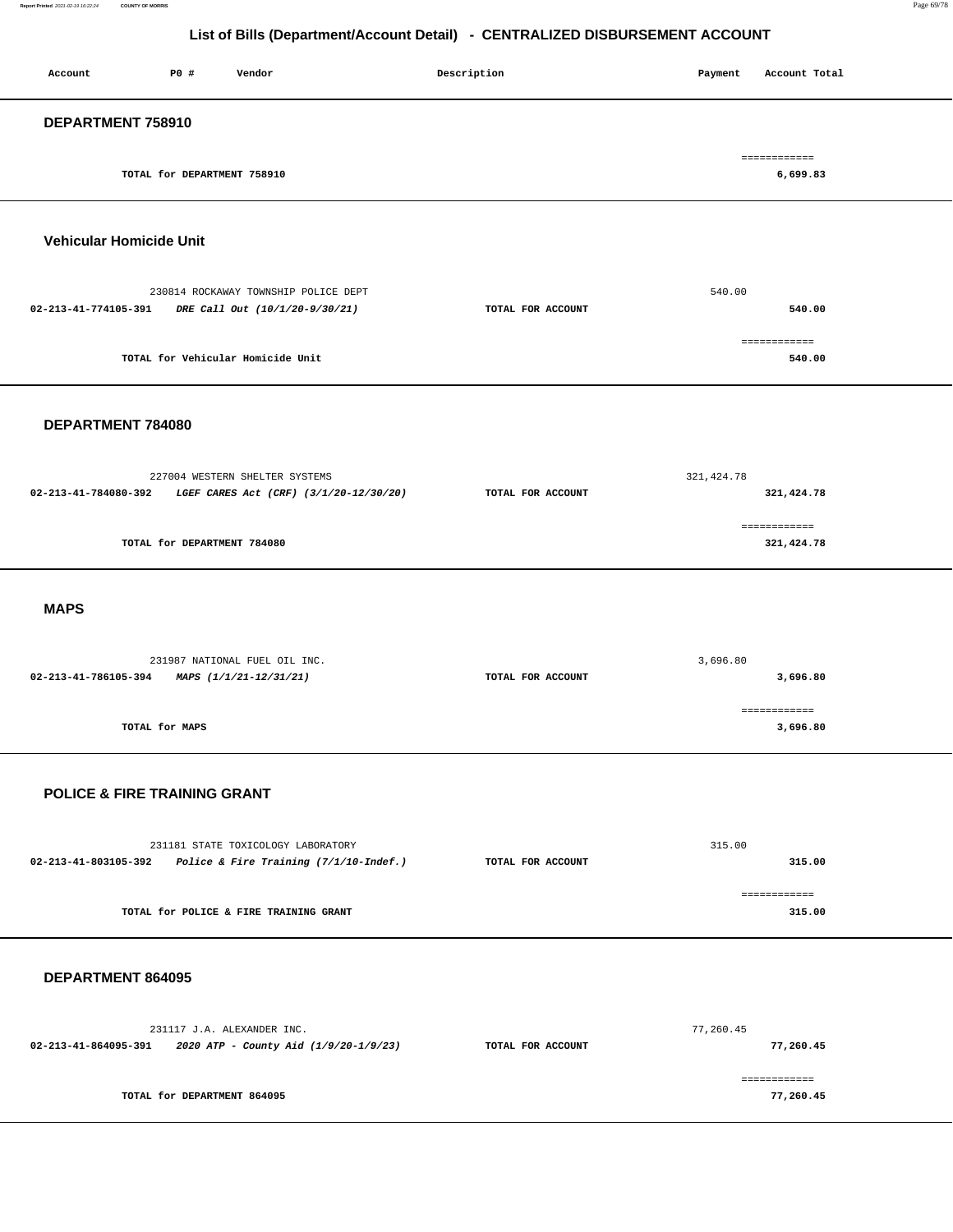**Report Printed** 2021-02-19 16:22:24 **COUNTY OF MORRIS** Page 70/78

| Account              | P0 #                        | Vendor                                                                                                 | Description       | Payment    | Account Total             |
|----------------------|-----------------------------|--------------------------------------------------------------------------------------------------------|-------------------|------------|---------------------------|
| DEPARTMENT 864105    |                             |                                                                                                        |                   |            |                           |
|                      |                             | 231126 RAILROAD CONSTRUCTION CO, INC.<br>02-213-41-864105-391 MainSt MtOlive RHC-0613(6/15/18-1/31/21) | TOTAL FOR ACCOUNT | 31,051.86  | 31,051.86                 |
|                      | TOTAL for DEPARTMENT 864105 |                                                                                                        |                   |            | ============<br>31,051.86 |
| DEPARTMENT 864110    |                             |                                                                                                        |                   |            |                           |
| 02-213-41-864110-391 |                             | 231126 RAILROAD CONSTRUCTION CO, INC.<br>NorthRd MtOlive RHC0619(6/15/18-1/31/21)                      | TOTAL FOR ACCOUNT | 31,051.86  | 31,051.86                 |
|                      | TOTAL for DEPARTMENT 864110 |                                                                                                        |                   |            | ============<br>31,051.86 |
| DEPARTMENT 864203    |                             |                                                                                                        |                   |            |                           |
| 02-213-41-864203-392 | 231115 MARBRO INC           | Waterloo Road Bridge (6/29/18-6/29/22)                                                                 | TOTAL FOR ACCOUNT | 18,922.92  | 18,922.92                 |
|                      | TOTAL for DEPARTMENT 864203 |                                                                                                        |                   |            | ============<br>18,922.92 |
| DEPARTMENT 864225    |                             |                                                                                                        |                   |            |                           |
| 02-213-41-864225-392 |                             | 231118 SPARWICK CONTRACTING, INC.<br>LBFN1400-948 Russia Rd (4/6/20-4/6/22)                            | TOTAL FOR ACCOUNT | 32, 134.44 | 32,134.44                 |
|                      | TOTAL for DEPARTMENT 864225 |                                                                                                        |                   |            | ============<br>32,134.44 |
| DEPARTMENT 864250    |                             |                                                                                                        |                   |            |                           |
| 02-213-41-864250-392 |                             | 231202 WATERS, MCPHERSON, MCNEILL, P.C.<br>Landing Rd Bridge Repl (12/5/19-12/5/22)                    | TOTAL FOR ACCOUNT | 422.00     | 422.00                    |
|                      | TOTAL for DEPARTMENT 864250 |                                                                                                        |                   |            | ============<br>422.00    |
| DEPARTMENT 864995    |                             |                                                                                                        |                   |            |                           |
| 02-213-41-864995-391 |                             | 231114 MIKE FITZPATRICK CONTRACTORS INC.<br>2019 ATP - County Aid (3/28/19-3/28/22)                    | TOTAL FOR ACCOUNT | 26, 423.47 | 26,423.47                 |
|                      | TOTAL for DEPARTMENT 864995 |                                                                                                        |                   |            | ============<br>26,423.47 |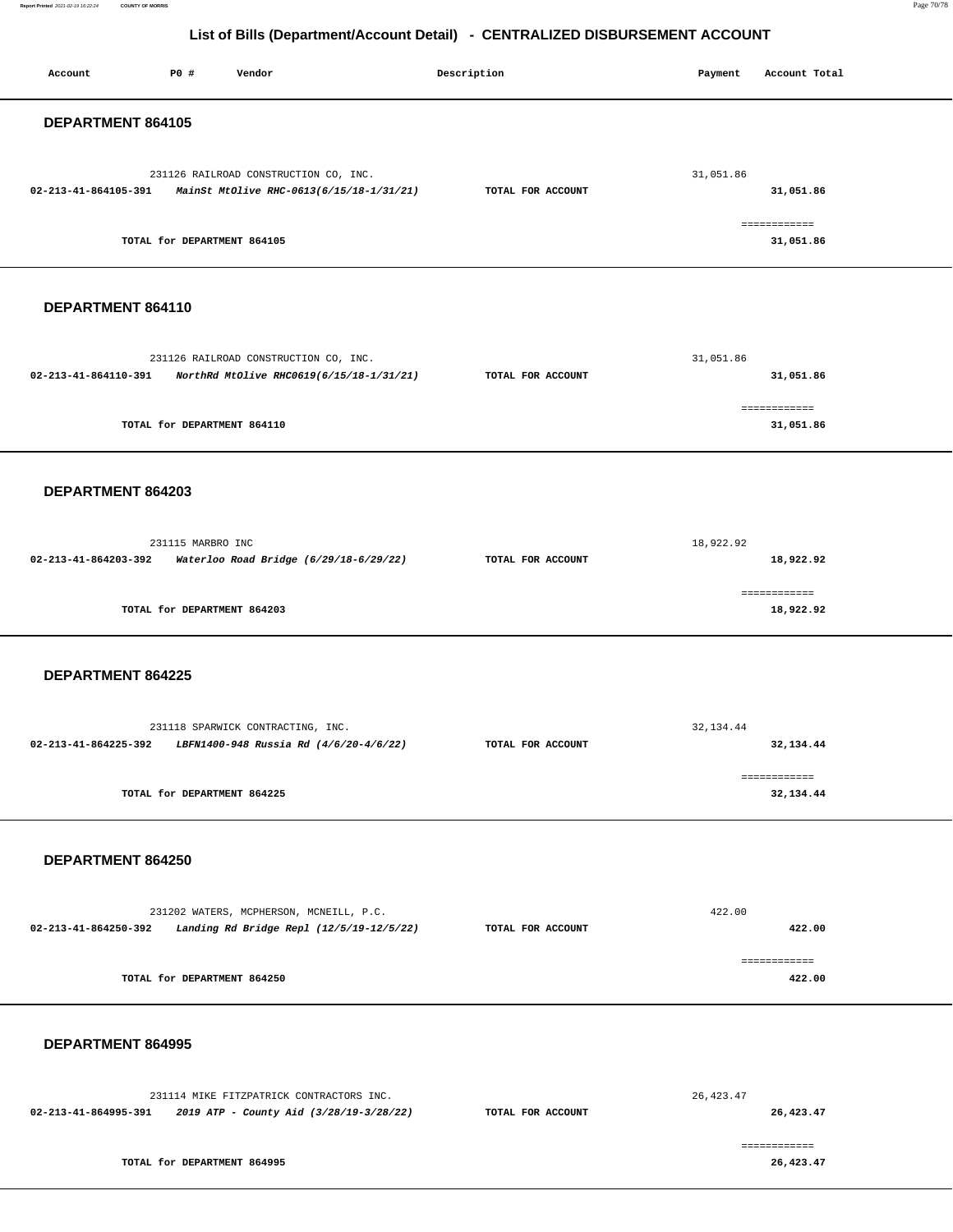| Account | P <sub>0</sub> | Vendor | Description | Payment | Account Total |
|---------|----------------|--------|-------------|---------|---------------|
|         |                |        |             |         |               |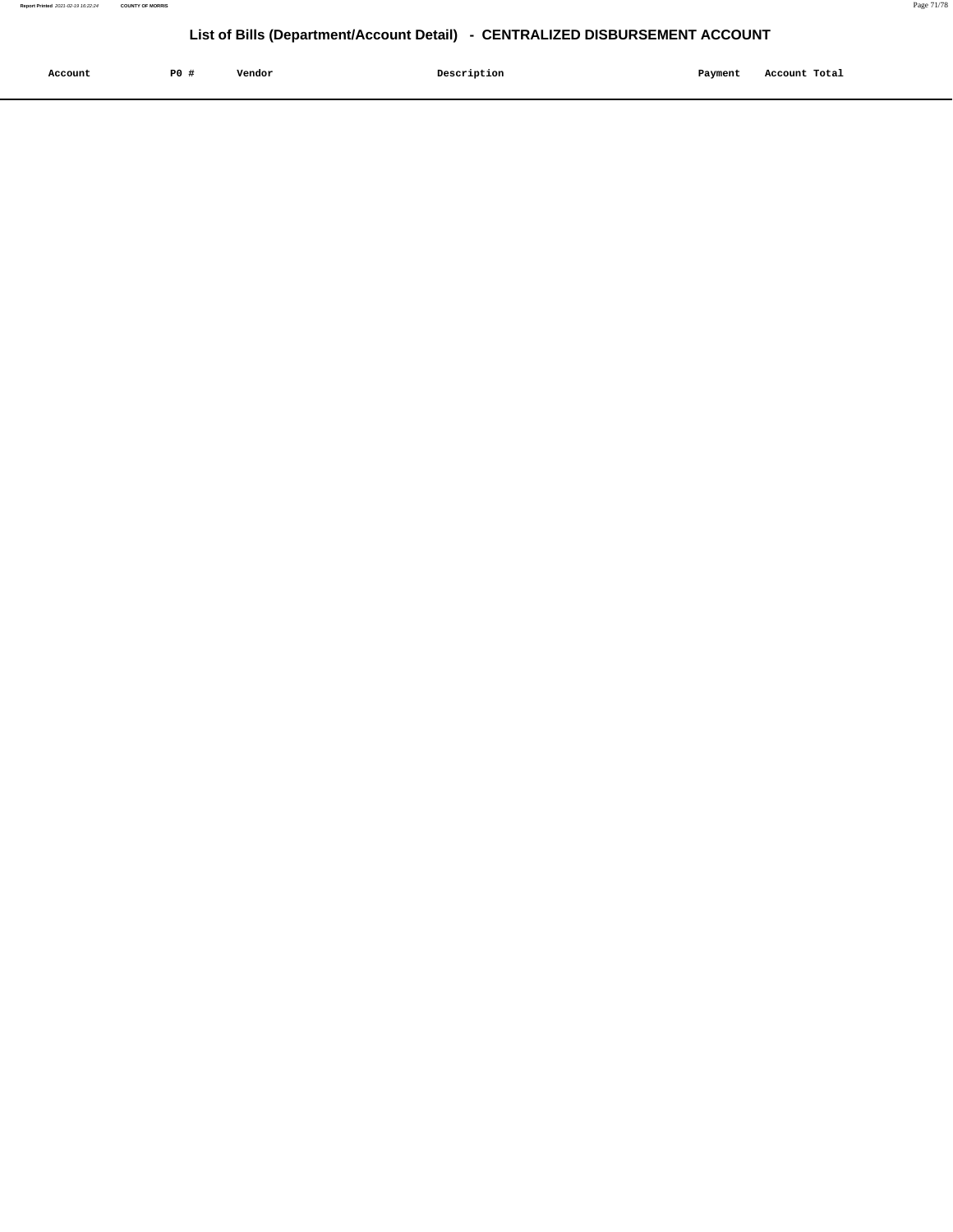**Report Printed** 2021-02-19 16:22:24 **COUNTY OF MORRIS** Page 72/78

| Account<br>P0 #<br>Vendor                                                                                                                                  |                                          | Description       | Payment                                  | Account Total             |  |  |  |  |
|------------------------------------------------------------------------------------------------------------------------------------------------------------|------------------------------------------|-------------------|------------------------------------------|---------------------------|--|--|--|--|
| <b>County Capital</b><br>DEPARTMENT 953202                                                                                                                 |                                          |                   |                                          |                           |  |  |  |  |
| 228634 FRENCH & PARRELLO ASSOCIATES<br>04-216-55-953202-909                                                                                                | Road Resurfacing/Construction/Imprvments | TOTAL FOR ACCOUNT | 481.80                                   | 481.80                    |  |  |  |  |
| TOTAL for DEPARTMENT 953202                                                                                                                                |                                          |                   |                                          | ------------<br>481.80    |  |  |  |  |
| DEPARTMENT 953354                                                                                                                                          |                                          |                   |                                          |                           |  |  |  |  |
| 230958 VERIZON -RPC<br>231434 COOPER ELECTRIC SUPPLY CO.<br>231434 COOPER ELECTRIC SUPPLY CO.<br>231434 COOPER ELECTRIC SUPPLY CO.<br>04-216-55-953354-955 | VOIP System-Electric & Emergency Power   | TOTAL FOR ACCOUNT | 6,405.63<br>3,067.84<br>560.74<br>416.21 | 10,450.42                 |  |  |  |  |
| TOTAL for DEPARTMENT 953354                                                                                                                                |                                          |                   |                                          | ------------<br>10,450.42 |  |  |  |  |
| DEPARTMENT 953382                                                                                                                                          |                                          |                   |                                          |                           |  |  |  |  |
| 222429 VAN CLEEF ENGINEERING ASSOC<br>222429 VAN CLEEF ENGINEERING ASSOC<br>04-216-55-953382-909                                                           | Road Resurfacing, MV arking lot, Railrd  | TOTAL FOR ACCOUNT | 600.00<br>3,157.00                       | 3,757.00                  |  |  |  |  |
| TOTAL for DEPARTMENT 953382                                                                                                                                |                                          |                   |                                          | ============<br>3,757.00  |  |  |  |  |
| DEPARTMENT 953384                                                                                                                                          |                                          |                   |                                          |                           |  |  |  |  |
| 231706 AUTOMATIC DOOR SYSTEMS, LLC<br>04-216-55-953384-940<br>Greystone/CAC Improvements                                                                   |                                          | TOTAL FOR ACCOUNT | 5,092.50                                 | 5,092.50                  |  |  |  |  |
| TOTAL for DEPARTMENT 953384                                                                                                                                |                                          |                   |                                          | ------------<br>5,092.50  |  |  |  |  |
| DEPARTMENT 953416                                                                                                                                          |                                          |                   |                                          |                           |  |  |  |  |
| 231707 NDP CONSTRUCTION LLC<br>04-216-55-953416-951 B&G - Exterior Building Projects                                                                       |                                          | TOTAL FOR ACCOUNT | 45,682.59                                | 45,682.59                 |  |  |  |  |
| TOTAL for DEPARTMENT 953416                                                                                                                                |                                          |                   |                                          | ------------<br>45,682.59 |  |  |  |  |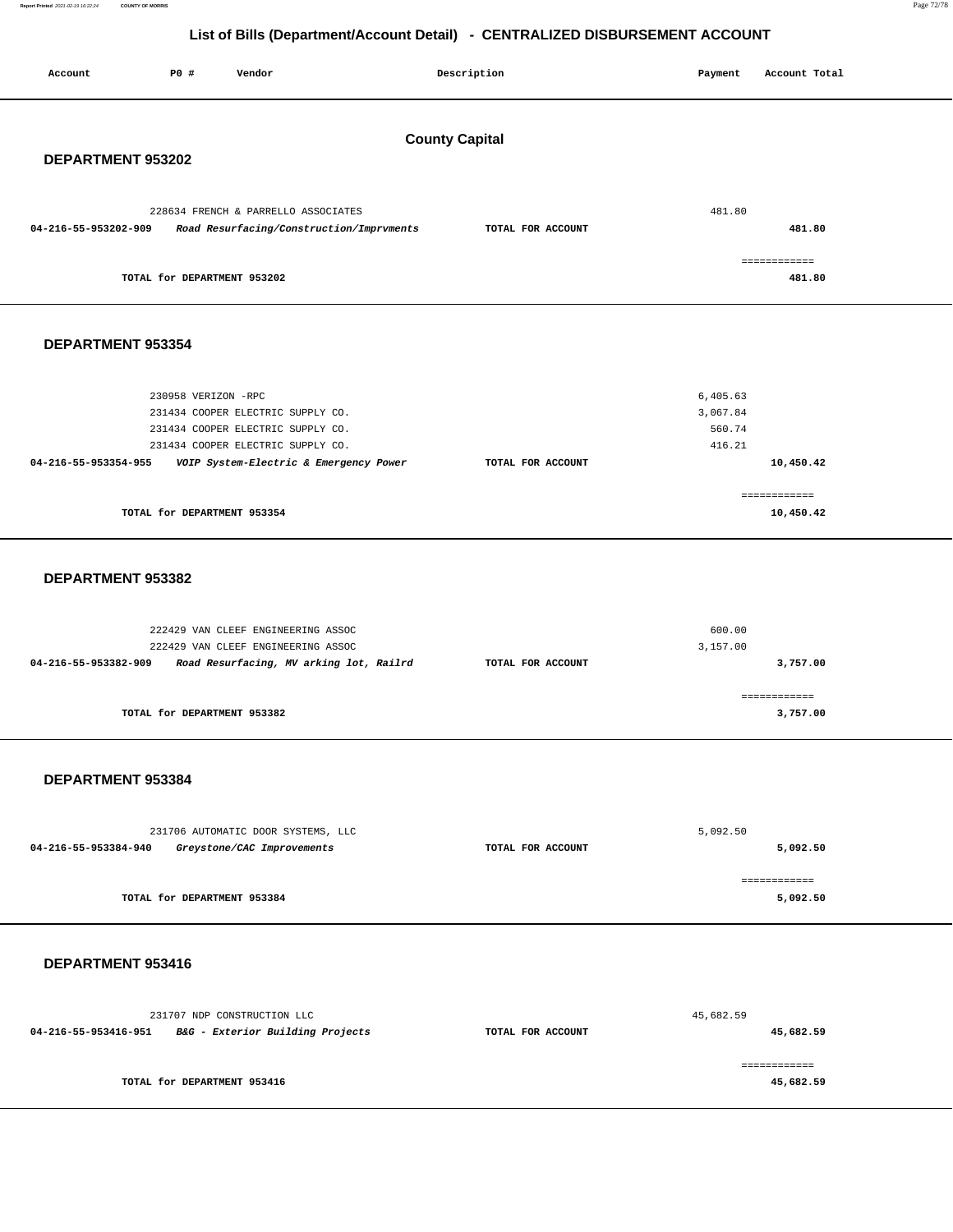## **List of Bills (Department/Account Detail) - CENTRALIZED DISBURSEMENT ACCOUNT**

| Account                  | P0 #                        | Vendor                                                                        | Description       | Payment              | Account Total          |
|--------------------------|-----------------------------|-------------------------------------------------------------------------------|-------------------|----------------------|------------------------|
| DEPARTMENT 953418        |                             |                                                                               |                   |                      |                        |
|                          |                             |                                                                               |                   |                      |                        |
|                          | 226795 KEY-TECH             |                                                                               |                   | 108.00               |                        |
| 04-216-55-953418-909     |                             | PublicWork-Bridge/DrainDesign&Recon/Repl                                      | TOTAL FOR ACCOUNT |                      | 108.00                 |
|                          |                             |                                                                               |                   |                      |                        |
|                          | TOTAL for DEPARTMENT 953418 |                                                                               |                   |                      | ============<br>108.00 |
|                          |                             |                                                                               |                   |                      |                        |
|                          |                             |                                                                               |                   |                      |                        |
| DEPARTMENT 953420        |                             |                                                                               |                   |                      |                        |
|                          |                             |                                                                               |                   |                      |                        |
|                          |                             | 231011 B & G RESTORATION INC.                                                 |                   | 1,200.00             |                        |
|                          |                             | 231236 RAPID PUMP & METER SERVICES CO.                                        |                   | 750.10               |                        |
|                          |                             | 231242 COOPER ELECTRIC SUPPLY CO.                                             |                   | 3,735.27             |                        |
| 04-216-55-953420-951     |                             | 231242 COOPER ELECTRIC SUPPLY CO.                                             | TOTAL FOR ACCOUNT | 2,160.00             |                        |
|                          |                             | B&G - Interior Building Improvements                                          |                   |                      | 7,845.37               |
|                          |                             |                                                                               |                   |                      | ============           |
|                          | TOTAL for DEPARTMENT 953420 |                                                                               |                   |                      | 7,845.37               |
|                          |                             |                                                                               |                   |                      |                        |
|                          |                             |                                                                               |                   |                      |                        |
| DEPARTMENT 953431        |                             |                                                                               |                   |                      |                        |
|                          |                             |                                                                               |                   |                      |                        |
|                          |                             |                                                                               |                   |                      |                        |
| 04-216-55-953431-951     |                             | 230953 AUTOMATED BUILDING CONTROLS<br>B&G-Rplcmnt&Repair/UpgradeHVAC VarBldgs | TOTAL FOR ACCOUNT | 700.00               | 700.00                 |
|                          |                             |                                                                               |                   |                      |                        |
|                          |                             |                                                                               |                   |                      | ============           |
|                          | TOTAL for DEPARTMENT 953431 |                                                                               |                   |                      | 700.00                 |
|                          |                             |                                                                               |                   |                      |                        |
|                          |                             |                                                                               |                   |                      |                        |
| <b>DEPARTMENT 953455</b> |                             |                                                                               |                   |                      |                        |
|                          |                             |                                                                               |                   |                      |                        |
|                          |                             | 231646 SPARWICK CONTRACTING, INC.                                             |                   | 49,802.13            |                        |
| 04-216-55-953455-940     |                             | Bridge Design & Replacement-Public Works                                      | TOTAL FOR ACCOUNT |                      | 49,802.13              |
|                          |                             |                                                                               |                   |                      |                        |
|                          | TOTAL for DEPARTMENT 953455 |                                                                               |                   |                      | ============           |
|                          |                             |                                                                               |                   |                      | 49,802.13              |
|                          |                             |                                                                               |                   |                      |                        |
| DEPARTMENT 953466        |                             |                                                                               |                   |                      |                        |
|                          |                             |                                                                               |                   |                      |                        |
|                          |                             |                                                                               |                   |                      |                        |
|                          |                             | 231093 DEWBERRY ENGINEERS, INC                                                |                   | 11,900.00            |                        |
|                          |                             | 231476 DEWBERRY ENGINEERS, INC                                                |                   | 5,100.00             |                        |
| 04-216-55-953466-909     |                             | 231476 DEWBERRY ENGINEERS, INC<br>ExterBldgUpgrVehcl/EquipRplcmnt-BldGrd      | TOTAL FOR ACCOUNT | 125.63               | 17,125.63              |
|                          |                             |                                                                               |                   |                      |                        |
|                          |                             | 231081 PANCIELLO CONSTRUCTION LLC                                             |                   | 6,400.00             |                        |
|                          |                             | 231081 PANCIELLO CONSTRUCTION LLC                                             |                   | 6,400.00             |                        |
|                          |                             | 231415 CONTINENTAL TRADING &                                                  |                   | 769.99               |                        |
|                          |                             | 231475 PANCIELLO CONSTRUCTION LLC<br>231475 PANCIELLO CONSTRUCTION LLC        |                   | 8,000.00<br>4,800.00 |                        |
| 04-216-55-953466-940     |                             | ExterBldgUpgrVehcl/EquipRplcmnt-BldGrd                                        | TOTAL FOR ACCOUNT |                      | 26,369.99              |
|                          |                             |                                                                               |                   |                      |                        |

**TOTAL for DEPARTMENT 953466** 

**43,495.62** 

============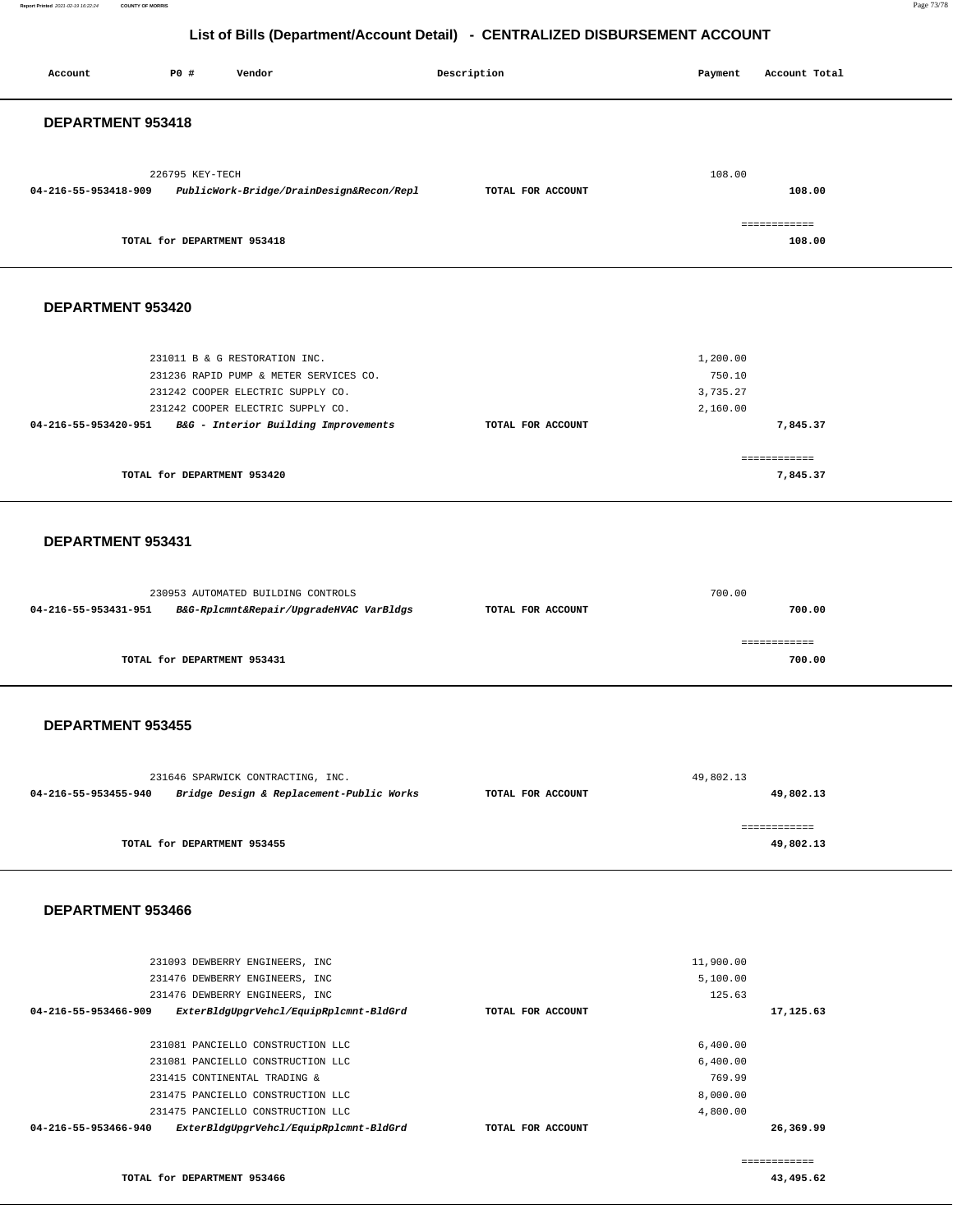**Report Printed** 2021-02-19 16:22:24 **COUNTY OF MORRIS** Page 74/78

## **List of Bills (Department/Account Detail) - CENTRALIZED DISBURSEMENT ACCOUNT**

| Account                  | P0 #                        | Vendor                                                                | Description       | Payment             | Account Total             |  |
|--------------------------|-----------------------------|-----------------------------------------------------------------------|-------------------|---------------------|---------------------------|--|
|                          |                             |                                                                       |                   |                     |                           |  |
| DEPARTMENT 953490        |                             |                                                                       |                   |                     |                           |  |
|                          |                             |                                                                       |                   |                     |                           |  |
|                          |                             | 231476 DEWBERRY ENGINEERS, INC                                        |                   | 7,225.37            |                           |  |
|                          |                             | 231010 DEWBERRY ENGINEERS, INC<br>231744 HERBST-MUSCIANO, LLC         |                   | 2,485.00<br>960.00  |                           |  |
| 04-216-55-953490-909     |                             | Exterior Equip/Bldg Imrpvmnt-Bldgs&Grnds                              | TOTAL FOR ACCOUNT |                     | 10,670.37                 |  |
|                          |                             |                                                                       |                   |                     | ============              |  |
|                          | TOTAL for DEPARTMENT 953490 |                                                                       |                   |                     | 10,670.37                 |  |
|                          |                             |                                                                       |                   |                     |                           |  |
| <b>DEPARTMENT 953494</b> |                             |                                                                       |                   |                     |                           |  |
|                          |                             |                                                                       |                   |                     |                           |  |
| 04-216-55-953494-909     |                             | 229102 CRANE ASSOCIATES, P.C.                                         |                   | 1,475.39            |                           |  |
|                          |                             | Repair/Replc/Upgr Bldg Equip-Bldgs&Grnds                              | TOTAL FOR ACCOUNT |                     | 1,475.39                  |  |
|                          | TOTAL for DEPARTMENT 953494 |                                                                       |                   |                     | ------------<br>1,475.39  |  |
|                          |                             |                                                                       |                   |                     |                           |  |
|                          |                             |                                                                       |                   |                     |                           |  |
| DEPARTMENT 953498        |                             |                                                                       |                   |                     |                           |  |
|                          |                             |                                                                       |                   |                     |                           |  |
|                          | 222384 KEY-TECH             | 231656 M-TEC CONSTRUCTION SERVICE LLC                                 |                   | 16,000.00<br>108.00 |                           |  |
| 04-216-55-953498-909     |                             | Bridge & Drainage Design & Contr-PWorks                               | TOTAL FOR ACCOUNT |                     | 16,108.00                 |  |
|                          |                             | 231118 SPARWICK CONTRACTING, INC.                                     |                   | 117,791.80          |                           |  |
| 04-216-55-953498-940     |                             | 231116 BOROUGH OF KINNELON<br>Bridge & Drainage Design & Contr-PWorks | TOTAL FOR ACCOUNT | 12,045.00           | 129,836.80                |  |
|                          |                             |                                                                       |                   |                     | ============              |  |
|                          | TOTAL for DEPARTMENT 953498 |                                                                       |                   |                     | 145,944.80                |  |
|                          |                             |                                                                       |                   |                     |                           |  |
| DEPARTMENT 953526        |                             |                                                                       |                   |                     |                           |  |
|                          |                             |                                                                       |                   |                     |                           |  |
|                          | 229470 BINSKY SERVICE LLC   |                                                                       |                   | 7,020.40            |                           |  |
| 04-216-55-953526-956     |                             | 229470 BINSKY SERVICE LLC<br>Replace HVAC Units/Chillers- Bldgs&Grnds | TOTAL FOR ACCOUNT | 14,000.00           | 21,020.40                 |  |
|                          |                             |                                                                       |                   |                     |                           |  |
|                          | TOTAL for DEPARTMENT 953526 |                                                                       |                   |                     | ============<br>21,020.40 |  |
|                          |                             |                                                                       |                   |                     |                           |  |
|                          |                             |                                                                       |                   |                     |                           |  |
| DEPARTMENT 953530        |                             |                                                                       |                   |                     |                           |  |

| Rehab/Improv of Roads & RR - Engineering<br>04-216-55-953530-940<br>TOTAL FOR ACCOUNT | 168,293.37 |
|---------------------------------------------------------------------------------------|------------|
| 6,900.41<br>231126 RAILROAD CONSTRUCTION CO, INC.                                     |            |
| 6.738.45<br>231117 J.A. ALEXANDER INC.                                                |            |
| 91,029.51<br>231113 J.A. ALEXANDER INC.                                               |            |
| 231114 MIKE FITZPATRICK CONTRACTORS INC.<br>63,625.00                                 |            |

**TOTAL for DEPARTMENT 953530** 

============

**168,293.37**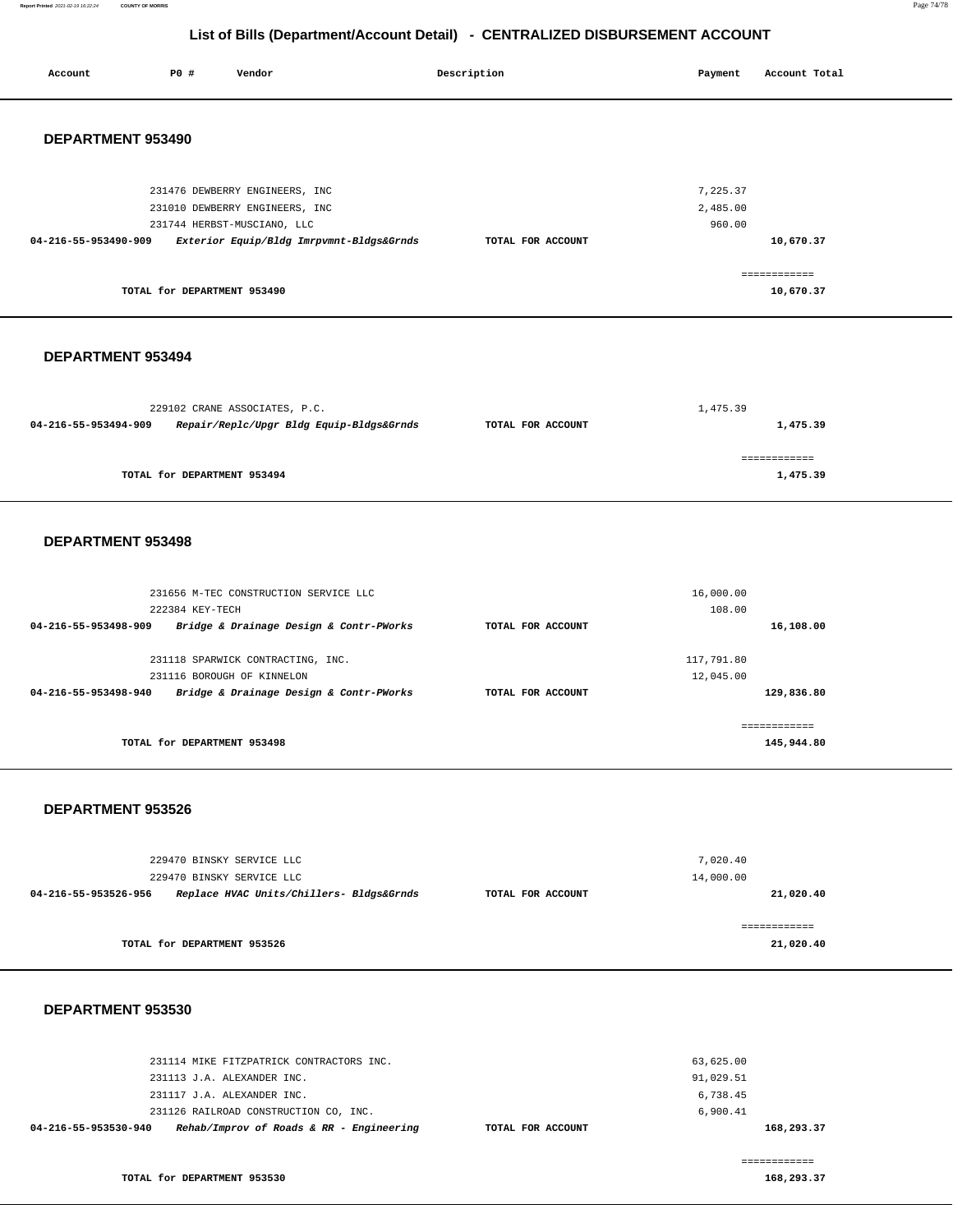**Report Printed** 2021-02-19 16:22:24 **COUNTY OF MORRIS** Page 75/78

## **List of Bills (Department/Account Detail) - CENTRALIZED DISBURSEMENT ACCOUNT**

| Account              | P0 #                        | Vendor                                                                                                           | Description       | Payment              | Account Total              |
|----------------------|-----------------------------|------------------------------------------------------------------------------------------------------------------|-------------------|----------------------|----------------------------|
| DEPARTMENT 953531    |                             |                                                                                                                  |                   |                      |                            |
| 04-216-55-953531-940 | 231115 MARBRO INC           | Bridge&DrainageDesign/Constr-Engineering                                                                         | TOTAL FOR ACCOUNT | 110,249.64           | 110,249.64                 |
|                      | TOTAL for DEPARTMENT 953531 |                                                                                                                  |                   |                      | ------------<br>110,249.64 |
| DEPARTMENT 953553    |                             |                                                                                                                  |                   |                      |                            |
| 04-216-55-953553-957 |                             | 225336 CLIFFSIDE BODY CORP<br>(2) Vans & (1) Pick Up Truck-PublicWorks                                           | TOTAL FOR ACCOUNT | 10,985.91            | 10,985.91                  |
|                      | TOTAL for DEPARTMENT 953553 |                                                                                                                  |                   |                      | ------------<br>10,985.91  |
| DEPARTMENT 953555    |                             |                                                                                                                  |                   |                      |                            |
| 04-216-55-953555-940 |                             | 231692 AMERICAN ASPHALT & MILLING<br>IntersectionUpgradesVarLocat-Engineering                                    | TOTAL FOR ACCOUNT | 29,188.96            | 29,188.96                  |
|                      | TOTAL for DEPARTMENT 953555 |                                                                                                                  |                   |                      | ------------<br>29,188.96  |
| DEPARTMENT 953568    |                             |                                                                                                                  |                   |                      |                            |
| 04-216-55-953568-940 |                             | 231494 R.D. SALES DOOR & HARDWARE LLC<br>Exterior Projects & Bldg Imprvmnts - B&G                                | TOTAL FOR ACCOUNT | 2,472.00             | 2,472.00                   |
|                      | TOTAL for DEPARTMENT 953568 |                                                                                                                  |                   |                      | ============<br>2,472.00   |
| DEPARTMENT 954493    |                             |                                                                                                                  |                   |                      |                            |
| 04-216-55-954493-909 |                             | 181601 USA ARCHITECTS PLANNERS &<br>224328 USA ARCHITECTS PLANNERS &<br>SecuritySysUpgr/CntrlCtrRedesign-Sheriff | TOTAL FOR ACCOUNT | 4,896.48<br>1,283.11 | 6,179.59                   |
|                      | TOTAL for DEPARTMENT 954493 |                                                                                                                  |                   |                      | ------------<br>6,179.59   |
| DEPARTMENT 954557    |                             |                                                                                                                  |                   |                      |                            |

92,628.34

============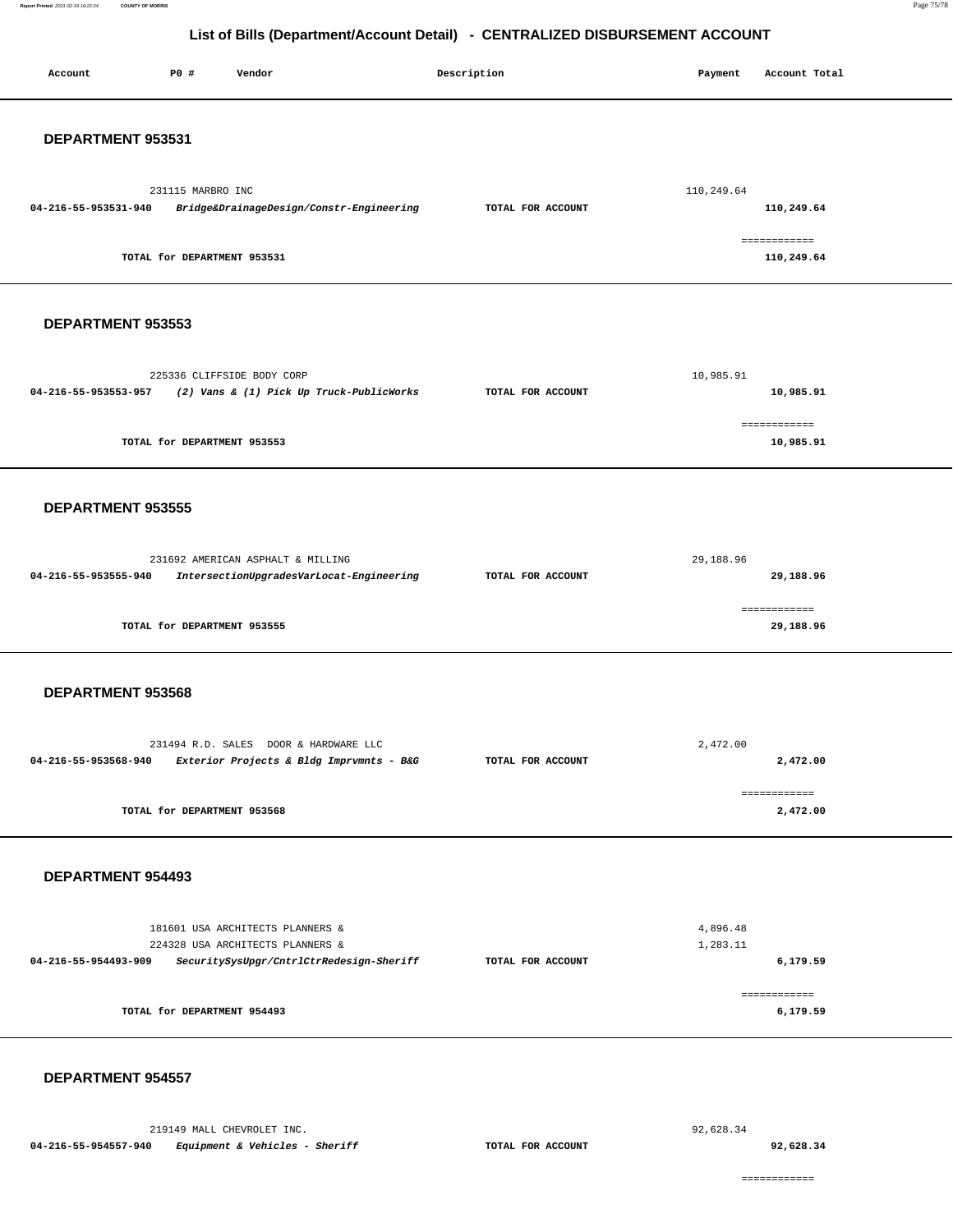### **Report Printed** 2021-02-19 16:22:24 **COUNTY OF MORRIS** Page 76/78

## **List of Bills (Department/Account Detail) - CENTRALIZED DISBURSEMENT ACCOUNT**

| Account              | P0 #                        | Vendor                                    | Description       | Payment  | Account Total |
|----------------------|-----------------------------|-------------------------------------------|-------------------|----------|---------------|
| DEPARTMENT 954557    |                             |                                           |                   |          |               |
|                      | TOTAL for DEPARTMENT 954557 |                                           |                   |          | 92,628.34     |
| DEPARTMENT 955306    |                             |                                           |                   |          |               |
|                      |                             | 231007 MAGIC TOUCH CONSTRUCTION CO., INC. |                   | 1,385.37 |               |
| 04-216-55-955306-951 |                             | Renovate Resident Tub/Shower Area-MV      | TOTAL FOR ACCOUNT |          | 1,385.37      |

|                             | ----------- |
|-----------------------------|-------------|
| TOTAL for DEPARTMENT 955306 | 1,385.37    |

### **DEPARTMENT 955403**

| 1,508.85          |              |  |
|-------------------|--------------|--|
| TOTAL FOR ACCOUNT | 1,508.85     |  |
|                   |              |  |
|                   | ============ |  |
|                   | 1,508.85     |  |
|                   |              |  |

### **DEPARTMENT 964546**

|                      | 227696 OPEN SYSTEMS INTEGRATORS, INC.    | 1,221.00          |          |  |
|----------------------|------------------------------------------|-------------------|----------|--|
| 04-216-55-964546-940 | Replace Fire Alarm Electrical Sys - Risk | TOTAL FOR ACCOUNT | 1,221.00 |  |
|                      |                                          |                   |          |  |
|                      |                                          |                   |          |  |
|                      | TOTAL for DEPARTMENT 964546              |                   | 1,221.00 |  |
|                      |                                          |                   |          |  |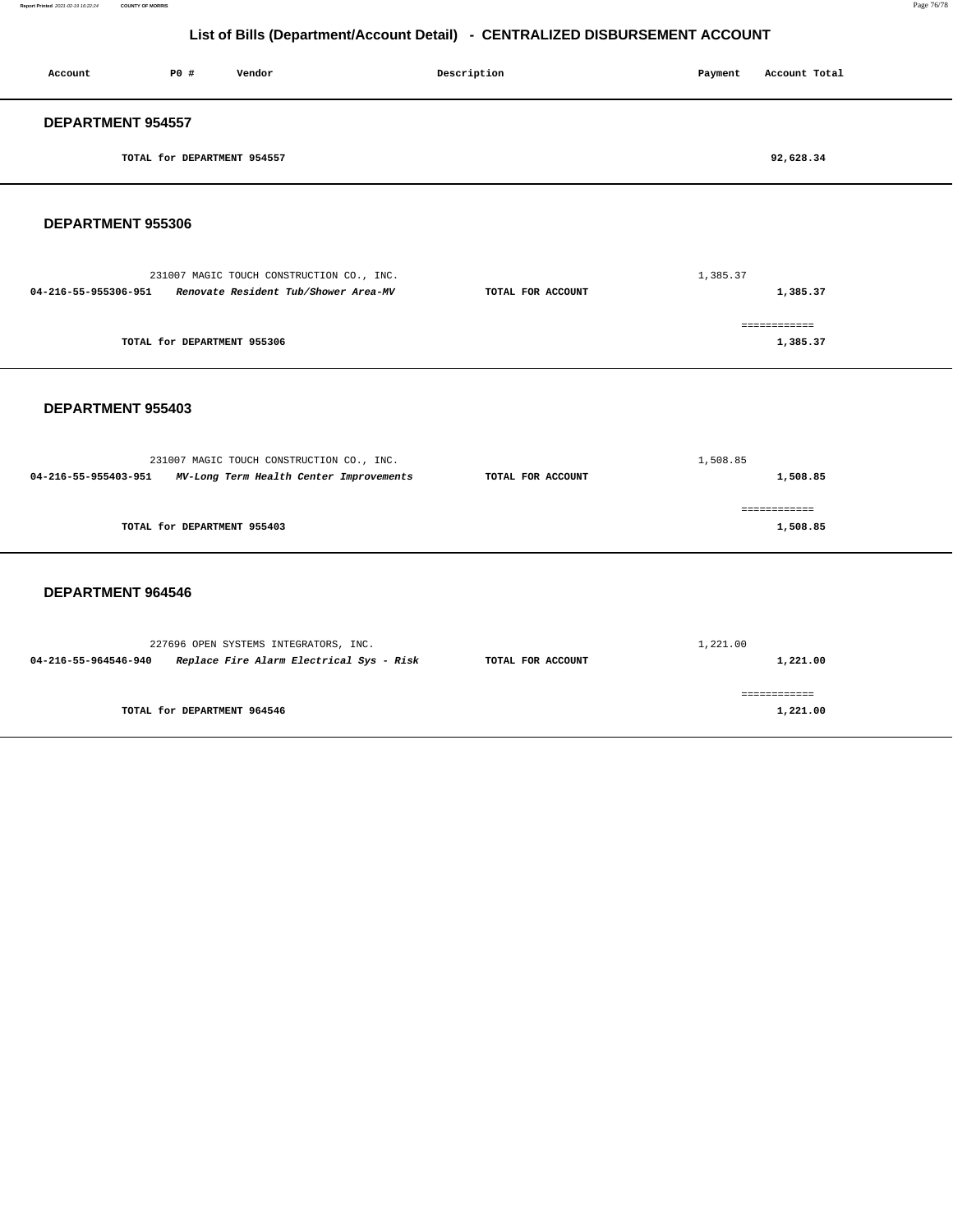**Report Printed** 2021-02-19 16:22:24 **COUNTY OF MORRIS** Page 77/78

## **List of Bills (Department/Account Detail) - CENTRALIZED DISBURSEMENT ACCOUNT**

| <b>Dedicated Trust</b><br><b>Weights &amp; Measures</b><br>231756 COUNTY OF MORRIS<br>114,552.14<br>TOTAL FOR ACCOUNT<br>114,552.14<br>13-290-56-575801-888<br>Weights & Measures<br>============<br>TOTAL for Weights & Measures<br>114,552.14<br><b>Tax Board</b><br>231224 DANIELLE MARIE SECOLA<br>80.00<br>80.00<br>230148 DANIELLE MARIE SECOLA<br>231316 DANIELLE MARIE SECOLA<br>160.00<br>13-290-56-577101-888<br>TOTAL FOR ACCOUNT<br>320.00<br>Tax Board<br>============<br>TOTAL for Tax Board<br>320.00<br>DEPARTMENT 578201<br>231090 JJS SERVICES, INC.<br>66,130.00<br>231090 JJS SERVICES, INC.<br>1,170.00<br>231090 JJS SERVICES, INC.<br>585.00<br>2,255.00<br>231090 JJS SERVICES, INC.<br>13-290-56-578201-888<br>Storm Recovery Trust<br>TOTAL FOR ACCOUNT<br>70,140.00<br>------------<br>TOTAL for DEPARTMENT 578201<br>70,140.00<br>DEPARTMENT 580557<br>229326 HARRY L. SCHWARZ & CO.<br>1,147.50<br>13-290-56-580557-888<br>Open Space - Flood Mitigation<br>TOTAL FOR ACCOUNT<br>1,147.50<br>============<br>TOTAL for DEPARTMENT 580557<br>1,147.50 | Account | P0 # | Vendor | Description | Payment | Account Total |  |  |  |  |
|-----------------------------------------------------------------------------------------------------------------------------------------------------------------------------------------------------------------------------------------------------------------------------------------------------------------------------------------------------------------------------------------------------------------------------------------------------------------------------------------------------------------------------------------------------------------------------------------------------------------------------------------------------------------------------------------------------------------------------------------------------------------------------------------------------------------------------------------------------------------------------------------------------------------------------------------------------------------------------------------------------------------------------------------------------------------------------------|---------|------|--------|-------------|---------|---------------|--|--|--|--|
|                                                                                                                                                                                                                                                                                                                                                                                                                                                                                                                                                                                                                                                                                                                                                                                                                                                                                                                                                                                                                                                                                   |         |      |        |             |         |               |  |  |  |  |
|                                                                                                                                                                                                                                                                                                                                                                                                                                                                                                                                                                                                                                                                                                                                                                                                                                                                                                                                                                                                                                                                                   |         |      |        |             |         |               |  |  |  |  |
|                                                                                                                                                                                                                                                                                                                                                                                                                                                                                                                                                                                                                                                                                                                                                                                                                                                                                                                                                                                                                                                                                   |         |      |        |             |         |               |  |  |  |  |
|                                                                                                                                                                                                                                                                                                                                                                                                                                                                                                                                                                                                                                                                                                                                                                                                                                                                                                                                                                                                                                                                                   |         |      |        |             |         |               |  |  |  |  |
|                                                                                                                                                                                                                                                                                                                                                                                                                                                                                                                                                                                                                                                                                                                                                                                                                                                                                                                                                                                                                                                                                   |         |      |        |             |         |               |  |  |  |  |
|                                                                                                                                                                                                                                                                                                                                                                                                                                                                                                                                                                                                                                                                                                                                                                                                                                                                                                                                                                                                                                                                                   |         |      |        |             |         |               |  |  |  |  |
|                                                                                                                                                                                                                                                                                                                                                                                                                                                                                                                                                                                                                                                                                                                                                                                                                                                                                                                                                                                                                                                                                   |         |      |        |             |         |               |  |  |  |  |
|                                                                                                                                                                                                                                                                                                                                                                                                                                                                                                                                                                                                                                                                                                                                                                                                                                                                                                                                                                                                                                                                                   |         |      |        |             |         |               |  |  |  |  |
|                                                                                                                                                                                                                                                                                                                                                                                                                                                                                                                                                                                                                                                                                                                                                                                                                                                                                                                                                                                                                                                                                   |         |      |        |             |         |               |  |  |  |  |
|                                                                                                                                                                                                                                                                                                                                                                                                                                                                                                                                                                                                                                                                                                                                                                                                                                                                                                                                                                                                                                                                                   |         |      |        |             |         |               |  |  |  |  |
|                                                                                                                                                                                                                                                                                                                                                                                                                                                                                                                                                                                                                                                                                                                                                                                                                                                                                                                                                                                                                                                                                   |         |      |        |             |         |               |  |  |  |  |
|                                                                                                                                                                                                                                                                                                                                                                                                                                                                                                                                                                                                                                                                                                                                                                                                                                                                                                                                                                                                                                                                                   |         |      |        |             |         |               |  |  |  |  |

### **DEPARTMENT 580558**

229319 RIGHT ANGLE SOLUTIONS, INC. **13-290-56-580558-888 Open Space - Ancillary TOTAL FOR ACCOUNT**  69,439.00 **69,439.00** ============

**TOTAL for DEPARTMENT 580558** 

**69,439.00**